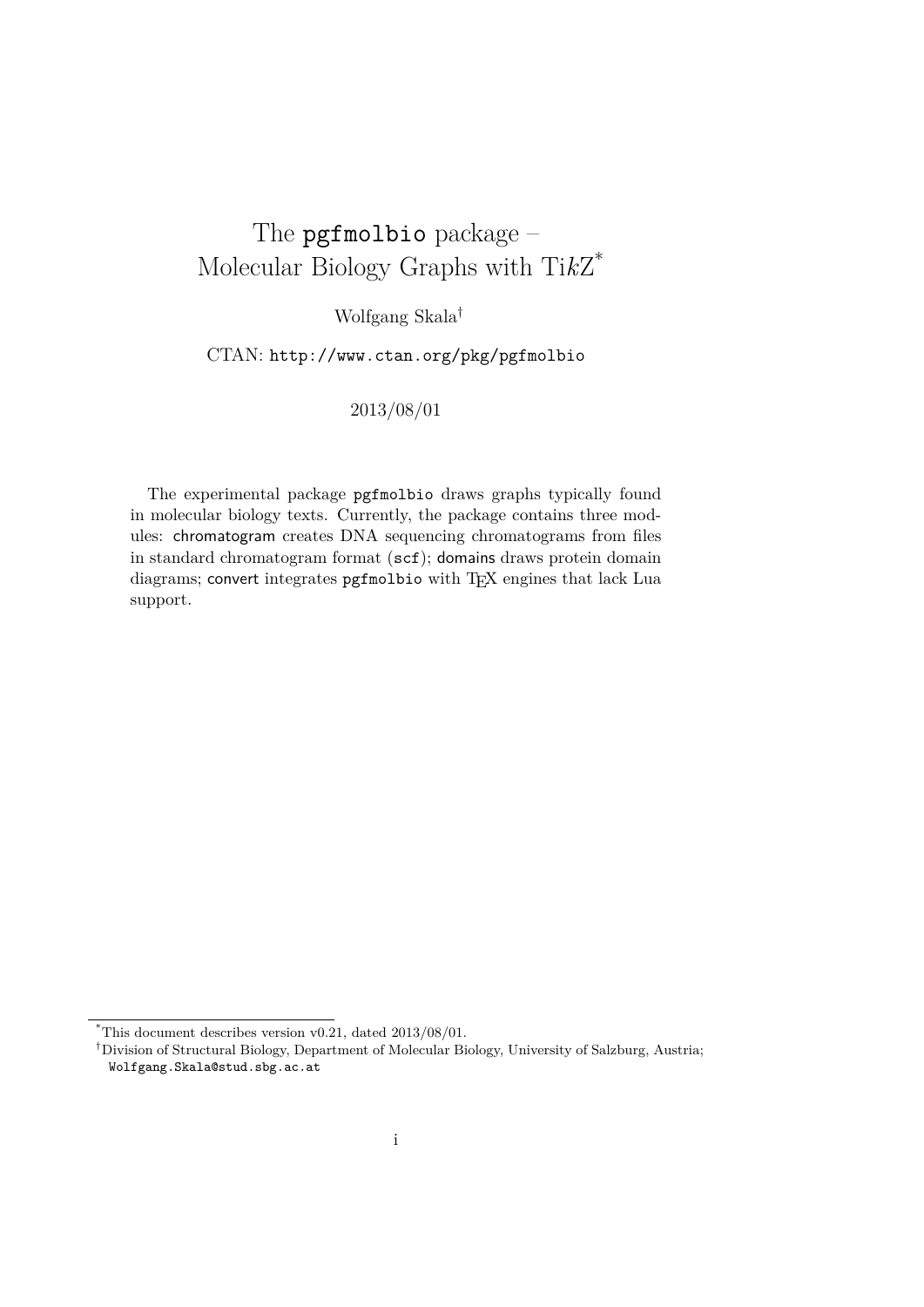# **Contents**

|                         |     | Introduction                                                              | 1               |
|-------------------------|-----|---------------------------------------------------------------------------|-----------------|
|                         | 1.1 |                                                                           | $\mathbf{1}$    |
|                         | 1.2 |                                                                           | $\overline{2}$  |
| $\bf{2}$                |     | The chromatogram module                                                   | 3               |
|                         | 2.1 |                                                                           | 3               |
|                         | 2.2 |                                                                           | 3               |
|                         | 2.3 | Displaying Parts of the Chromatogram $\ldots \ldots \ldots \ldots \ldots$ | $\overline{4}$  |
|                         | 2.4 |                                                                           | $6\phantom{.}6$ |
|                         | 2.5 |                                                                           | 8               |
|                         | 2.6 |                                                                           | 10              |
|                         | 2.7 |                                                                           | 11              |
|                         | 2.8 | <b>Base Numbers</b>                                                       | 13              |
|                         | 2.9 | Probabilities                                                             | 14              |
|                         |     |                                                                           | 15              |
| 3                       |     | The domains module                                                        | 17              |
|                         | 3.1 | Overview                                                                  | 17              |
|                         | 3.2 | Domain Diagrams and Their Features                                        | 17              |
|                         | 3.3 |                                                                           | 18              |
|                         | 3.4 |                                                                           | 23              |
|                         | 3.5 |                                                                           | 28              |
|                         | 3.6 |                                                                           | 30              |
|                         | 3.7 |                                                                           | 33              |
|                         | 3.8 |                                                                           | 34              |
|                         | 3.9 |                                                                           | 38              |
|                         |     |                                                                           | 43              |
|                         |     |                                                                           |                 |
| $\overline{\mathbf{4}}$ |     | The convert module                                                        | 44              |
|                         | 4.1 | Overview                                                                  | 44              |
|                         | 4.2 |                                                                           | 44              |
|                         | 4.3 | Converting Domain Diagrams                                                | 46              |
| $\bf{5}$                |     |                                                                           | 50              |
|                         | 5.1 | Implementation                                                            | 50              |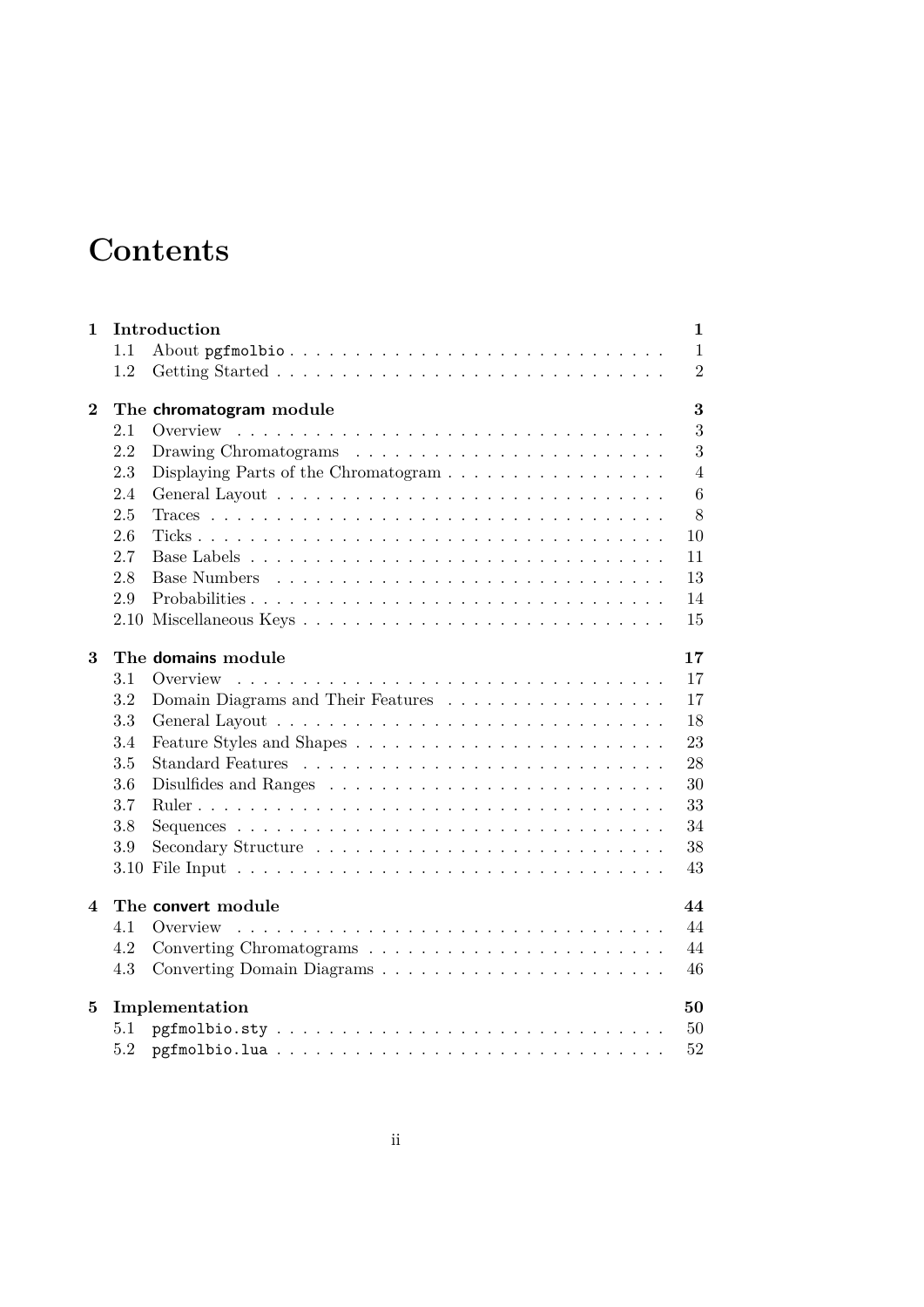| 5.3 |       |                                                                          | 53  |
|-----|-------|--------------------------------------------------------------------------|-----|
| 5.4 |       |                                                                          | 58  |
|     | 5.4.1 | Module-Wide Variables and Auxiliary Functions $\hfill\ldots\ldots\ldots$ | 59  |
|     | 5.4.2 |                                                                          | 60  |
|     | 5.4.3 |                                                                          | 63  |
|     | 5.4.4 | Set Chromatogram Parameters                                              | 66  |
|     | 5.4.5 |                                                                          | 68  |
| 5.5 |       |                                                                          | 75  |
|     | 5.5.1 |                                                                          | 75  |
|     | 5.5.2 |                                                                          | 77  |
|     | 5.5.3 | Secondary Structure Elements                                             | 82  |
|     | 5.5.4 |                                                                          | 88  |
|     | 5.5.5 |                                                                          | 90  |
|     | 5.5.6 |                                                                          | 92  |
| 5.6 |       |                                                                          | 96  |
|     | 5.6.1 | Predefined Feature Print Functions                                       | 97  |
|     | 5.6.2 |                                                                          | -98 |
|     | 5.6.3 |                                                                          | 102 |
|     | 5.6.4 |                                                                          | 103 |
|     | 5.6.5 |                                                                          | 106 |
|     | 5.6.6 |                                                                          | 111 |
|     | 5.6.7 |                                                                          | 112 |
|     | 5.6.8 |                                                                          | 113 |
|     | 5.6.9 |                                                                          | 117 |
| 5.7 |       |                                                                          | 119 |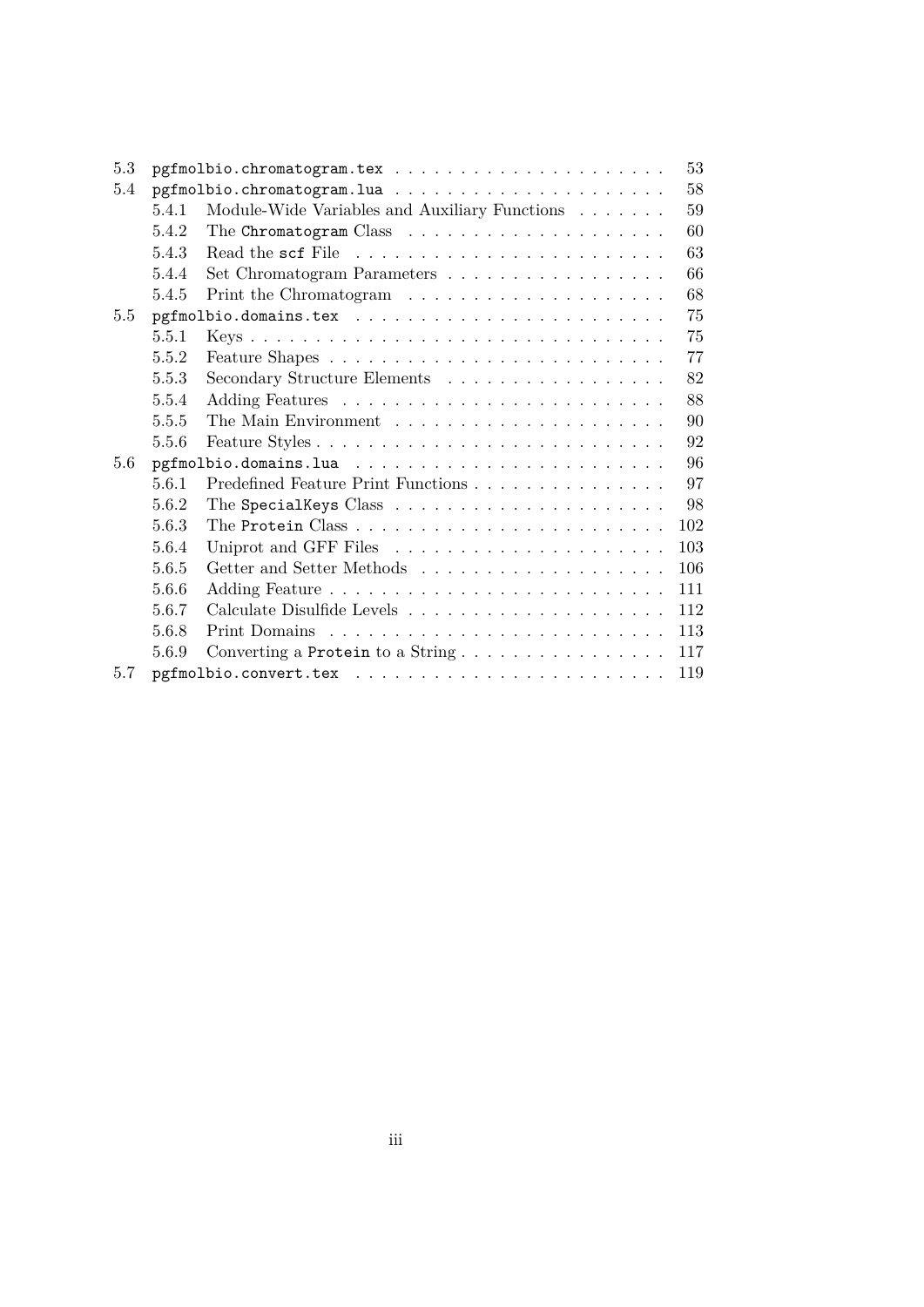# <span id="page-3-0"></span>**1 Introduction**

### <span id="page-3-1"></span>**1.1 About pgfmolbio**

Over the decades, TEX has gained popularity across a large number of disciplines. Although originally designed as a mere typesetting system, packages such as  $p\text{g}f^1$  $p\text{g}f^1$ and pstricks<sup>[2](#page-3-3)</sup> have strongly extended its *drawing* abilities. Thus, one can create complicated charts that perfectly integrate with the text.

Texts on molecular biology include a range of special graphs, e. g. multiple sequence alignments, membrane protein topologies, DNA sequencing chromatograms, protein domain diagrams, plasmid maps and others. The texshade<sup>[3](#page-3-4)</sup> and textopo<sup>[4](#page-3-5)</sup> packages cover alignments and topologies, respectively, but packages dedicated to the remaining graphs are absent. Admittedly, one may create those images with various external programs and then include them in the T<sub>EX</sub> document. Nevertheless, purists (like the author of this document) might prefer a T<sub>E</sub>X-based approach.

The pgfmolbio package aims at becoming such a purist solution. In the current development release, pgfmolbio is able to

- read DNA sequencing files in standard chromatogram format (scf) and draw the corresponding chromatogram;
- read protein domain information from Uniprot or general feature format files (gff) and draw domain diagrams.

To this end, pgfmolbio relies on routines from pgf's Ti*k*Z frontend and on the Lua scripting language implemented in LuaT<sub>EX</sub>. Consequently, the package will not work directly with traditional engines like pdfT<sub>E</sub>X. However, a converter module ensures a high degree of backward compatibility.

Since this is a development release, pgfmolbio presumably includes a number of bugs, and its commands and features are likely to change in future versions. Moreover, the current version is far from complete, but since time is scarce, I am

<span id="page-3-2"></span><sup>&</sup>lt;sup>1</sup>Tantau, T. (2010). The TikZ and PGF packages. [http://ctan.org/tex-archive/graphics/](http://ctan.org/tex-archive/graphics/pgf/) [pgf/](http://ctan.org/tex-archive/graphics/pgf/).

<span id="page-3-3"></span><sup>2</sup> van Zandt, T., Niepraschk, R., and Voß, H. (2007). PSTricks: PostScript macros for Generic TEX. <http://ctan.org/tex-archive/graphics/pstricks>.

<span id="page-3-4"></span><sup>&</sup>lt;sup>3</sup>Beitz, E. (2000). TEXshade: shading and labeling multiple sequence alignments using LATEX  $2\varepsilon$ . *Bioinformatics* **16**(2), 135–139.

<http://ctan.org/tex-archive/macros/latex/contrib/texshade>.

<span id="page-3-5"></span><sup>&</sup>lt;sup>4</sup>Beitz, E. (2000). TEXtopo: shaded membrane protein topology plots in L<sup>AT</sup>EX 2ε. *Bioinformatics* **16**(11), 1050–1051.

<http://ctan.org/tex-archive/macros/latex/contrib/textopo>.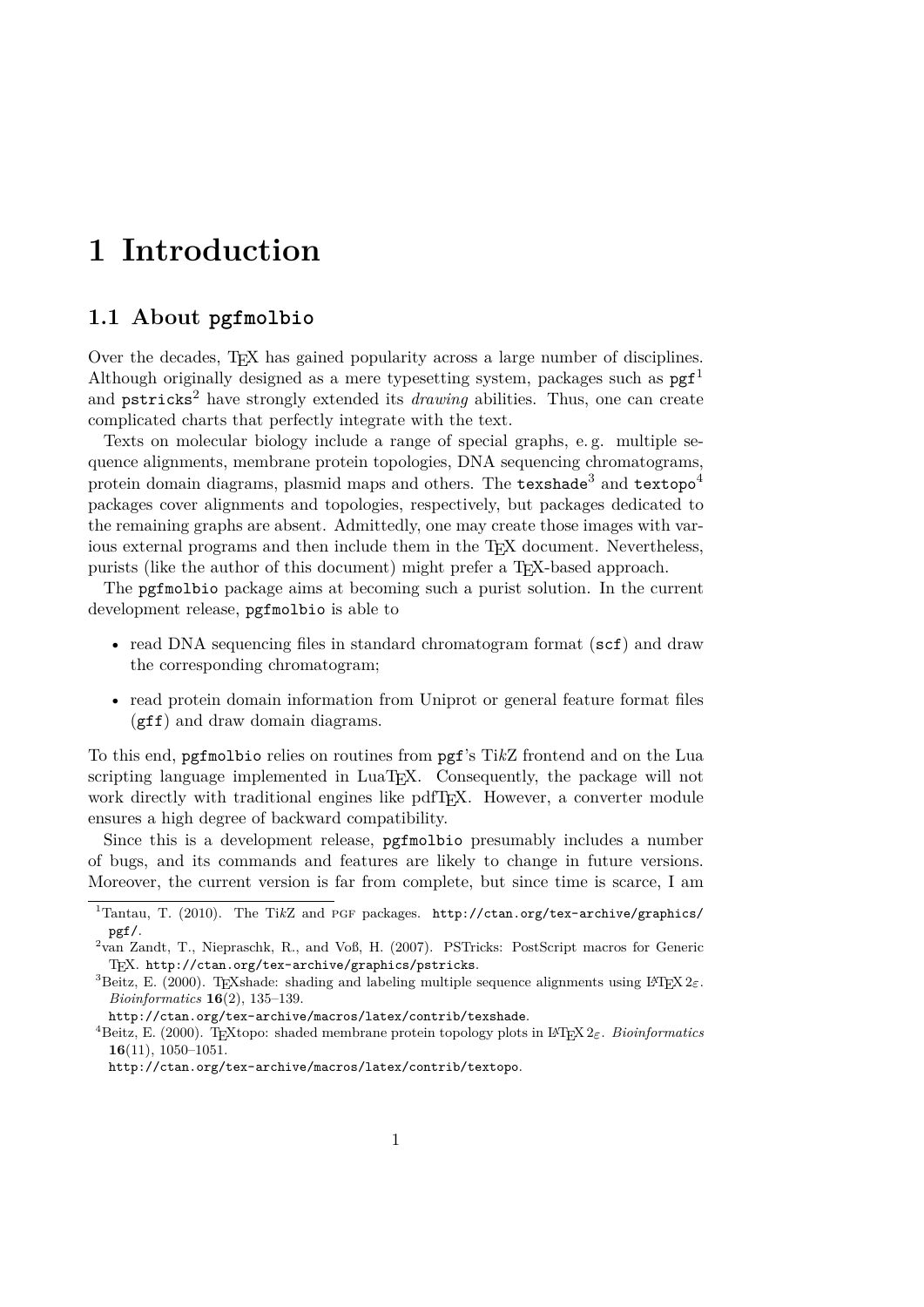unable to predict when (and if) additional functions become available. Nevertheless, I would greatly appreciate any comments or suggestions.

# <span id="page-4-0"></span>**1.2 Getting Started**

Before you consider using pgfmolbio, please make sure that both your LuaT<sub>EX</sub> (at least  $0.70.2$ ) and pgf (at least  $2.10$ ) installations are up-to-date. Once your T<sub>E</sub>X system meets these requirements, just load pgfmolbio as usual, i. e. by

```
\usepackage<sup>[(module)]{pgfmolbio}</sup>
```
The package is divided into *modules*, each of which produces a certain type of graph. Currently, three  $\langle module \rangle$ s are available:

- chromatogram (chapter [2\)](#page-5-0) allows you to draw DNA sequencing chromatograms obtained by the Sanger sequencing method.
- domains (chapter [3\)](#page-19-0) provides macros for drawing protein domain diagrams and is also able to read domain information from files in Uniprot or general feature format.
- Furthermore, convert (chapter [4\)](#page-46-0) is used with one of the modules above and generates "pure" Ti*k*Z code suitable for TEX engines lacking Lua support.

[\pgfmolbioset](#page-52-2)[ $\{module\}$ ]{ $\{key-value\ list\}$ }

Fine-tunes the graphs produced by each pgfmolbio module. The possible keys are described in the sections on the respective modules.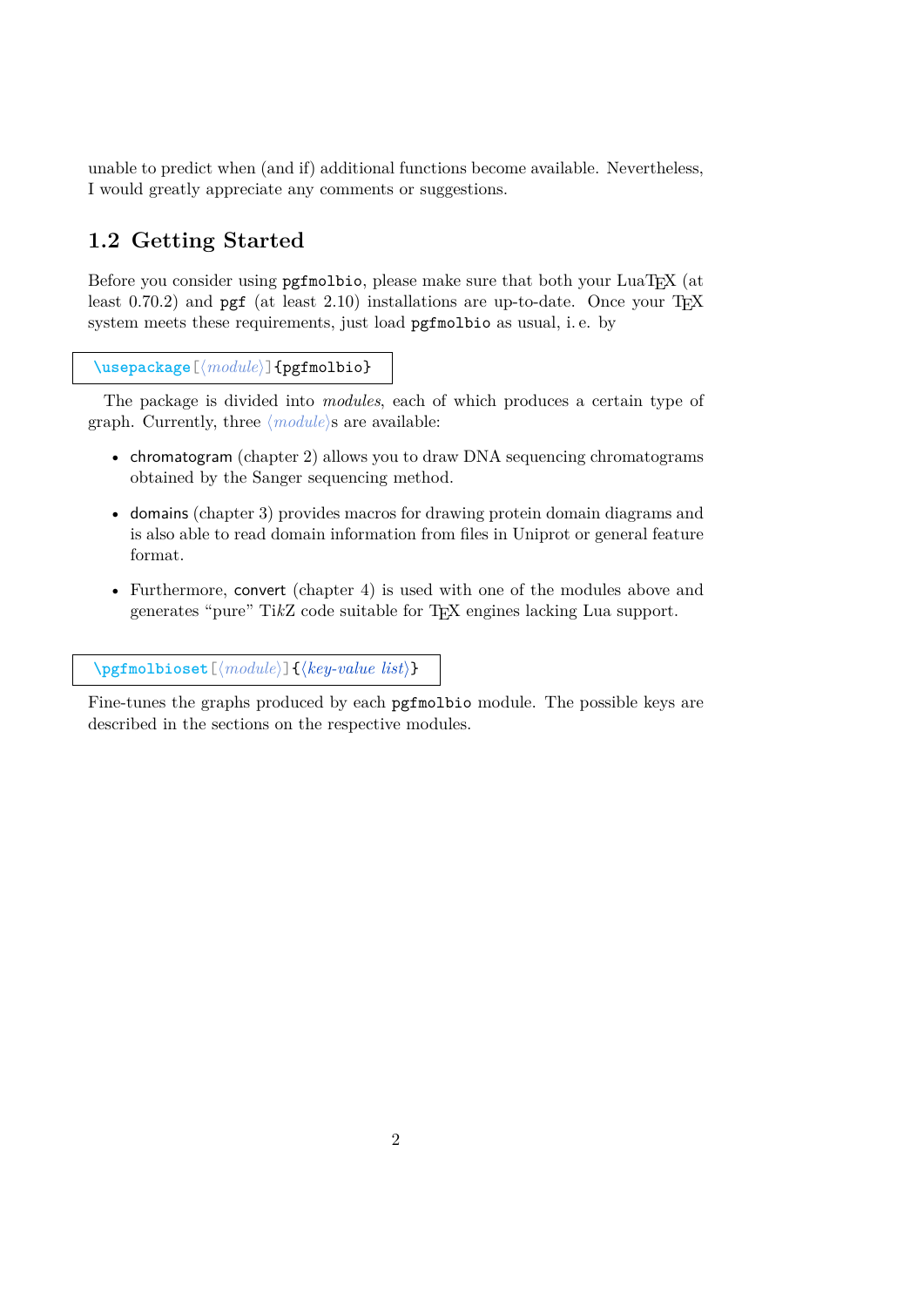# <span id="page-5-0"></span>**2 The chromatogram module**

### <span id="page-5-1"></span>**2.1 Overview**

The chromatogram module draws DNA sequencing chromatograms stored in standard chromatogram format (scf), which was developed by Simon Dear and Rodger Staden<sup>[1](#page-5-3)</sup>. The documentation for the Staden package<sup>[2](#page-5-4)</sup> describes the current version of the scf format in detail. As far as they are crucial to understanding the Lua code, we will discuss some details of this file format in the documented source code (section [5.4\)](#page-60-0). Note that pgfmolbio only supports scf version 3.00.

### <span id="page-5-2"></span>**2.2 Drawing Chromatograms**

 $\Phi$  [\pmbchromatogram](#page-59-0)<sup>[</sup> $\{key-value\ list\}$ ]  $\{scf\ file\}$ 

The chromatogram module defines a single command, which reads a chromatogram from an  $\langle \text{scf file} \rangle$  and draws it with routines from TikZ (Example [2.1\)](#page-5-5). The options, which are set in the  $\langle key-value\ list \rangle$ , configure the appearance of the chromatogram. The following sections will elaborate on the available keys.

<span id="page-5-5"></span>

**Example 2.1**

<span id="page-5-3"></span><sup>1</sup>Dear, S. and Staden, R. (1992). A standard file format for data from DNA sequencing instruments. *DNA Seq.* **3**(2), 107–110.

<span id="page-5-4"></span> $^{2}$ <http://staden.sourceforge.net/>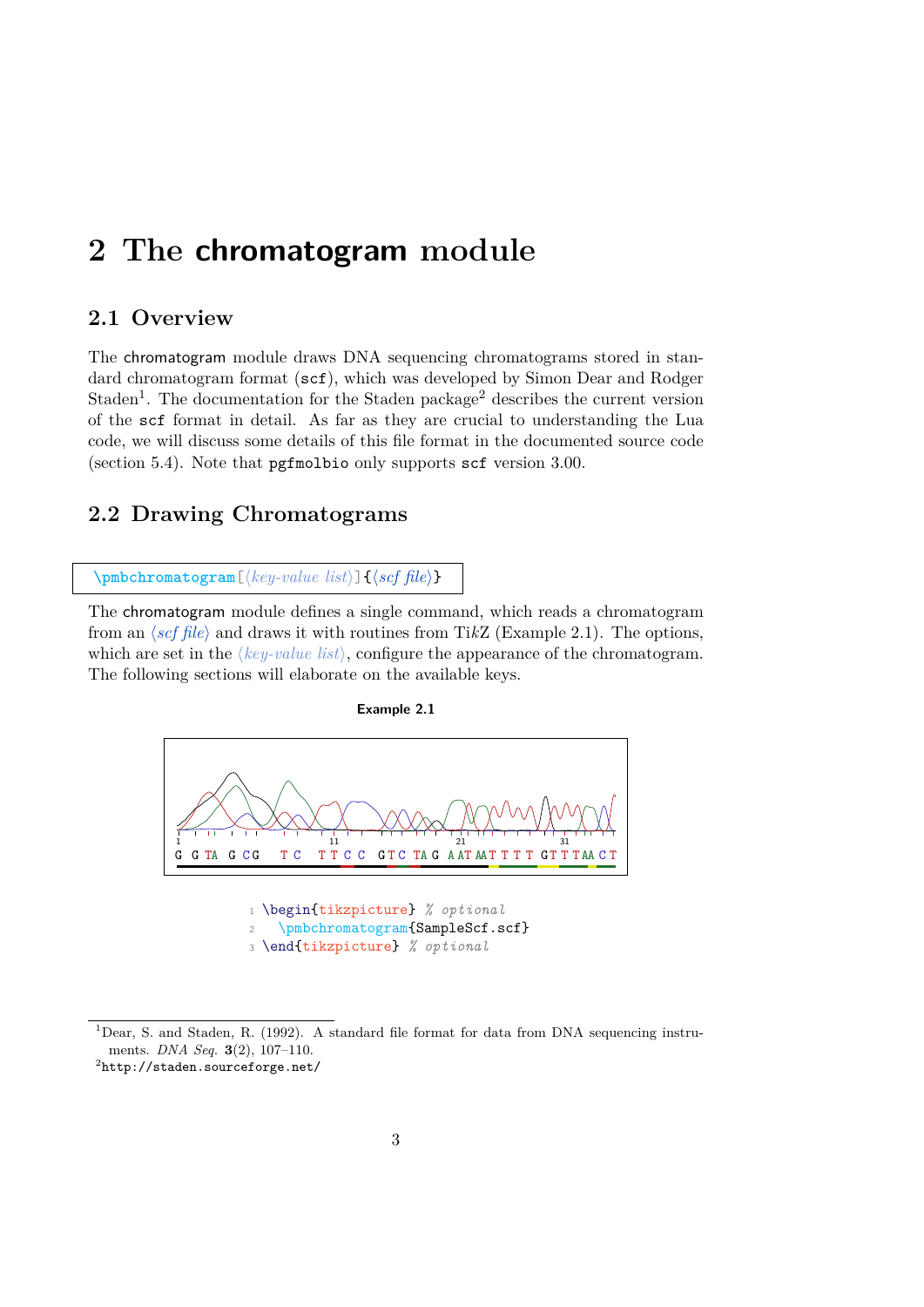Although you will often put \pmbchromatogram into a tikzpicture environment, you may actually use the macro on its own. pgfmolbio checks whether the command is surrounded by a tikzpicture and adds this environment if necessary.

## <span id="page-6-0"></span>**2.3 Displaying Parts of the Chromatogram**

/pgfmolbio/chromatogram/sample range = $\langle lower\rangle$ - $\langle upper\rangle$ [ step  $\langle int\rangle$ ]

Default: 1-500 step 1

sample range selects the part of the chromatogram which pgfmolbio should display. The value for this key consists of two or three parts, separated by the keywords - and step. The package will draw the chromatogram data between the  $\langle lower \rangle$ and  $\langle upper \rangle$  boundary. There are two ways of specifying these limits:

<span id="page-6-1"></span>1. If you enter a number, pgfmolbio includes the data from the  $\langle lower \rangle$  to the  $\langle upper \rangle$  sample point (Example [2.2\)](#page-6-1). A *sample point* represents one measurement of the fluorescence signal along the time axis, where the first sample point has index 1. One peak comprises about 20 sample points.





1 \pmbchromatogram[sample range=200-600]{SampleScf.scf}

2. If you enter the keyword base followed by an optional space and a number, the chromatogram starts or stops at the peak corresponding to the respective base. The first detected base peak has index 1. Compare Examples [2.2](#page-6-1) and [2.3](#page-7-0) to see the difference.

The optional third part of the value for sample range orders the package to draw every  $\langle int \rangle$ th sample point. If your document contains large chromatograms or a great number of them, drawing fewer sample points increases typesetting time at the cost of image quality (Example [2.4\)](#page-7-1). Nevertheless, the key may be especially useful while optimizing the layout of complex chromatograms.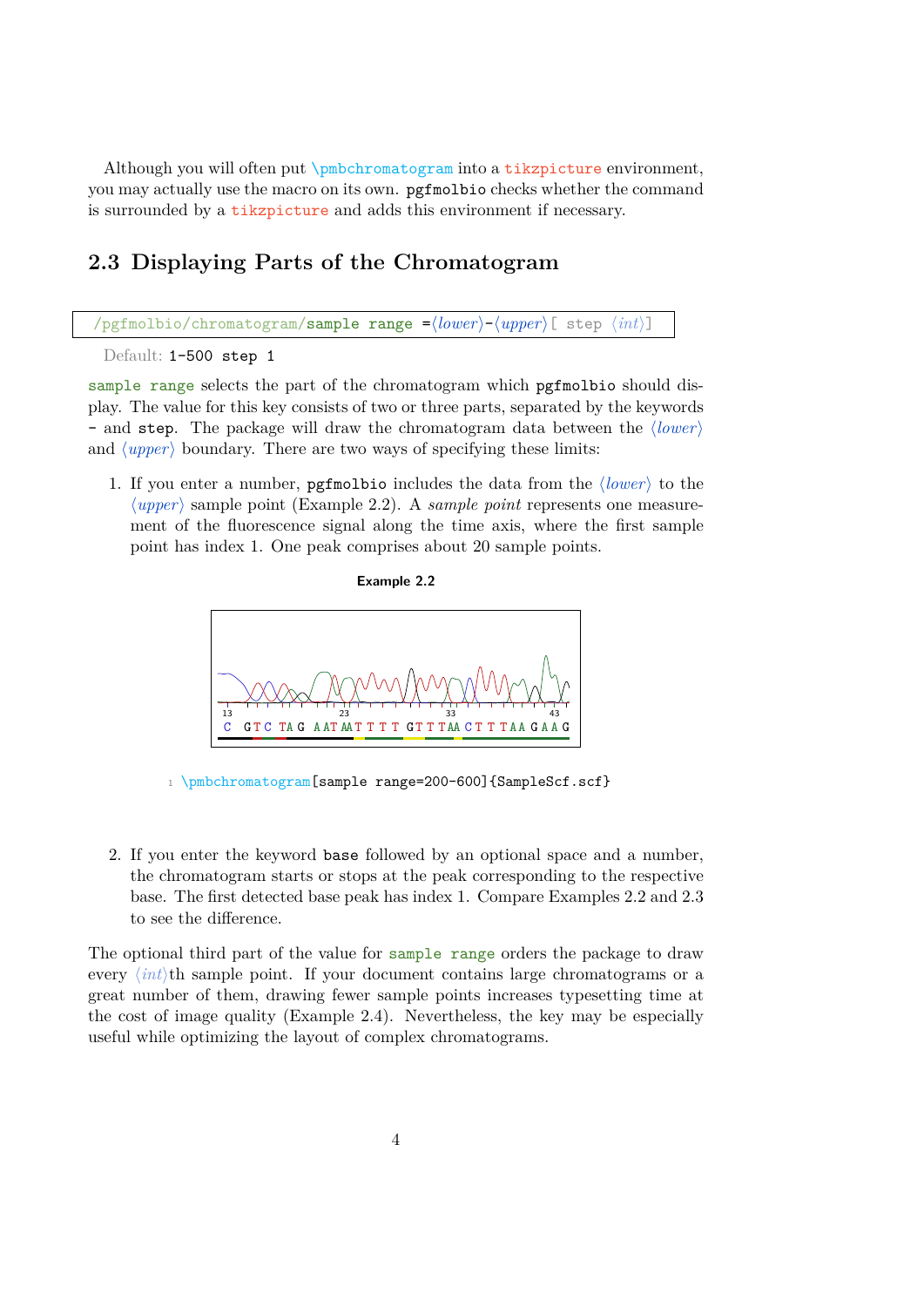### **Example 2.3**

<span id="page-7-0"></span>

 \pmbchromatogram[*%* sample range=base 50-base60 ]{SampleScf.scf}

#### **Example 2.4**

<span id="page-7-1"></span>

### \pmbchromatogram[*%*

- sample range=base 20-base 50 step 1
- ]{SampleScf.scf}



#### \pmbchromatogram[*%*

- sample range=base 20-base 50 step 2
- ]{SampleScf.scf}



- \pmbchromatogram[*%*
- sample range=base 20-base 50 step 4
- ]{SampleScf.scf}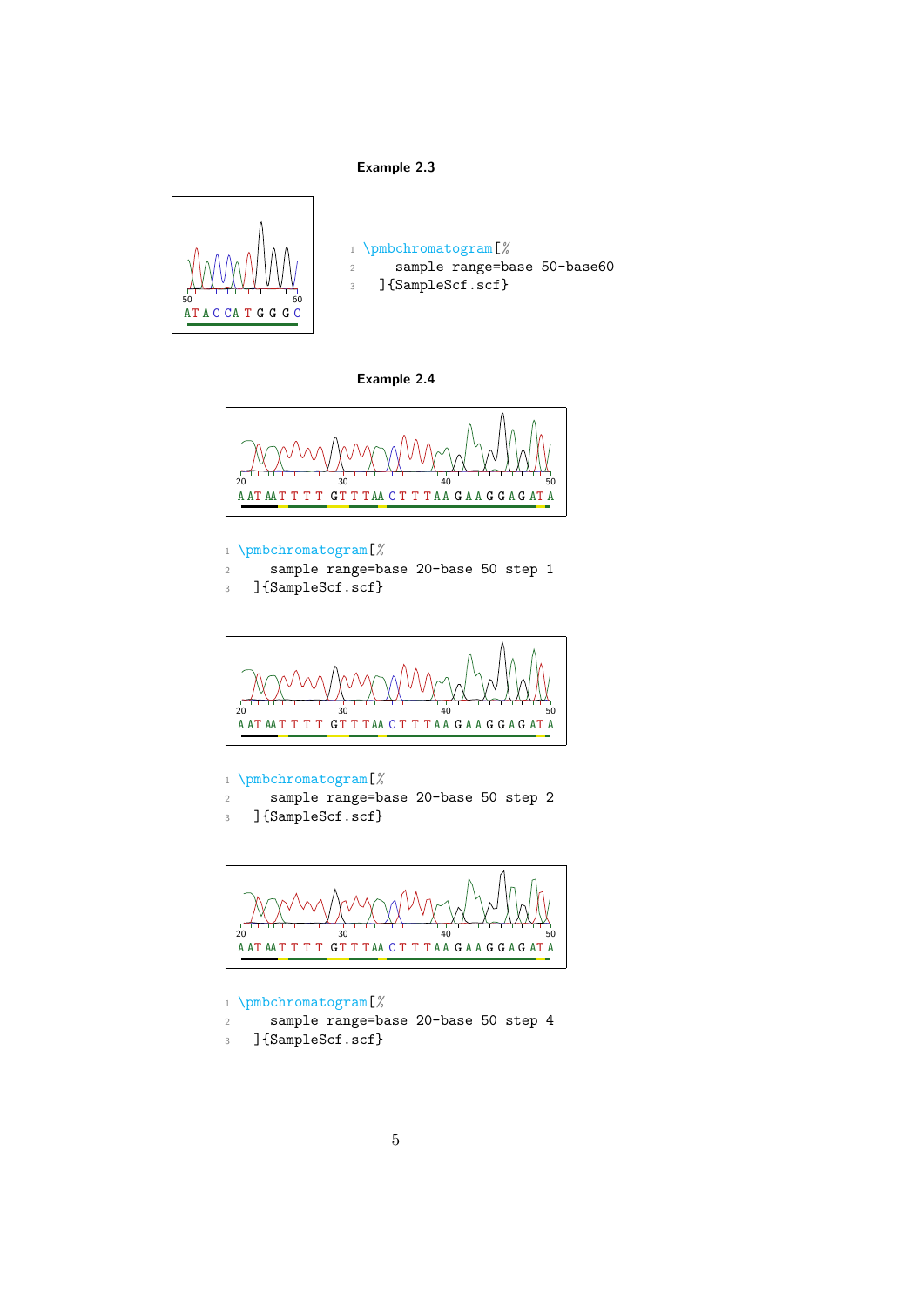# <span id="page-8-0"></span>**2.4 General Layout**

/pgfmolbio/chromatogram/x unit =\*dimension*}

Default: 0.2mm

 $\gamma$ pgfmolbio/chromatogram/y unit = $\langle$ *dimension*)

Default:  $0.01$ mm

These keys set the horizontal distance between two consecutive sample points and the vertical distance between two fluorescence intensity values, respectively. Example [2.5](#page-8-1) illustrates how you can enlarge a chromatogram twofold by doubling these values.



<span id="page-8-1"></span>

/pgfmolbio/chromatogram/samples per line = $\langle number\rangle$ 

Default: 500

 $\alpha$ ) /pgfmolbio/chromatogram/**baseline skip**  $=$  $\langle$  *dimension*)

Default: 3cm

A new chromatogram "line" starts after  $\langle number \rangle$  sample points, and the baselines of adjacent lines (i. e., the y-value of fluorescence signals with zero intensity) are separated by  $\langle dimension \rangle$ . In Example [2.6,](#page-9-0) you see two lines, each of which contains 250 of the 500 sample points drawn. Furthermore, the baselines are 3.5 cm apart.

/pgfmolbio/chromatogram/canvas style /.style= $\langle style\rangle$ 

Default: draw=none, fill=none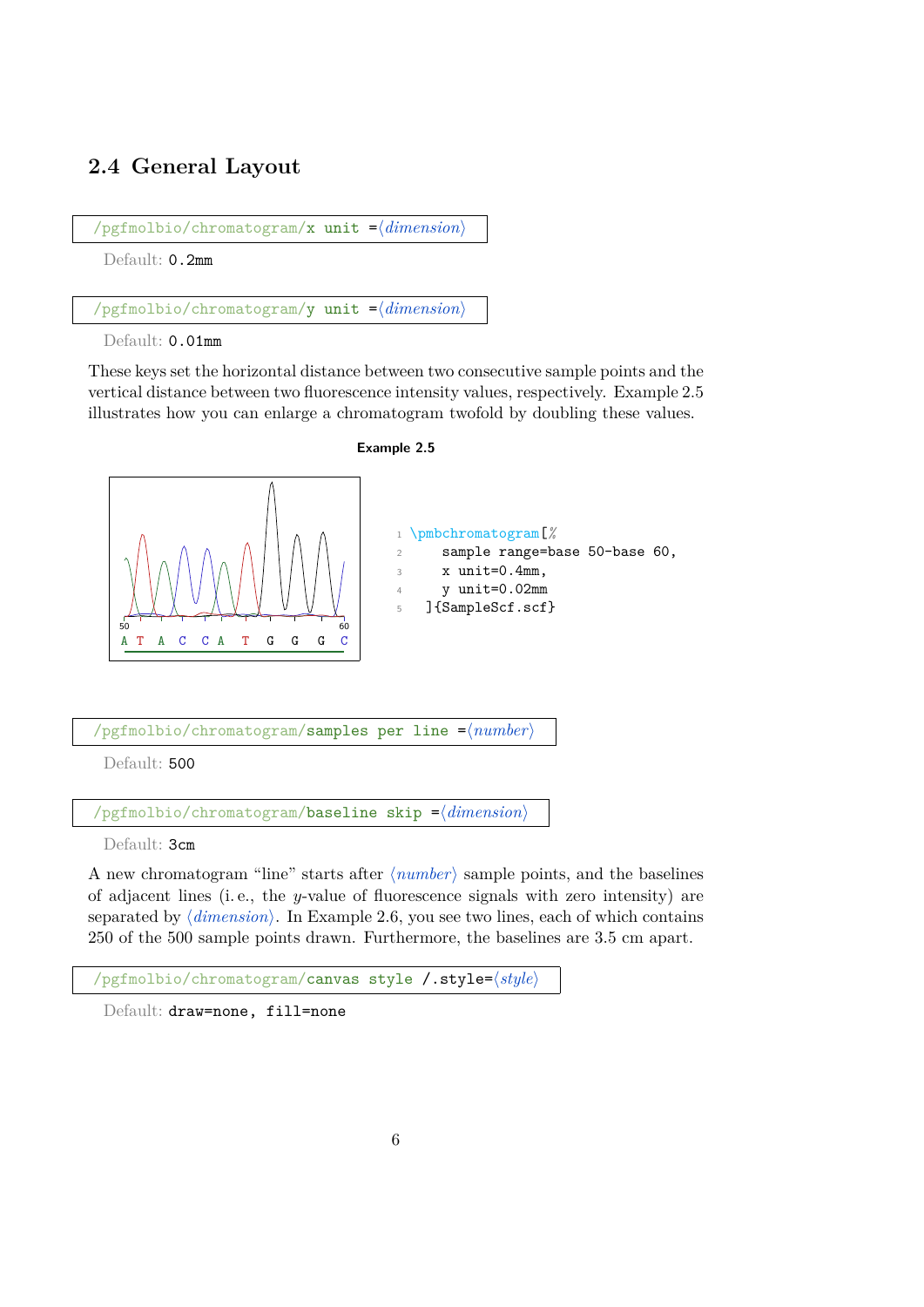

<span id="page-9-0"></span>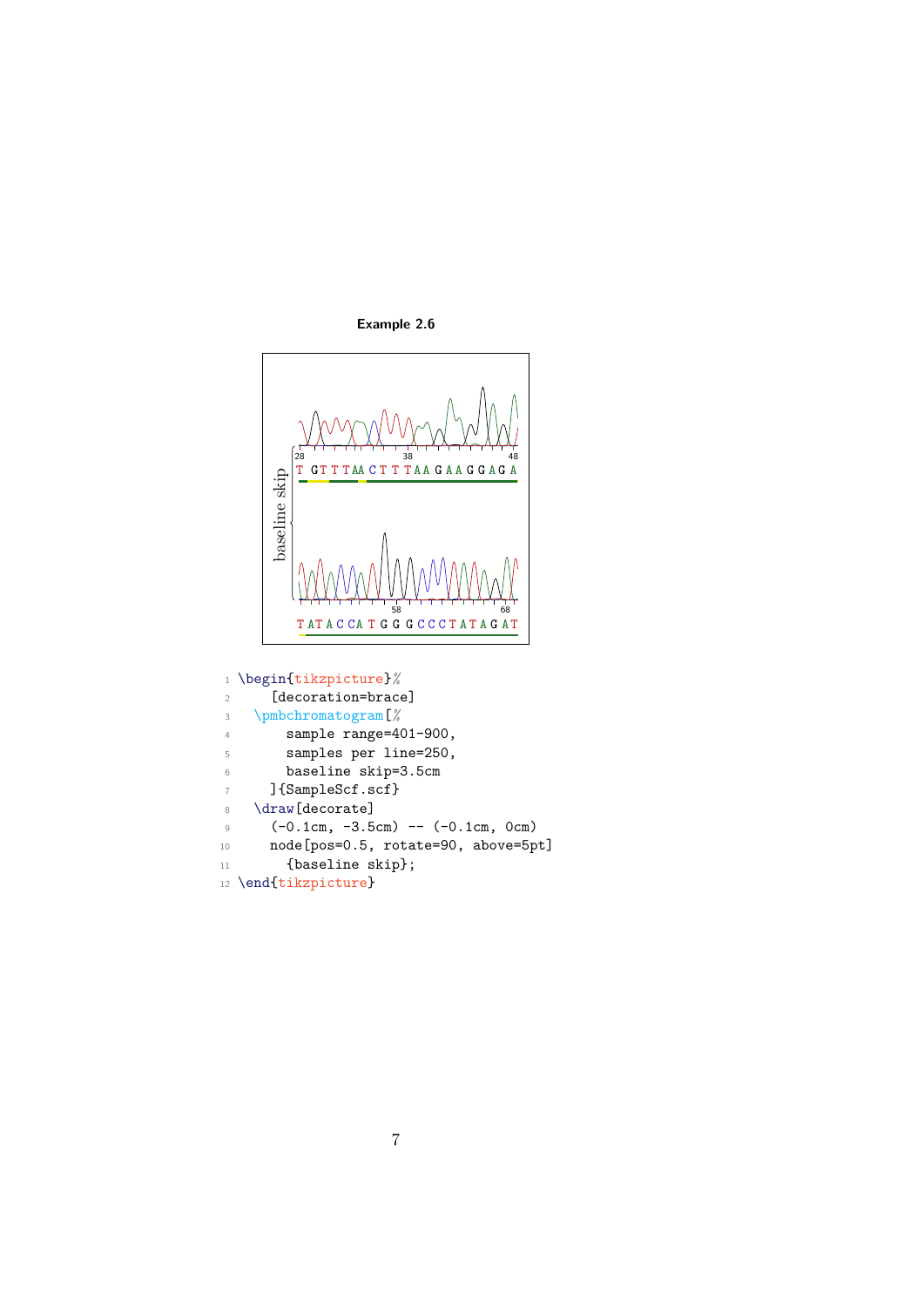$\alpha$ ) /pgfmolbio/chromatogram/canvas height  $=\alpha$ *dimension*)

Default: 2cm

The *canvas* is the background of the trace area. Its left and right boundaries coincide with the start and the end of the chromatogram, respectively. Its lower boundary is the baseline, and its upper border is separated from the lower one by  $\langle dimension \rangle$ . Although the canvas is usually transparent, its  $\langle style \rangle$  can be changed. In Example [2.7,](#page-10-1) we decrease the height of the canvas and color it light gray.

### **Example 2.7**

<span id="page-10-1"></span>

## <span id="page-10-0"></span>**2.5 Traces**

/pgfmolbio/chromatogram/trace A style /.style= $\langle style\rangle$ 

Default: pmbTraceGreen

/pgfmolbio/chromatogram/trace C style /.style= $\langle style\rangle$ 

Default: pmbTraceBlue

/pgfmolbio/chromatogram/trace G style /.style=h*style*i

Default: pmbTraceBlack

 $\sqrt{\text{pgfmolbio}/\text{chromatogram}/\text{trace}}$  T style  $\sqrt{\text{.style}}/\text{gfty}/\text{c}$ 

Default: pmbTraceRed

/pgfmolbio/chromatogram/trace style = $\langle style \rangle$ 

Default: (none)

The *traces* indicate variations in fluorescence intensity during chromatography, and each trace corresponds to a base. The first four keys set the respective  $\langle style \rangle$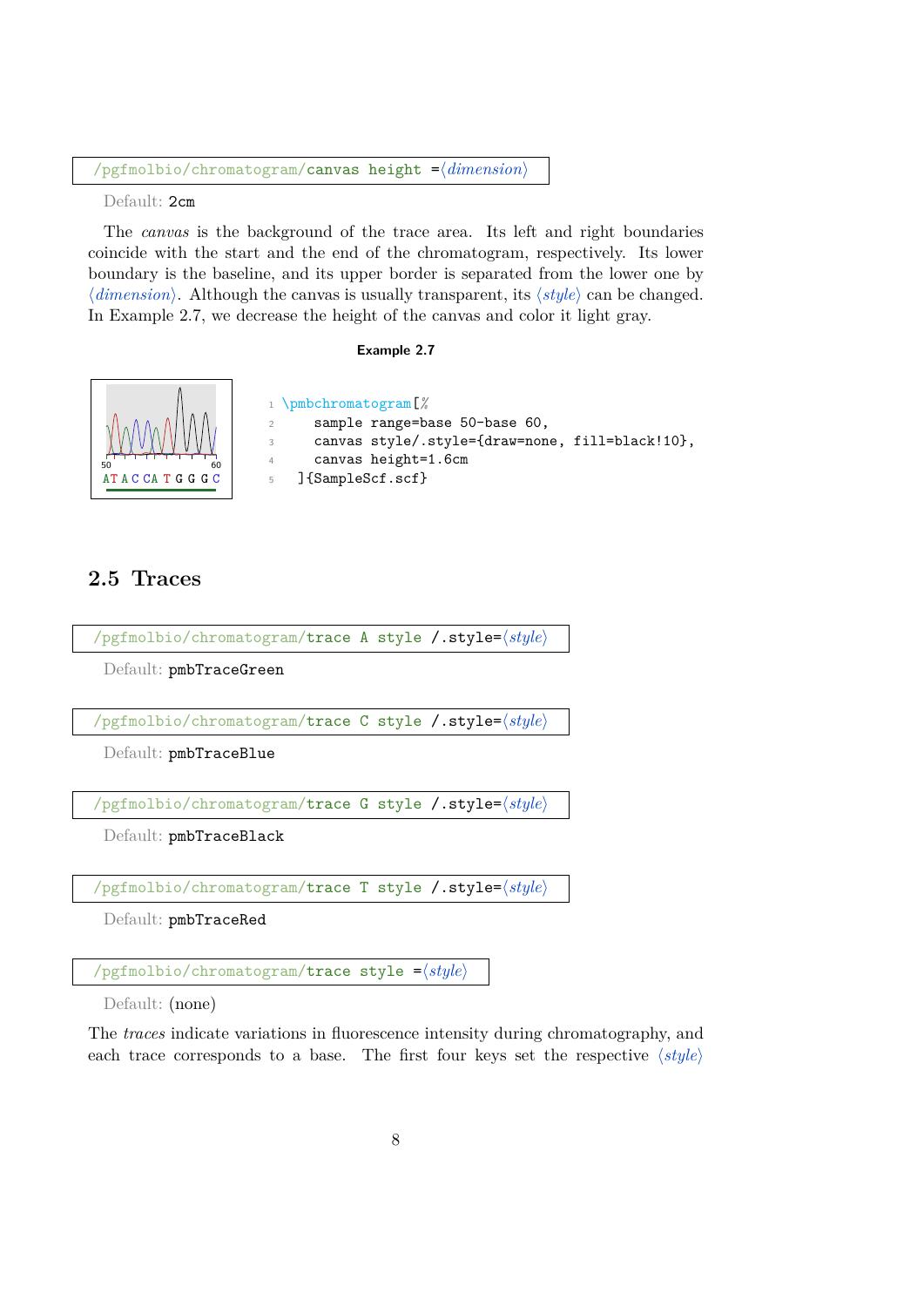basewise, whereas trace style changes all styles simultaneously. Note the syntax differences between trace style and trace A style etc. The standard styles simply color the traces; Table [2.1](#page-11-0) lists the color specifications.

<span id="page-11-0"></span>

| <b>Table 2.1:</b> Colors defined by the chromatogram module. |              |                                  |         |
|--------------------------------------------------------------|--------------|----------------------------------|---------|
| Name                                                         | xcolor model | Values                           | Example |
| pmbTraceGreen                                                | RGB          | 34, 114, 46                      |         |
| pmbTraceBlue                                                 | RGB          | 48, 37, 199                      |         |
| pmbTraceBlack                                                | RGB          | $\mathbf{0}$ ,<br>0 <sub>1</sub> |         |
| pmbTraceRed                                                  | RGB          | 191, 27, 27                      |         |
| pmbTraceYellow                                               | RGB          | 233, 230,                        |         |

**Table 2.1:** Colors defined by the chromatogram module.

<span id="page-11-1"></span>In Example [2.8,](#page-11-1) we change the style of all traces to a thin line and then add some patterns and colors to the A and T trace.

#### **Example 2.8**



/pgfmolbio/chromatogram/traces drawn =A|C|G|T|any combination thereof

### Default: ACGT

The value of this key governs which traces appear in the chromatogram. Any combination of the single-letter abbreviations for the standard bases will work. Example [2.9](#page-11-2) only draws the cytosine and guanine traces.

#### **Example 2.9**

<span id="page-11-2"></span>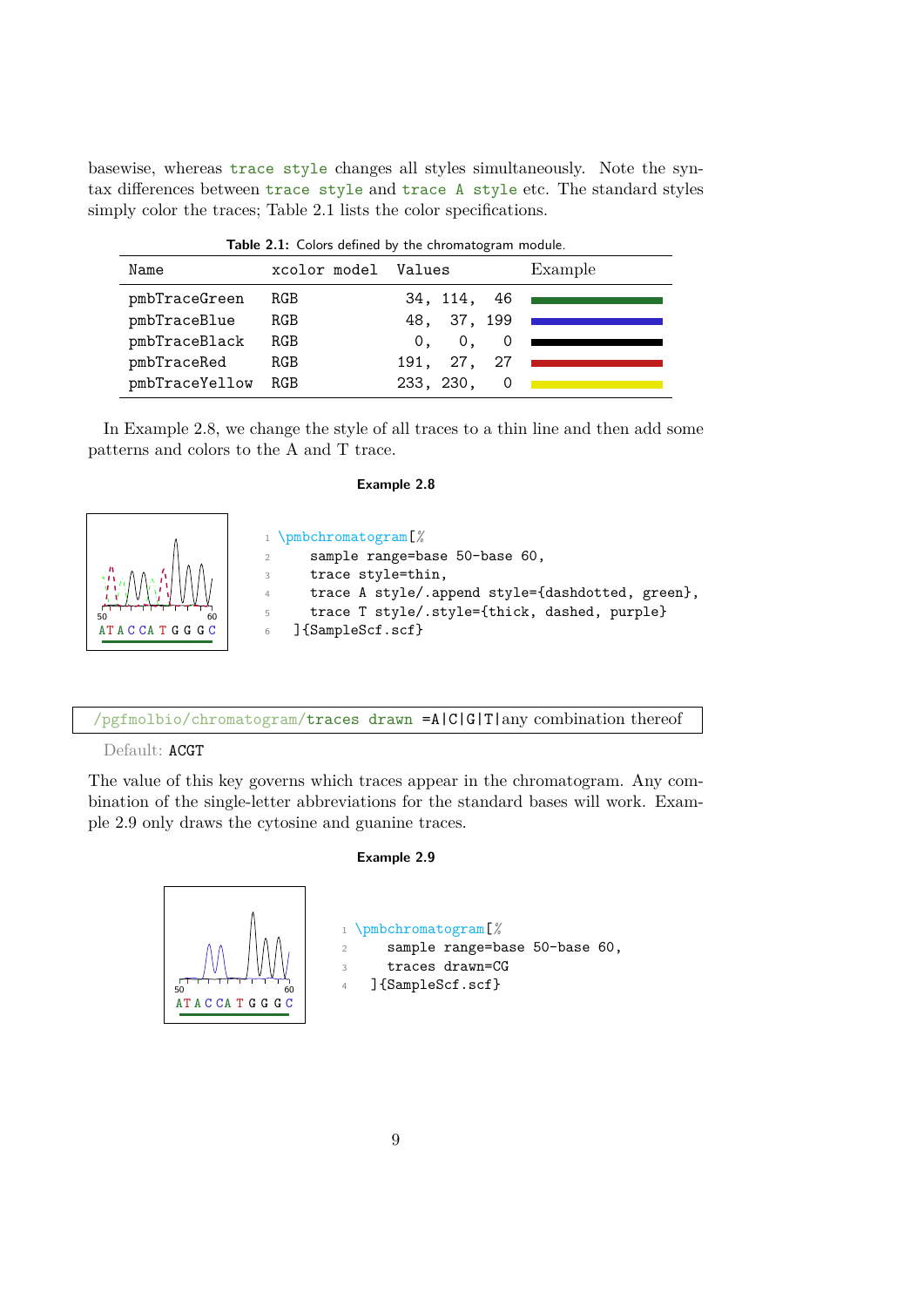### <span id="page-12-0"></span>**2.6 Ticks**

/pgfmolbio/chromatogram/tick A style /.style= $\langle style\rangle$ 

Default: thin, pmbTraceGreen

/pgfmolbio/chromatogram/tick C style /.style= $\langle style \rangle$ 

Default: thin, pmbTraceBlue

/pgfmolbio/chromatogram/tick G style /.style=h*style*i

Default: thin, pmbTraceBlack

/pgfmolbio/chromatogram/tick T style /.style= $\langle style \rangle$ 

Default: thin, pmbTraceRed

 $\gamma$ pgfmolbio/chromatogram/tick style = $\langle style \rangle$ 

Default: (none)

*Ticks* below the baseline indicate the maxima of the trace peaks. The first four keys set the respective (style) basewise, whereas tick style changes all styles simultaneously. Note the syntax differences between tick style and tick A style etc. Example [2.10](#page-12-1) illustrates how one can draw thick ticks, which are red if they indicate a cytosine peak.

### **Example 2.10**

<span id="page-12-1"></span>

/pgfmolbio/chromatogram/tick length = $\langle$ *dimension*)

Default: 1mm

This key determines the length of each tick. In Example [2.11,](#page-13-1) the ticks are twice as long as usual.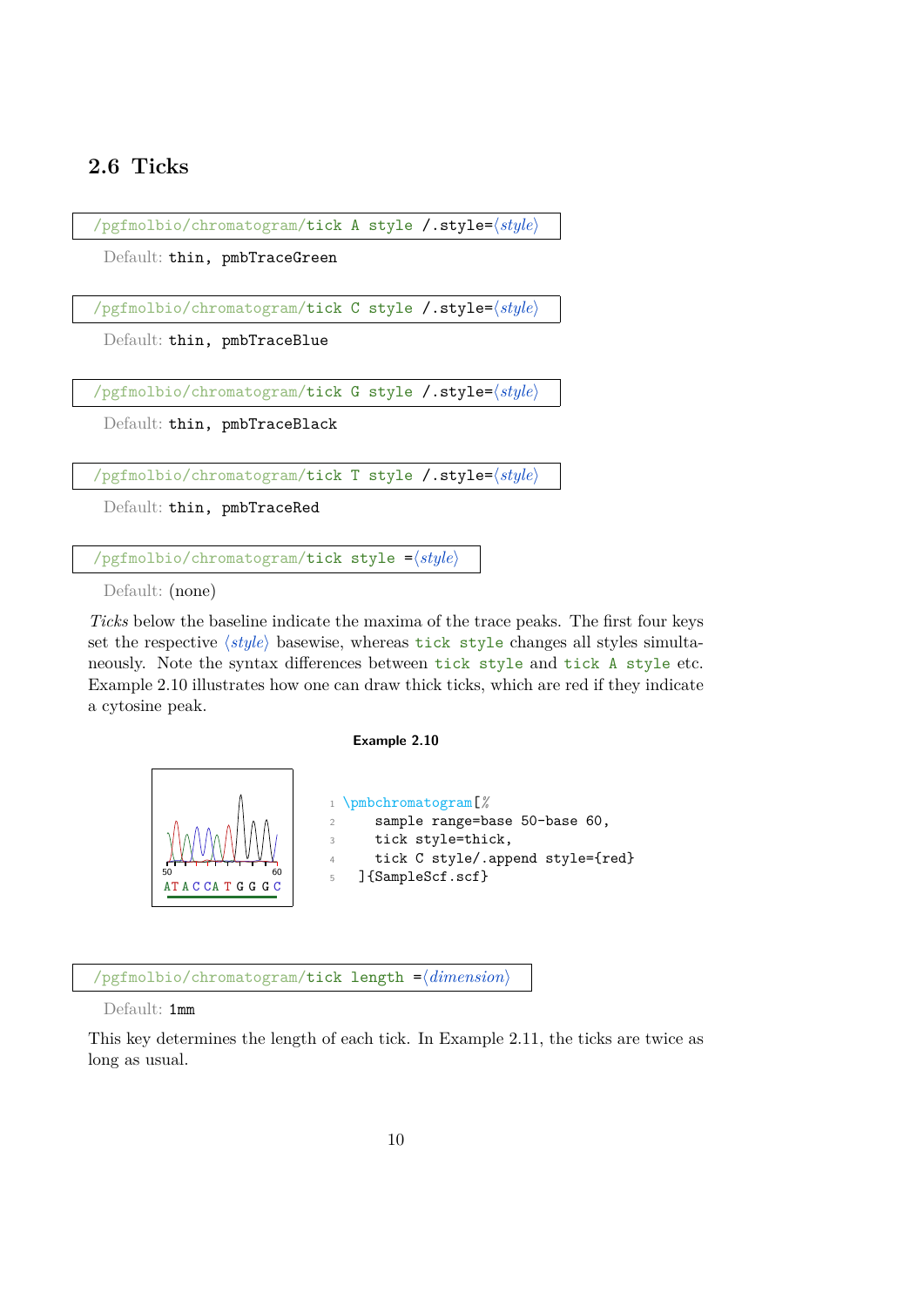### **Example 2.11**

<span id="page-13-1"></span>

/pgfmolbio/chromatogram/ticks drawn =A|C|G|T|any combination thereof

Default: ACGT

The value of this key governs which ticks appear in the chromatogram. Any combination of the single-letter abbreviations for the standard bases will work. Example [2.12](#page-13-2) only displays the cytosine and guanine ticks.

### **Example 2.12**

<span id="page-13-2"></span>

## <span id="page-13-0"></span>**2.7 Base Labels**

/pgfmolbio/chromatogram/base label A text  $=$  $\langle text \rangle$ 

Default: \strut A

 $\gamma$ pgfmolbio/chromatogram/base label C text = $\langle \text{text} \rangle$ 

Default: \strut C

 $\sqrt{p}$ gfmolbio/chromatogram/**base label G text =** $\langle \text{text} \rangle$ 

Default: \strut G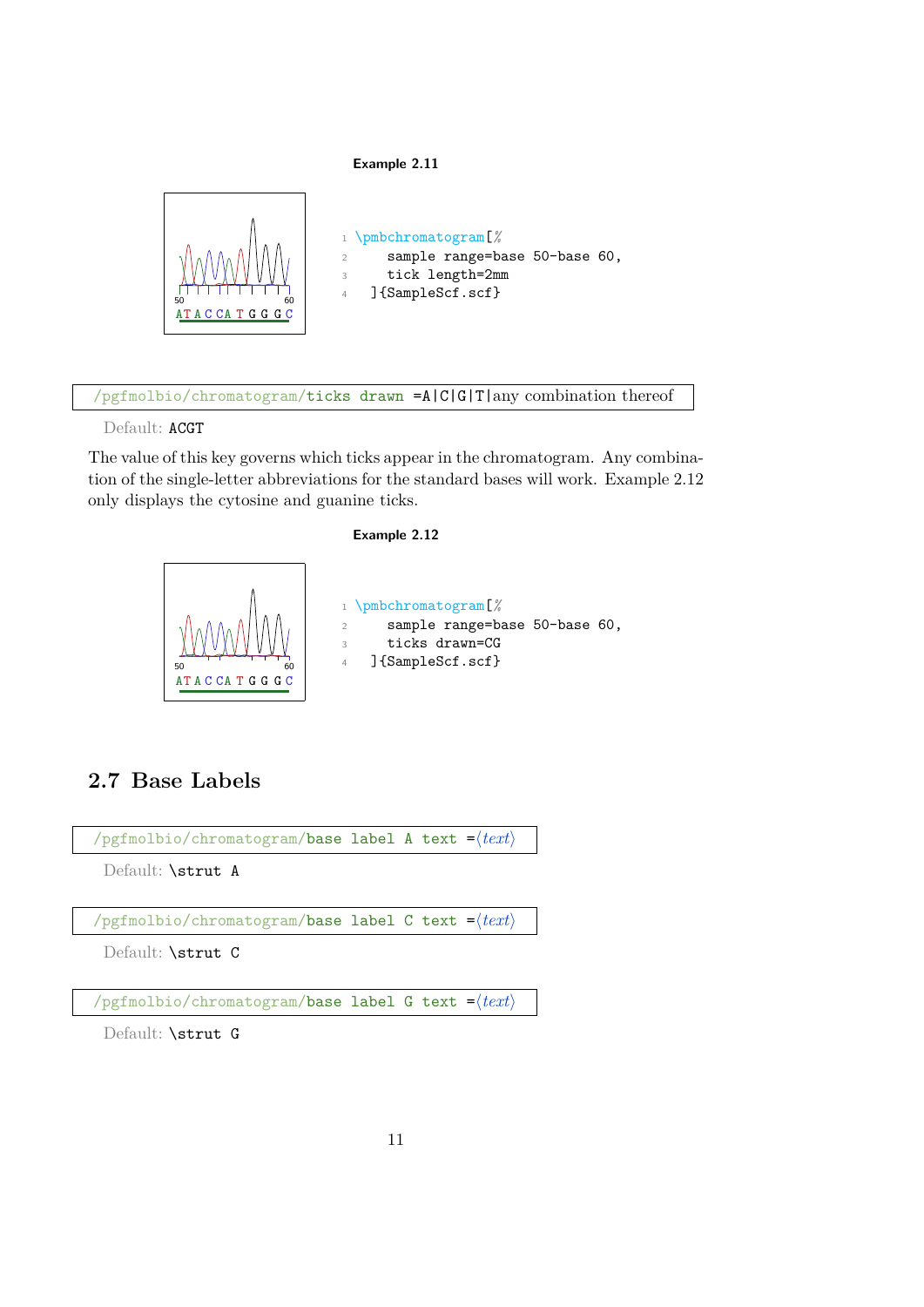$\sqrt{p}$ gfmolbio/chromatogram/base label T text = $\sqrt{text}$ 

Default: \strut T

*Base labels* below each tick spell the nucleotide sequence deduced from the traces. By default, the  $\langle text \rangle$  that appears in these labels equals the single-letter abbreviation of the respective base. The \strut macro ensures equal vertical spacing. In Example [2.13,](#page-14-0) we print lowercase letters beneath adenine and thymine.

#### **Example 2.13**

<span id="page-14-0"></span>

/pgfmolbio/chromatogram/**base label A style /.style=** $\langle style\rangle$ 

Default: below=4pt, font=\ttfamily\footnotesize, pmbTraceGreen

/pgfmolbio/chromatogram/base label C style /.style= $\langle style \rangle$ 

Default: below=4pt, font=\ttfamily\footnotesize, pmbTraceBlue

/pgfmolbio/chromatogram/base label G style /.style= $\langle style\rangle$ 

Default: below=4pt, font=\ttfamily\footnotesize, pmbTraceBlack

/pgfmolbio/chromatogram/base label T style /.style=h*style*i

Default: below=4pt, font=\ttfamily\footnotesize, pmbTraceRed

 $\gamma$ pgfmolbio/chromatogram/base label style = $\langle style \rangle$ 

Default: (none)

The first four keys set the respective  $\langle style\rangle$  basewise, whereas base label style changes all styles simultaneously. Each base label is a Ti*k*Z node anchored to the lower end of the respective tick. Thus, the  $\langle style\rangle$  should contain placement keys such as below or anchor=south. Example [2.14](#page-15-1) shows some (imaginative) base label styles.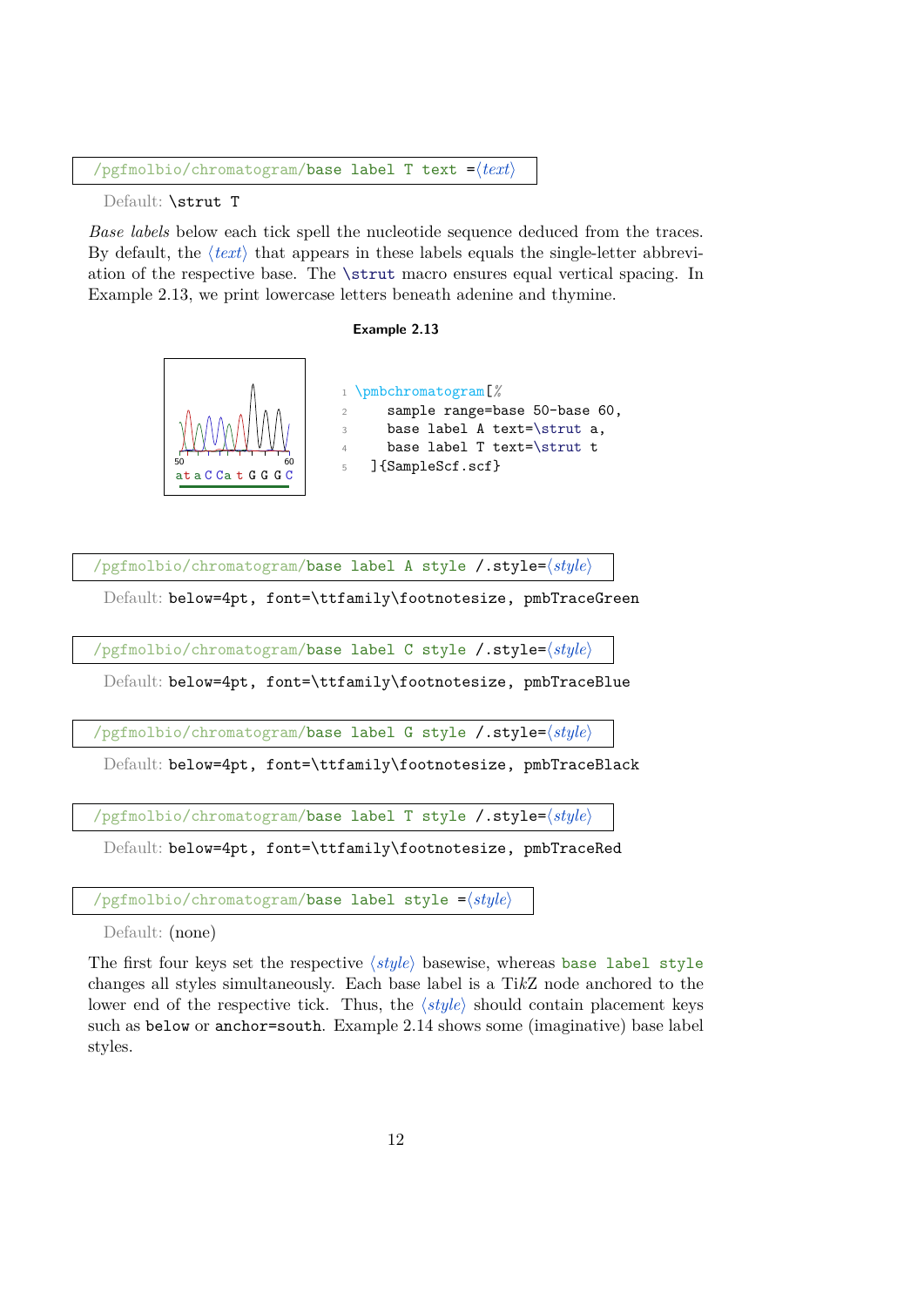#### **Example 2.14**

<span id="page-15-1"></span>

/pgfmolbio/chromatogram/base labels drawn =A|C|G|T|any combination thereof

Default: ACGT

The value of this key governs which base labels appear in the chromatogram. Any combination of the single-letter abbreviations for the standard bases will work. Example [2.15](#page-15-2) only displays cytosine and guanine base labels.

#### **Example 2.15**

<span id="page-15-2"></span>

# <span id="page-15-0"></span>**2.8 Base Numbers**

/pgfmolbio/chromatogram/show base numbers = $\langle boolean \rangle$ 

Default: true

Turns the *base numbers* on or off, which indicate the indices of the base peaks below the traces.

/pgfmolbio/chromatogram/base number style /.style= $\langle style\rangle$ 

Default: pmbTraceBlack, below=-3pt, font=\sffamily\tiny

Determines the placement and appearance of the base numbers. Example [2.16](#page-16-1) contains bold red base numbers that are shifted slightly upwards.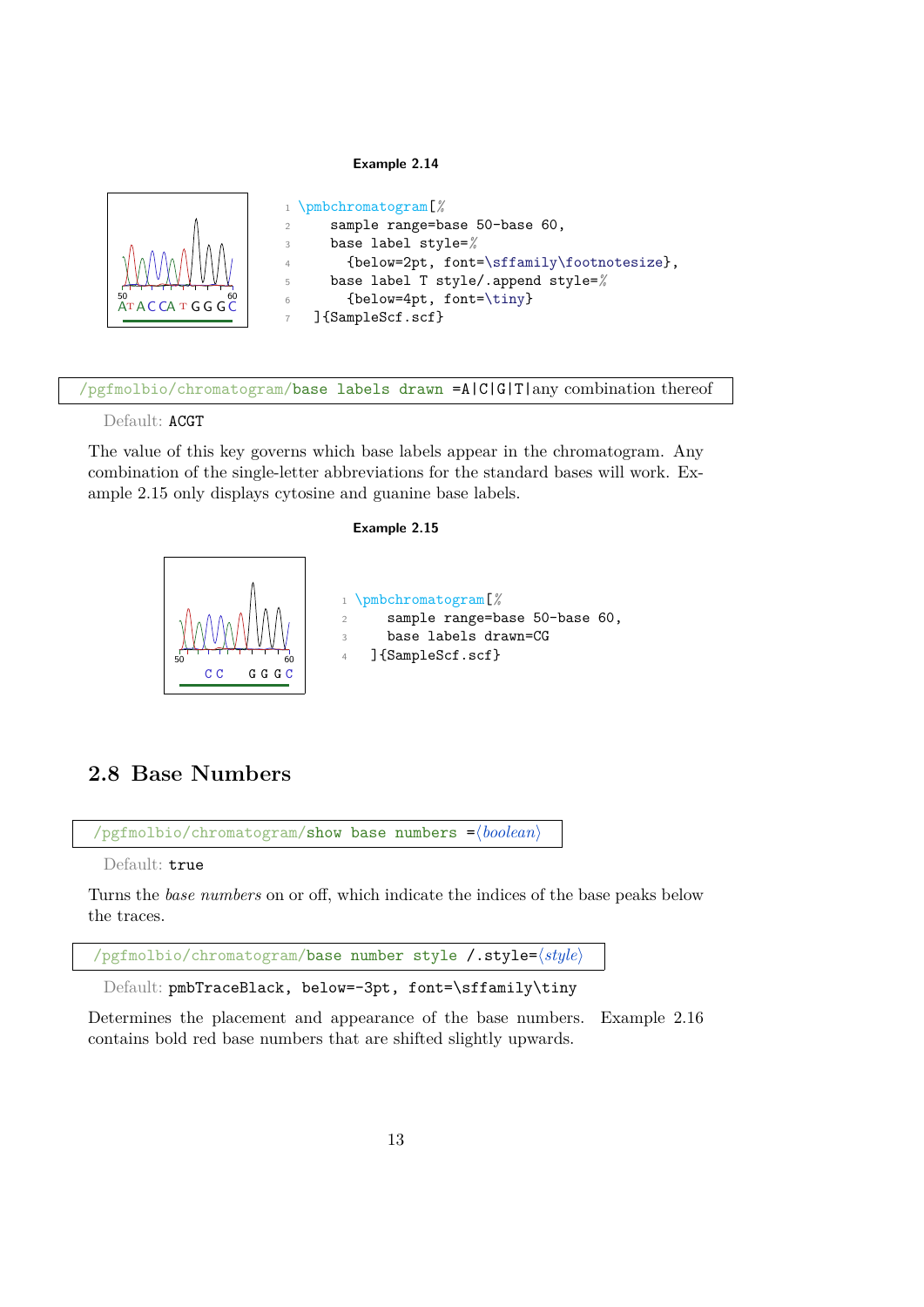#### **Example 2.16**

<span id="page-16-1"></span>

 $\#$ pgfmolbio/chromatogram/**base number range =** $\langle lower\rangle$ - $\langle upper\rangle$ [ step  $\langle interval\rangle$ ]

#### Default: auto-auto step 10

This key decides that every  $\langle interval \rangle$ th base number from  $\langle lower \rangle$  to  $\langle upper \rangle$  should show up in the output; the step part is optional. If you specify the keyword auto instead of a number for  $\langle lower \rangle$  or  $\langle upper \rangle$ , the base numbers start or finish at the leftmost or rightmost base peak shown, respectively. In Example [2.17,](#page-16-2) only peaks 42 to 46 receive a number.

#### **Example 2.17**

<span id="page-16-2"></span>

### <span id="page-16-0"></span>**2.9 Probabilities**

Programs such as phred[3](#page-16-3) assign a *probability* or *quality value* Q to each called base after chromatography. Q is calculated from the error probability  $P_e$  by  $Q =$  $-10 \log_{10} P_e$ . For example, a Q value of 20 means that 1 in 100 base calls is wrong.

```
/pgfmolbio/chromatogram/probability distance = \langle dimension)
```
Default: 0.8cm

Sets the distance between the base probability rules and the baseline.

<span id="page-16-3"></span><sup>3</sup>Ewing, B., Hillier, L., Wendl, M. C., and Green, P. (1998). Base-calling of automated sequencer traces using phred. I. Accuracy assessment. *Genome Res.* **8**(3), 175–185.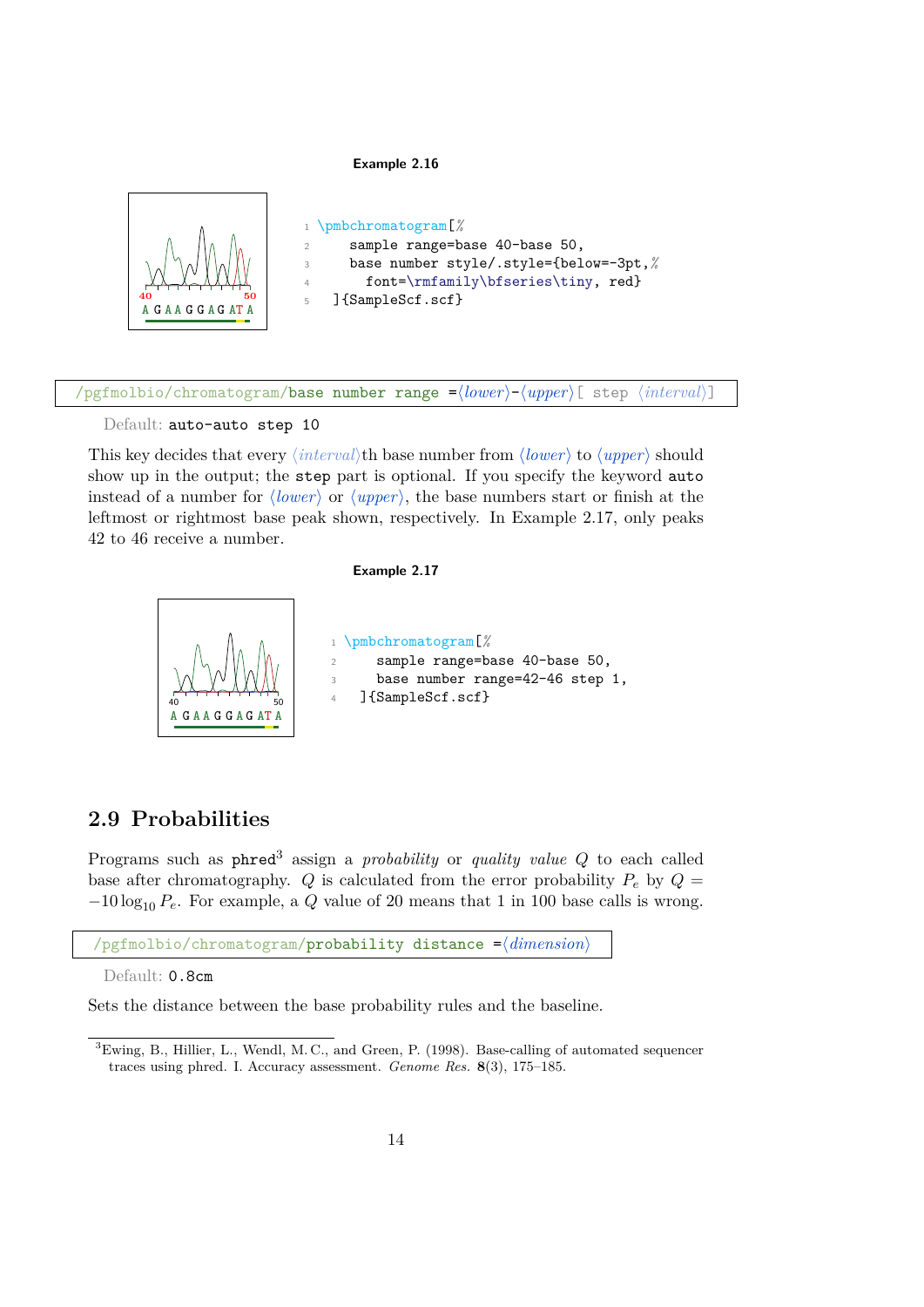#### Default: ACGT

Governs which probabilities appear in the chromatogram. Any combination of the single-letter abbreviations for the standard bases will work. In Example [2.18,](#page-17-1) we shift the probability indicator upwards and only show the quality values of cytosine and thymine peaks.

#### **Example 2.18**

<span id="page-17-1"></span>



 $\gamma$ pgfmolbio/chromatogram/probability style function  $=\langle{Lu}$  function name

Default: nil

By default, the probability rules are colored black, red, yellow and green for quality scores  $\langle 10, \langle 20, \langle 30 \rangle$  and  $\langle 30, \rangle$  respectively. However, you can override this behavior by providing a *(Lua function name)* to probability style function. This Lua function must read a single argument of type number and return a string appropriate for the optional argument of Ti*k*Z's \draw command. For instance, the function shown in Example [2.19](#page-18-0) determines the lowest and highest probability and colors intermediate values according to a red–yellow–green gradient.

# <span id="page-17-0"></span>**2.10 Miscellaneous Keys**

/pgfmolbio/chromatogram/bases drawn =A|C|G|T|any combination thereof

Default: ACGT

This key simultaneously sets traces drawn, ticks drawn, base labels drawn and probabilities drawn (see Example [2.20\)](#page-18-1).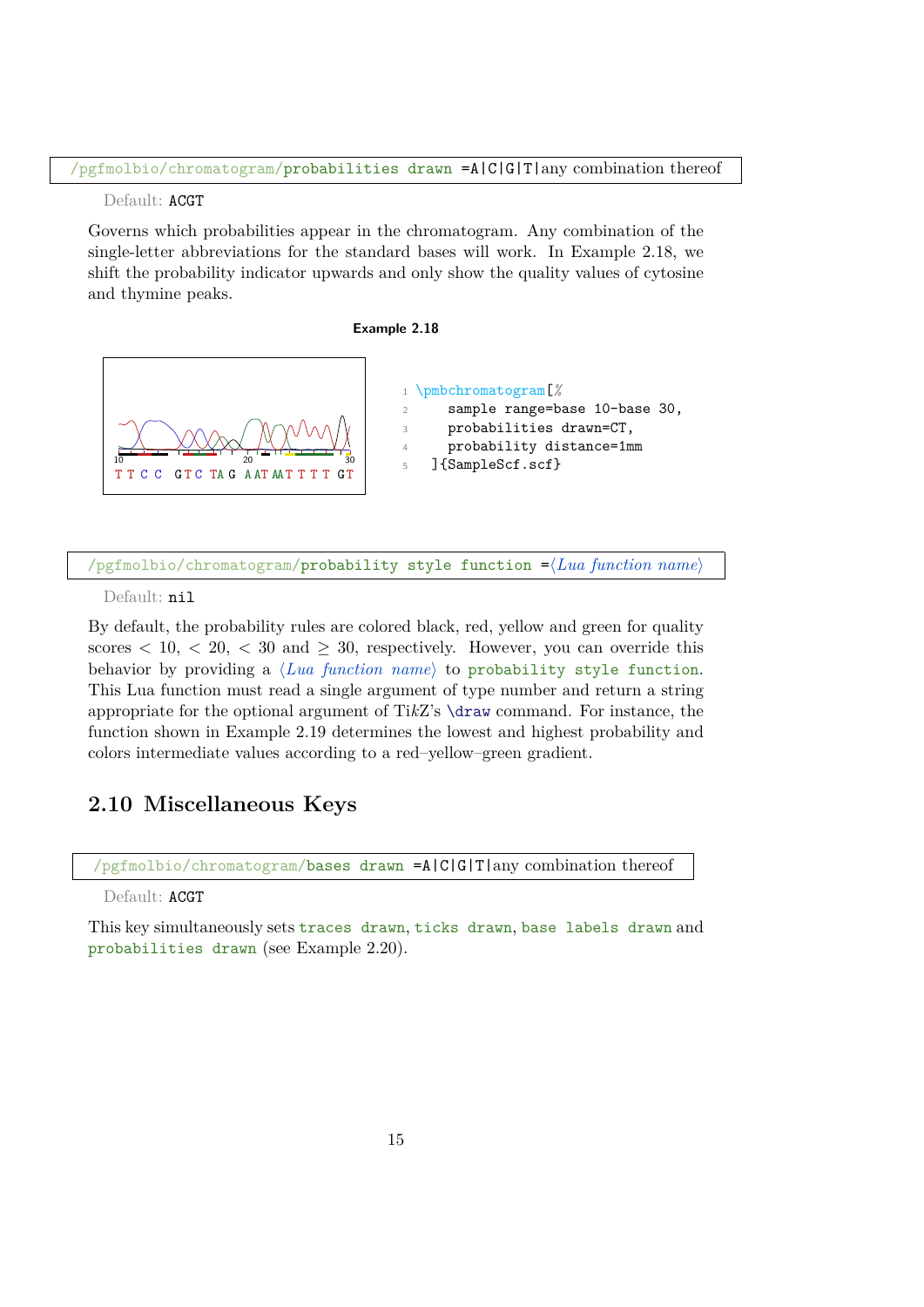

<span id="page-18-0"></span>

1 \directlua{

```
2 function probabilityGradient (prob)
3 local minProb, maxProb = pmbChromatogram:getMinMaxProbability()
4 local scaledProb = prob / maxProb * 100
5 local color = \cdot6 if scaledProb < 50 then
7 \qquad \qquad \text{color} = \text{ 'yellow!'} \quad \text{. scaledProb } * 2 \quad \text{. 'lred'}8 else
9 color = 'green!' .. (scaledProb - 50) * 2 .. '!yellow'
10 end
11 return 'ultra thick, ' .. color
12 end
13 }
14 \pmbchromatogram[%
15 samples per line=1000,
16 sample range=base 1-base 50,
17 probability style function=probabilityGradient
18 ]{SampleScf.scf}
```


<span id="page-18-1"></span>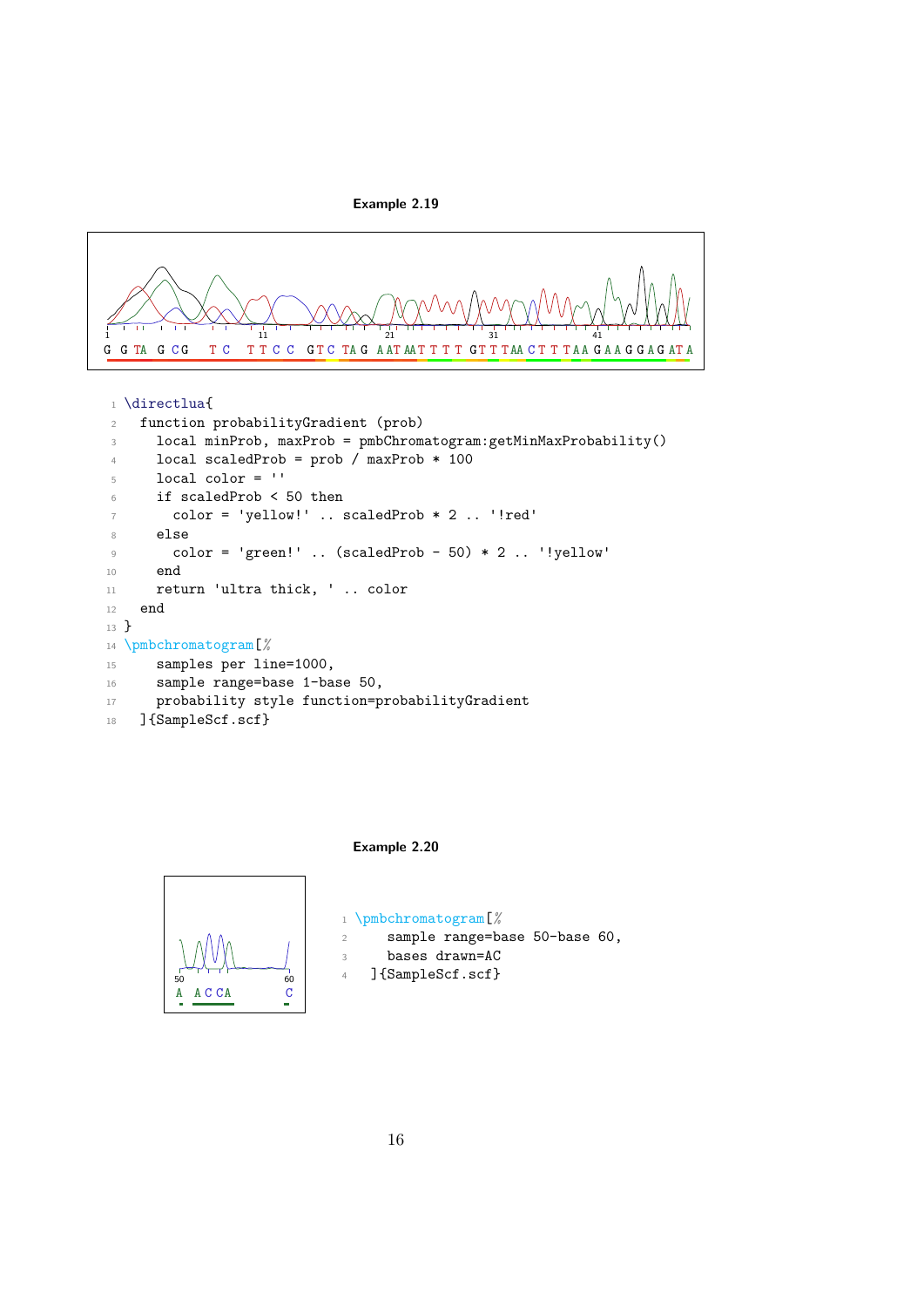# <span id="page-19-0"></span>**3 The domains module**

### <span id="page-19-1"></span>**3.1 Overview**

Protein domain diagrams appear frequently in databases such as  $Pfam<sup>1</sup>$  $Pfam<sup>1</sup>$  $Pfam<sup>1</sup>$  or  $PROSTFE<sup>2</sup>$  $PROSTFE<sup>2</sup>$  $PROSTFE<sup>2</sup>$ . Domain diagrams are often drawn using standard graphics software or tools such as PROSITE's MyDomains image creator<sup>[3](#page-19-5)</sup>. However, the domains module provides an integrated approach for generating domain diagrams from T<sub>EX</sub> code or from external files.

### <span id="page-19-2"></span>**3.2 Domain Diagrams and Their Features**

| $\begin{equation*} \begin{bmatrix} \text{pmbdomains} \end{bmatrix} \begin{bmatrix} \text{key-value list} \end{bmatrix} \begin{bmatrix} \text{sequence length} \end{bmatrix} \end{equation*}$ |  |
|----------------------------------------------------------------------------------------------------------------------------------------------------------------------------------------------|--|
| $\langle features \rangle$                                                                                                                                                                   |  |
| $\end{math}$                                                                                                                                                                                 |  |

Draws a domain diagram with the  $\langle features \rangle$  given. The  $\langle key-value \; list \rangle$  configures its appearance.  $\langle \text{sequence length} \rangle$  is the total number of residues in the protein. (Although you must eventually specify a sequence length, you may actually leave the mandatory argument empty and use the sequence length key instead; see section [3.10\)](#page-45-0).

You can put a pmbdomains environment into a tikzpicture, but you also may use the environment on its own. pgfmolbio checks whether it is surrounded by a tikzpicture and adds this environment if necessary.

```
\gammapgfmolbio/domains/name =\langle text \rangle
```

```
Default: Protein
```
The name of the protein, which usually appears centered above the diagram.

 $\gamma$ pgfmolbio/domains/show name = $\langle boolean \rangle$ 

Default: true

<span id="page-19-5"></span> ${}^{3}$ <http://prosite.expasy.org/mydomains/>

<span id="page-19-3"></span><sup>1</sup>Finn, R. D., Mistry, J. *et al.* (2010). The Pfam protein families database. *Nucleic Acids Res.* **38**, D211–D222.

<span id="page-19-4"></span><sup>&</sup>lt;sup>2</sup>Sigrist, C. J. A., Cerutti, L. *et al.* (2010). PROSITE, a protein domain database for functional characterization and annotation. *Nucleic Acids Res.* **38**, D161–D166.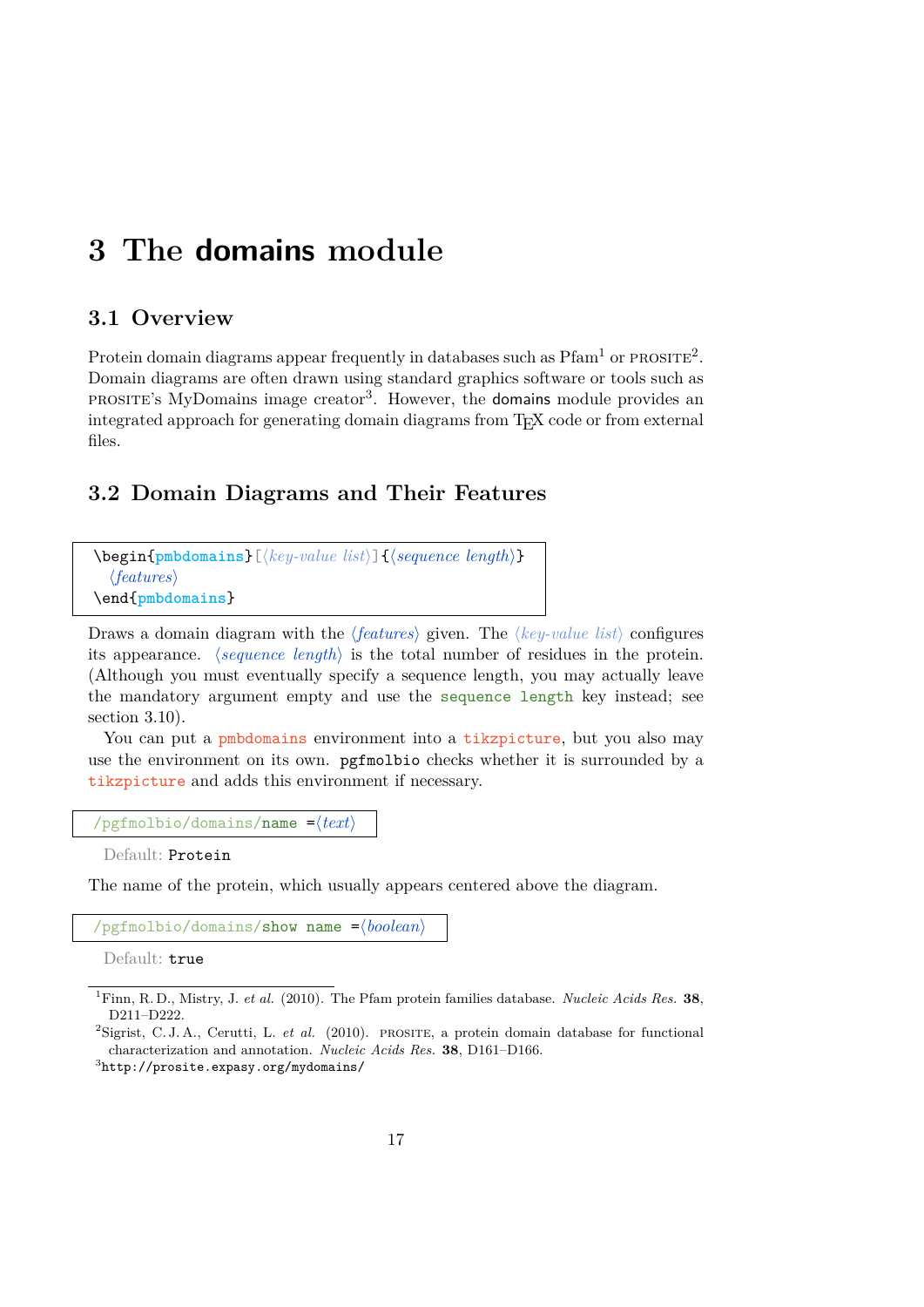Determines whether both the name and sequence length are shown.

 $\{addfeature[\langle key-value\ list\rangle]\{\langle type\rangle\}\{\langle start\rangle\}\{\langle stop\rangle\}$ 

Adds a feature of the given  $\langle type \rangle$  to the current domain diagram (only defined inside pmbdomains). The feature spans the residues from  $\langle start \rangle$  to  $\langle stop \rangle$ . These arguments are either numbers, which refer to residues in the relative numbering scheme, or numbers in parentheses, which refer to absolute residue numbers (see section [3.3\)](#page-20-0).

| $\gamma$ pgfmolbio/domains/description = $\langle text \rangle$ |  |
|-----------------------------------------------------------------|--|
|-----------------------------------------------------------------|--|

Default: (none)

<span id="page-20-1"></span>Sets the feature description (Example [3.1\)](#page-20-1).

| Example 3.1 |  |  |
|-------------|--|--|
|-------------|--|--|



| $\mathcal{A}$ | \addfeature{disulfide}{53}{65}                     |
|---------------|----------------------------------------------------|
| $5 -$         | \addfeature[description=Domain 1]{domain}{30}{80}  |
| 6             | \addfeature[description=Domain 2]{domain}{93}{163} |
| $7^{\circ}$   | \addfeature{domain}{168}{196}                      |
|               | 8 \end{pmbdomains}                                 |

#### <sup>9</sup> \end{tikzpicture} *% optional*

# <span id="page-20-0"></span>**3.3 General Layout**

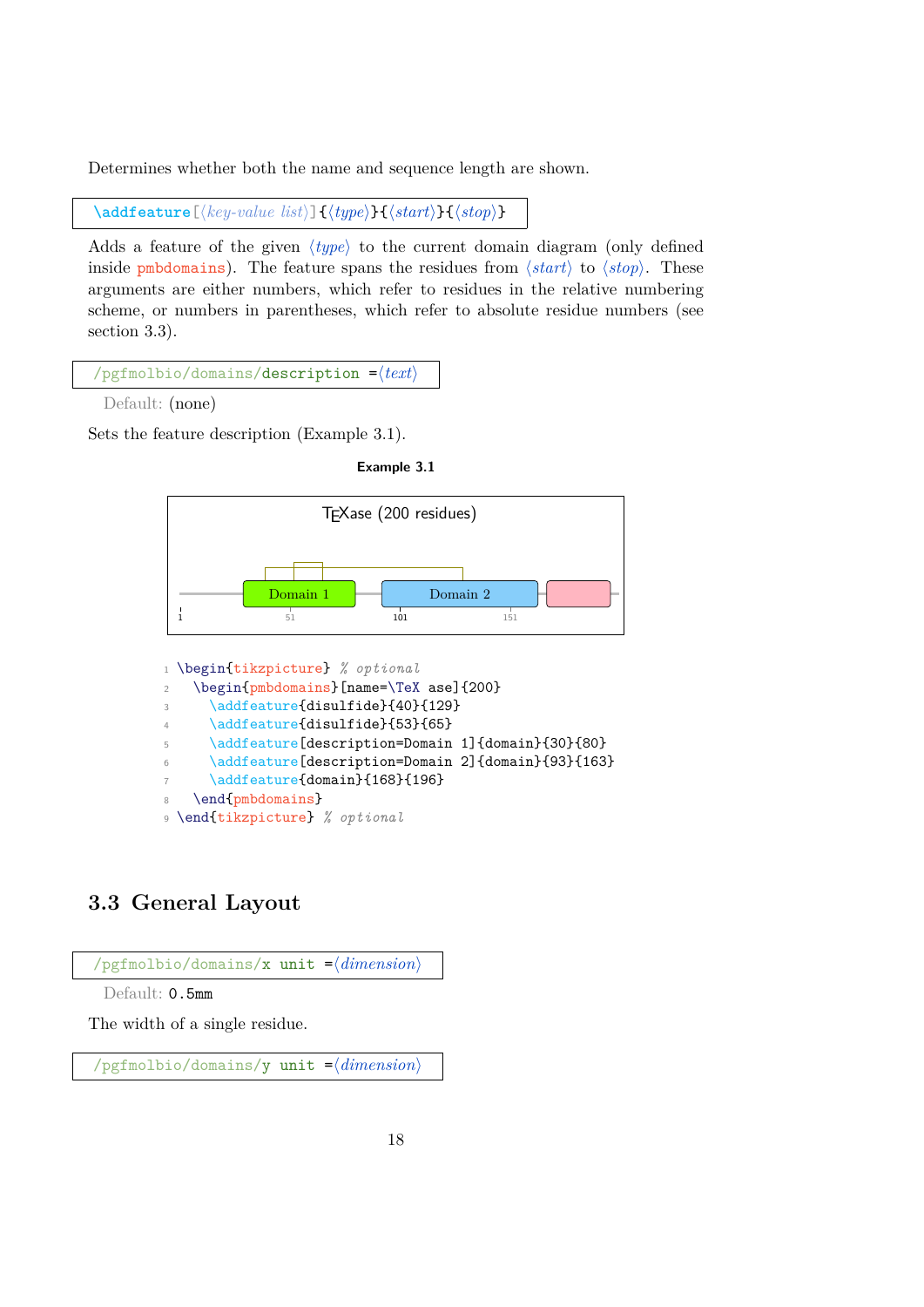Default: 6mm

The height of a default domain feature.

 $\gamma$ pgfmolbio/domains/residues per line = $\langle number \rangle$ 

Default: 200

A new domain diagram "line" starts after  $\langle number \rangle$  residues.

/pgfmolbio/domains/baseline skip = $\langle factor \rangle$ 

<sup>1</sup> \begin{pmbdomains}*%*

<sup>7</sup> \end{pmbdomains}

Default: 3

The baselines of consecutive lines (i. e., the main chain y-coordinates) are separated by  $\langle factor \rangle$  times the value of y unit. In Example [3.2,](#page-21-0) you see four lines, each of which contains up to 30 residues. Note how domains are correctly broken across lines. Furthermore, the baselines are  $2 \times 4 = 8$  mm apart.

<span id="page-21-0"></span>



 $\text{pgrmolbio}/\text{domains}/\text{residue numbering }=\text{pumpering scheme}$ 

<sup>2</sup> [show name=false, x unit=2mm, y unit=4mm,

<sup>3</sup> residues per line=30, baseline skip=2]{110} \addfeature[description=Domain 1]{domain}{10}{23} 5 \addfeature[description=Domain 2]{domain}{29}{71} <sup>6</sup> \addfeature[description=Domain 3]{domain}{80}{105}

Default: auto

A protein's amino acid residues are usually numbered consecutively starting from 1. However, there are different numbering schemes. For example, residue numbering in a serine protease related to chymotrypsin typically follows the numbering in chy-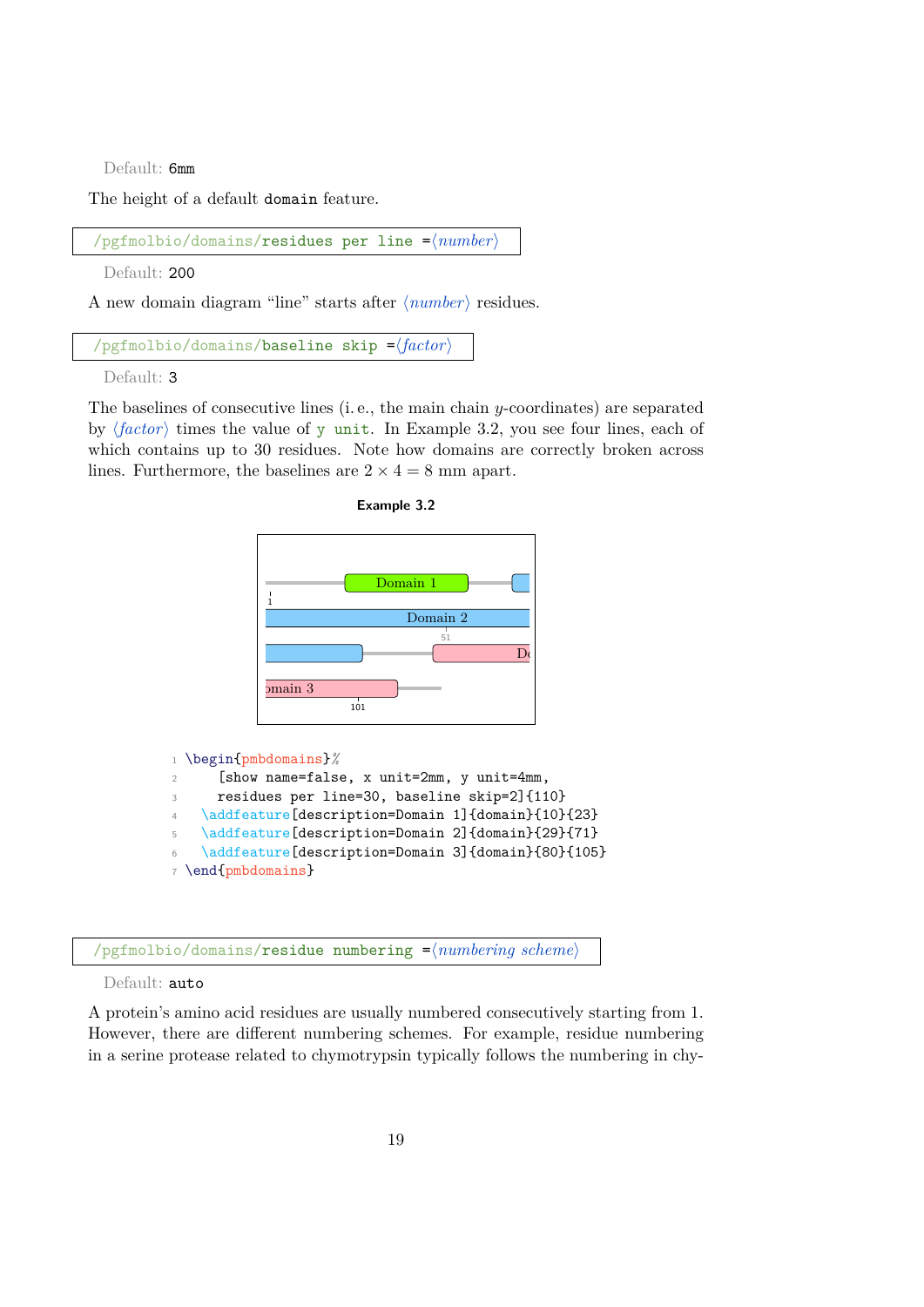motrypsinogen<sup>[4](#page-22-0)</sup>. The target protease sequence is aligned to the chymotrypsinogen sequence, and equivalent residues receive the same number. Insertions into the target sequence are indicated by appending letters to the last aligned residue (e. g., 186, *186A*, *186B*, 187), whereas gaps in the target sequence cause gaps in the numbering (e. g., 124, 125, 128, 129).

In pgfmolbio, you can specify a relative  $\langle \textit{numbering scheme} \rangle$  via the residue numbering key. The keyword auto indicates that residues are numbered from 1 to (sequence length), i. e. absolute and relative numberings coincide. This is the case in all examples above. The complete syntax for the key is

```
\langle \textit{numbering scheme} \rangle := \{ \langle \textit{range} \rangle | \langle \textit{range} \rangle, \ldots \} \}\langle range \rangle := \langle start \rangle - \langle end \rangle + \langle start \rangle\langle start \rangle := \langle number \rangle + \langle number \rangle \langle letter \rangle\langle end \rangle := \langle number \rangle | \langle letter \rangle
```
Example [3.3](#page-23-0) shows a custom  $\langle \textit{numbering scheme} \rangle$ , in this case for kallikrein-related peptidase 2 (KLK2), a chymotrypsin-like serine proteases. (In the following explanation, the subscripts 'abs' and 'rel' denote absolute and relative numbering, respectively).

- Residue  $1_{\text{abs}}$  is labeled  $16_{\text{rel}}$ , residue  $2_{\text{abs}}$  is labeled  $17_{\text{rel}}$  etc. until residue  $24<sub>abs</sub>$ , which is labeled  $39<sub>rel</sub>$  (range 16-39).
- Residue  $25_{\rm abs}$  corresponds to  $41_{\rm rel}$  etc. until residue  $57_{\rm abs}/73_{\rm rel}$  (range 41-73).
- Residue  $40_{rel}$  is missing no residue in KLK2 is equivalent to residue 40 in chymotrypsinogen.
- An insertion of 11 amino acids follows residue  $95_{\text{rel}}$ . These residues are numbered from  $95A_{rel}$  to  $95K_{rel}$ . Note that both  $95A-K$  and  $95A-95K$  are valid ranges.
- The number of the last residue is  $245A_{rel}(range 245A)$ .

 $\gamma$ pgfmolbio/domains/residue range = $\langle lower \rangle$ - $\langle upper \rangle$ 

Default: auto-auto

All residues from *(lower)* to *(upper)* will appear in the output. Possible values for  $\langle lower\rangle$  and  $\langle upper\rangle$  are:

- auto, which indicates the first or last residue, respectively;
- a plain number, which denotes a residue in the *relative* numbering scheme set by residue numbering;

<span id="page-22-0"></span><sup>&</sup>lt;sup>4</sup>Bode, W., Mayr, I. *et al.* (1989). The refined 1.9 Å crystal structure of human  $\alpha$ -thrombin: interaction with d-Phe-Pro-Arg chloromethylketone and significance of the Tyr-Pro-Pro-Trp insertion segment. *EMBO J.* **8**(11), 3467–3475.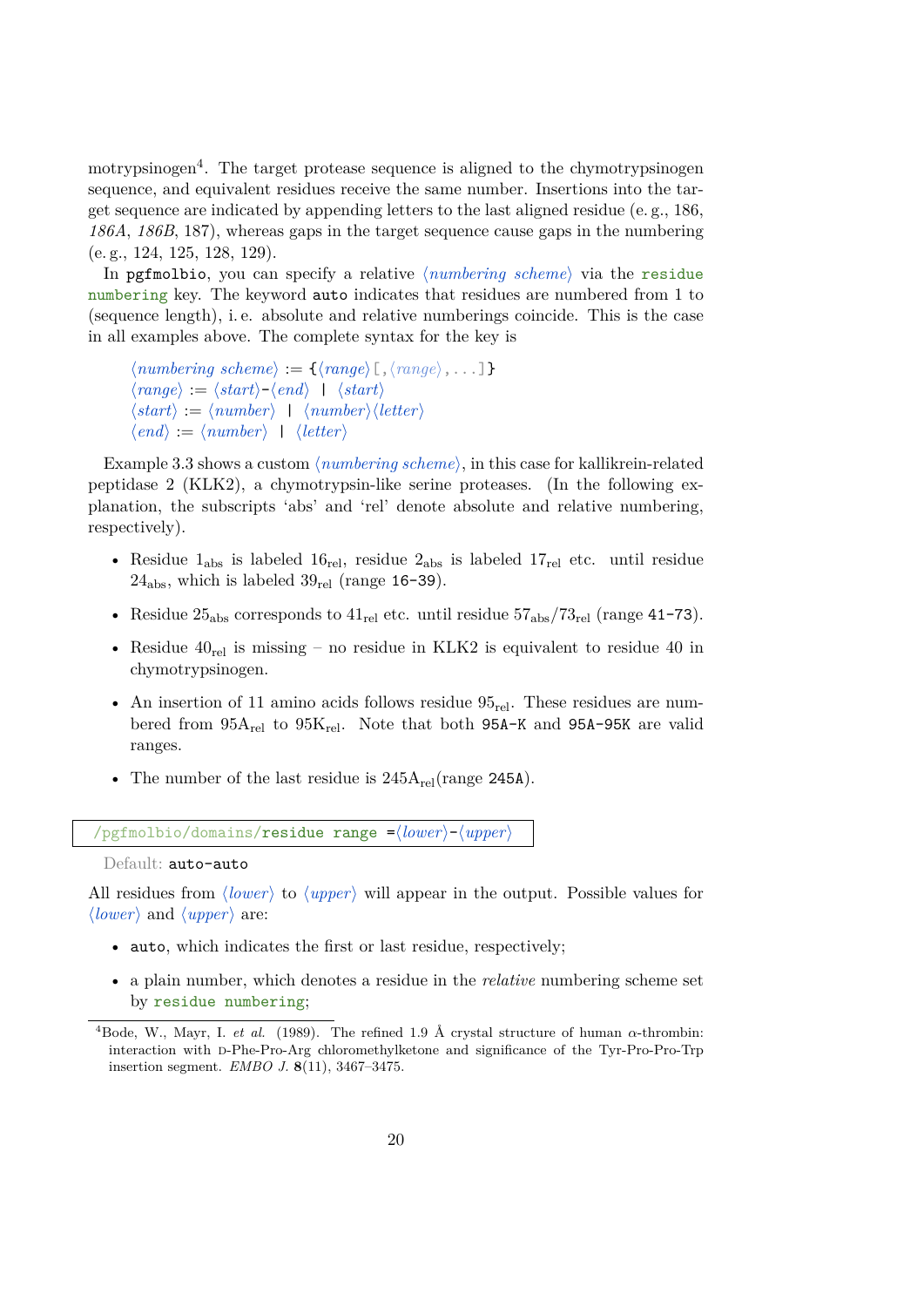<span id="page-23-0"></span>**Example 3.3**

<sup>1</sup> \begin{pmbdomains}[*%*

```
2 sequence=IVGGWECEKHSQPWQVAVYSHGWAHCGGVLVHPQWVLTAAHCLK%
3 KNSQVWLGRHNLFEPEDTGQRVPVSHSFPHPLYNMSLLKHQSLRPDEDSSH%
4 DLMLLRLSEPAKITDVVKVLGLPTQEPALGTTCYASGWGSIEPEEFLRPRS%
5 LQCVSLHLLSNDMCARAYSEKVTEFMLCAGLWTGGKDTCGGDSGGPLVCNG%
6 VLQGITSWGPEPCALPEKPAVYTKVVHYRKWIKDTIAANP,
7 residue numbering={16-39,41-73,75-95,95A-K,96-125,%
8 128-186,186A-186B,187-203,208-223,223A,224-245,245A},
9 x unit=4mm,
10 residues per line=40,
11 show name=false,
12 ruler range=auto-auto step 1,
13 ruler distance=-.3,
14 baseline skip=2
```
<sup>15</sup> ]{237}

```
16 \setfeaturestyle{other/main chain}{*1{draw, line width=2pt, black!10}}
```

```
17 \addfeature{other/sequence}{16}{245A}
```

```
18 \end{pmbdomains}
```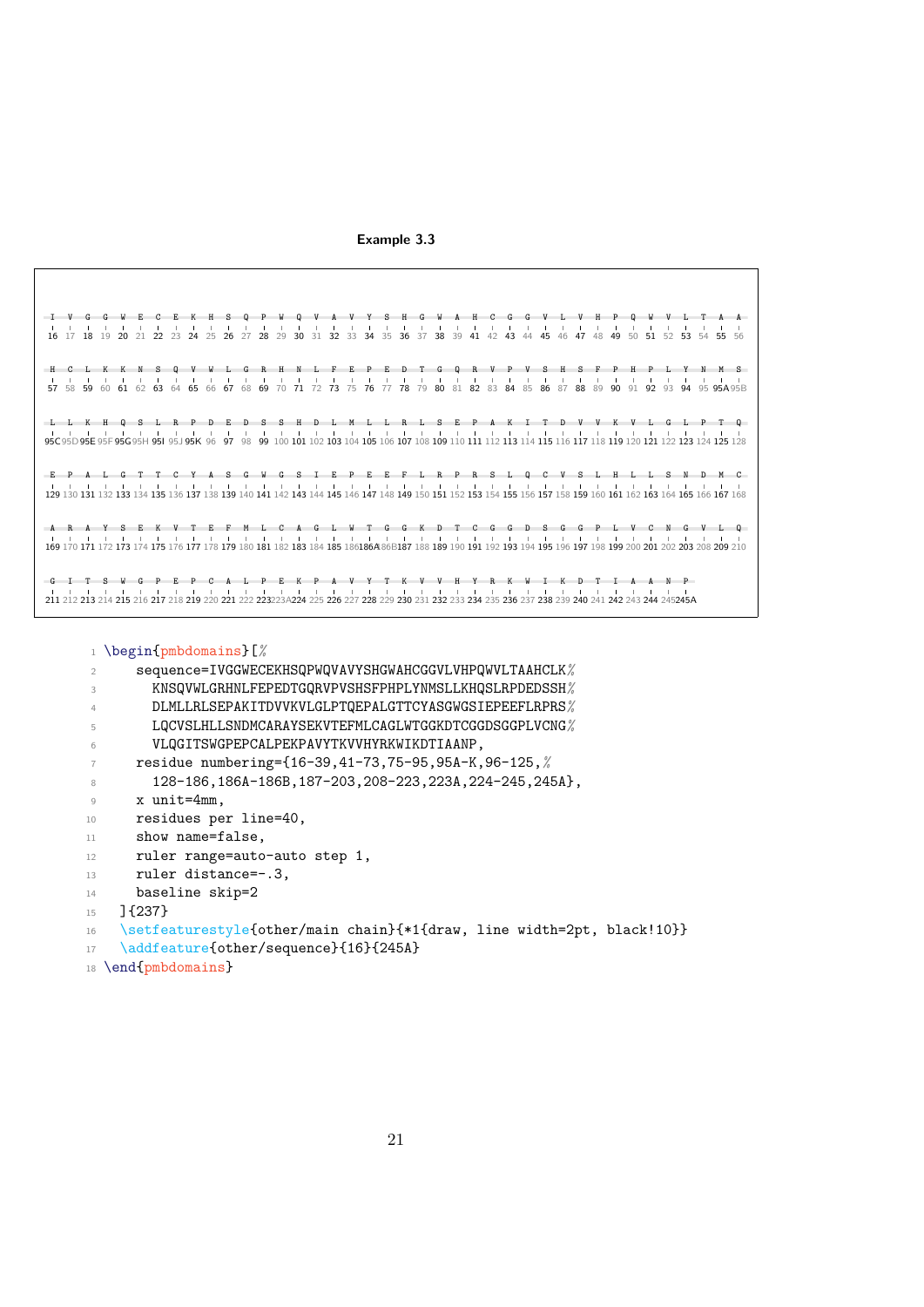• a parenthesized number, which denotes a residue in the *absolute* numbering scheme.

<span id="page-24-0"></span>In Example [3.4,](#page-24-0) only residues  $650<sub>abs</sub>$  to  $850<sub>rel</sub>$  are shown. If a domain boundary lies outside of the range shown, only the appropriate part of the domain appears.

**Example 3.4**



```
1 \begin{pmbdomains}[%
2 show name=false, residue range=(650)-850,
3 residue numbering={1-500,601-1100}]{1000}
4 \addfeature[description=Domain 1]{domain}{(630)}{(660)}
5 \addfeature[description=Domain 2]{domain}{(680)}{(710)}
6 \addfeature[description=Domain 3]{domain}{840}{1000}
   \addfeature[description=Domain 4 (invisible)]{domain}{1010}{1040}
8 \end{pmbdomains}
```

| /pgfmolbio/domains/enlarge left $=\langle dimension \rangle$     |
|------------------------------------------------------------------|
| Default: Ocm                                                     |
|                                                                  |
| /pgfmolbio/domains/enlarge right $=$ $\langle dimension \rangle$ |
| Default: Ocm                                                     |
|                                                                  |
| /pgfmolbio/domains/enlarge top $=\langle dimension \rangle$      |
| Default: 1cm                                                     |

 $\gamma$ pgfmolbio/domains/enlarge bottom = $\langle$ *dimension*)

Default: Ocm

pgfmolbio clips features that would protrude into the left or right margin. However, limits in the Ti*k*Z clipping mechanism prevent correct automatic updates of the bounding box for the domain diagram. Although the package tries hard to establish a bounding box that is sufficiently large, the process may require manual intervention. To this end, each enlarge ... key enlarges the bounding box at the respective side (Example [3.5\)](#page-25-1).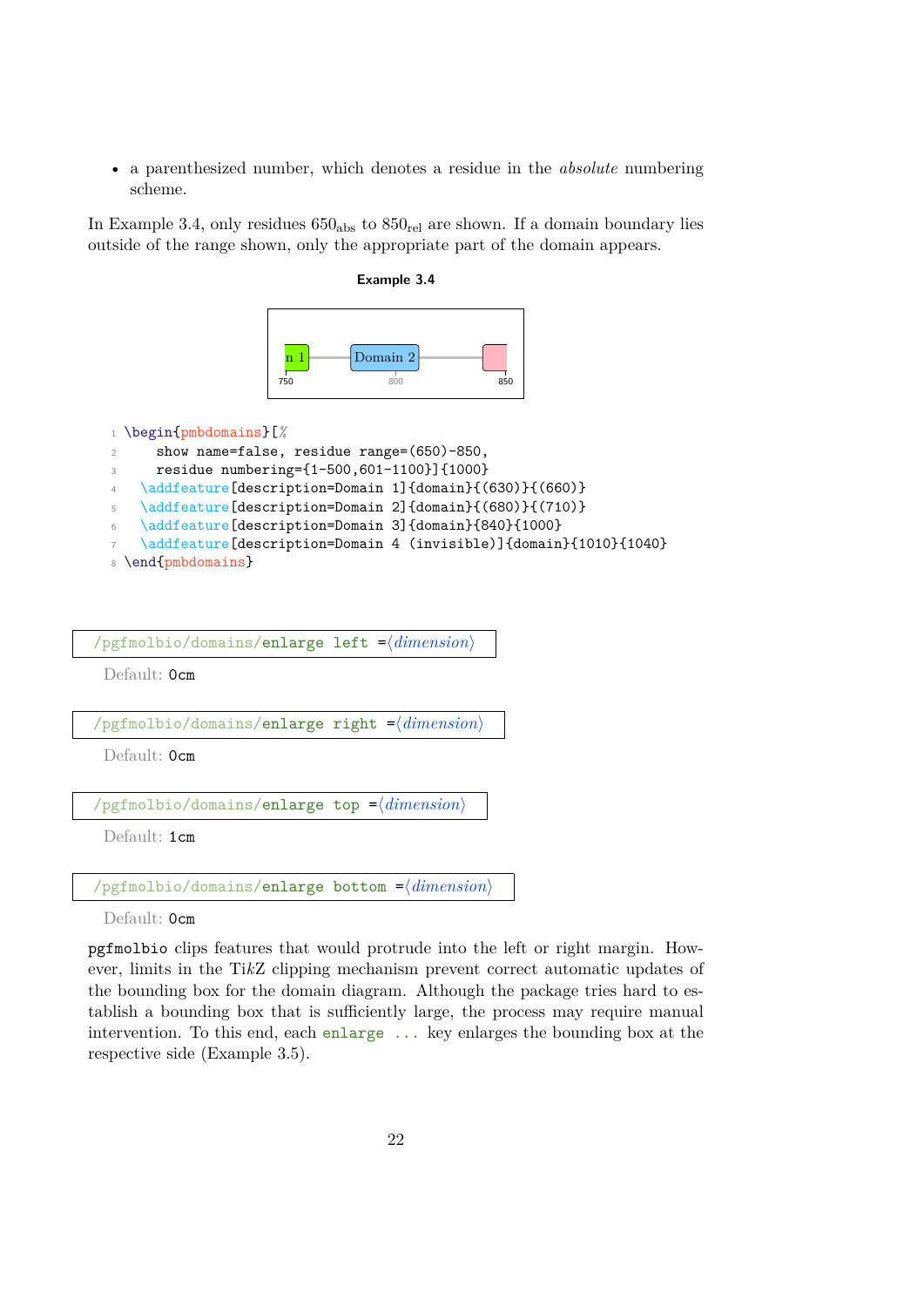**Example 3.5**

<span id="page-25-1"></span>

## <span id="page-25-0"></span>**3.4 Feature Styles and Shapes**

Each (implicit and explicit) feature of a domain chart has a certain *shape* and *style*. For instance, you can see five different feature *shapes* in Example [3.1:](#page-20-1) We explicitly added two features of shape (and type) disulfide and three features of shape domain. Furthermore, the package implicitly included features of shape other/name, other/main chain and other/ruler.

Although the three domain features agree in shape, they differ in color, or (more generally) *style*. Since pgfmolbio distinguishes between shapes and styles, you may draw equally shaped features with different colors, strokes, shadings etc.

 $\setminus$ setfeaturestyle $\{ \langle type \rangle\}$  $\{ \langle style \; list \rangle\}$ 

Specifies a  $\langle style\; list \rangle$  for the given feature  $\langle type \rangle$ . The complete syntax ist

```
\langle style\; list \rangle := \{\langle style\; list \rangle, \langle style\; list \; item \rangle, \ldots] \}\langle style| \text{ist} ifem\rangle := \langle multiplier \rangle \langle style| \rangle\langle multiplier \rangle := [\ast \langle number \rangle]\langle style\rangle := \langle single\ key-value\ pair\rangle + \{\langle key-value\ list\rangle\}
```
A style list item of the general form  $\star\langle n\rangle\{\langle style\rangle\}$  instructs the package to repeat the  $\langle style\rangle \langle n \rangle$ -times. (This syntax is reminiscent of column specifications in a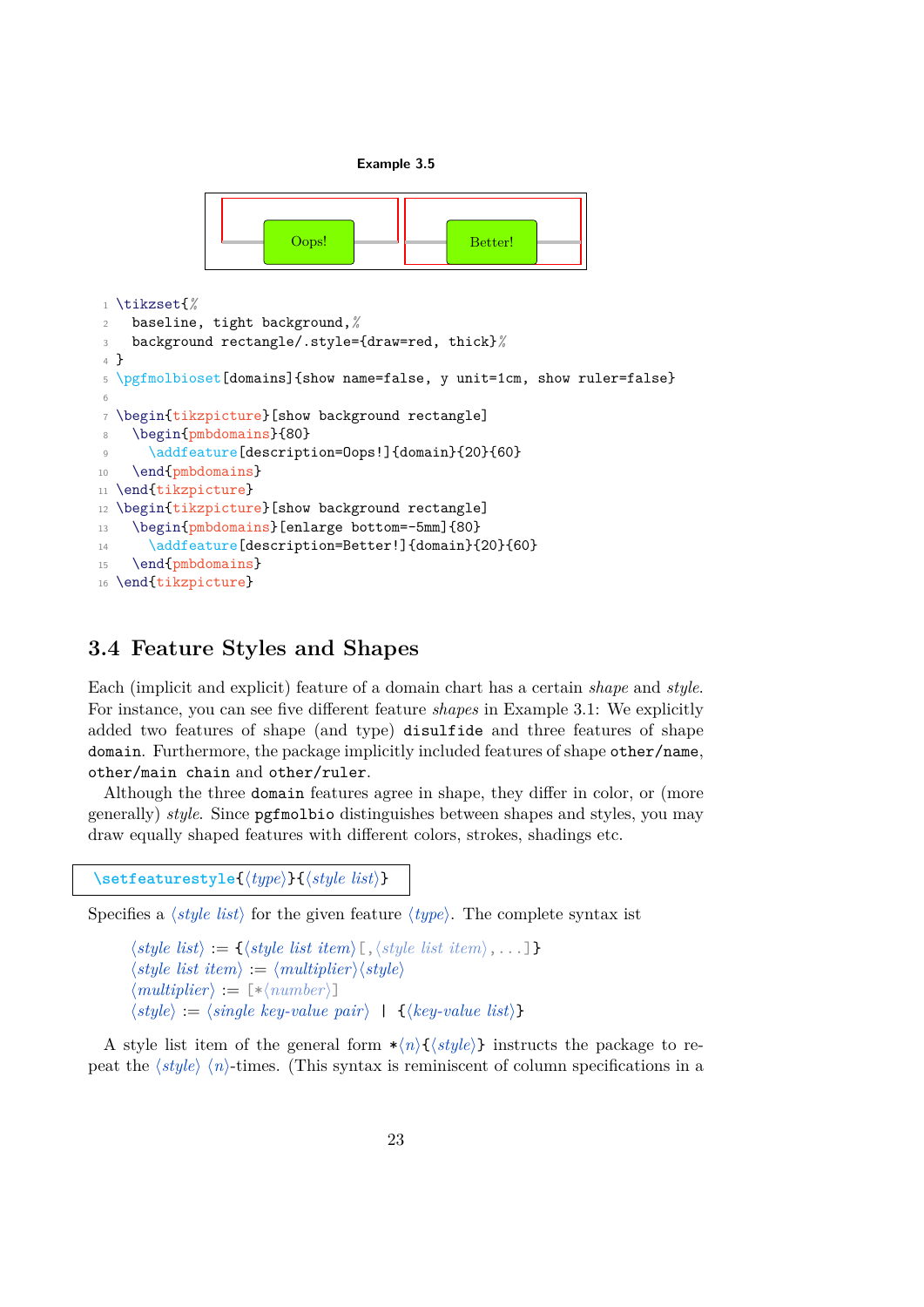tabular environment. However, do *not* enclose numbers with more than one digit in curly braces!) You may omit the trivial multiplier \*1, but never forget the curly braces surrounding a  $\langle style \rangle$  that contains two or more key-value pairs. Furthermore, pgfmolbio loops over the style list until all features have been drawn.

<span id="page-26-0"></span>For instance, the style list in Example [3.6](#page-26-0) fills the first feature red, then draws a green one with a thick stroke, and finally draws two dashed blue features.





#### $\gamma$ pgfmolbio/domains/style = $\langle style \rangle$

Default: (empty)

Although \setfeaturestyle may appear in a pmbdomains environment, changes introduced in this way are not limited to the current TEX group (since feature styles are stored in Lua variables). Instead, use the style key to locally override a feature style (Example [3.7\)](#page-27-0).

[\setfeaturestylealias](#page-80-0){\*new type*}}{\\text{*existing type*}}

After calling this macro, the  $\langle new\ type\rangle$  and  $\langle existing\ type\rangle$  share a common style, while they still differ in their shapes.

[\setfeatureshape](#page-79-1){ $\langle type \rangle$ }{ $\langle TikZ \ code \rangle$ }

Defines a new feature shape named h*type*i or changes an existing one. **Caution:** If you change a shape within pmbdomains, you will also change the features of equal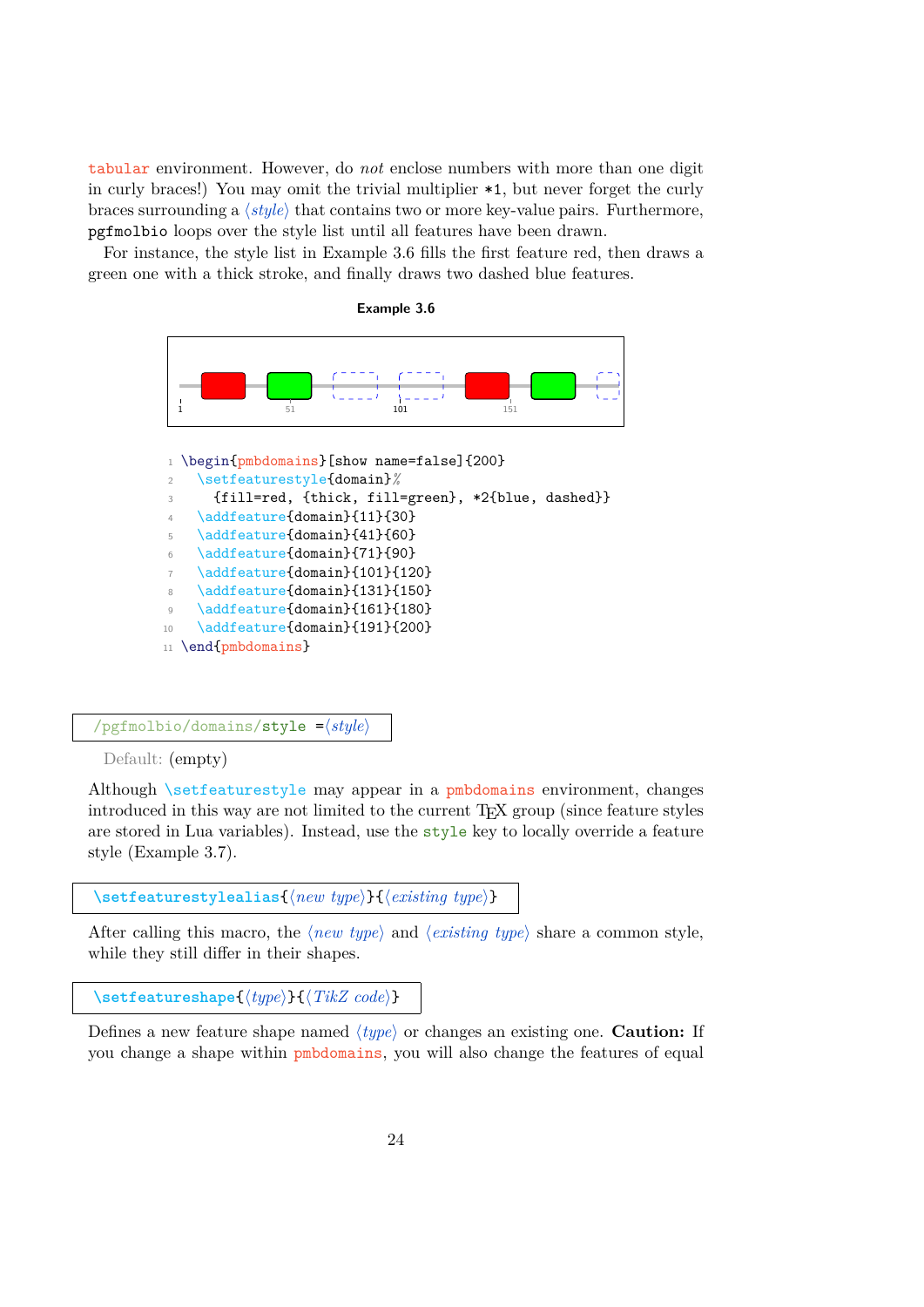

<span id="page-27-0"></span>

type that you already added. Thus, it is best to use *\setfeatureshape* only outside of this environment.

Several commands that are only available in the  $\langle TikZ \text{ code} \rangle$  allow you to design generic feature shapes:

- $xLeft, \xMid and \xRight expand to the left, middle and right x-coordinate$ of the feature. The coordinates are in a format suitable for \draw and similar commands.
- $\sqrt{yM}$ id expands to the y-coordinate of the feature, i.e. the y-coordinate of the current line.
- You can access any values stored in the package's  $\langle key \rangle$ s with the macro \pmbdomvalueof{ $\langle key \rangle$  }.
- The style key /pgfmolbio/domains/current style represents the current feature style selected from the associated style list.

The commands above are available for all features. By contrast, the following macros are limited to certain feature types:

• \featureSequence provides the amino acid sequence of the current feature. This macro is only available for explicitly added features and for other/main chain.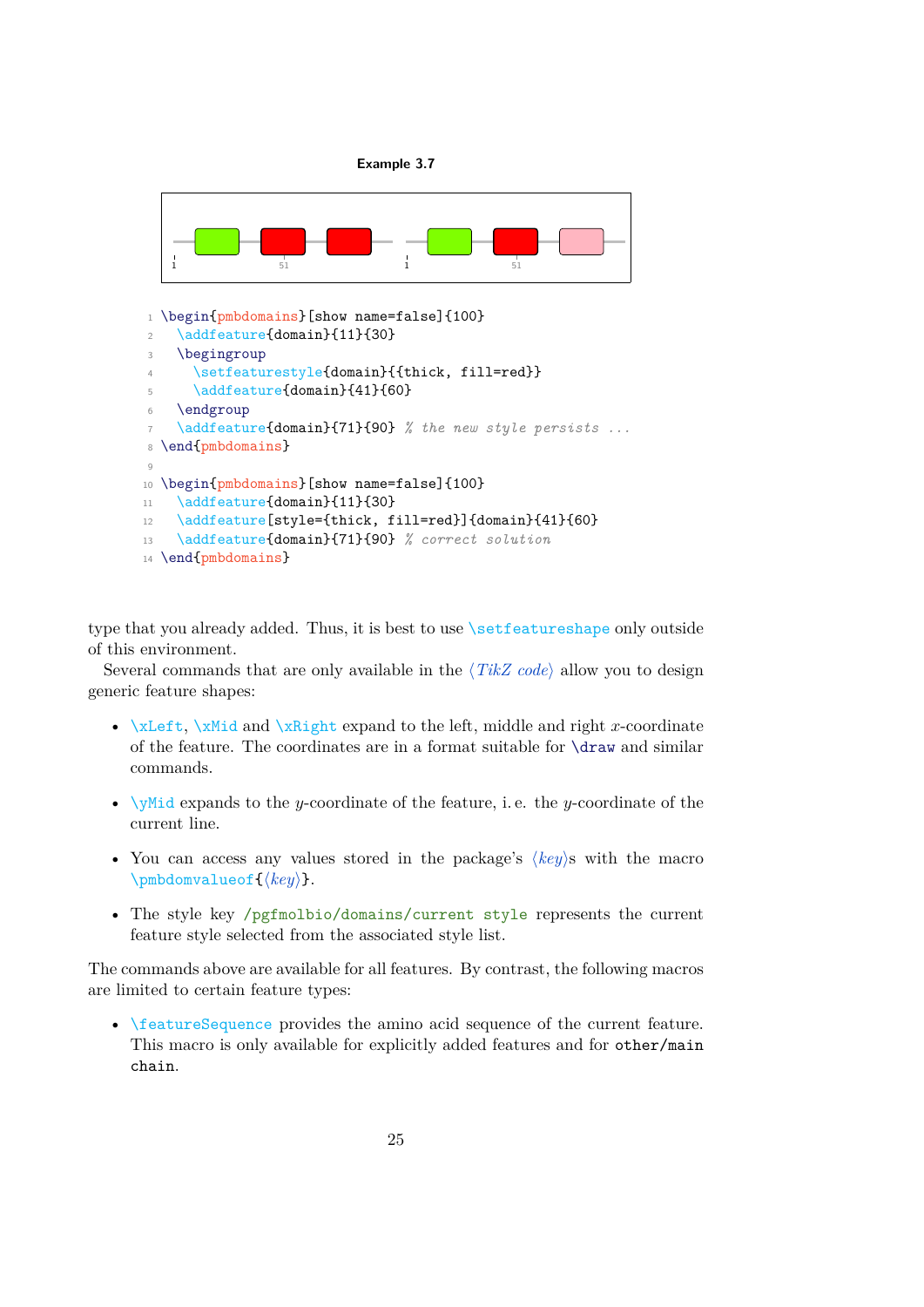**Example 3.8**

<span id="page-28-0"></span>

```
1 \setfeatureshape{domain}{%
2 \draw [/pgfmolbio/domains/current style]
3 (\xLeft, \yMid + .5 * \pmbdomvalueof{y unit}) rectangle
4 (\xRight, \yMid - .5 * \pmb{d} must);5 \node at (\xMid, \yMid) {\pmbdomvalueof{description}};
6 }
7
8 \begin{pmbdomains}[show name=false]{200}
9 \addfeature[description=Domain 1]{domain}{30}{80}
10 \addfeature[description=Domain 2]{domain}{93}{163}
11 \addfeature[description=Domain 3]{domain}{168}{196}
12 \end{pmbdomains}
```
**Example 3.9**

<span id="page-28-1"></span>

```
1 \setfeatureshape{domain}{%
2 \pgfmathsetmacro\middlecorners{%
3 \xLeft + (\xRight - \xLeft) * .618%
4 }
5 \draw [/pgfmolbio/domains/current style]
6 (\xLeft, \ymid + 2mm) --
7 (\middlecorners pt, \yMid + 3mm) --
8 (\xkif) -\infty9 (\middlecorners pt, \yMid - 3mm) --
10 (\xLeft, \forall \text{Mid} - 2mm) --
11 cycle;
12 }
13
14 \begin{pmbdomains}[show name=false]{200}
15 \addfeature[description=Domain 1]{domain}{30}{80}
16 \addfeature[description=Domain 2]{domain}{93}{163}
17 \addfeature[description=Domain 3]{domain}{168}{196}
18 \end{pmbdomains}
```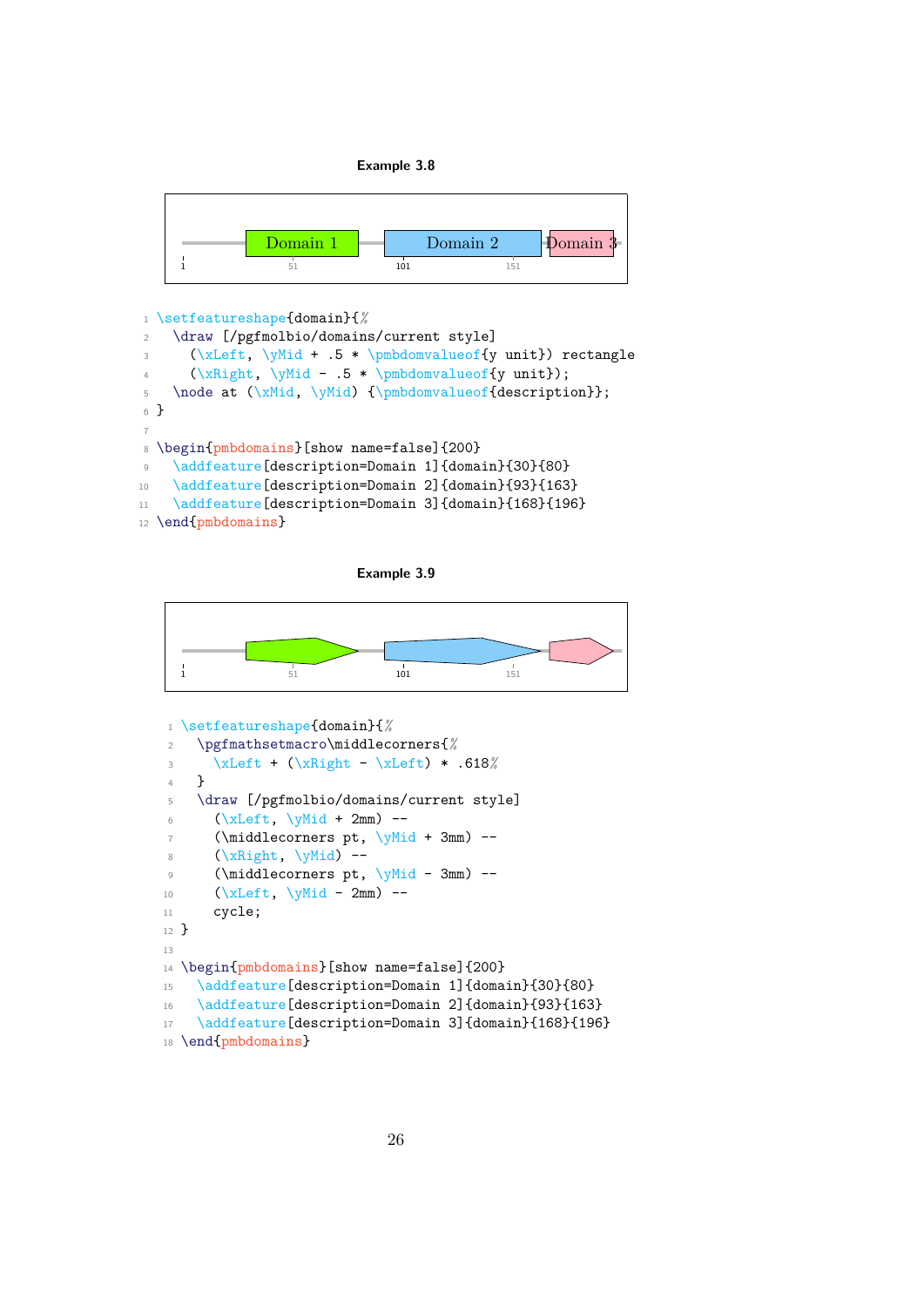

<span id="page-29-0"></span>

```
1 \pgfdeclareverticalshading[bordercolor,middlecolor]{mydomain}{100bp}{
    color(0bp)=(bordercolor);
3 color(25bp)=(bordercolor);
4 color(40bp)=(middlecolor);
5 color(60bp)=(middlecolor);
6 color(75bp)=(bordercolor);
7 color(100bp)=(bordercolor)
8 }
9
10 \tikzset{%
11 domain middle color/.code=\colorlet{middlecolor}{#1},%
12 domain border color/.code=\colorlet{bordercolor}{#1}%
13 }
14
15 \setfeatureshape{domain}{%
16 \draw [shading=mydomain, rounded corners=2mm,
17 /pgfmolbio/domains/current style]
18 (\xLeft, \yMid + .5 * \pmbdomvalueof{y unit}) rectangle
19 (\xRight, \yMid - .5 * \pmbdomvalueof{y unit});
20 \node [above=3mm] at (\xMid, \yMid)21 {\pmbdomvalueof{domain font}{\pmbdomvalueof{description}}};
22 }
2324 \begin{pmbdomains}[show name=false]{200}
25 \setfeaturestyle{domain}{%
26 {domain middle color=yellow!85!orange,%
27 domain border color=orange},%
28 {domain middle color=green,%
29 domain border color=green!50!black}%
30 {domain middle color=cyan,%
31 domain border color=cyan!50!black}%
32 \quad \lambda33 \addfeature[description=Domain 1]{domain}{30}{80}
34 \addfeature[description=Domain 2]{domain}{93}{163}
35 \addfeature[description=Domain 3]{domain}{168}{196}
36 \end{pmbdomains}
```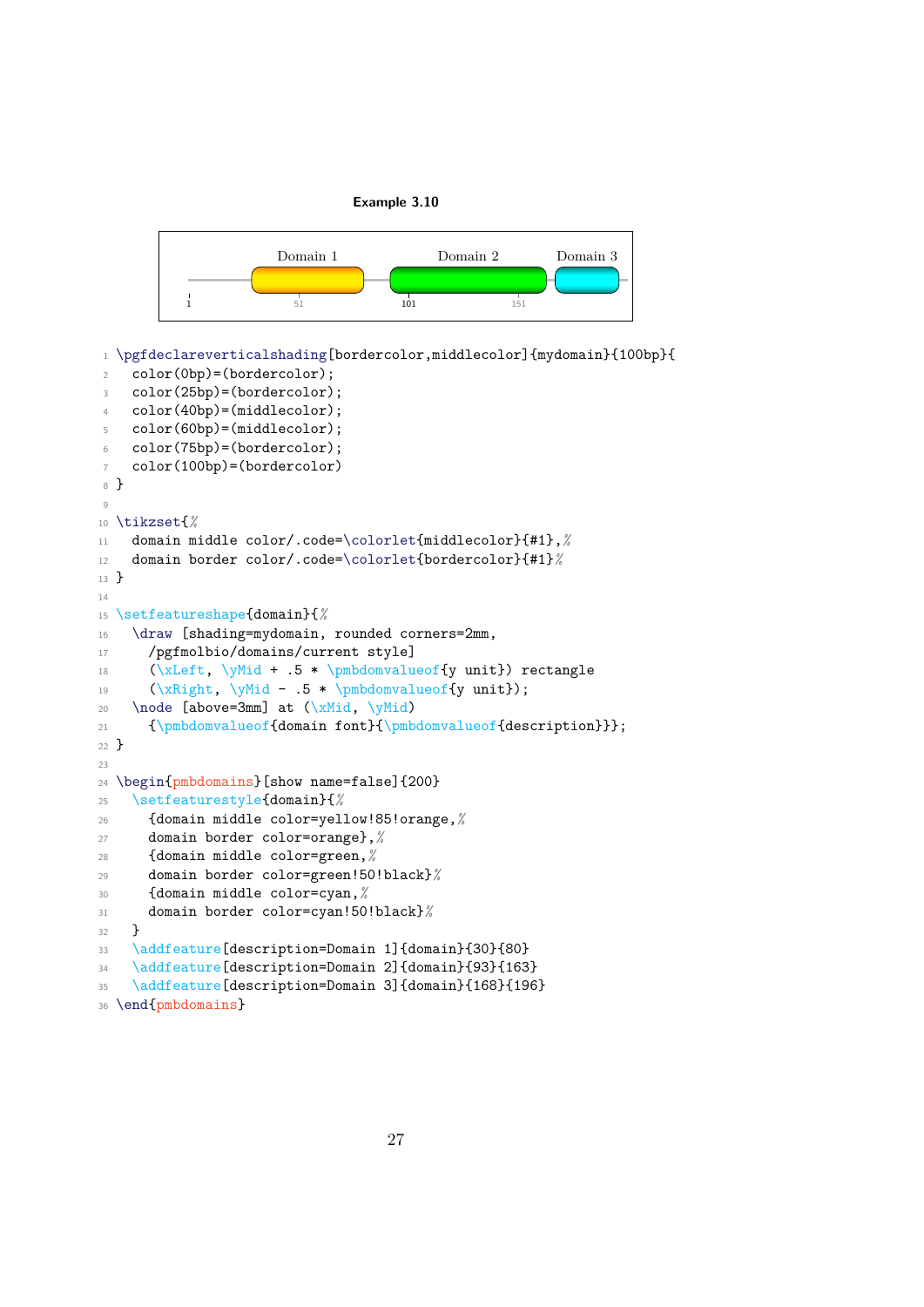- \residueNumber equals the current residue number. This macro is only available for shape other/ruler (see section [3.7\)](#page-35-0).
- \currentResidue expands to a single letter amino acid abbreviation. This macro is only available for shape other/sequence (see section [3.8\)](#page-36-0).

In Example [3.8,](#page-28-0) we develop a simple domain shape, which is a rectangle containing a centered label with the feature description. Example [3.9](#page-28-1) calculates an additional coordinate for a pentagonal domain shape and stores this coordinate in \middlecorners. Note that you have to insert "pt" after \middlecorners when using the stored coordinate. The domains in Example [3.10](#page-29-0) display a custom shading and inherit their style from the style list.

```
\setfeatureshapealias{\new type}}{\\existing type}}
```
After calling this macro, the  $\langle new\ type\rangle$  and  $\langle existing\ type\rangle$  share a common shape, while they still differ in their styles.

```
\setminussetfeaturealias\{(new type)}\{(existing type)}
```
This is a shorthand for calling both \setfeatureshape and \setfeaturestyle.

### <span id="page-30-0"></span>**3.5 Standard Features**

pgfmolbio provides a range of standard features. This section explains simple features (i. e., those that support no or only few options), while later sections cover advanced ones. Some features include predefined aliases, which facilitate inclusion of external files (see section [3.10\)](#page-45-0).

### **Feature default** (*no alias*)

<span id="page-30-1"></span>A fallback for undefined features, in which case TEX issues a warning (Example [3.11\)](#page-30-1).

**Example 3.11**



1 \begin{pmbdomains}[show name=false]{100}

```
\addfeature{default}{21}{50}
```

```
3 \addfeature{unknown}{61}{90} % i.e. default shape/style
```

```
4 \end{pmbdomains}
```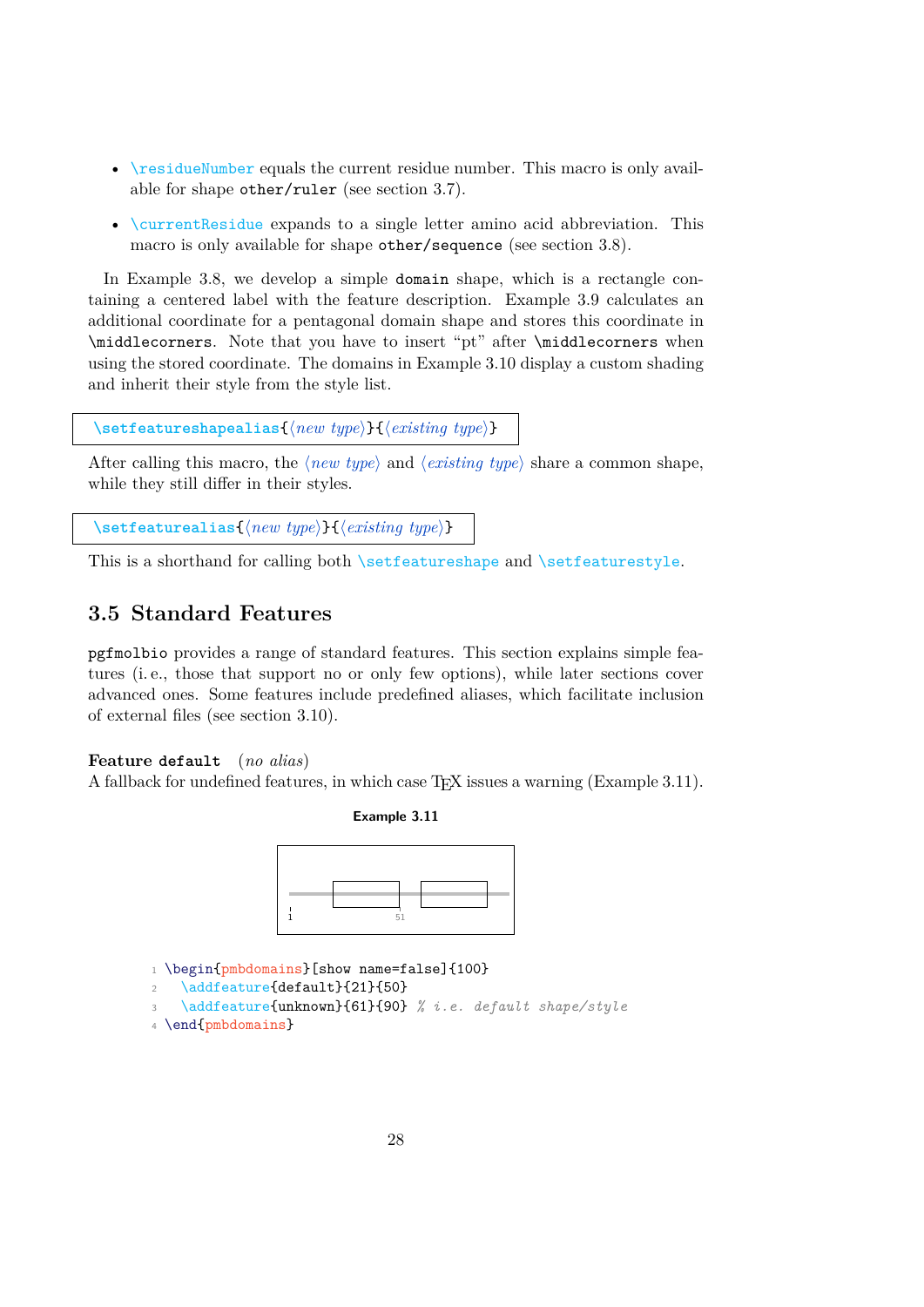#### **Feature domain** (*alias* DOMAIN)

A generic feature for protein domains. It consists of a rectangle with rounded corners and a label in the center, which shows the value of description.

/pgfmolbio/domains/domain font =\font commands\

```
Default: \footnotesize
```
<span id="page-31-0"></span>Sets the font for the label of a domain feature. The last command may take a single argument (Example [3.12\)](#page-31-0).





1 \begin{pmbdomains}[show name=false]{100} 2 \addfeature[description=Domain 1]{domain}{21}{50} <sup>3</sup> \addfeature[description=Domain 2,*%* domain font=\tiny\textit]{DOMAIN}{61}{90} <sup>5</sup> \end{pmbdomains}

**Feature signal peptide** (*alias* SIGNAL) Adds a signal peptide (Example [3.13\)](#page-31-1).

<span id="page-31-1"></span>**Feature propeptide** (*alias* PROPEP) Adds a propeptide (Example [3.13\)](#page-31-1).

#### **Example 3.13**



 $_1$  \begin{pmbdomains}[show name=false]{100} 2 \addfeature{signal peptide}{1}{15} 3 \addfeature{propeptide}{16}{50} <sup>4</sup> \end{pmbdomains}

**Feature carbohydrate** (*alias* CARBOHYD) Adds glycosylation (Example [3.14\)](#page-32-1).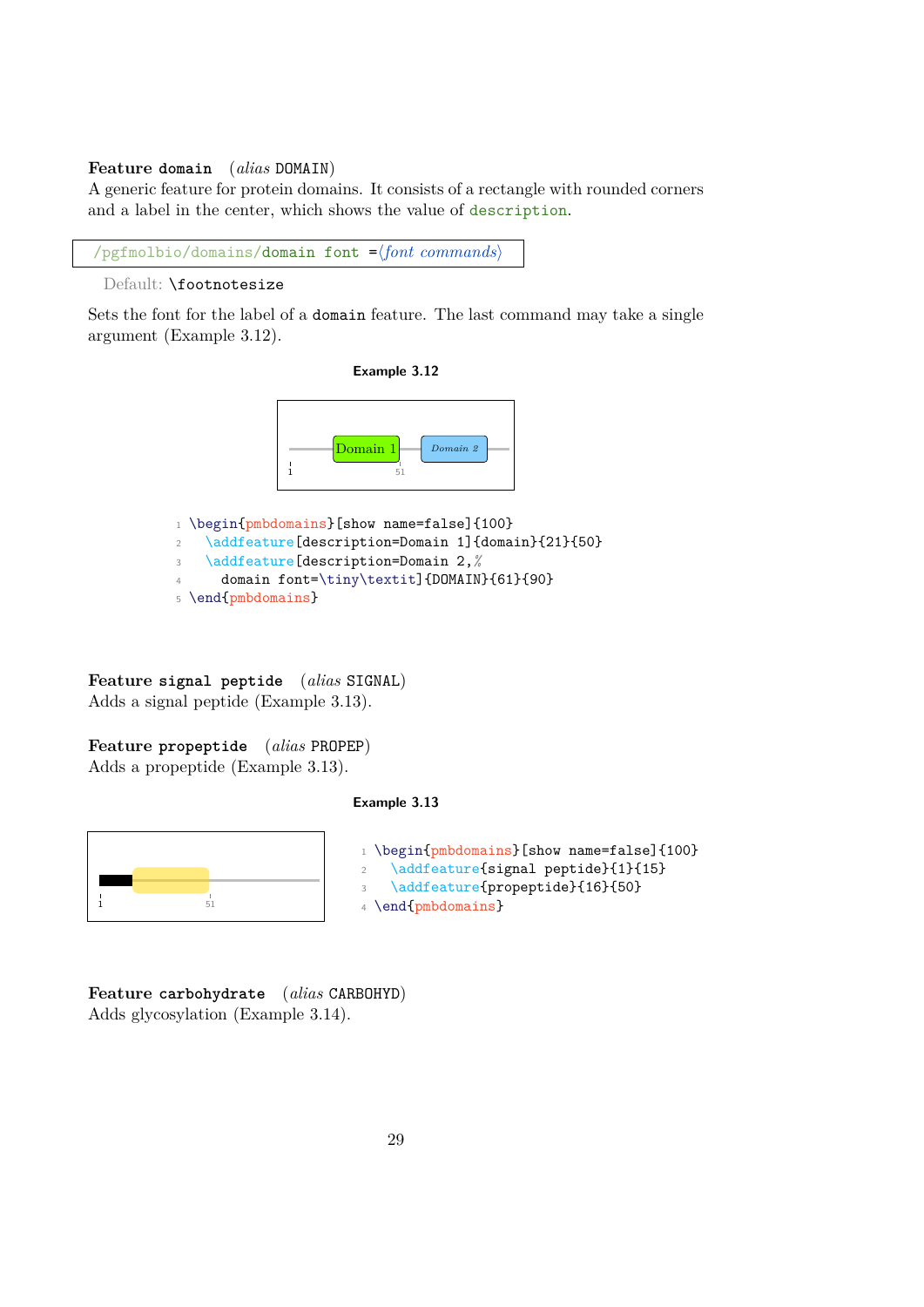

<span id="page-32-1"></span>

1 \begin{pmbdomains}[show name=false]{100}

```
\addfeature[description=GlcNAc]{carbohydrate}{25}{25}
```
- 3 \addfeature[description=Xyl]{CARBOHYD}{60}{60}
- \addfeature[description=Domain 1]{domain}{21}{50}
- <sup>5</sup> \end{pmbdomains}

### **Feature other/main chain** (*no alias*)

This feature is automatically added to the feature list at the end of each pmbdomains environment. It represents the protein main chain, which appears as a grey line by default. Nevertheless, you can alter the backbone just like any other feature (Example [3.15\)](#page-33-0).

### **Feature other/name** (*no alias*)

This feature is automatically added to the feature list at the end of each pmbdomains environment. It relates to the protein name, which is normally displayed at the top center of the chart, together with the number of residues (Example [3.16\)](#page-33-1). The following auxiliary commands are available for the feature style Ti*k*Z code: \xLeft, \xMid, \xRight and current style.

### <span id="page-32-0"></span>**3.6 Disulfides and Ranges**

### **Feature disulfide** (*alias* DISULFID)

pgfmolbio indicates disulfide bridges by brackets above the main chain. Since disulfides are often interleaved in linear representations of proteins, the package automatically stacks them in order to avoid overlaps (Example [3.17\)](#page-34-0).

```
/pgfmolbio/domains/level =\langle number \rangle
```
Default: (empty)

Manually sets the level of a disulfide feature.

```
/pgfmolbio/domains/disulfide base distance = \langle number \rangle
```
Default: 1

The distance (as a multiple of y-units) between the main chain and the first level.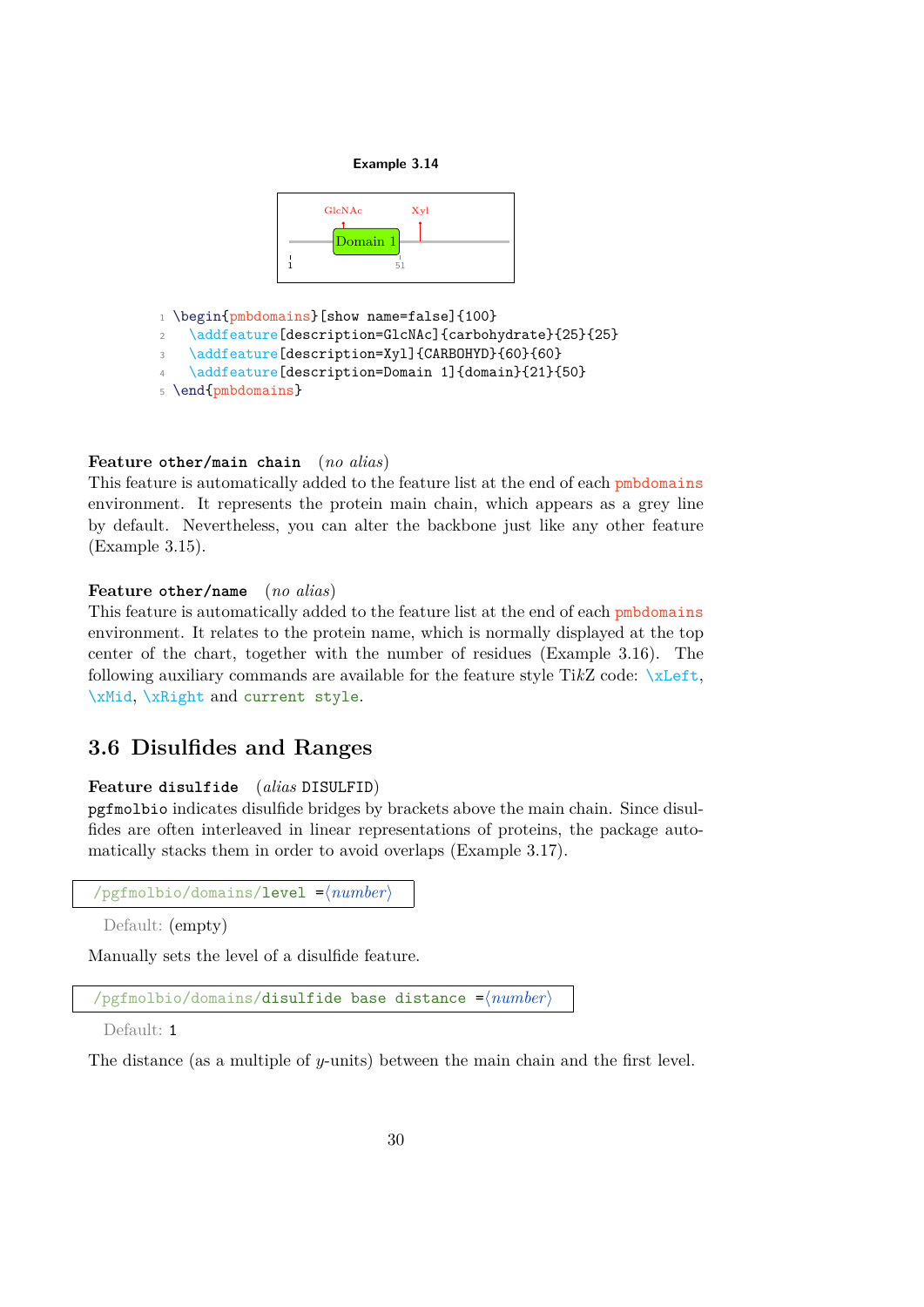

<span id="page-33-0"></span>

```
1 \setfeatureshape{other/main chain}{%
2 \draw [/pgfmolbio/domains/current style]
3 (\xLeft, \yMid + .5 * \pmbdomvalueof{y unit}) rectangle
4 (\xRight, \yMid - .5 * \pmbdomvalueof{y unit});
5 \draw (\xLeft, \yMid) --
6 (\chiLeft - 2mm, \gammaMid)
      node [left] {\tiny H$_2$N};
8 \dagger (xRight, \yMid) --
9 (\xrightarrow{kRight + 2mm, \yMid})10 node [right] {\tiny COOH};
11 }
12 \begin{pmbdomains}%
13 [show name=false, enlarge left=-0.8cm, enlarge right=1.2cm]{100}
14 \setfeaturestyle{other/main chain}{{draw=black,fill=black!20}}
15 \addfeature[description=1]{domain}{10}{25}
16 \addfeature[description=2]{domain}{30}{55}
17 \end{pmbdomains}
```


<span id="page-33-1"></span>

```
1 \setfeatureshape{other/name}{%
2 \node [/pgfmolbio/domains/current style]
3 at (\xLeft, \phi) at \left( \frac{\alpha}{\alpha} \right)4 * \pmbdomvalueof{y unit} / 2)
5 {A \pmbdomvalueof{sequence length} residues long protein
6 called `\pmbdomvalueof{name}'};
7 }
8 \begin{pmbdomains}[name=\TeX ase]{150}
9 \setfeaturestyle{other/name}{{font=\bfseries, right}}
10 \addfeature[description=1]{domain}{10}{25}
11 \addfeature[description=2]{domain}{55}{123}
12 \end{pmbdomains}
```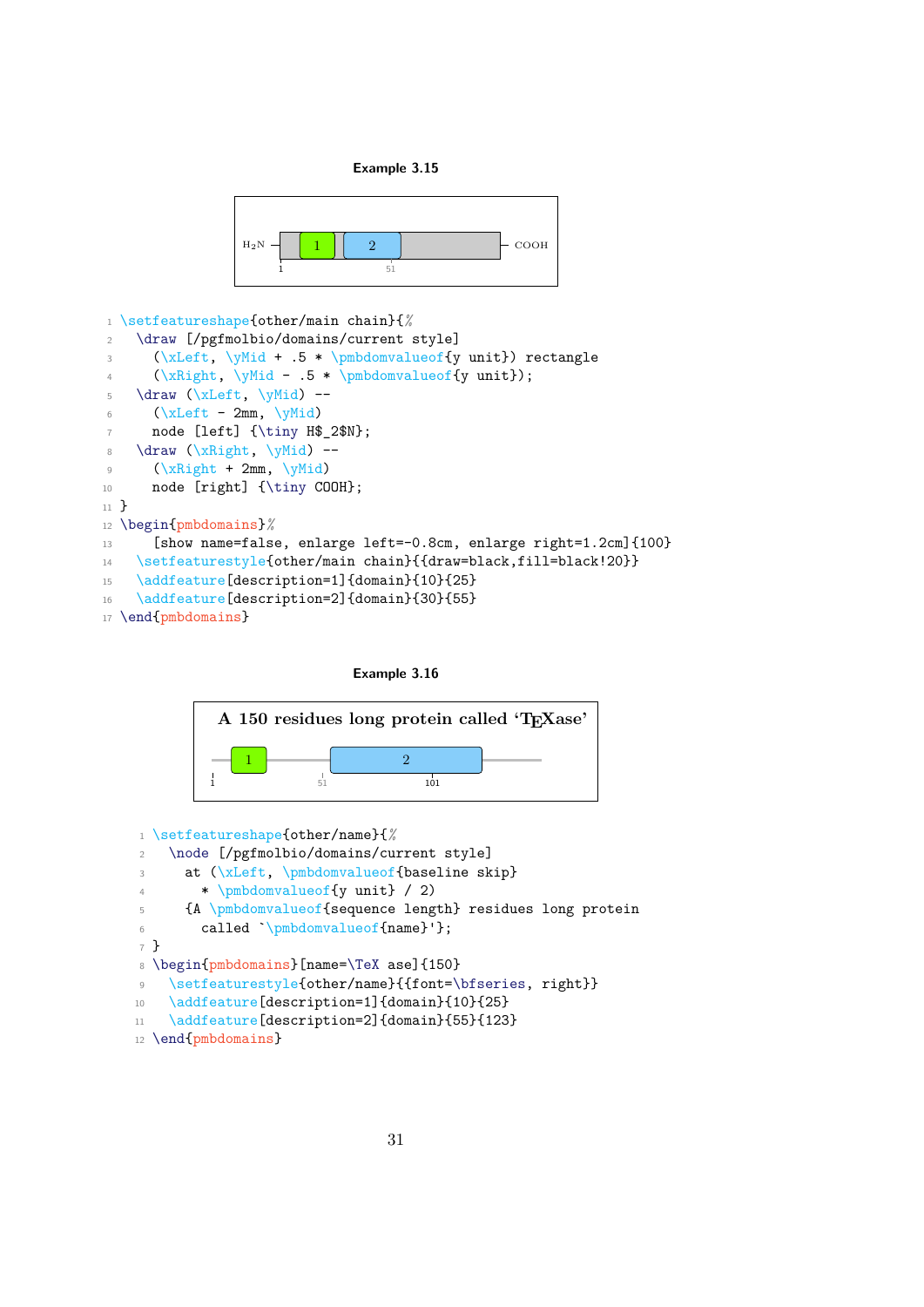$\sqrt{p}$ gfmolbio/domains/disulfide level distance = $\sqrt{n}$ umber)

Default: .2

The space (as a multiple of y-units) between levels (see the figure below).

<span id="page-34-0"></span>

- 10 \addfeature[level=1]{disulfide}{80}{92}
- 11 \addfeature{domain}{25}{60}

```
12 \end{pmbdomains}
```

```
\setminussetdisulfidefeatures\{\langle key\ list \rangle\}\Diamondadddisulfidefeatures\{ \langle key \; list \rangle \}\text{reproved} is \text{uIf} \text{idef} \text{exists} \{ \langle key \text{ list} \rangle \}
```
These macros edit the list of "disulfide-like" features, i. e. those subject to the automatic stacking mechanism. \setdisulfidefeatures renews this list, replacing any previous contents.  $\addi$  sulfidefeatures adds the features in its  $\langle key \; list \rangle$ to an existing list, while \removedisulfidefeatures removes selected features. By default, there are three disulfide-like features: disulfide, DISULFID and range. Note that *setfeaturealias* and its relatives do not influence the list.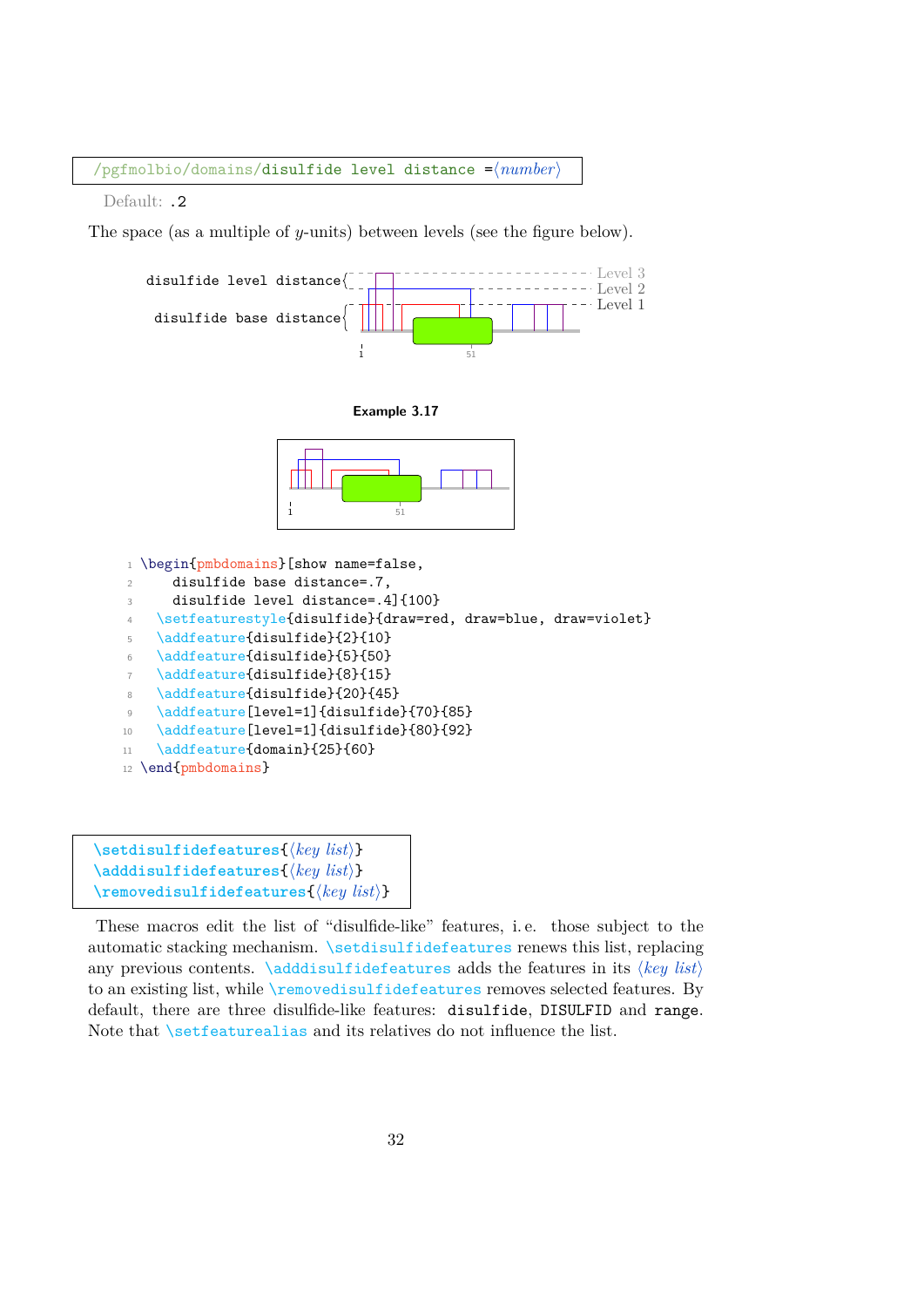#### **Feature range** (*no alias*)

Indicates a range of residues. range features are disulfide-like in order to prevent them from overlapping.

```
\gammapgfmolbio/domains/range font =\{font\ common\}
```

```
Default: \sffamily\scriptsize
```
<span id="page-35-1"></span>Changes the font for the range label. The last command may take a single argument (Example [3.18\)](#page-35-1).





1 \begin{pmbdomains}[show name=false]{100} 2 \addfeature[description=1]{domain}{10}{25} \addfeature[description=2]{domain}{40}{70} \addfeature[description=Range 1]{range}{15}{30} 5 \addfeature[description=Range 2]{range}{25}{60} \addfeature[description=Range 3,*%* style={very thick, draw=black},*%* range font=\tiny\textcolor{red}]{range}{68}{86} \end{pmbdomains}

## <span id="page-35-0"></span>**3.7 Ruler**

#### **Feature other/ruler** (*no alias*)

This feature is automatically added to the feature list at the end of each pmbdomains environment. It draws a ruler below the main chain, which indicates the residue numbers (Example [3.19\)](#page-37-0). The following auxiliary commands are available for the feature style TikZ code: \xMid, \yMid, \residueNumber and current style.

```
\gammapgfmolbio/domains/show ruler =\langle boolean \rangle
```
Default: true

Determines whether the rule is drawn.

 $\gamma$ pgfmolbio/domains/ruler range = $\langle \text{ruler range } \text{list} \rangle$ 

Default: auto-auto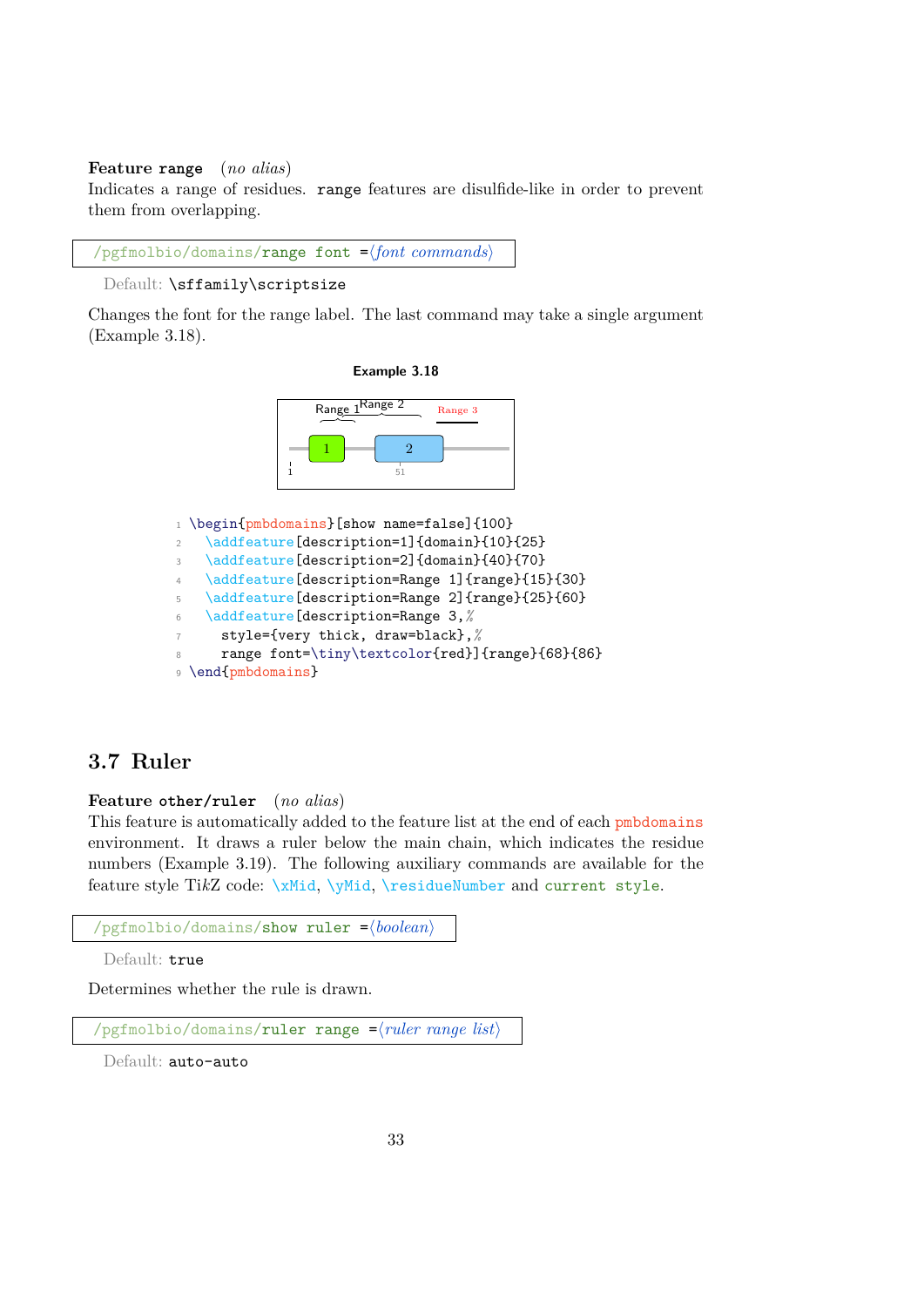The complete syntax for ruler range is

```
\langle \textit{ruler range list} \rangle := \{ \langle \textit{ruler range} \rangle \, [\,,\, \langle \textit{ruler range} \rangle \,,\ldots] \}\langle ruler range\rangle := \langle lower\rangle - \langle upper\rangle [ step \langle interval\rangle]
\langle lower \rangle := \texttt{auto} \mid \langle number \rangle[\langle letter \rangle] \mid (\langle number \rangle)\langle upper \rangle := \text{auto } | \langle number \rangle[\langle letter \rangle] | \langle (number \rangle)\langle interval \rangle := \langle number \rangle
```
Each  $\langle ruler\ range\rangle$  tells the package to mark every  $\langle interval\rangle$ th residue from  $\langle lower\rangle$ to  $\langle upper \rangle$  by an other/ruler feature; the step part is optional. Possible values for  $\langle lower \rangle$  and  $\langle upper \rangle$  are:

- auto, which indicates the leftmost or rightmost residue shown, respectively;
- a plain number (with an optional letter), which denotes a residue in the *relative* numbering scheme set by residue numbering;
- a parenthesized number, which denotes a residue in the *absolute* numbering scheme.

 $\sqrt{p}$ gfmolbio/domains/default ruler step size = $\sqrt{number}$ 

Default: 50

Step size for a  $\langle ruler\ range\rangle$  that lacks the optional step part.

```
/pgfmolbio/domains/ruler distance =\langle factor \rangle
```
Default: -.5

Separation (multiples of the y-unit) between ruler and main chain (Example [3.19\)](#page-37-0).

# **3.8 Sequences**

```
/pgfmolbio/domains/sequence = \langle sequence\rangle
```
Default: empty

Sets the amino acid *(sequence)* of a protein (single-letter abbreviations).

## **Feature other/sequence** (*no alias*)

Displays a sequence which is vertically centered at the main chain. Since a residue is only 0.5 mm wide by default, you should increase the x unit when showing sequence features (Example [3.20\)](#page-37-1).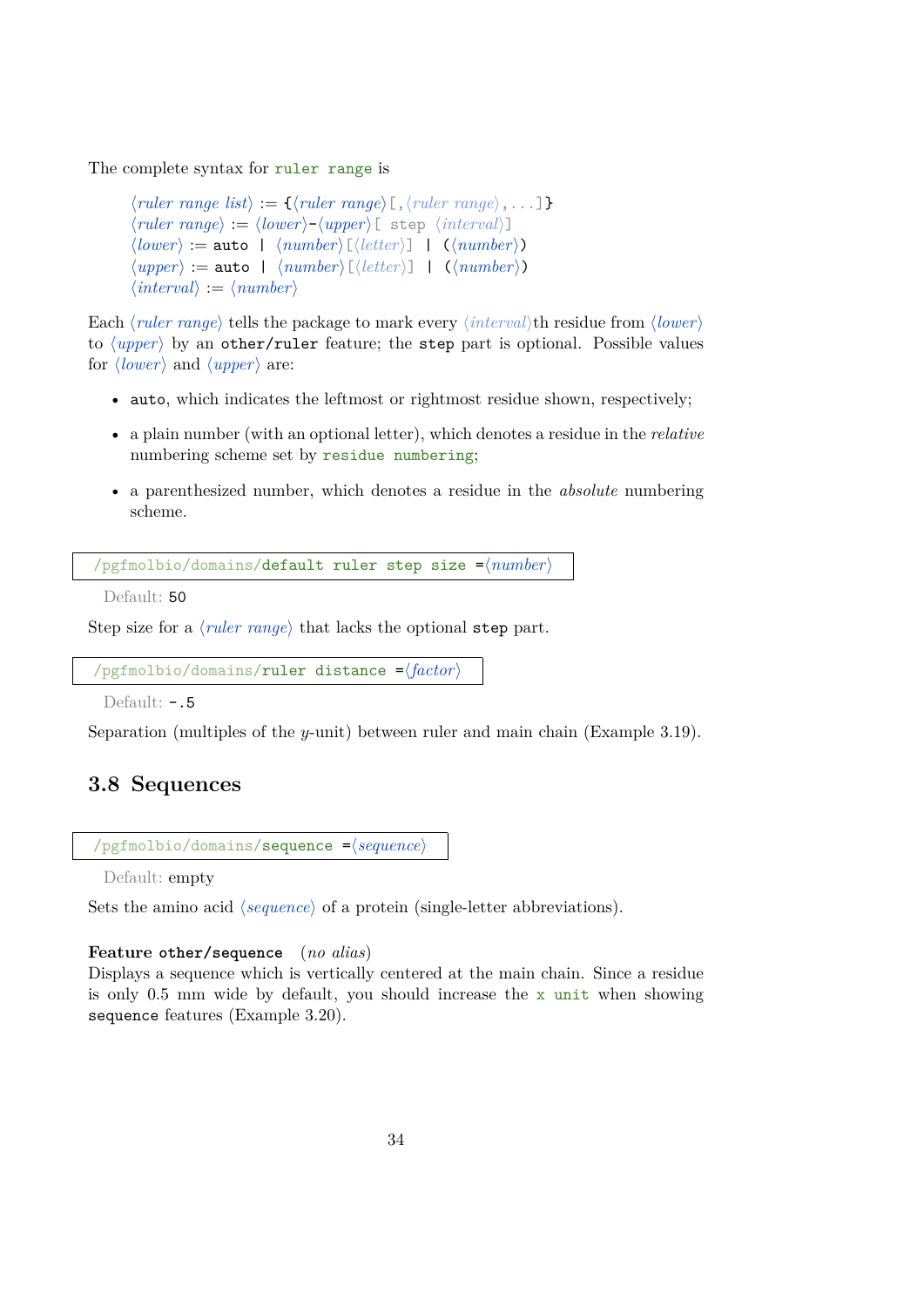

<span id="page-37-0"></span>

1 \begin{pmbdomains}[x unit=2mm,

- <sup>2</sup> show name=false,
- <sup>3</sup> residue numbering={1-40,101-120},
- <sup>4</sup> ruler range={auto-10 step 1, 31-(41), 110-120 step 2},
- <sup>5</sup> default ruler step size=5,
- <sup>6</sup> ruler distance=-.7]{60}
- 7 \addfeature{domain}{10}{25}
- 8 \addfeature{domain}{40}{(50)}
- <sup>9</sup> \end{pmbdomains}



<span id="page-37-1"></span>

<sup>1</sup> \begin{pmbdomains}[*%*

- <sup>2</sup> sequence=MGSKRSVPSRHRSLTTYEVMFAVLFVILV*%*
- 3 ALCAGLIAVSWLSIQGSVKDAAFGKSHEARGTL,
- <sup>4</sup> residues per line=50,
- <sup>5</sup> x unit=2mm, show name=false,
- <sup>6</sup> ruler range=auto-auto step 10]{50}
- <sup>7</sup> \setfeaturestyle{other/sequence}{font=\ttfamily\footnotesize}
- 8 \addfeature{domain}{20}{35}
- 9 \addfeature{other/sequence}{7}{42}

```
10 \end{pmbdomains}
```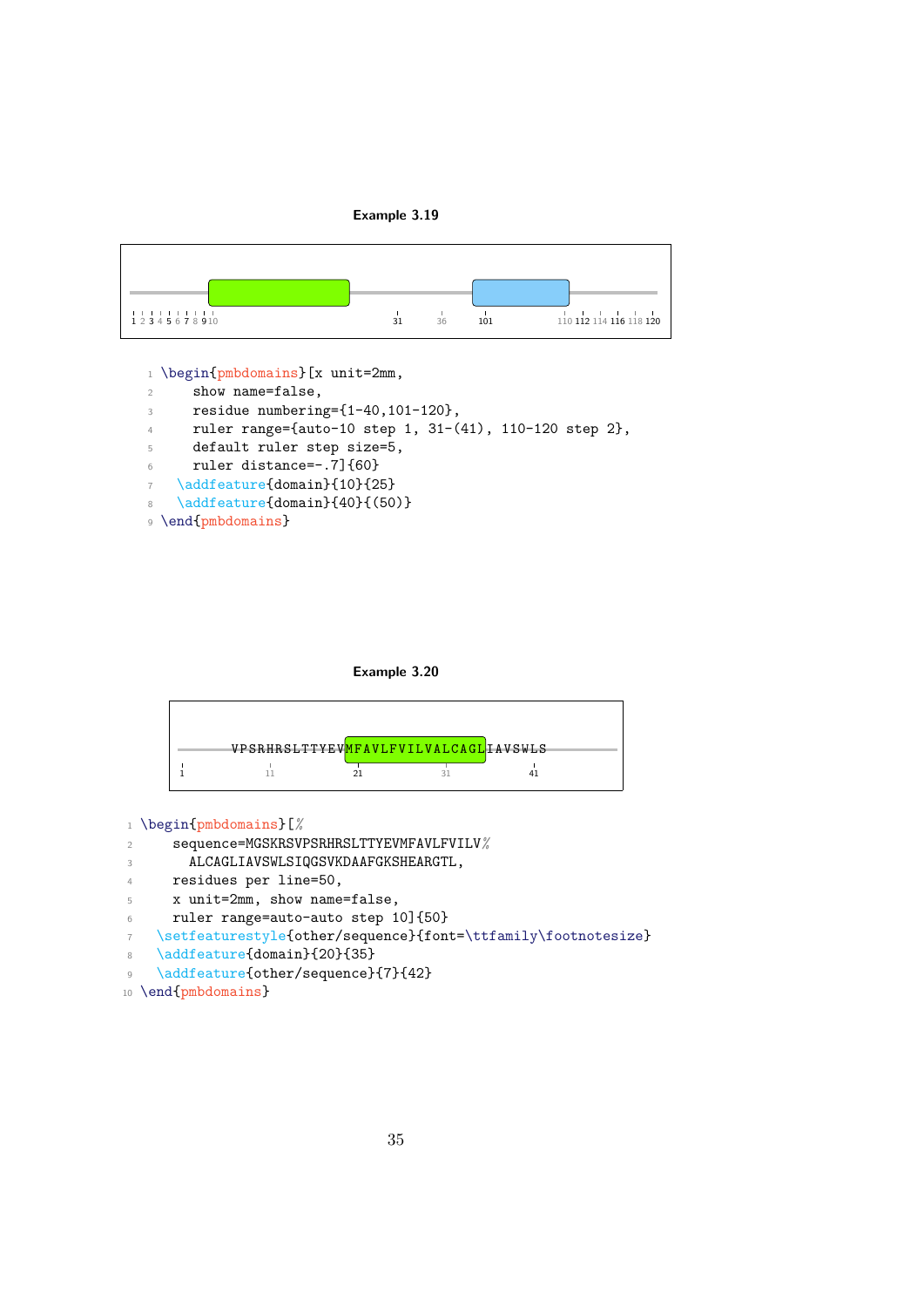```
\setfeatureprintfunction{(key list)}{(Lua function)}
\removefeatureprintfunction{\langle key\ list \rangle}
\pmbdomdrawfeature{\langle \text{type} \rangle}
```
Some features require sophisticated coordinate calculations. Hence, you might ocasionally want to call a Lua function as "preprocessor" before executing the  $\langle TikZ \rangle$ *code*) of \setfeatureshape. For this purpose, \setfeatureprintfunction registers such a  $\langle Luafunction \rangle$  and  $\Upsilon$  remove feature printfunction deletes the preprocessing function(s) for all features in the  $\langle key \; list \rangle$ .

A suitable Lua function

- receives up to six arguments in the following order (see also section  $5.6.1$ ):
	- 1. A table describing the feature (see section [5.6.3](#page-104-0) for its fields);
	- 2. the left x-coordinate of the feature (an integer);
	- 3. its right x-coordinate (an integer);
	- 4. the y-coordinate of the current line (an integer);
	- 5. the dimension stored in x unit, converted to scaled points (an integer);
	- 6. the dimension stored in y unit, converted to scaled points (an integer);
- performs all necessary calculations and defines all T<sub>EX</sub> macros required by \setfeatureshape;
- may execute  $\mathcal{u}$  and  $\mathcal{u}$  is drawn  $\mathcal{u}$  to drawn  $\mathcal{u}$  to drawn  $\mathcal{u}$  to drawn  $\mathcal{u}$ the feature.

Example [3.21](#page-39-0) devises a new print function, printFunnySequence (lines 2–17). It is similar to the default print function for other/sequence features, but adds random values to the y-coordinate of the individual letters.

printFunnySequence is a function with six arguments (line 2). We add the width of half a residue to the left x-coordinate,  $xLeft$  (line 3), since each letter should be horizontally centered. We iterate over each letter in the sequence field of the feature table (lines  $4-16$ ). In each loop, calculated coordinates are stored in the T<sub>E</sub>X macros  $xMid$  (lines 5–7) and  $yMid$  (lines 8–10). The construction  $\strut \text{string} \ldots$  is expanded to  $\lambda$ ... when tex.sprint passes its argument back to T<sub>E</sub>X. pgfmolbio .dimToString converts a number representing a dimension in scaled points to a string (e. g., 65536 to "1pt", see section [5.2\)](#page-54-0). The letter of the current residue is stored in  $\text{currentResidue}$  (lines 11–13). Finally, each letter is drawn by calling \pmbdomdrawfeature{other/sequence} (line 14), and the x-coordinate increases by one (line 15). Line 25 registers printFunnySequence for other/sequence features.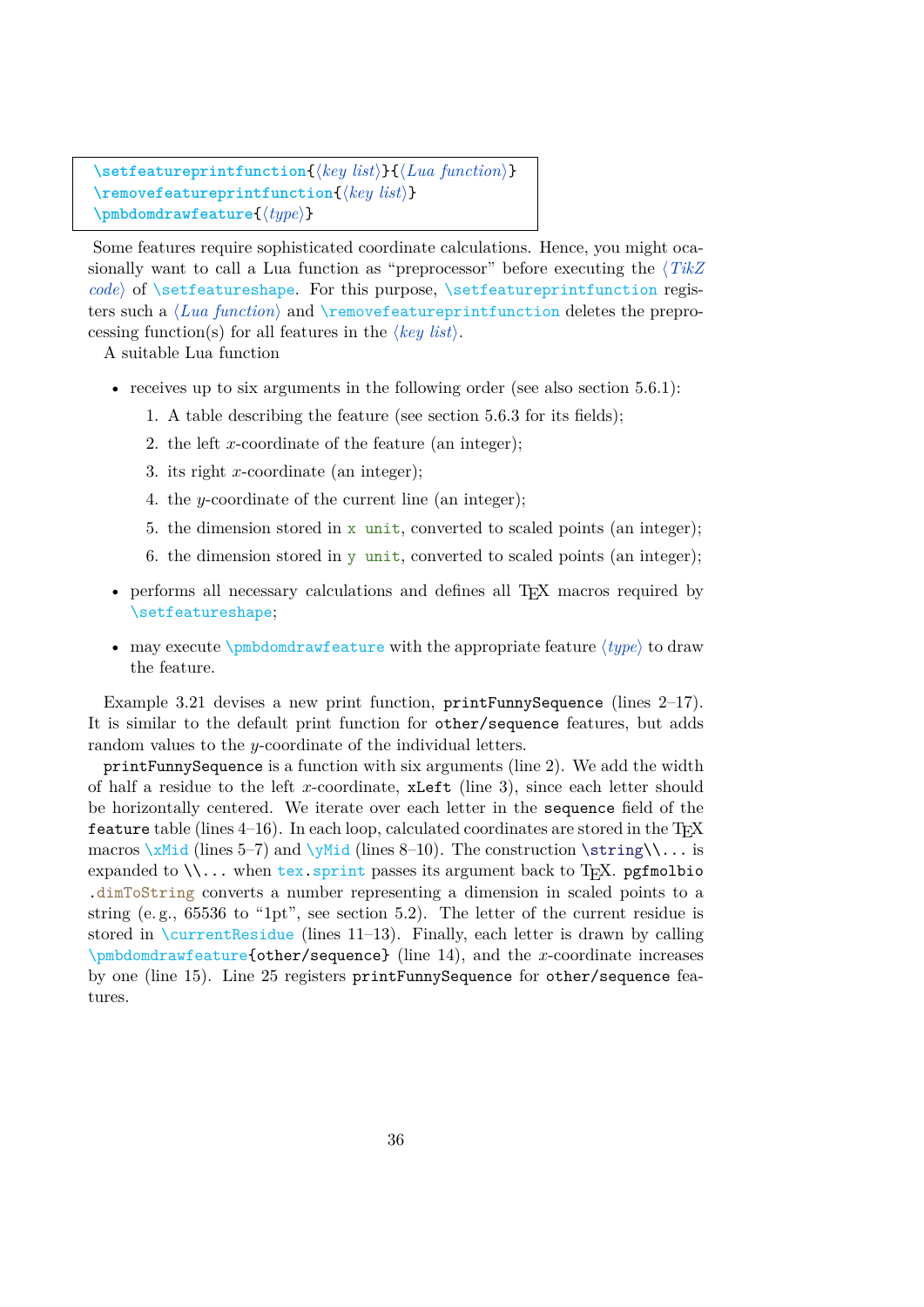

<span id="page-39-0"></span>

```
1 \directlua{
2 function printFunnySequence (feature, xLeft, xRight, yMid, xUnit, yUnit)
xLeft = xLeft + 0.54 for currResidue in feature.sequence:gmatch(".") do
5 tex.sprint("\string\\def\string\\xMid{" ..
6 pgfmolbio.dimToString(xLeft * xUnit) ..
7 "}")
8 tex.sprint("\string\\def\string\\yMid{" ..
9 pgfmolbio.dimToString((yMid + math.random(-5, 5) / 20) * yUnit) ..
10 "}")
11 tex.sprint("\string\\def\string\\currentResidue{" ..
12 currResidue ..
13 "}")
14 tex.sprint("\string\\pmbdomdrawfeature{other/sequence}")
15 xLeft = xLeft + 1
16 end
17 end
18 }
19
20 \begin{pmbdomains}[%
21 sequence=MGSKRSVPSRHRSLTTYEVMFAVLFVILVALCAGLIAVSWLSIQGSVKDAAF,
22 x unit=2mm, show name=false,
23 ruler range=auto-auto step 10]{40}
24 \verb|\setfeatures| of other/sequence} {font=\tt{family} footnotesize}25 \setfeatureprintfunction{other/sequence}{printFunnySequence}
26 \addfeature{domain}{20}{30}
27 \addfeature{other/sequence}{7}{38}
28 \end{pmbdomains}
```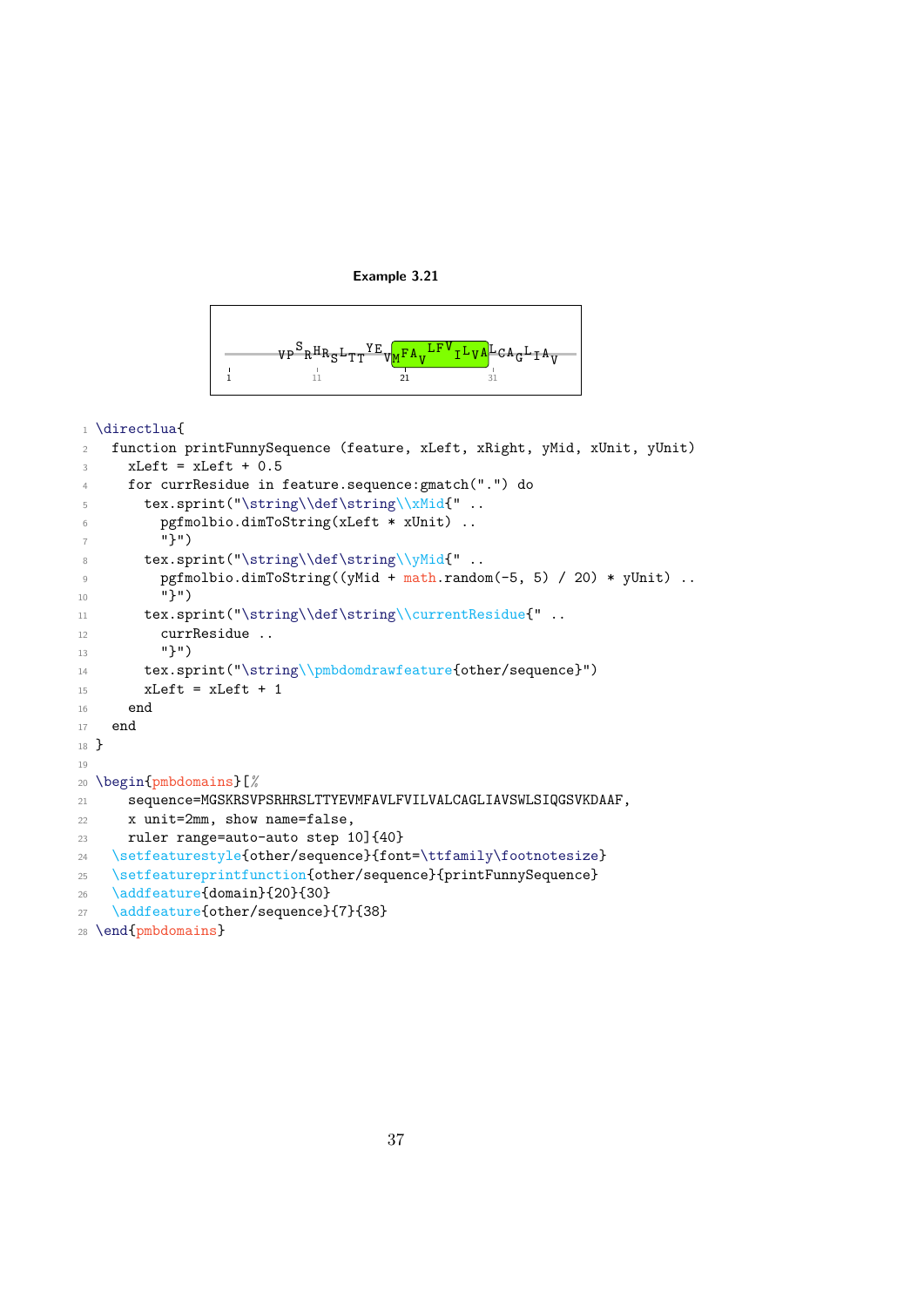### **Feature other/magnified sequence above** (*no alias*)

Displays its sequence as a single string above the main chain, with dashed lines indicating the sequence start and stop on the backbone. This feature allows you to show sequences without the need to increase the  $x$  unit.

### **Feature other/magnified sequence below** (*no alias*)

Displays the sequence *below* the backbone.



Default: \ttfamily\footnotesize

The font used for a magnified sequence (Example [3.22\)](#page-40-0).

<span id="page-40-0"></span>

# **3.9 Secondary Structure**



Determines whether the secondary structure is shown.

 $\gamma$ pgfmolbio/domains/**secondary structure distance =** $\langle factor \rangle$ 

Default: 1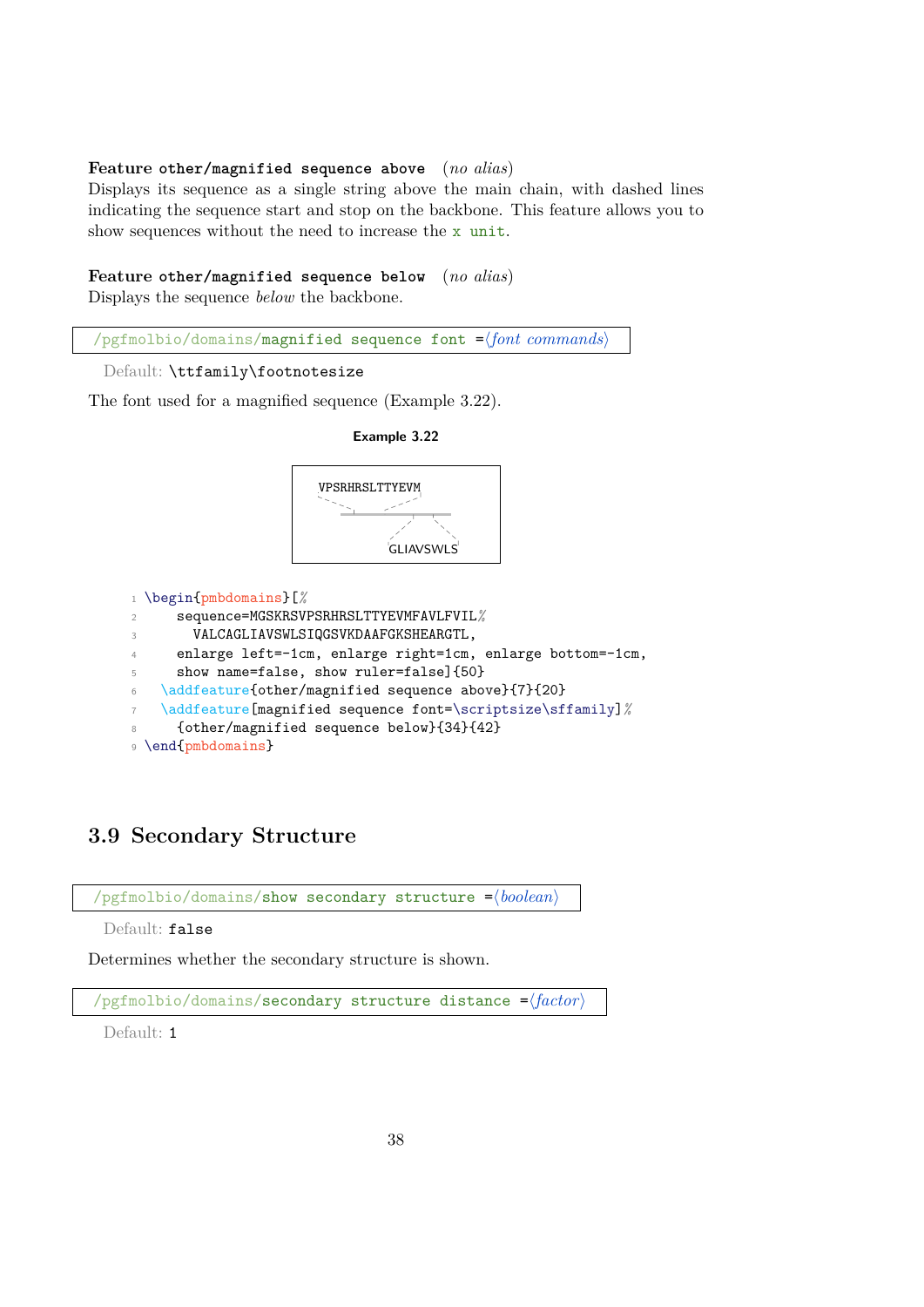Secondary structures appear along a thin line  $\langle factor \rangle$  times the value of y unit above the main chain. In accordance with the categories established by the Dictio-nary of Protein Secondary Structure<sup>[5](#page-41-0)</sup>, pgfmolbio provides seven features for displaying secondary structure types (Example [3.23\)](#page-41-1):

#### **Example 3.23**

```
P S R H R S L T T Y E V M F A V L F V I L V A L C A G L
       1 2 3 4 5 6 7 8 9 1011121314151617181920212223242526272829303132333435
1 \begin{pmbdomains}[%
2 show name=false,
3 sequence=MGSKRSVPSRHRSLTTYEVMFAVLFVILVALCAGL,
4 \times unit=2.5mm,
5 enlarge top=1.5cm,
6 ruler range=auto-auto step 1,
7 show secondary structure=true,
8 secondary structure distance=1.5
9 ]{35}
10 \setfeaturestyle{other/sequence}{{font=\ttfamily\small}}
11 \addfeature{alpha helix}{2}{8}
12 \addfeature{pi helix}{9}{11}
13 \ddfeature{310 helix}{13}{18}
14 \addfeature{beta strand}{20}{23}
15 \addfeature{beta bridge}{25}{28}
16 \addfeature{beta turn}{30}{31}
17 \addfeature{bend}{33}{34}
18 \addfeature{other/sequence}{1}{35}
19 \end{pmbdomains}
```
**Feature alpha helix** (*alias* HELIX) Shows an  $\alpha$ -helix.

**Feature pi helix** (*no alias*) Shows a  $\pi$ -helix.

**Feature 310 helix** (*no alias*) Shows a  $3_{10}$ -helix.

<span id="page-41-0"></span><sup>5</sup>Kabsch, W. and Sander, C. (1983). Dictionary of protein secondary structure: pattern recognition of hydrogen-bonded and geometrical features. *Biopolymers* **22**(12), 2577–2637.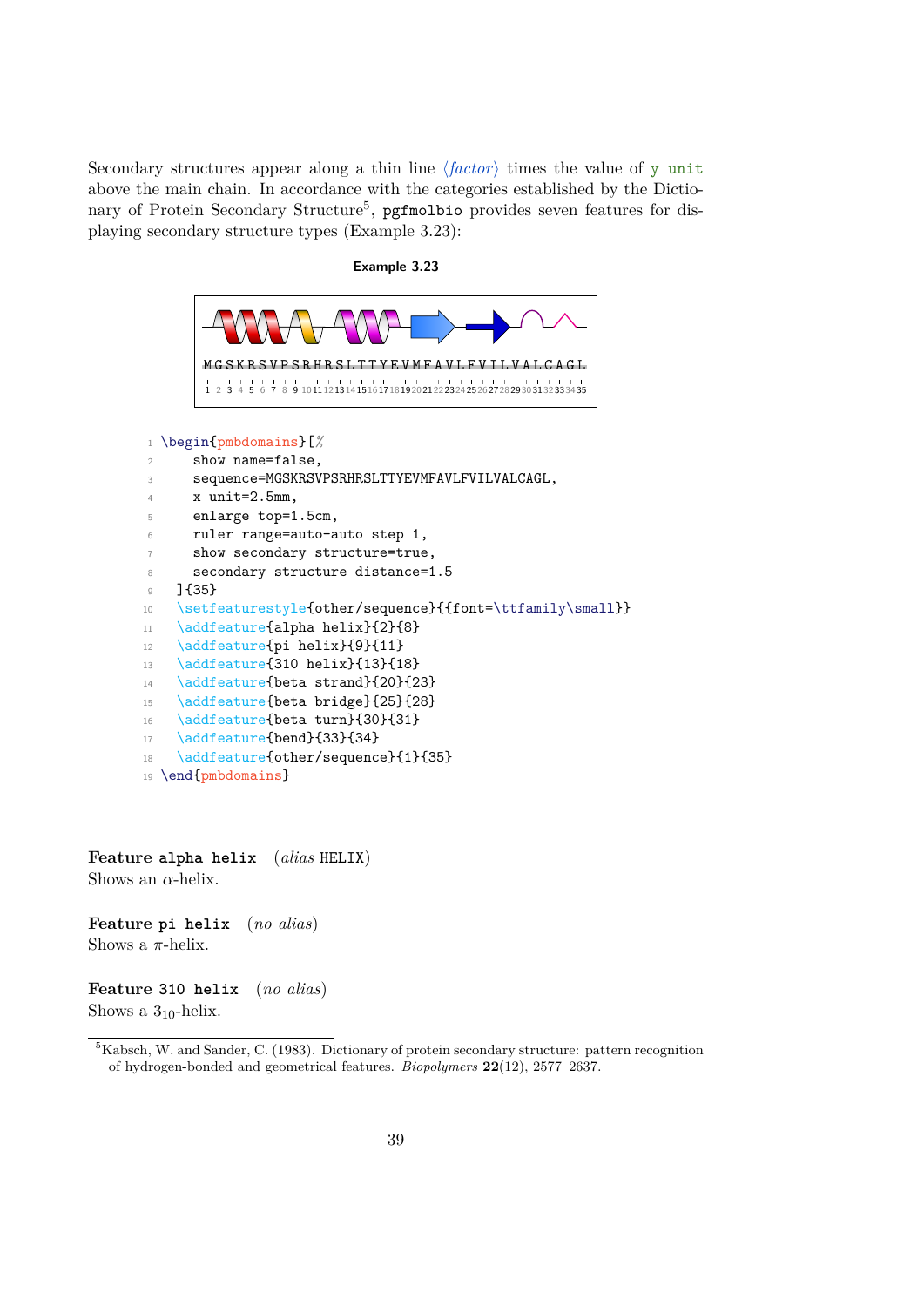<span id="page-42-0"></span>

| <b>Figure 3.1:</b> Shading colors of helix features.                                                                                                                                                                                                                                                                                                                                                                                                                               |                                                                                |                                                                        |                                                                           |  |
|------------------------------------------------------------------------------------------------------------------------------------------------------------------------------------------------------------------------------------------------------------------------------------------------------------------------------------------------------------------------------------------------------------------------------------------------------------------------------------|--------------------------------------------------------------------------------|------------------------------------------------------------------------|---------------------------------------------------------------------------|--|
| Name                                                                                                                                                                                                                                                                                                                                                                                                                                                                               | $x$ color definition                                                           |                                                                        |                                                                           |  |
|                                                                                                                                                                                                                                                                                                                                                                                                                                                                                    | $\alpha$ -helix                                                                | $\pi$ -helix                                                           | $3_{10}$ -helix                                                           |  |
| helix back border color<br>helix back main color<br>helix back middle color                                                                                                                                                                                                                                                                                                                                                                                                        |                                                                                | white!50!black $\blacksquare$<br>white!90!black<br>white               |                                                                           |  |
| helix front border color<br>helix front main color<br>helix front middle color                                                                                                                                                                                                                                                                                                                                                                                                     | $red!50!black$ $\blacksquare$<br>$red!90!black$ $\blacksquare$<br>red!10!white | yellow! $50!$ black $\blacksquare$<br>yellow!70!red<br>yellow!10!white | $magenta!50!black$ $\blacksquare$<br>magenta!90!black<br>magenta!10!white |  |
| helix back border color $\longrightarrow$<br>$\longleftarrow$ helix front border color<br>$\longleftarrow$ helix front main color<br>helix back main color $\longrightarrow$<br>$\longleftarrow$ helix front middle color<br>$\longleftarrow$ helix front main color<br>helix back middle color $\longrightarrow$<br>helix back main color $\longrightarrow$<br>helix back border color $\longrightarrow$<br>$\longleftarrow$ helix front border color<br>Shading helix full front |                                                                                |                                                                        |                                                                           |  |
| Shading helix full back                                                                                                                                                                                                                                                                                                                                                                                                                                                            |                                                                                |                                                                        |                                                                           |  |

**Feature beta strand** (*alias* STRAND) Shows a  $\beta$ -strand.

**Feature beta turn** (*alias* TURN) Shows a  $\beta$ -turn.

**Feature beta bridge** (*no alias*) Shows a  $\beta$ -bridge.

**Feature bend** (*no alias*) Shows a bend.

While changing the appearance of nonhelical secondary structure elements is simple, the complex helical features employ the print function printHelixFeature (section [5.6.1\)](#page-99-0). However, their appearance can be customized on several levels:

- 1. The elements of a helical feature are drawn by five "subfeatures", which are called by printHelixFeature (Table [3.1a](#page-43-0)).
- 2. For each subfeature, there is a corresponding shading (Table [3.1b](#page-43-0); see section [5.5.3](#page-84-0) and section 83 of the Ti*k*Z manual for their definitions).
- 3. These shadings use six colors in total, three for front and three for back shadings (Figure [3.1\)](#page-42-0). For each color, there is a key of the same name, so you can change helix colors in feature style lists (Example [3.24\)](#page-43-1).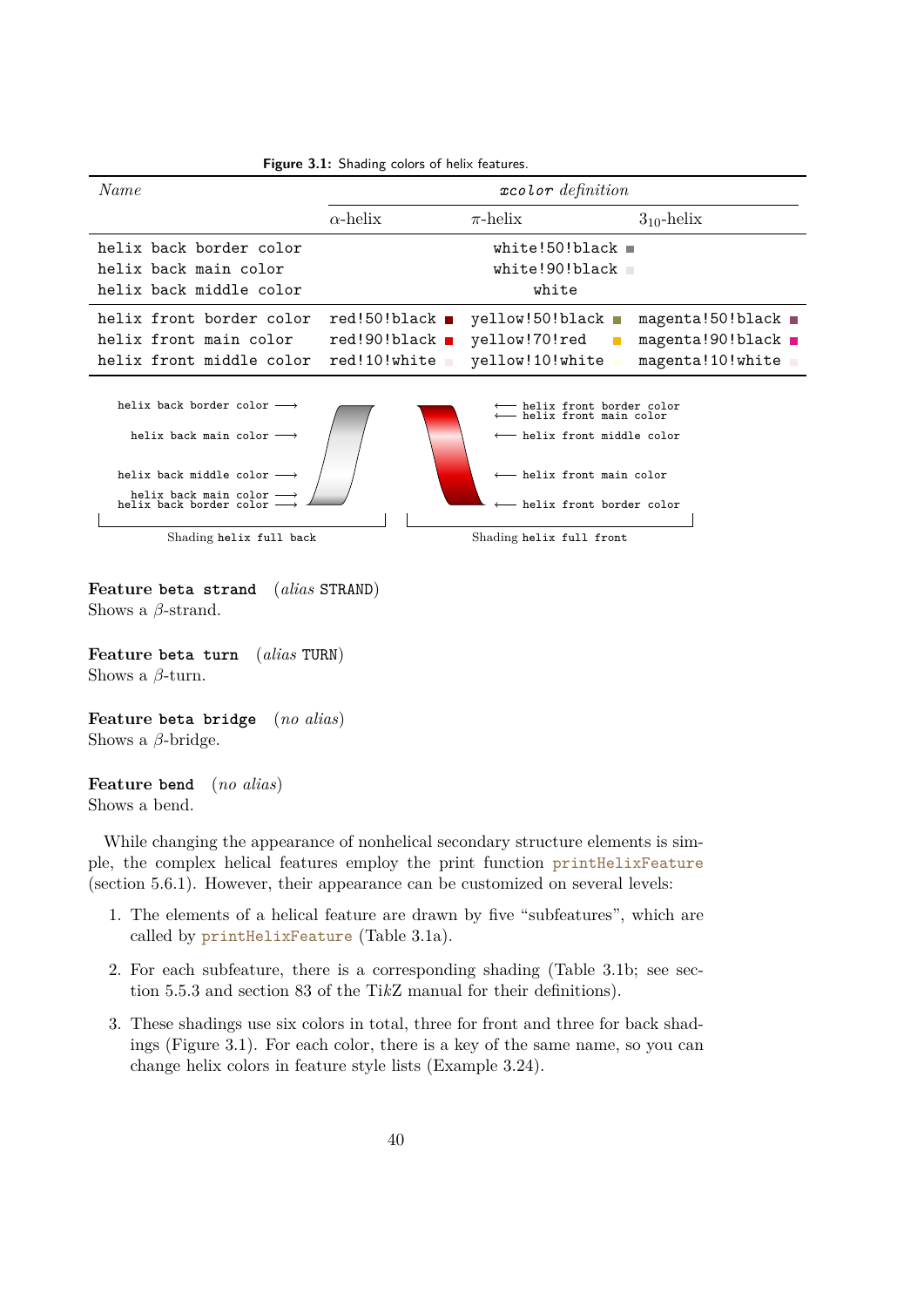**Table 3.1:** Customizing helices in the domains module.

<span id="page-43-0"></span>

| (a) Subfeatures        | (b) Corresponding shadings $(c)$ Coordinates |                          |  |
|------------------------|----------------------------------------------|--------------------------|--|
| helix/half upper back  | helix half upper back                        | xLeft<br><b>\vMid</b>    |  |
| helix/half lower back  | helix half lower back                        | xRight<br><b>\yMid</b>   |  |
| helix/full back        | helix full back                              | <b>\yLower</b><br>xMid   |  |
| helix/half upper front | helix half upper front                       | \xRight<br>$\forall$ Mid |  |
| helix/full front       | helix full front                             | <b>\yLower</b><br>\xMid  |  |

**Example 3.24**

<span id="page-43-1"></span>

|  | 16 | 21 | 26 | 31 |
|--|----|----|----|----|

\begin{pmbdomains}[*%*

| $\overline{2}$ | show name=false,                            |
|----------------|---------------------------------------------|
| 3              | $x$ unit=2.5mm,                             |
| $\overline{4}$ | enlarge top=1.5cm,                          |
| 5              | ruler range=auto-auto step 5,               |
| 6              | show secondary structure                    |
| $\overline{7}$ | $]$ {35}                                    |
| 8              | \setfeaturestyle{alpha helix}{%             |
| $\overline{9}$ | *1{helix front border color=blue!50!black,% |
| 10             | helix front main color=orange, %            |
| 11             | helix front middle color=yellow!50}, %      |
| 12             | *1{helix front border color=olive,%         |
| 13             | helix front main color=magenta, %           |
| 14             | helix front middle color=green!50}%         |
| 15             | $\mathbf{r}$                                |
| 16             | \addfeature{alpha helix}{2}{8}              |
| 17             | \addfeature{alpha helix}{9}{15}             |
| 18             | \addfeature{alpha helix}{20}{27}            |
| 19             | \addfeature{alpha helix}{30}{34}            |
|                | 20 \end{pmbdomains}                         |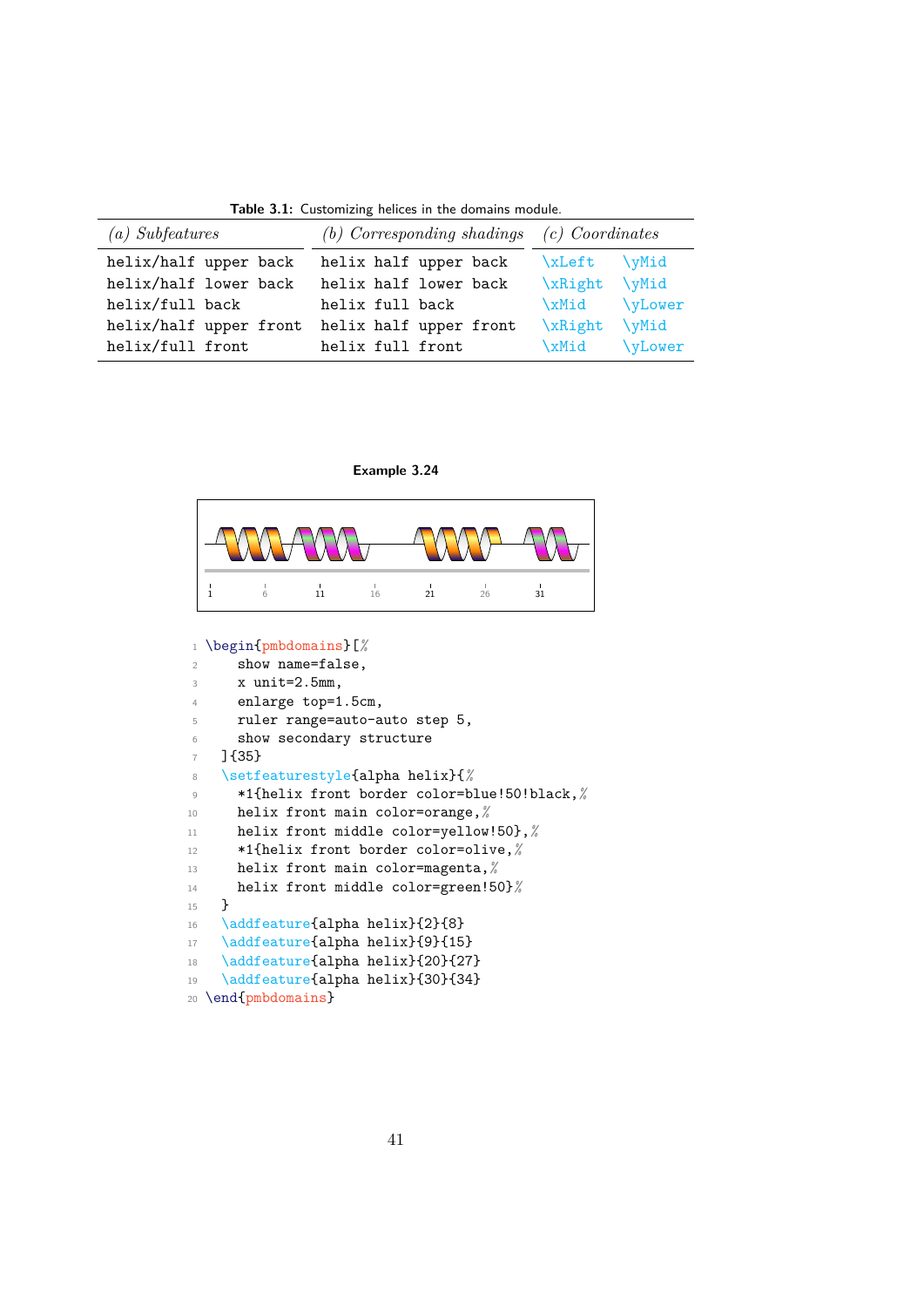## **Example 3.25**

```
M G S K R S V P S R1 2 3 4 5 6 7 8 9 10
```

```
1 \pgfmathsetmacro\yShift{%<br>2 \pmbdomvalueof{secondary structure distance}
   3 * \pmbdomvalueof{y unit}%
       \mathbf{a}5
       6 \setfeatureshape{helix/half upper back}{%
 \label{lem:main} $$7 \dave [shading=helix half upper back] $$9 \(\xleft\, \y\ni + \ybin{pt} -\sinh\, \y \right + 1.5 * \phi \or \x \in \mathbb{F} \to -\infty \left( \frac{t + 1.5 * \phi \or \x \in \mathbb{F} \to -\infty \left( \frac{t + 1.5 * \phi \arctan\, \y \in \mathbb{F} \to -\infty \left( \frac{t + 1.5 * \phi \arctan\, \y \in t \right \} \right)} -\left( \frac{t + \phi \arctan\, \y \in t \right \} \right) -\left( \frac{t + 1cycle;
\frac{14}{15} }
 16
17 \setfeatureshape{helix/half lower back}{%
18 \draw [shading=helix half lower back]<br>19 (\xRight, \yMid + \yShift pt) --
 (\xRight, \yMid + \yShift pt) --<br>
(\xRight - .5 * \pmbdomvalueof{x unit},<br>
21 (\xRight - 1.5 * \pmbdomvalueof{x unit} + \yShift pt) --<br>
22 (\xRight - 1.5 * \pmbdomvalueof{x unit} + \yShift pt) --<br>
23 (\yHid - 1.5 * \pmbdom
25 cycle;
 26 }
27
28 \setfeatureshape{helix/full back}{%
 \label{lem:main} $$ 29 \darehasing-helix full back] -- $$ 30 \(\xMid - \ylower + \yShift pt) -- $$ 31 \(\xMid - \yabove f 3 * \pmbdownvalue of x unit) + \yShift pt) -- $$ 32 \(\xMid + \yabove f 3 * \pmbdownvalue of x unit) + \yShift pt) -- $$ 33 \(\xMid + \pmbdownvalue of x unit) + \yShift pt) -- $$ 34 \ylower + 3 * \pmbdownvalue of x unit) + \yShift pt) -- $$36 }
 37
38 \setfeatureshape{helix/half upper front}{%
39 \ \text{[shading-helix] with upper front}<br>40 \ (\\text{shaf} \text{while } \text{upger front}]40 (\xRight, \yMid + \yShift pt) --<br>41 (\xRight - .5 * \pmbdomvalueof{x unit},<br>42 (\xRight - 1.5 * \pmbdomvalueof{x unit} + \yShift pt) --<br>43 (\xRight - 1.5 * \pmbdomvalueof{x unit} + \yShift pt) --<br>45 (\xRight - \pmbdomva
46 cycle;
47 }
48
49 \setfeatureshape{helix/full front}{%
 50 \draw [shading=helix full front]<br>
1 (xMid \ \ptowr + \yshift pt) --<br>
52 (\xMid \ \pmbdomvalue<br>
of \x unit}, \yLower + \yShift pt) --<br>
53 (\xMid \ \yLower + 3 * \pmbdomvalue<br>
of x unit} + \yShift pt) --<br>
55 \ \cMid - \p
57 }
58
 59 \begin{pmbdomains}[%<br>60 show name=false, sequence=MGSKRSVPSR,
61 x unit=2.5mm, enlarge top=1.5cm,
62 ruler range=auto-auto step 1,<br>63 show secondary structure
63 show secondary structure<br>64 ]{10}
64 ] {10}
 65 \setfeaturestyle{other/sequence}{{font=\ttfamily\small}}
66 \addfeature{alpha helix}{2}{6}
 67 \addfeature{alpha helix}{8}{9}<br>68 \addfeature{other/sequence}{1}{10}
69 \end{pmbdomains}
```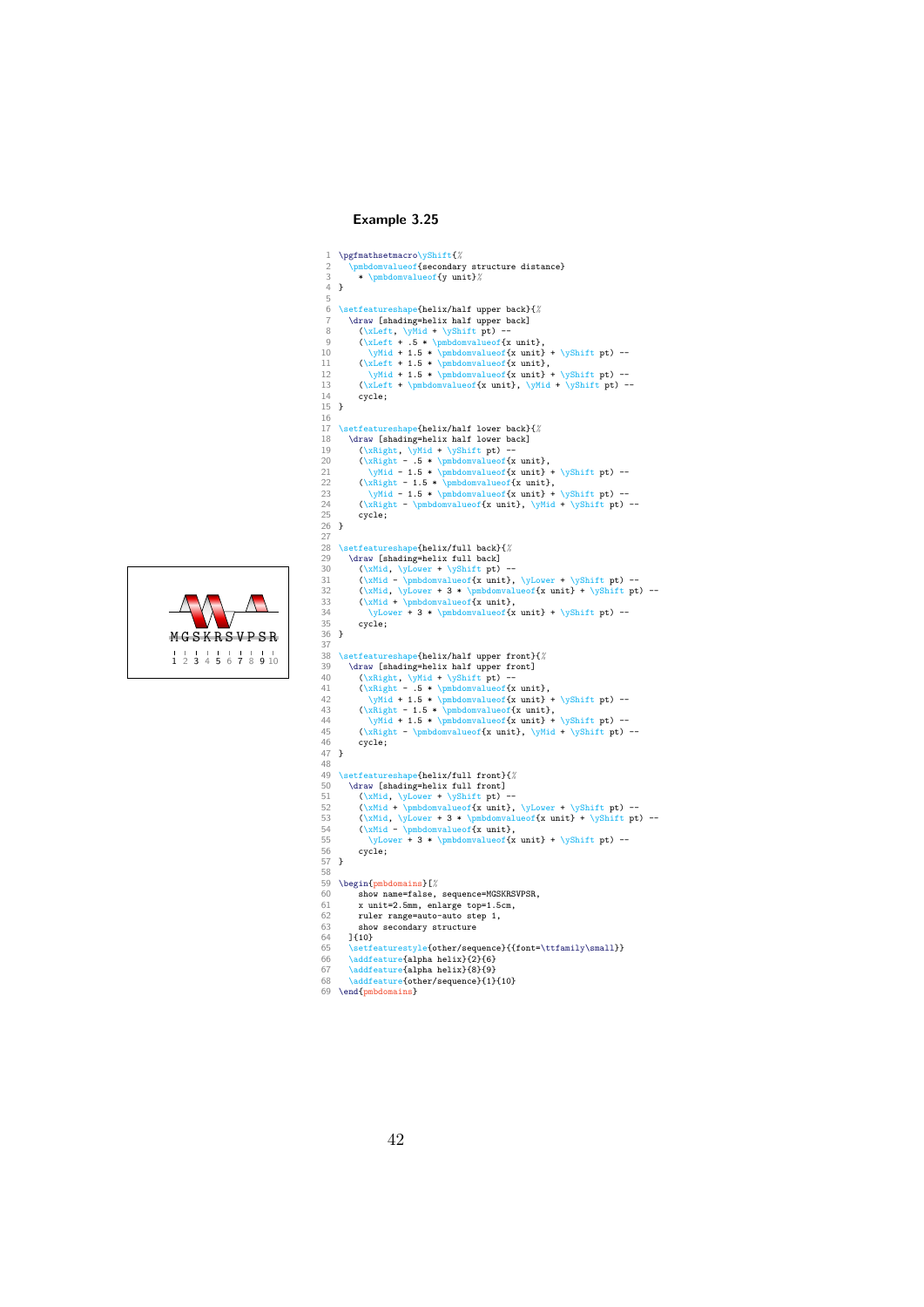# **3.10 File Input**

```
\infty\inputuniprot\{ \text{Uniprot file} \}\infty\inputgff{\dippy{df} file}}
```
Include the features defined in an  $\langle Uniform\ file\rangle$  or  $\langle \textit{aff}\ file\rangle$ , respectively (Example [3.26\)](#page-45-0). These macros are only defined in pmbdomains.

**Example 3.26**

<span id="page-45-0"></span>



Default: (empty)

Note that in Example [3.26,](#page-45-0) we had to set a sequence length for the pmbdomains environment that contains the \inputgff macro. gff files lack a sequence length field. By contrast, pgfmolbio reads the sequence length from an Uniprot file, and thus the mandatory argument of pmbdomains may remain empty. In general, the sequence length is stored in the key of the same name.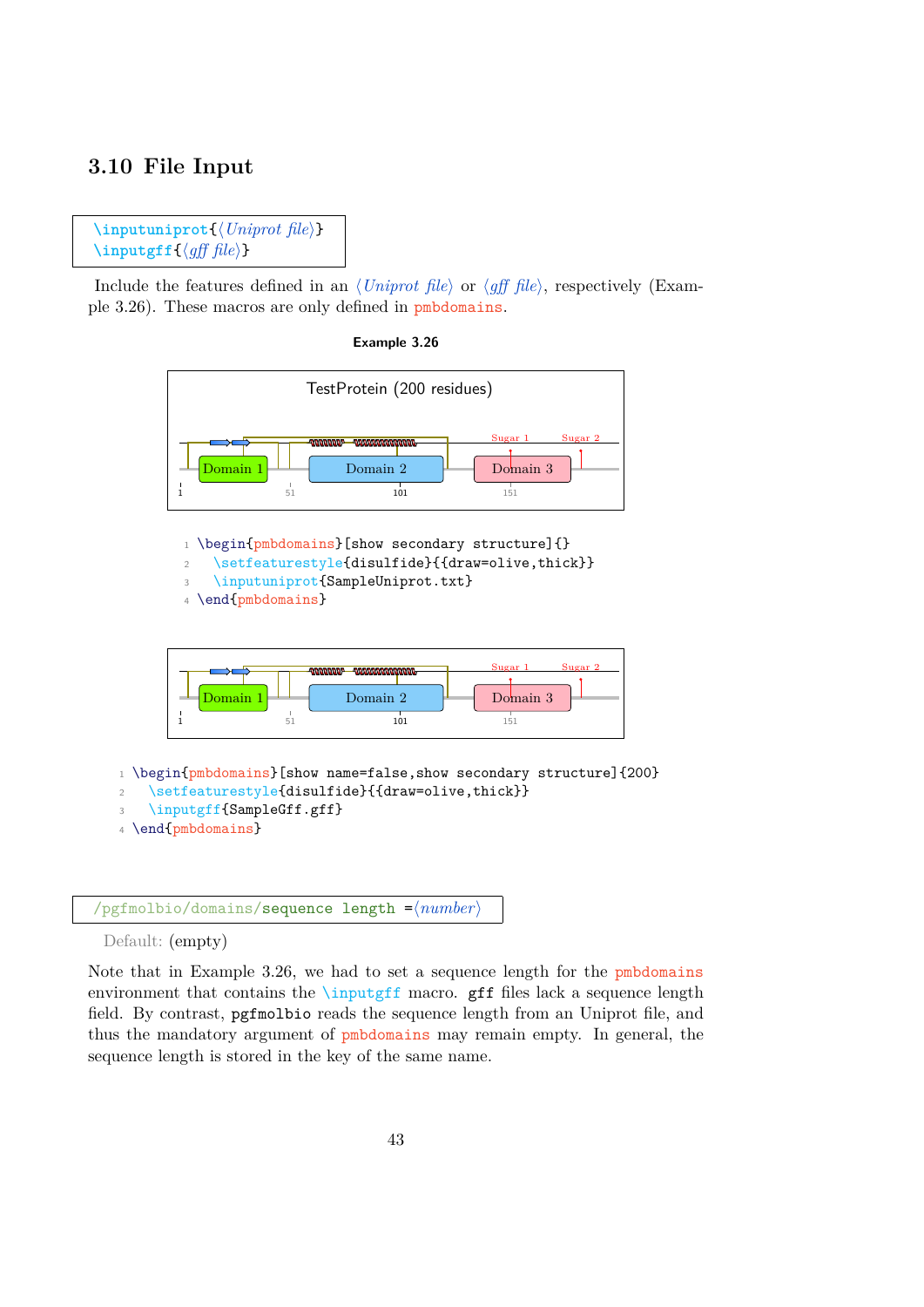# **4 The convert module**

# **4.1 Overview**

The convert module supports users who wish to include pgfmolbio graphs, but who do not want to typeset their documents with a TEX engine that implements Lua. To this end, the convert workflow comprises two steps:  $(1)$  Running LualAT<sub>F</sub>X on an input file that contains at least one \pmbchromatogram or similar macros/environments. This will generate one tex file per graph macro/environment that contains only TikZ commands. (2) Including this file in another  $T_FX$  document (via \input) which is then processed by any T<sub>E</sub>X engine that supports TikZ.

# <span id="page-46-0"></span>**4.2 Converting Chromatograms**

In order to create the external Ti*k*Z file, run an input file like the one below through LuaL<sup>AT</sup>FX:

```
1 \documentclass{article}
2 \usepackage[chromatogram,convert]{pgfmolbio}
3
4 \begin{document}
5 \pmbchromatogram[sample range=base 50-base 60]{SampleScf.scf}
6 \pmbchromatogram[/pgfmolbio/convert/output file name=mytikzfile]%
     7 {SampleScf.scf}
   \pmbchromatogram[sample range=base 60-base 70]{SampleScf.scf}
9 \end{document}
```
The convert module disables pdf output and introduces the following keys:

```
\sqrt{p}gfmolbio/convert/output file name =\langle text \rangleDefault: (auto)
```
/pgfmolbio/convert/output file extension = $\langle text \rangle$ 

Default: tex

With the default value for output file name ("(auto)"), pgfmolbio creates files that are named pmbconverted and numbered consecutively (pmbconverted0.tex, pmbconverted1.tex etc.). Both keys can be changed locally (e. g., in the optional argument of \pmbchromatogram), but this turns off automatic numbering.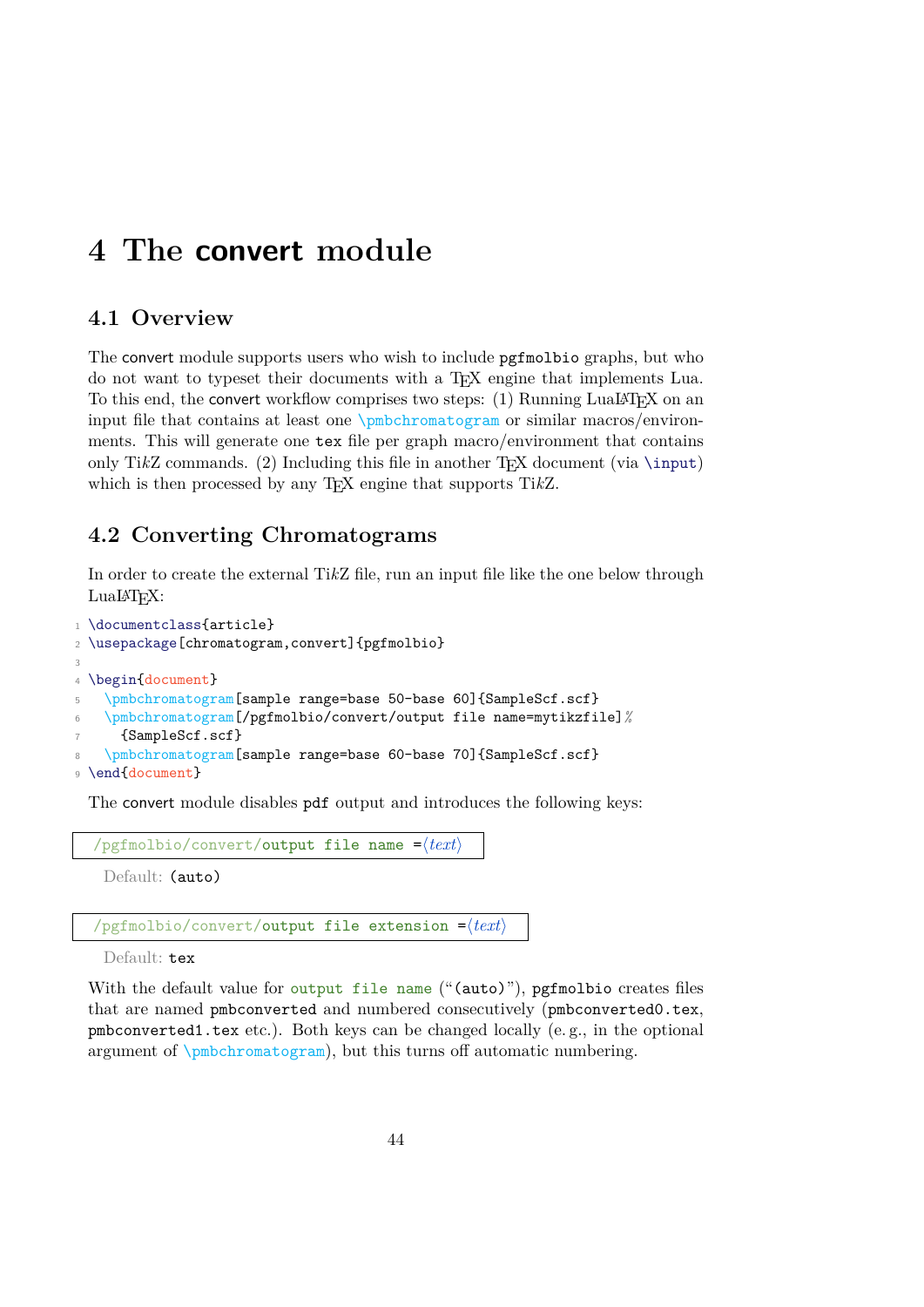The code above produces the files pmbconverted0.tex, mytikzfile.tex and pmbconverted2.tex. Below is an annotated excerpt from pmbconverted0.tex:

```
1 \begin{tikzpicture}
     [canvas section]
3 \draw [/pgfmolbio/chromatogram/canvas style] (0mm, -0mm) rectangle (25mm, 20mm);
4 [traces section]
     5 \draw [/pgfmolbio/chromatogram/trace A style] (0mm, 6.37mm) -- (0.2mm, 6.66mm) -- [many
       \text{coordinates} -- (25 \text{mm}, 0 \text{mm});
6 \draw [/pgfmolbio/chromatogram/trace C style] (0mm, 0.06mm) -- (0.2mm, 0.05mm) -- [...] --
       (25mm, 6.27mm);
     \draw [/pgfmolbio/chromatogram/trace G style] (0mm, 0.01mm) -- (0.2mm, 0.01mm) -- [...] --
       (25mm, 0.05mm);
8 \draw [/pgfmolbio/chromatogram/trace T style] (0mm, 0mm) -- (0.2mm, 0mm) -- [...] -- (25mm,
       0.06mm);
     [{\rm ticks}/{\rm base} labels/probabilities section]
10 \draw [/pgfmolbio/chromatogram/tick A style] (0mm, -0mm) -- (0mm, -1mm) node [/pgfmolbio/
       chromatogram/base label A style] {\pgfkeysvalueof{/pgfmolbio/chromatogram/base label A
       text}} node [/pgfmolbio/chromatogram/base number style] {\strut 50};
11 \draw [ultra thick, pmbTraceGreen] (0mm, -8mm) -- (0.9mm, -8mm);
12 \draw [/pgfmolbio/chromatogram/tick T style] (1.8mm, -0mm) -- (1.8mm, -1mm) node [/
       pgfmolbio/chromatogram/base label T style] {\pgfkeysvalueof{/pgfmolbio/chromatogram/base
       label T text}};
13 \draw [ultra thick, pmbTraceGreen] (0.9mm, -8mm) -- (3mm, -8mm);
14 \draw [/pgfmolbio/chromatogram/tick A style] (4.2mm, -0mm) -- (4.2mm, -1mm) node [/
       pgfmolbio/chromatogram/base label A style] {\pgfkeysvalueof{/pgfmolbio/chromatogram/base
       label A text}};
15 \draw [ultra thick, pmbTraceGreen] (3mm, -8mm) -- (5.4mm, -8mm);
16 [...]
17 [more ticks, base labels and probability rules]
18 \end{tikzpicture}
```
You can change the format of the coordinates by the following keys:

 $\gamma$ pgfmolbio/**coordinate unit =** $\langle \textit{unit} \rangle$ 

Default: mm

#### $\gamma$ pgfmolbio/coordinate format string = $\langle format\ string\rangle$

Default: %s%s

pgfmolbio internally calculates dimensions in scaled points, but usually converts them before returning them to T<sub>E</sub>X. To this end, it selects the  $\langle unit \rangle$  stored in coordinate unit (any of the standard TEX units of measurement: bp, cc, cm, dd, in, mm, pc, pt or sp). In addition, the package formats the dimension according to the *(format string*) given by coordinate format string. This string basically follows the syntax of C's printf function, as described in the Lua reference manual. (Note: Use \letterpercent instead of %, since TEX treats anything following a percent character as comment.)

Depending on the values of coordinate unit and coordinate format string, dimensions will be printed in different ways (Table [4.1\)](#page-48-0).

The output files can be included in a file which is processed by pdfl $\mathbb{F}$ T<sub>EX</sub>: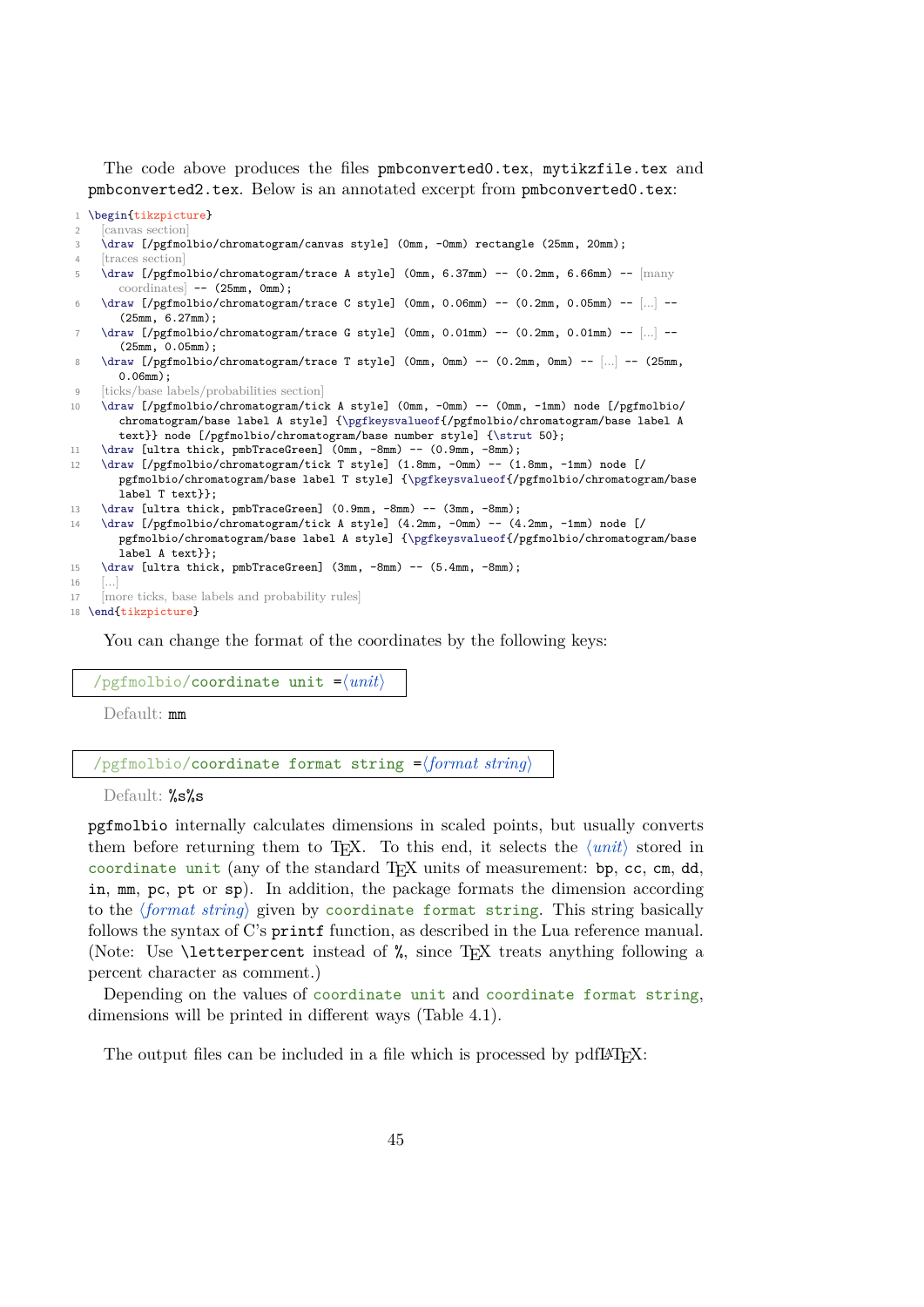|               | Values       | Output                           | <i>Notes</i>                                                       |
|---------------|--------------|----------------------------------|--------------------------------------------------------------------|
| sp<br>mm      | %ຮ%ຮ<br>%ຮ%ຮ | $200000$ sp<br>1.0725702011554mm | simple conversion<br>default settings, may lead to a large number  |
|               |              |                                  | of decimal places                                                  |
| mm            | %.3f%s       | 1.073mm                          | round to three decimal places                                      |
| $\texttt{cm}$ | %.3f         | 0.107                            | don't print any unit, i.e. use Ti $kZ$ 's xyz<br>coordinate system |

<span id="page-48-0"></span>**Table 4.1:** Effects of coordinate unit and coordinate format string when converting an internal pgfmolbio dimension of 200000 [sp].

<sup>1</sup> \documentclass{article}

<sup>2</sup> \usepackage[chromatogram]{pgfmolbio}

```
3
4 \begin{document}
5 \input{pmbconverted.tex}
```
<sup>6</sup> \end{document}

Several keys of the chromatogram module must contain their final values before conversion, while others can be changed afterwards, i. e., before the generated file is loaded with **\input** (Table [4.2\)](#page-48-1).

**Table 4.2:** Keys of the chromatogram module that require final values prior to conversion.

<span id="page-48-1"></span>

| Required                   | Not required      |                    |
|----------------------------|-------------------|--------------------|
| base labels drawn          | sample range      | base label style   |
| base number range          | samples per line  | base label X style |
| baseline skip              | show base numbers | base label X text  |
| bases drawn                | tick length       | base number style  |
| canvas height              | ticks drawn       | canvas style       |
| probabilities drawn        | traces drawn      | tick style         |
| probability distance       | x unit            | tick X style       |
| probability style function | y unit            | trace style        |
|                            |                   | trace X style      |

# **4.3 Converting Domain Diagrams**

```
/pgfmolbio/convert/output code =pgfmolbio | tikz
```
Default: tikz

In principle, domain diagrams are converted like sequencing chromatograms (section [4.2\)](#page-46-0). However, output code lets you choose the kind of code convert writes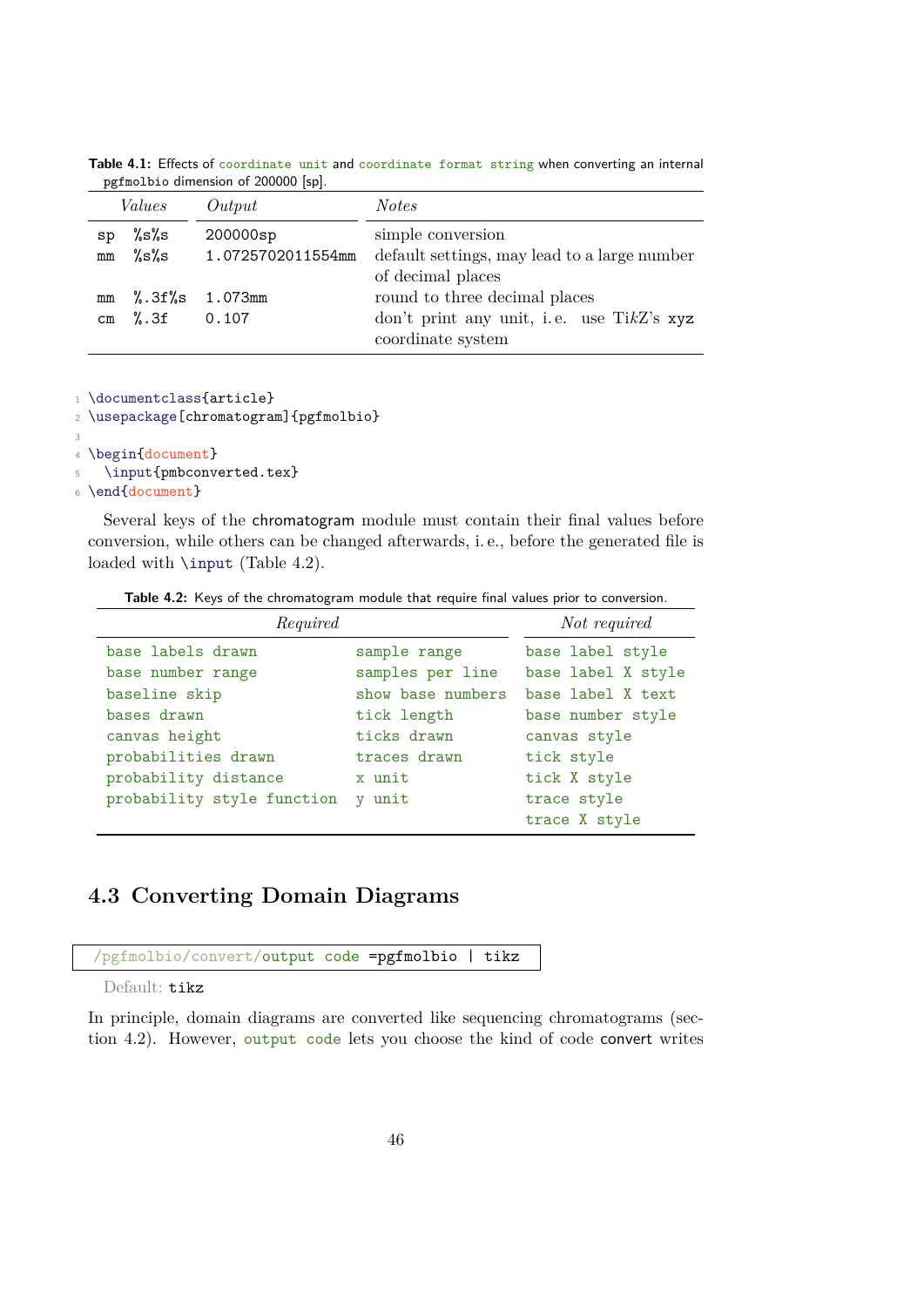to the output file: pgfmolbio generates a pmbdomains environment containing \addfeature commands, tikz produces Ti*k*Z code.

"Converting" one pmbdomains environment in the input file to another one in the output file might seem pointless. Nonetheless, this conversion mechanism can be highly useful for extracting features from a Uniprot or gff file. For example, consider the following input file:

```
1 \documentclass{article}
2 \usepackage[domains,convert]{pgfmolbio}
3
4 \begin{document}
5 \pgfmolbioset[convert]{output code=pgfmolbio}
    \begin{pmbdomains}{}
     \inputuniprot{SampleUniprot.txt}
   \end{pmbdomains}
9 \end{document}
 The corresponding output is
1 \begin{pmbdomains}
```
2 [name={TestProtein}. <sup>3</sup> sequence=MGSKRSVPSRHRSL[...]PLATPGNVSIECP]{200} 4 \addfeature[description={Disulfide 1}]{DISULFID}{5}{45} 5 \addfeature[description={Disulfide 2}]{DISULFID}{30}{122} <sup>6</sup> \addfeature[description={Disulfide 3}]{DISULFID}{51}{99}

```
7 \addfeature[description={Domain 1}]{DOMAIN}{10}{40}
```

```
8 \addfeature[description={Domain 2}]{DOMAIN}{60}{120}
```
- 9 \addfeature[description={Domain 3}]{DOMAIN}{135}{178}
- 10 \addfeature[description={Strand 1}]{STRAND}{15}{23}
- 11 \addfeature[description={Strand 2}]{STRAND}{25}{32}
- 12 \addfeature[description={Helix 1}]{HELIX}{60}{75}
- 13 \addfeature[description={Helix 2}]{HELIX}{80}{108}

```
14 \addfeature[description={Sugar 1}]{CARBOHYD}{151}{151}
```

```
15 \addfeature[description={Sugar 2}]{CARBOHYD}{183}{183}
```
16 \end{pmbdomains}

Obviously, this method is particularly suitable for Uniprot files containing many features.

#### /pgfmolbio/convert/include description = $\langle boolean \rangle$

Default: true

Decides whether the feature description obtained from the input should appear in the output. Since the description field in FT entries of Uniprot files can be quite long, you may not wish to show it in the output. For example, the output of the example above with include description=false looks like

```
1 \begin{pmbdomains}
```

```
2 [name={TestProtein},
```

```
3 sequence=MGSKRSVPSRHRSL[...]PLATPGNVSIECP]{200}
```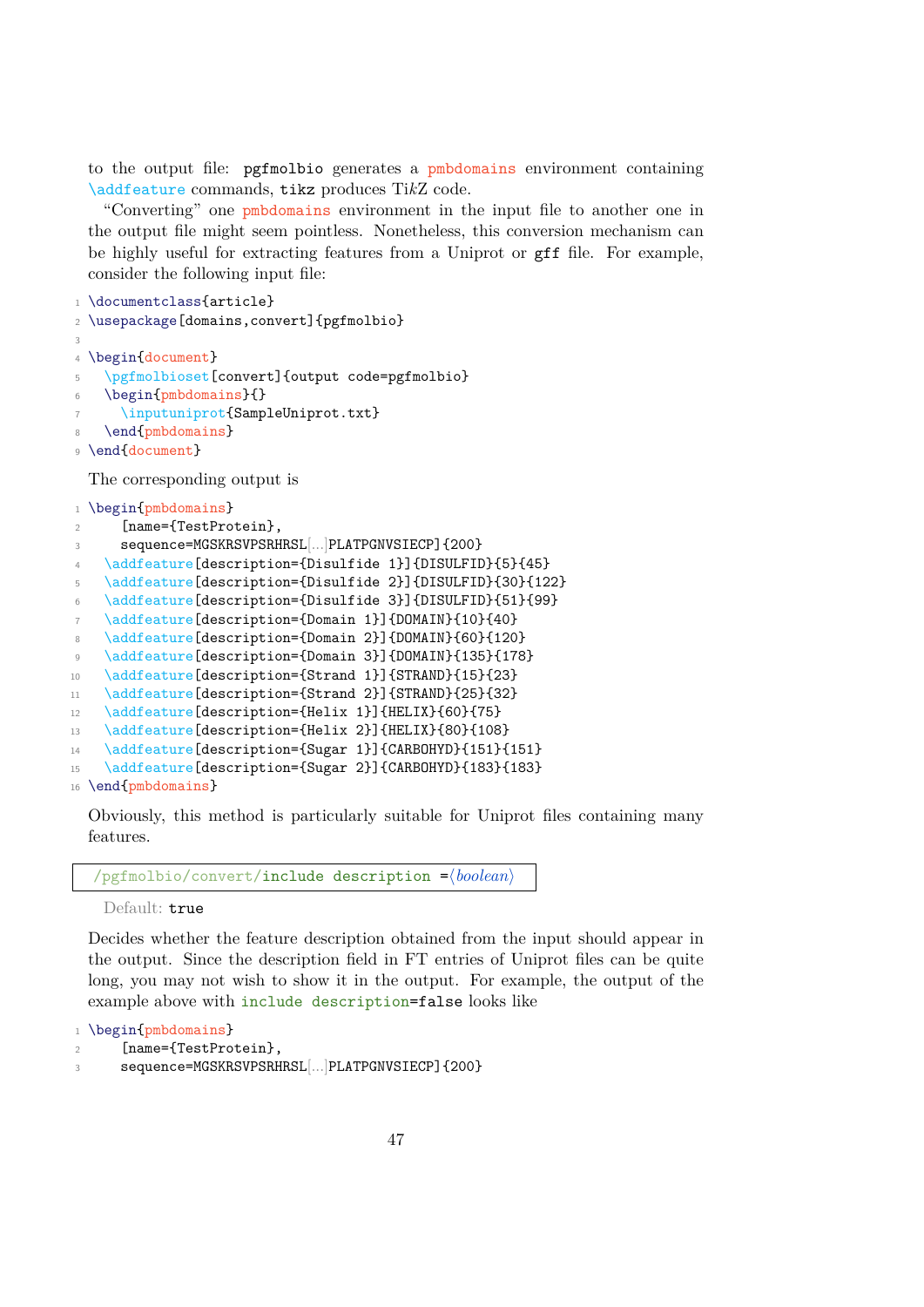```
4 \addfeature{DISULFID}{5}{45}
5 \addfeature{DISULFID}{30}{122}
6 \addfeature{DISULFID}{51}{99}
    \lceil \dots \rceil8 \end{pmbdomains}
```
#### With output code=tikz, we obtain the following (annotated) output file:

```
1 [set relevant keys]
2 \pgfmolbioset[domains]{name={TestProtein},sequence={MGSKRS[...]VSIECP},sequence length=200}
3 [the actual TikZ picture]
4 \begin{tikzpicture}
5 [each feature appears within its own scope]
6 \begin{scope}\begin{pgfinterruptboundingbox}
      \def\xLeft{0mm}
8 \det\ xMid {50mm}
9 \det\{xRight\{100mm\}}10 \det\{\text{-0mm}\}11 \def\featureSequence{MGSKRS[...]VSIECP}
12 \clip (-50mm, \gamma + 100mm) rectangle (150mm, \gammaMid - 100mm);
13 \pgfmolbioset[domains]{style={{draw, line width=2pt, black!25}},@layer=1}
14 \pmbdomdrawfeature{other/main chain}
15 \end{pgfinterruptboundingbox}\end{scope}
16 [more features]
17 \\ 18[helix features require additional drawing commands]
19 \begin{scope}\begin{pgfinterruptboundingbox}
20 \def\xLeft{29.5mm}
21 \det\{xMid}33.5mm22 \def\{\xi}{37.5mm}23 \det\yMid-0mm}
24 \textcolor{blue}{\textbf{def} \textbf{S} \textbf{equence} } \textbf{\textbf{GTL}\textbf{XIISGATY} \textbf{NPHLQ} }25 \clip (-50mm, \gamma + 100mm) rectangle (87.5mm, \gamma + 100mm);
26 \pgfmolbioset[domains]{style={{helix front border color=red!50!black,helix front main
       color=red!90!black,helix front middle color=red!10!white}},description={Helix 1}}
27 \pgfmolbioset[domains]{current style}
28 \text{left}\left\{29.5mm\right\}29 \def\yMid{-0mm}
30 \pmbdomdrawfeature{helix/half upper back}
31 \det\{xMid}{30.75mm}32 \def\yLower{-0.75mm}
33 \pmbdomdrawfeature{helix/full back}
34 [more helix parts]
35 \end{pgfinterruptboundingbox}\end{scope}
36 \left[ \ldots \right]37 [ruler section]
38 \begin{scope}
39 \pgfmolbioset[domains]{current style/.style={black}}
40 \def\xMid{0.25mm}
41 \let\xLeft\xMid\let\xRight\xMid
42 \det\yMid-0mm}
43 \def\residueNumber{1}
44 \pmbdomdrawfeature{other/ruler}
45 \pgfmolbioset[domains]{current style/.style={black!50}}
46 \det\{xMid{25.25mm}\}47 \let\xLeft\xMid\let\xRight\xMid
48 \def\yMid{-0mm}
49 \def\residueNumber{51}
50 \pmbdomdrawfeature{other/ruler}
51 [more ruler numbers]
```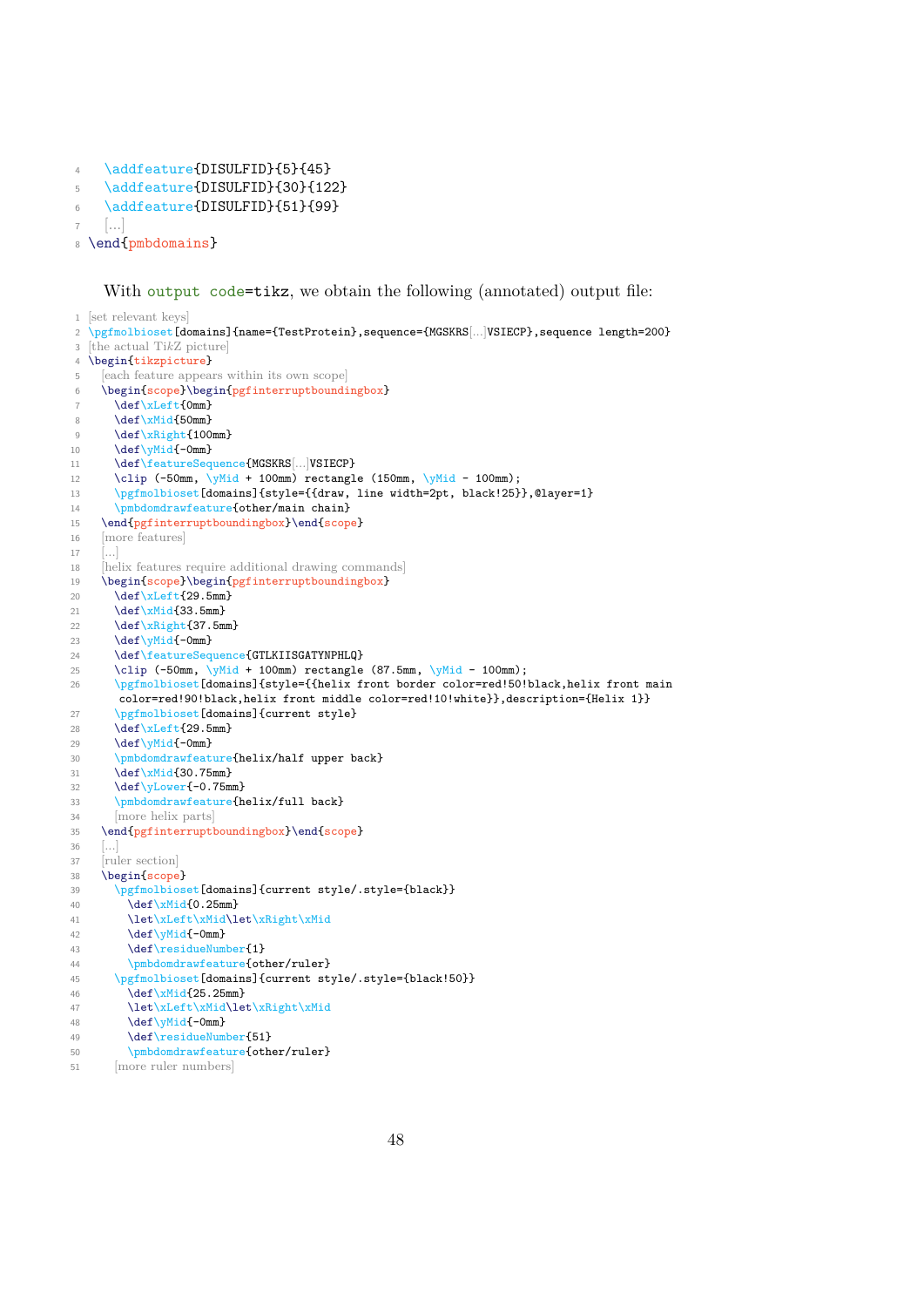```
52 [...]
53 \end{scope}
54 [name section]
55 \begin{scope}
56 \pgfmolbioset[domains]{current style/.style={font=\sffamily }}
57 \def\xLeft{0mm}
58 \def\{\xMid{50mm}}59 \def\xRight{100mm}<br>60 \def\yMid{0mm}\def\yMid{Omm}61 \pmbdomdrawfeature{other/name}
62 \end{scope}<br>63 [adjust pictu
         [adjust picture size]
\label{thm:main} $$64 \pmb{\roto}colsizes{\pmbdomvalue} = \gamma \left\{\pmb{\on}z\right\} \right\leq \gamma \left\{\nabla\left(\frac{1}{\alpha}\right)}{ \sum\left(\frac{1}{\alpha}\right)}{ \sum\left(\frac{1}{\alpha}\right)}{ \sum\left(\frac{1}{\alpha}\right)}{ \sum\left(\frac{1}{\alpha}\right)}{ \sum\left(\frac{1}{\alpha}\right)}{ \sum\left(\frac{1}{\alpha}\right)}{ \sum\left(\frac{1}{\alpha}\right)}{ \sum\left(\frac{1}{\alpha}\right)}{ \sum\left(\frac{1}{\alpha}\right)}{ \sum\left(\frac{1}{\alpha}\right)}65 \pmbprotocolsizes{100mm + \pmbdomvalueof{enlarge right}}{-0mm + \pmbdomvalueof{enlarge
              bottom}}
66 \end{tikzpicture}
```
Several keys of the domains module must contain their final values before conversion, and some macros can't be used afterwards (Table [4.3\)](#page-51-0).

<span id="page-51-0"></span>**Table 4.3:** Keys and macros of the domain module that require final values prior to conversion or can't be used afterwards, respectively.

| Required                                                                                                                                                                                   |                                                                                                                                         | Not required                                                                                                                                       |
|--------------------------------------------------------------------------------------------------------------------------------------------------------------------------------------------|-----------------------------------------------------------------------------------------------------------------------------------------|----------------------------------------------------------------------------------------------------------------------------------------------------|
| baseline skip<br>default ruler step size<br>description<br>disulfide base distance<br>disulfide level distance<br>level<br>name<br>residue numbering<br>residue range<br>residues per line | ruler distance<br>ruler range<br>secondary structure distance<br>sequence<br>sequence length<br>show ruler<br>style<br>x unit<br>y unit | domain font<br>enlarge bottom<br>enlarge left<br>enlarge right<br>enlarge top<br>magnified sequence font<br>range font<br>show secondary structure |
| \adddisulfidefeatures<br>\removedisulfidefeatures<br>\removefeatureprintfunction<br>\setdisulfidefeatures                                                                                  | \setfeatureprintfunction<br>\setfeaturestyle<br>\setfeaturestylealias                                                                   | \setfeaturealias<br>\setfeatureshape<br>\setfeatureshapealias                                                                                      |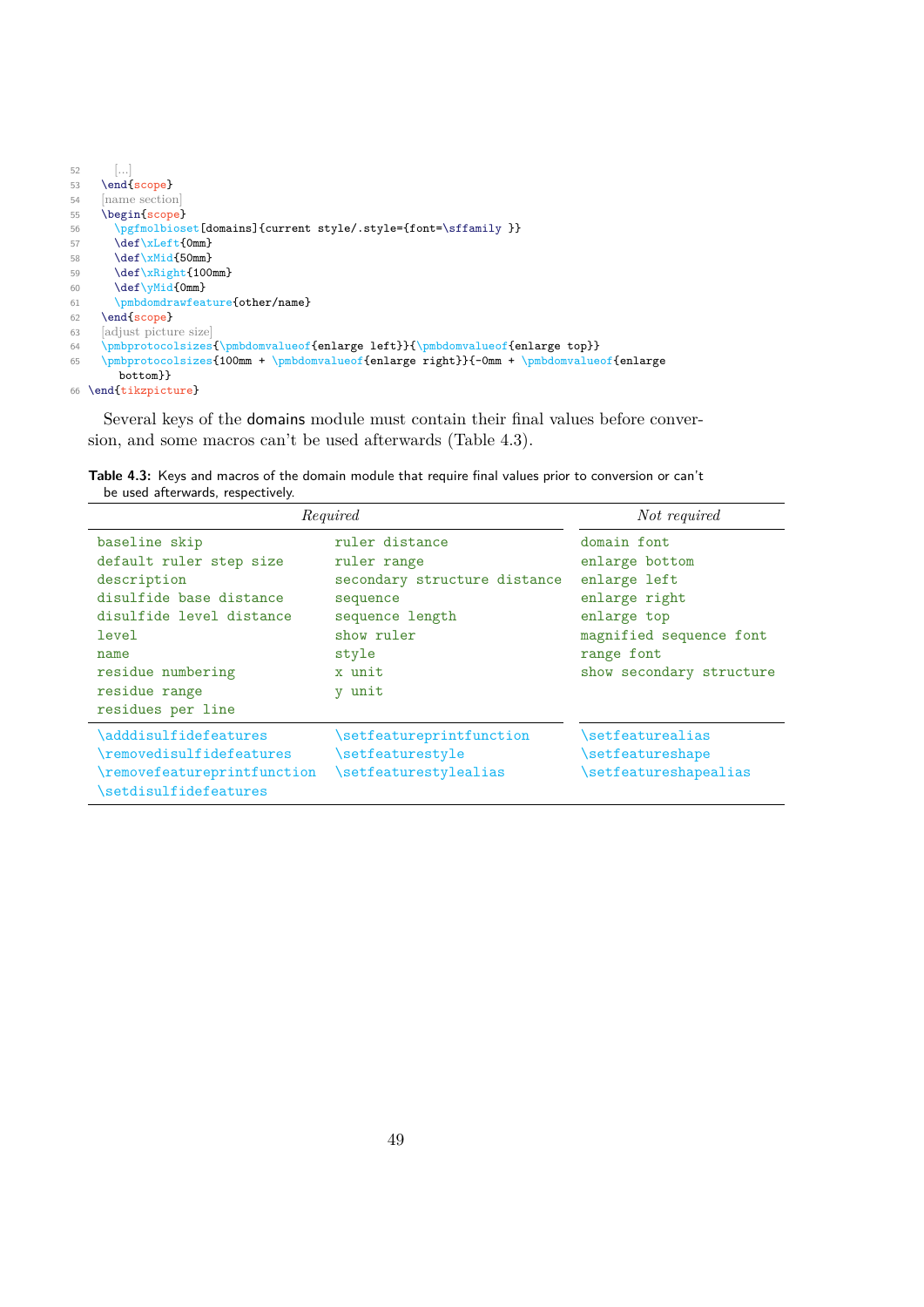# **5 Implementation**

# **5.1 pgfmolbio.sty**

The options for the main style file determine which module(s) should be loaded.

```
\overline{\phantom{a}} \overline{\phantom{a}} \overline{\phantom{a}} \overline{\phantom{a}} \overline{\phantom{a}} \overline{\phantom{a}} \overline{\phantom{a}} \overline{\phantom{a}} \overline{\phantom{a}} \overline{\phantom{a}} \overline{\phantom{a}} \overline{\phantom{a}} \overline{\phantom{a}} \overline{\phantom{a}} \overline{\phantom{a}} \overline{\phantom{a}} \overline{\phantom{a}} \overline{\phantom{a}} \overline{\1.67 \newif\ifpmb@loadmodule@chromatogram
1.68 \newif\ifpmb@loadmodule@domains
1.69 \newif\ifpmb@loadmodule@convert
1.70
1.71 \DeclareOption{chromatogram}{%
1.72 \pmb@loadmodule@chromatogramtrue%
1.73}
1.74 \DeclareOption{domains}{%
1.75 \pmb@loadmodule@domainstrue%
1.76 }
1.77 \DeclareOption{convert}{%
1.78 \pmb@loadmodule@converttrue%
1.79 }
1.80
1.81 \ProcessOptions
1.82
    ✝ ✆
```
The main style file also loads the following packages and Ti*k*Z libraries.

 $\sqrt{1 - \frac{1}{2}}$ 

✝ ✆

```
1.83 \RequirePackage{ifluatex}
1.84 \ifluatex
1.85 \RequirePackage{luatexbase-modutils}
1.86 \RequireLuaModule{lualibs}
1.87 \RequireLuaModule{pgfmolbio}
1.88 \fi
1.89 \RequirePackage[svgnames,dvipsnames] {xcolor}
1.90 \RequirePackage{tikz}
1.91 \usetikzlibrary{positioning, svg.path}
1.92
```
#### **[\pgfmolbioset](#page-4-0)**

#1: The  $\langle module \rangle$  to which the options apply.

**#2:** A  $\langle key-value \; list \rangle$  which configures the graphs.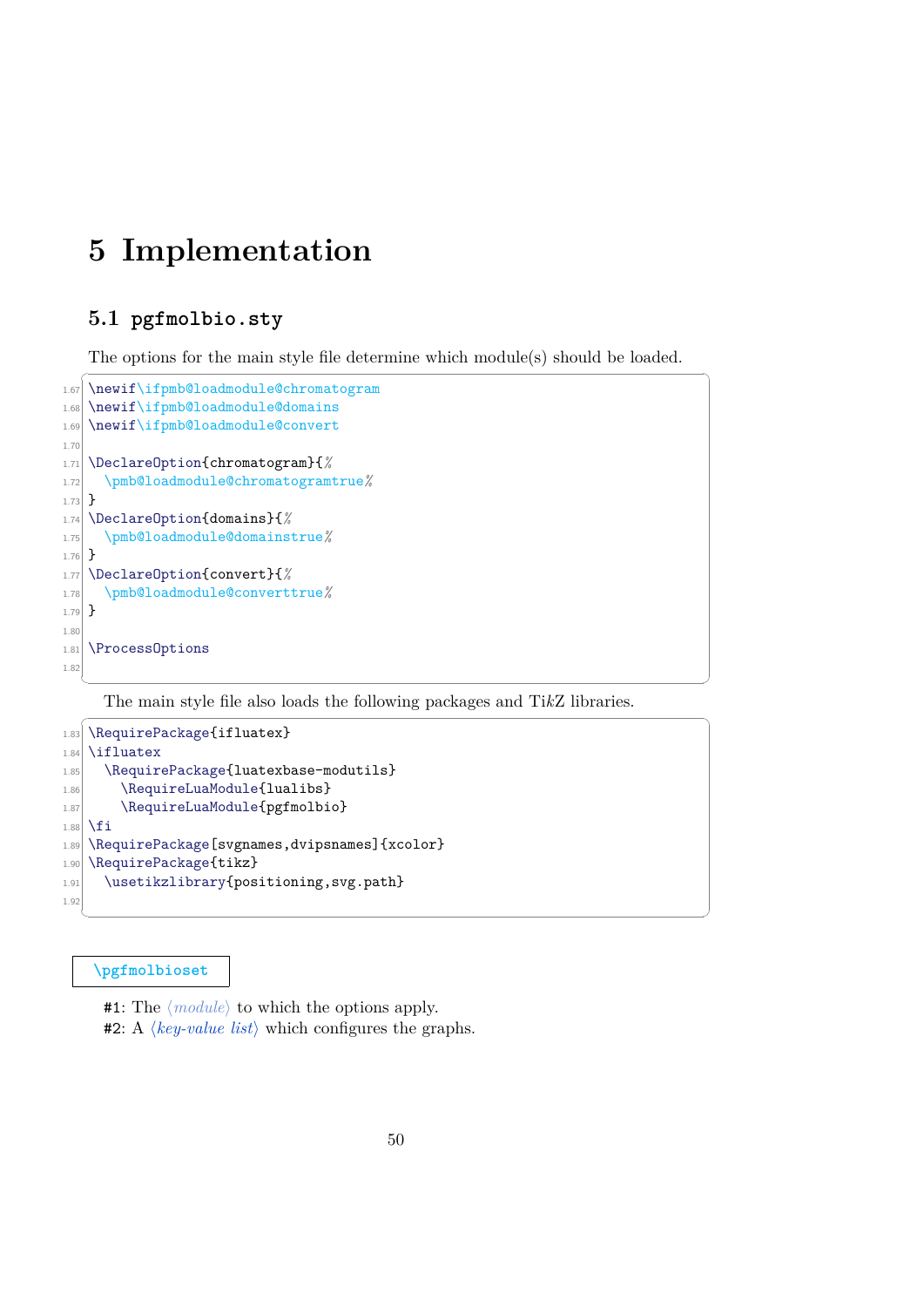```
✞ ☎
1.93 \newcommand\pgfmolbioset[2][]{%
1.94 \def\@tempa{#1}%
1.95 \ifx\@tempa\@empty%
1.96 \pgfqkeys{/pgfmolbio}{#2}%
1.97 \else%
1.98 \pgfqkeys{/pgfmolbio/#1}{#2}%
1.99 \fi%
1.100}
1.101
```
We introduce two package-wide keys. ✞ ☎

```
1.102 \pgfkeyssetvalue{/pgfmolbio/coordinate unit}{mm}
1.103 \pgfkeyssetvalue{/pgfmolbio/coordinate format string}{\letterpercent s
       \letterpercent s}
```
1.104

✝ ✆ Furthermore, we define two scratch token registers. Strictly speaking, the two conditionals belong to the convert module, but all modules need to know them.  $\overline{a}$   $\overline{a}$   $\overline{a}$   $\overline{a}$   $\overline{a}$   $\overline{a}$   $\overline{a}$   $\overline{a}$   $\overline{a}$   $\overline{a}$   $\overline{a}$   $\overline{a}$   $\overline{a}$   $\overline{a}$   $\overline{a}$   $\overline{a}$   $\overline{a}$   $\overline{a}$   $\overline{a}$   $\overline{a}$   $\overline{a}$   $\overline{a}$   $\overline{a}$   $\overline{a}$   $\overline{$ 

✝ ✆

```
1.105 \newtoks\@pmb@toksa
1.106 \newtoks\@pmb@toksb
```
- 1.107 \newif\ifpmb@con@includedescription
- 1.108 \newif\ifpmb@con@outputtikzcode
- 1.109  $\overline{\phantom{a}}$   $\overline{\phantom{a}}$   $\overline{\phantom{a}}$   $\overline{\phantom{a}}$   $\overline{\phantom{a}}$   $\overline{\phantom{a}}$   $\overline{\phantom{a}}$   $\overline{\phantom{a}}$   $\overline{\phantom{a}}$   $\overline{\phantom{a}}$   $\overline{\phantom{a}}$   $\overline{\phantom{a}}$   $\overline{\phantom{a}}$   $\overline{\phantom{a}}$   $\overline{\phantom{a}}$   $\overline{\phantom{a}}$   $\overline{\phantom{a}}$   $\overline{\phantom{a}}$   $\overline{\$

**\pmbprotocolsizes**

#1: x-coordinate.

 $#2: y$ -coordinate.

An improved version of \pgf@protocolsizes that accepts coordinate calculations.  $\overline{1}$   $\overline{1}$   $\overline{1}$   $\overline{1}$   $\overline{1}$   $\overline{1}$   $\overline{1}$   $\overline{1}$   $\overline{1}$   $\overline{1}$   $\overline{1}$   $\overline{1}$   $\overline{1}$   $\overline{1}$   $\overline{1}$   $\overline{1}$   $\overline{1}$   $\overline{1}$   $\overline{1}$   $\overline{1}$   $\overline{1}$   $\overline{1}$   $\overline{1}$   $\overline{1}$   $\overline{$ 

```
1.110 \def\pmbprotocolsizes#1#2{%
1.111 \pgfpoint{#1}{#2}%
1.112 \pgf@protocolsizes{\pgf@x}{\pgf@y}%
1.113}
1.114
```
✝ ✆ Finally, we load the modules requested by the user.  $\ddotsc$ 

```
1.115 \ifpmb@loadmodule@chromatogram
1.116 \input{pgfmolbio.chromatogram.tex}
1117 \fi
1.118 \ifpmb@loadmodule@domains
1.119 \input{pgfmolbio.domains.tex}
1.120 \fi
1.121 \ifpmb@loadmodule@convert
1.122 \input{pgfmolbio.convert.tex}
1.123 \fi
  ✝ ✆
```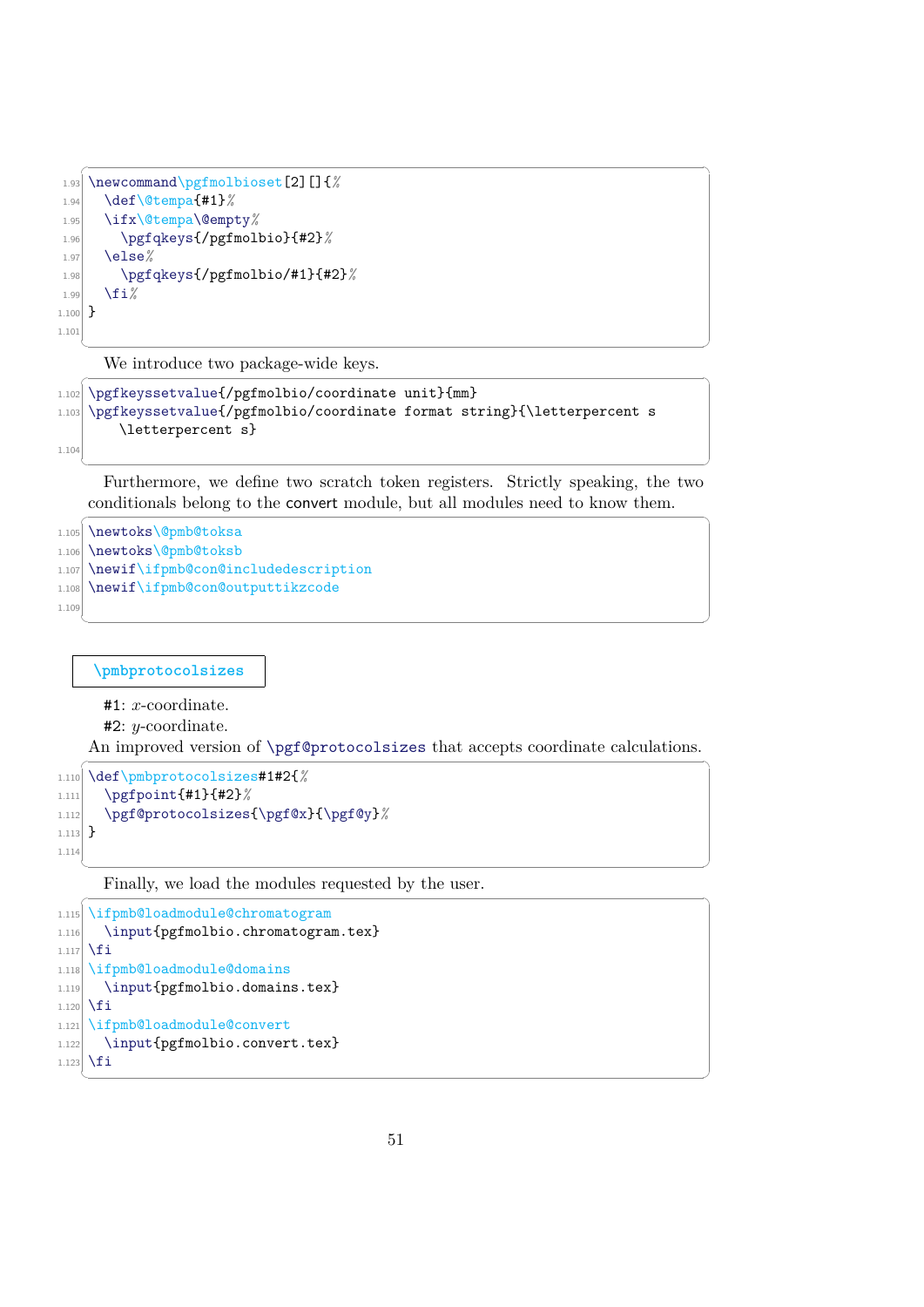# <span id="page-54-0"></span>**5.2 pgfmolbio.lua**

Identification of the Lua module.

```
_{2.1} if luatexbase then
2.2 luatexbase.provides_module({}2.3 name = "pgfmolbio",
2.4 version = 0.2,
2.5 date = "2012/10/01",
2.6 description = "Molecular biology graphs wit LuaLaTeX",
2.7 author = "Wolfgang Skala",
2.8 copyright = "Wolfgang Skala",
2.9 license = "LPPL",
2.10 })
2.11 end
2.12
```
setCoordinateFormat sets the output format of dimToString (see below). Both its parameters unit and fmtString are strings, which correspond to the values of coordinate unit and coordinate format string.

 $\overline{\phantom{a}}$   $\overline{\phantom{a}}$   $\overline{\phantom{a}}$   $\overline{\phantom{a}}$   $\overline{\phantom{a}}$   $\overline{\phantom{a}}$   $\overline{\phantom{a}}$   $\overline{\phantom{a}}$   $\overline{\phantom{a}}$   $\overline{\phantom{a}}$   $\overline{\phantom{a}}$   $\overline{\phantom{a}}$   $\overline{\phantom{a}}$   $\overline{\phantom{a}}$   $\overline{\phantom{a}}$   $\overline{\phantom{a}}$   $\overline{\phantom{a}}$   $\overline{\phantom{a}}$   $\overline{\$ 

 $\sqrt{2}$   $\sqrt{2}$   $\sqrt{2}$   $\sqrt{2}$   $\sqrt{2}$   $\sqrt{2}$   $\sqrt{2}$   $\sqrt{2}$   $\sqrt{2}$   $\sqrt{2}$   $\sqrt{2}$   $\sqrt{2}$   $\sqrt{2}$   $\sqrt{2}$   $\sqrt{2}$   $\sqrt{2}$   $\sqrt{2}$   $\sqrt{2}$   $\sqrt{2}$   $\sqrt{2}$   $\sqrt{2}$   $\sqrt{2}$   $\sqrt{2}$   $\sqrt{2}$   $\sqrt{2}$   $\sqrt{2}$   $\sqrt{2}$   $\sqrt{2$ 

```
\overline{a} \overline{a} \overline{a} \overline{a} \overline{a} \overline{a} \overline{a} \overline{a} \overline{a} \overline{a} \overline{a} \overline{a} \overline{a} \overline{a} \overline{a} \overline{a} \overline{a} \overline{a} \overline{a} \overline{a} \overline{a} \overline{a} \overline{a} \overline{a} \overline{2.13 local coordUnit, coordFmtStr
2.142.15 function setCoordinateFormat(unit, fmtString)
2.16 coordUnit = unit
2.17 coordFmtStr = fmtString
2.18 end
2.19
```
stringToDim converts a string describing a TEX dimension to a number corresponding to scaled points. dimToString converts a dimension in scaled points to a string, formatting it according to the values of the local variables coordUnit and coordFmtString.

✝ ✆

```
\sqrt{2} \sqrt{2} \sqrt{2} \sqrt{2} \sqrt{2} \sqrt{2} \sqrt{2} \sqrt{2} \sqrt{2} \sqrt{2} \sqrt{2} \sqrt{2} \sqrt{2} \sqrt{2} \sqrt{2} \sqrt{2} \sqrt{2} \sqrt{2} \sqrt{2} \sqrt{2} \sqrt{2} \sqrt{2} \sqrt{2} \sqrt{2} \sqrt{2} \sqrt{2} \sqrt{2} \sqrt{22.20 function stringToDim(x)2.21 if type(x) == "string" then2.22 return dimen(x)[1]
2.23 end
2.24 end
2.25
2.26 function dimToString(x)2.27 return number.todimen(x, coordUnit, coordFmtStr)
2.28 end
2.29
```
getRange extracts a variable number of strings from rangeInput by applying the regular expressions in the table matchStrings, which derives from the varargs. rangeInput contains the values of any of the ... range keys.

✝ ✆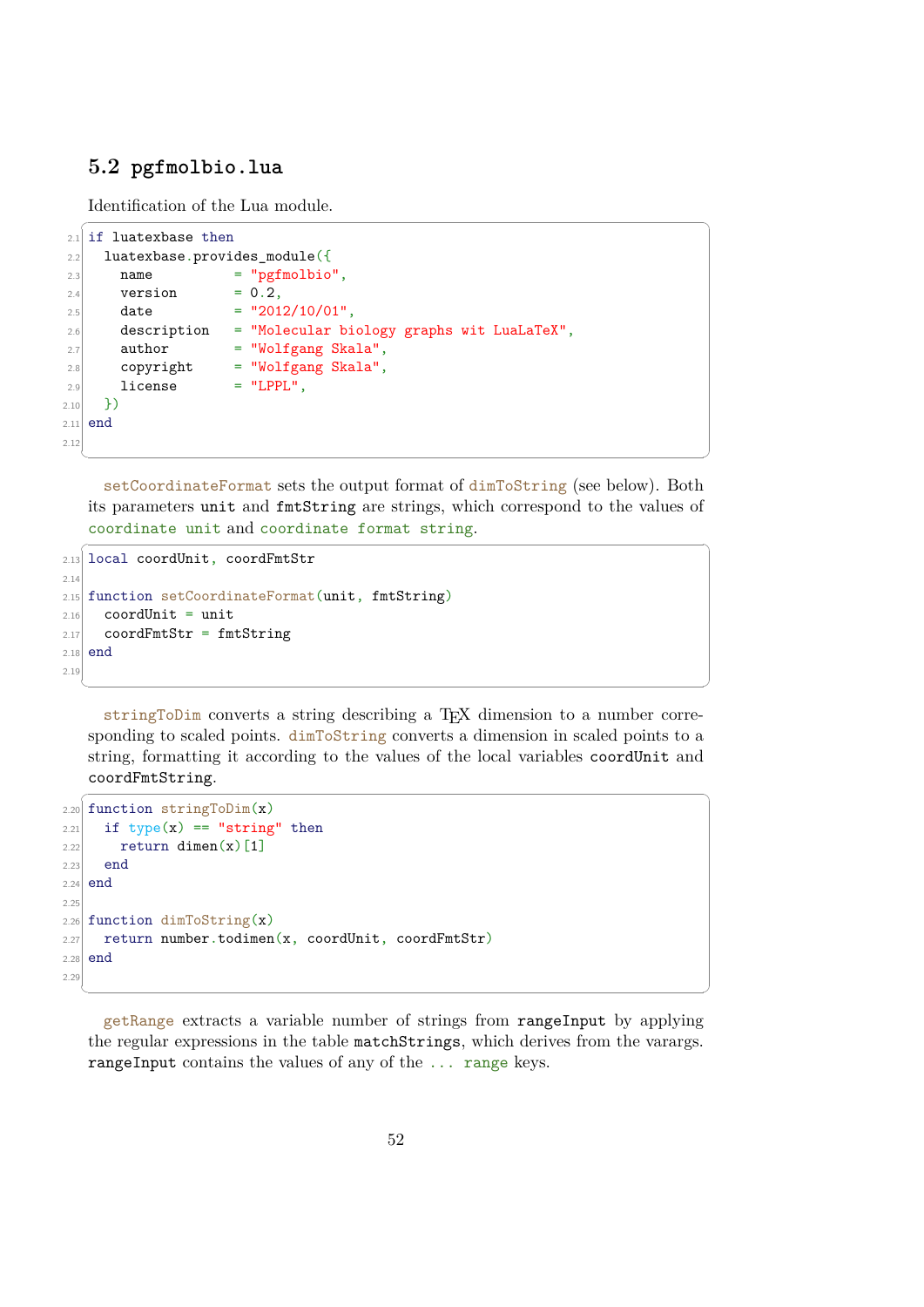```
2.30 function getRange(rangeInput, \ldots)
2.31 if type(rangeInput) \sim= "string" then return end
2.32 local result = {}
2.33 local matchStrings = table.pack(...)2.34 for i = 1, matchStrings.n do
2.35 if type(matchStrings[i]) == "string" then
2.36 table.insert(result, rangeInput:match(matchStrings[i]))
2.37 end
2.38 end
2.39 return unpack(result)
2.40 end
2.41
```
packageWarning and packageError throw TEX warnings and errors, respectively. packageError also sets the global variable errorCatched to true. Some Lua functions check the value of this variable and terminate if an error has occurred.

✝ ✆

✞ ☎

```
2.42 function packageWarning(message)
2.43 tex.sprint("\\PackageWarning{pgfmolbio}{" .. message .. "}")
2.44 end
2.45
2.46 function packageError(message)
2.47 tex.error("Package pgfmolbio Error: " .. message)
2.48 errorCatched = true
2.49 end
2.502.51 errorCatched = false
2.52
```
We extend the string table by the function string.trim, which removes leading and trailing spaces.

 $\overline{\phantom{a}}$   $\overline{\phantom{a}}$   $\overline{\phantom{a}}$   $\overline{\phantom{a}}$   $\overline{\phantom{a}}$   $\overline{\phantom{a}}$   $\overline{\phantom{a}}$   $\overline{\phantom{a}}$   $\overline{\phantom{a}}$   $\overline{\phantom{a}}$   $\overline{\phantom{a}}$   $\overline{\phantom{a}}$   $\overline{\phantom{a}}$   $\overline{\phantom{a}}$   $\overline{\phantom{a}}$   $\overline{\phantom{a}}$   $\overline{\phantom{a}}$   $\overline{\phantom{a}}$   $\overline{\$ 

```
2.53 if not string.trim then
2.54 string.trim = function(self)
2.55 return self:match("^%s*(.-)%s*$")
2.56 end
2.57 end
2.58
```
✝ ✆ outputFileId is a counter to enumerate several output files by the convert module.

 $2.59$  outputFileId = 0 ✝ ✆

# **5.3 pgfmolbio.chromatogram.tex**

Since the Lua script of the chromatogram module does the bulk of the work, we can keep the T<sub>E</sub>X file relatively short.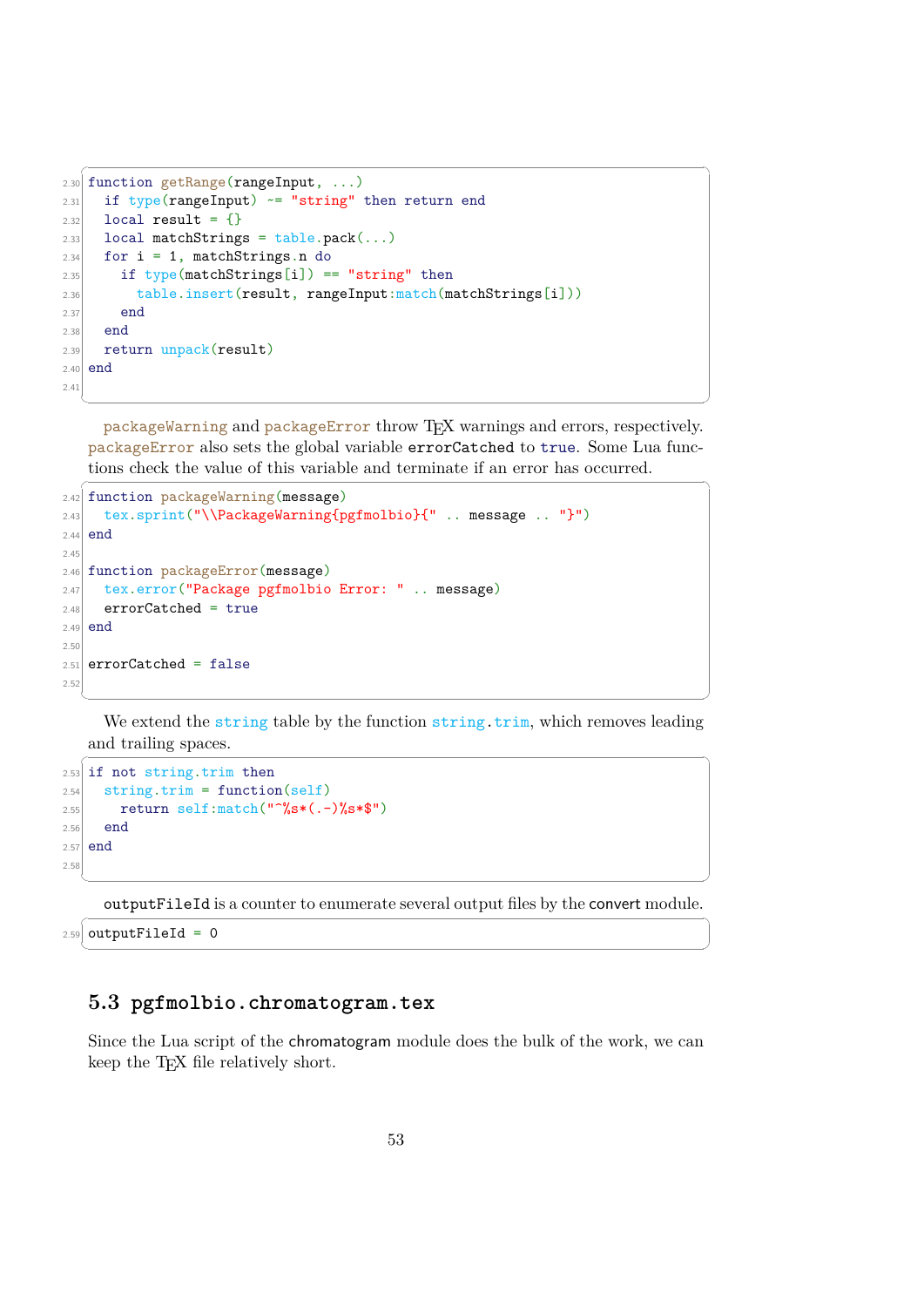```
3.1 \ifluatex
3.2 \RequireLuaModule{pgfmolbio.chromatogram}
3.3 \fi
3.4
```
✝ ✆ We define five custom colors for the traces and probability indicators (see Table [2.1\)](#page-11-0).

✝ ✆

✞ ☎

```
\overline{a} \overline{a} \overline{a} \overline{a} \overline{a} \overline{a} \overline{a} \overline{a} \overline{a} \overline{a} \overline{a} \overline{a} \overline{a} \overline{a} \overline{a} \overline{a} \overline{a} \overline{a} \overline{a} \overline{a} \overline{a} \overline{a} \overline{a} \overline{a} \overline{3.5 \definecolor{pmbTraceGreen}{RGB}{34,114,46}
 3.6 \definecolor{pmbTraceBlue}{RGB}{48,37,199}
 3.7 \definecolor{pmbTraceBlack}{RGB}{0,0,0}
 3.8 \definecolor{pmbTraceRed}{RGB}{191,27,27}
 3.9 \definecolor{pmbTraceYellow}{RGB}{233,230,0}
3.10
```
**\@pmb@chr@keydef**

 $#1: \langle key \rangle$  name

 $#2$ : default  $\langle value \rangle$ 

Most of the keys simply store their value. \@pmb@chr@keydef simplifies the declaration of such keys by calling \pgfkeyssetvalue with the appropriate path,  $\langle key \rangle$ and  $\langle value \rangle$ .  $\overline{a}$   $\overline{a}$   $\overline{a}$   $\overline{a}$   $\overline{a}$   $\overline{a}$   $\overline{a}$   $\overline{a}$   $\overline{a}$   $\overline{a}$   $\overline{a}$   $\overline{a}$   $\overline{a}$   $\overline{a}$   $\overline{a}$   $\overline{a}$   $\overline{a}$   $\overline{a}$   $\overline{a}$   $\overline{a}$   $\overline{a}$   $\overline{a}$   $\overline{a}$   $\overline{a}$   $\overline{$ 

✝ ✆

✝ ✆

```
3.11 \def\@pmb@chr@keydef#1#2{%
3.12 \pgfkeyssetvalue{/pgfmolbio/chromatogram/#1}{#2}%
3.13}
```

```
\@pmb@chr@stylekeydef
```

```
#1: \langle key \rangle name
   #2: default \langle value \rangleThis macro initializes a style \langle key \rangle with a \langle value \rangle.
```

```
\sqrt{2} \sqrt{2} \sqrt{2} \sqrt{2} \sqrt{2} \sqrt{2} \sqrt{2} \sqrt{2} \sqrt{2} \sqrt{2} \sqrt{2} \sqrt{2} \sqrt{2} \sqrt{2} \sqrt{2} \sqrt{2} \sqrt{2} \sqrt{2} \sqrt{2} \sqrt{2} \sqrt{2} \sqrt{2} \sqrt{2} \sqrt{2} \sqrt{2} \sqrt{2} \sqrt{2} \sqrt{23.14 \def\@pmb@chr@stylekeydef#1#2{%
3.15 \pgfkeys{/pgfmolbio/chromatogram/#1/.style={#2}}%
3.16}
```
**\@pmb@chr@getkey**

 $#1: \langle key \rangle$  name

 $\Omega$ pmb@chr@getkey retrieves the value stored by the  $\langle key \rangle$ .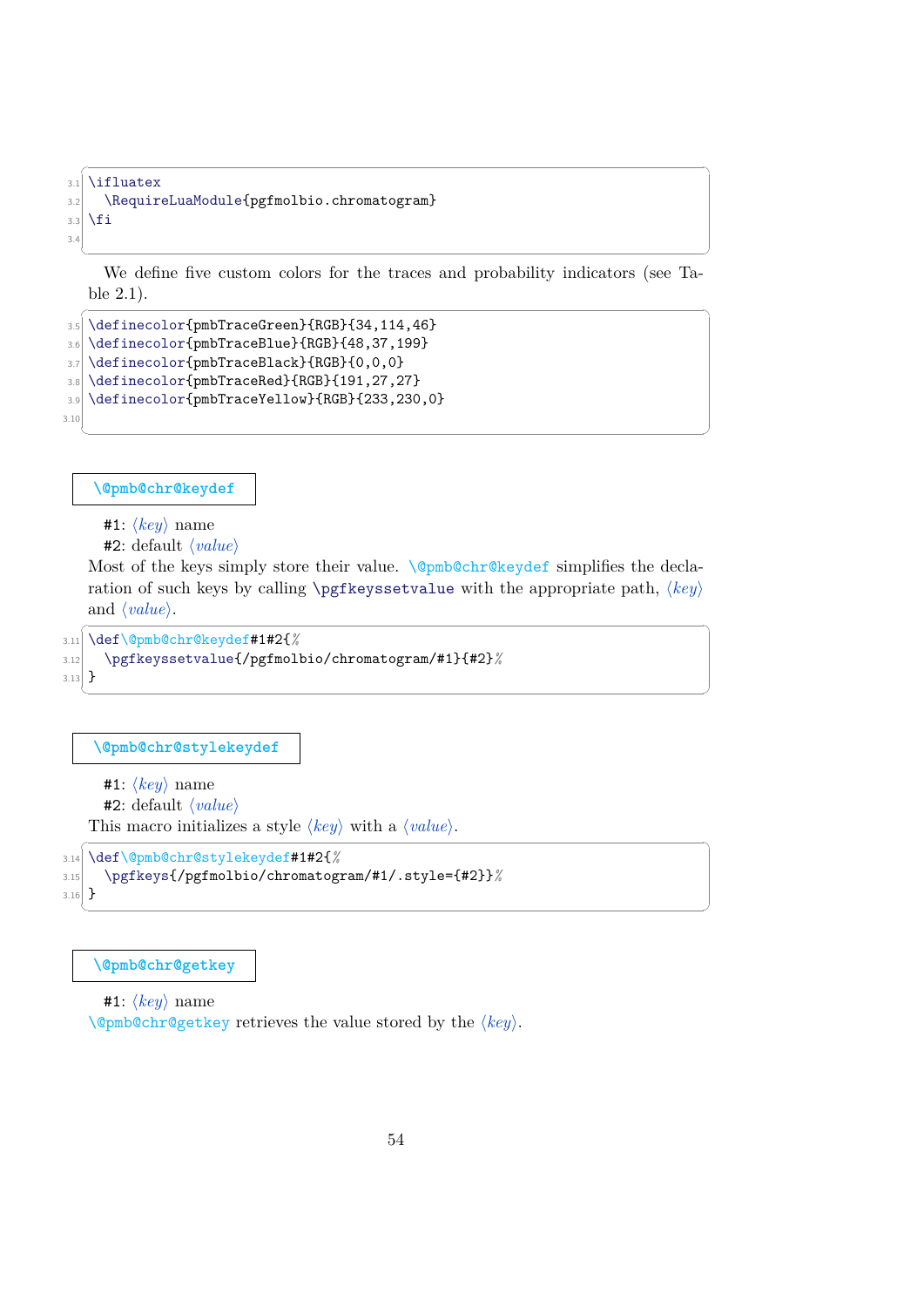```
✞ ☎
3.17 \def\@pmb@chr@getkey#1{%
3.18 \pgfkeysvalueof{/pgfmolbio/chromatogram/#1}%
3.10 }
3.20
```
✝ ✆ After providing these auxiliary macros, we define all keys of the chromatogram module.

```
✞ ☎
3.21 \@pmb@chr@keydef{sample range}{1-500 step 1}
3.22
3.23 \@pmb@chr@keydef{x unit}{0.2mm}
3.24 \@pmb@chr@keydef{y unit}{0.01mm}
3.25 \@pmb@chr@keydef{samples per line}{500}
3.26 \@pmb@chr@keydef{baseline skip}{3cm}
3.27 \@pmb@chr@stylekeydef{canvas style}{draw=none, fill=none}
3.28 \@pmb@chr@keydef{canvas height}{2cm}
3.29
3.30 \@pmb@chr@stylekeydef{trace A style}{pmbTraceGreen}
3.31 \@pmb@chr@stylekeydef{trace C style}{pmbTraceBlue}
3.32 \@pmb@chr@stylekeydef{trace G style}{pmbTraceBlack}
3.33 \@pmb@chr@stylekeydef{trace T style}{pmbTraceRed}
3.34 \pgfmolbioset[chromatogram]{%
3.35 trace style/.code=\pgfkeysalso{
3.36 trace A style/.style={#1},
3.37 trace C style/.style={41},
3.38 trace G style/.style={41},
3.39 trace T style/.style={#1}
3.40 }%
3.41 }
3.42 \@pmb@chr@keydef{traces drawn}{}
3.433.44 \@pmb@chr@stylekeydef{tick A style}{thin, pmbTraceGreen}
3.45 \@pmb@chr@stylekeydef{tick C style}{thin, pmbTraceBlue}
3.46 \@pmb@chr@stylekeydef{tick G style}{thin, pmbTraceBlack}
3.47 \@pmb@chr@stylekeydef{tick T style}{thin, pmbTraceRed}
3.48 \pgfmolbioset[chromatogram]{%
3.49 tick style/.code=\pgfkeysalso{
3.50 tick A style/.style={#1},
3.51 tick C style/.style={#1},
3.52 tick G style/.style={41},
3.53 tick T style/.style={41}3.54 }%
3.55 }
3.56 \@pmb@chr@keydef{tick length}{1mm}
3.57 \@pmb@chr@keydef{ticks drawn}{}
3.58
3.59 \@pmb@chr@keydef{base label A text}{\strut A}
3.60 \@pmb@chr@keydef{base label C text}{\strut C}
3.61 \@pmb@chr@keydef{base label G text}{\strut G}
```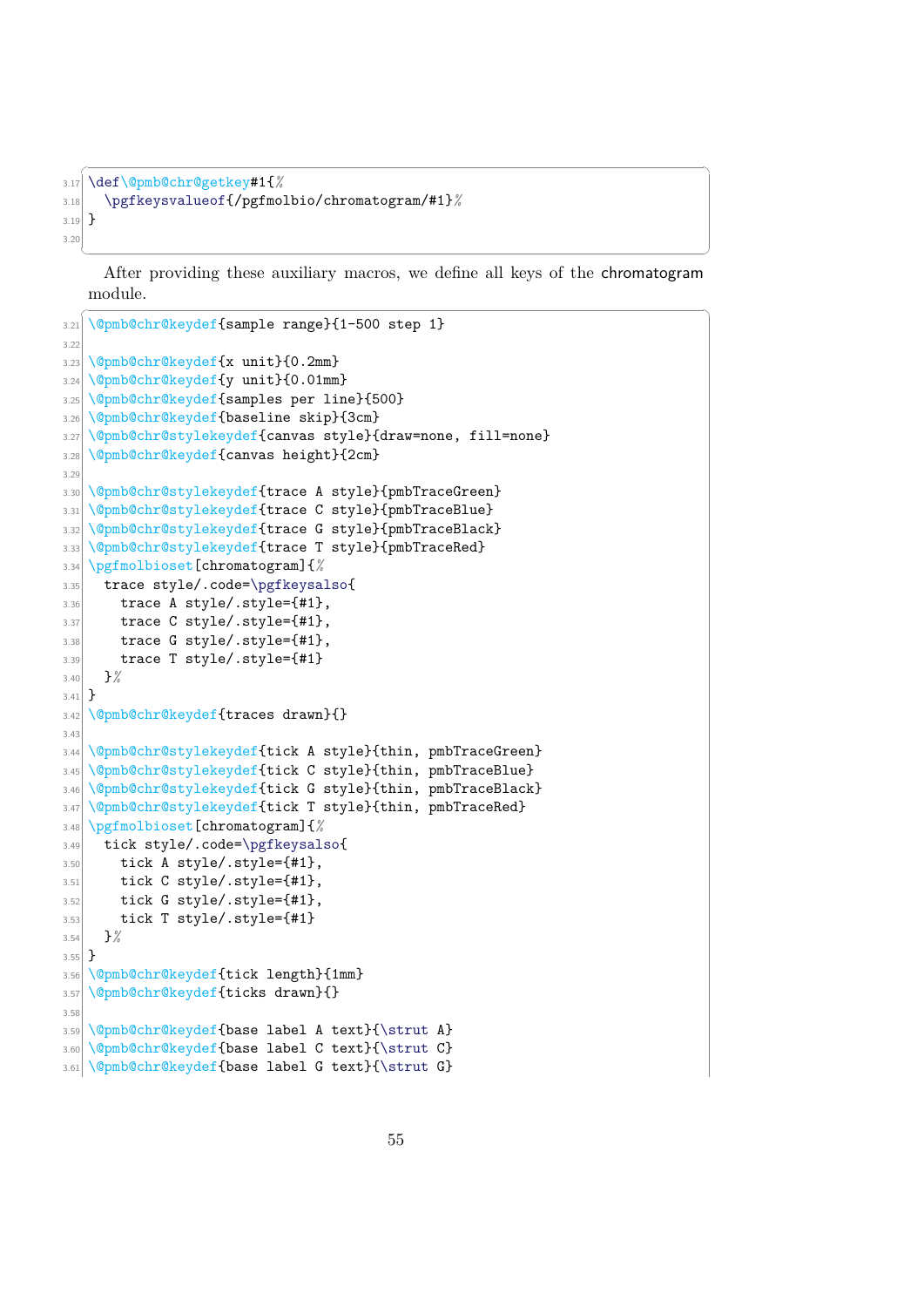```
3.62 \@pmb@chr@keydef{base label T text}{\strut T}
3.63 \@pmb@chr@stylekeydef{base label A style}%
3.64 {below=4pt, font=\ttfamily\footnotesize, pmbTraceGreen}
3.65 \@pmb@chr@stylekeydef{base label C style}%
3.66 {below=4pt, font=\ttfamily\footnotesize, pmbTraceBlue}
3.67 \@pmb@chr@stylekeydef{base label G style}%
3.68 {below=4pt, font=\ttfamily\footnotesize, pmbTraceBlack}
3.69 \@pmb@chr@stylekeydef{base label T style}%
3.70 {below=4pt, font=\ttfamily\footnotesize, pmbTraceRed}
3.71 \pgfmolbioset[chromatogram]{%
3.72 base label style/.code=\pgfkeysalso{
3.73 base label A style/.style={#1},
3.74 base label C style/.style={#1},
3.75 base label G style/.style={#1},
3.76 base label T style/.style={#1}
3.77 }%
3.78 }
3.79 \@pmb@chr@keydef{base labels drawn}{}
3.80
3.81 \newif\ifpmb@chr@showbasenumbers
3.82 \pgfmolbioset[chromatogram]{%
3.83 show base numbers/.is if=pmb@chr@showbasenumbers,
3.84 show base numbers
3.85 }
3.86 \@pmb@chr@stylekeydef{base number style}%
3.87 {pmbTraceBlack, below=-3pt, font=\sffamily\tiny}
3.88 \@pmb@chr@keydef{base number range}{auto-auto step 10}
3.89
3.90 \@pmb@chr@keydef{probability distance}{0.8cm}
3.91 \@pmb@chr@keydef{probabilities drawn}{}
3.92 \@pmb@chr@keydef{probability style function}{nil}
3.93
3.94 \pgfmolbioset[chromatogram]{
3.95 bases drawn/.code=\pgfkeysalso{
3.96 traces drawn=#1,
3.97 ticks drawn=#1,
3.98 base labels drawn=#1,
3.99 probabilities drawn=#1
3.100 },
3.101 bases drawn=ACGT
3.102 }
3.103
   ✝ ✆
```
If pgfmolbio is used with a TEX engine that does not support Lua, the package ends here.  $\sqrt{2}$   $\sqrt{2}$   $\sqrt{2}$   $\sqrt{2}$   $\sqrt{2}$   $\sqrt{2}$   $\sqrt{2}$   $\sqrt{2}$   $\sqrt{2}$   $\sqrt{2}$   $\sqrt{2}$   $\sqrt{2}$   $\sqrt{2}$   $\sqrt{2}$   $\sqrt{2}$   $\sqrt{2}$   $\sqrt{2}$   $\sqrt{2}$   $\sqrt{2}$   $\sqrt{2}$   $\sqrt{2}$   $\sqrt{2}$   $\sqrt{2}$   $\sqrt{2}$   $\sqrt{2}$   $\sqrt{2}$   $\sqrt{2}$   $\sqrt{2$ 

✝ ✆

```
3.104 \ifluatex\else\expandafter\endinput\fi
```
3.105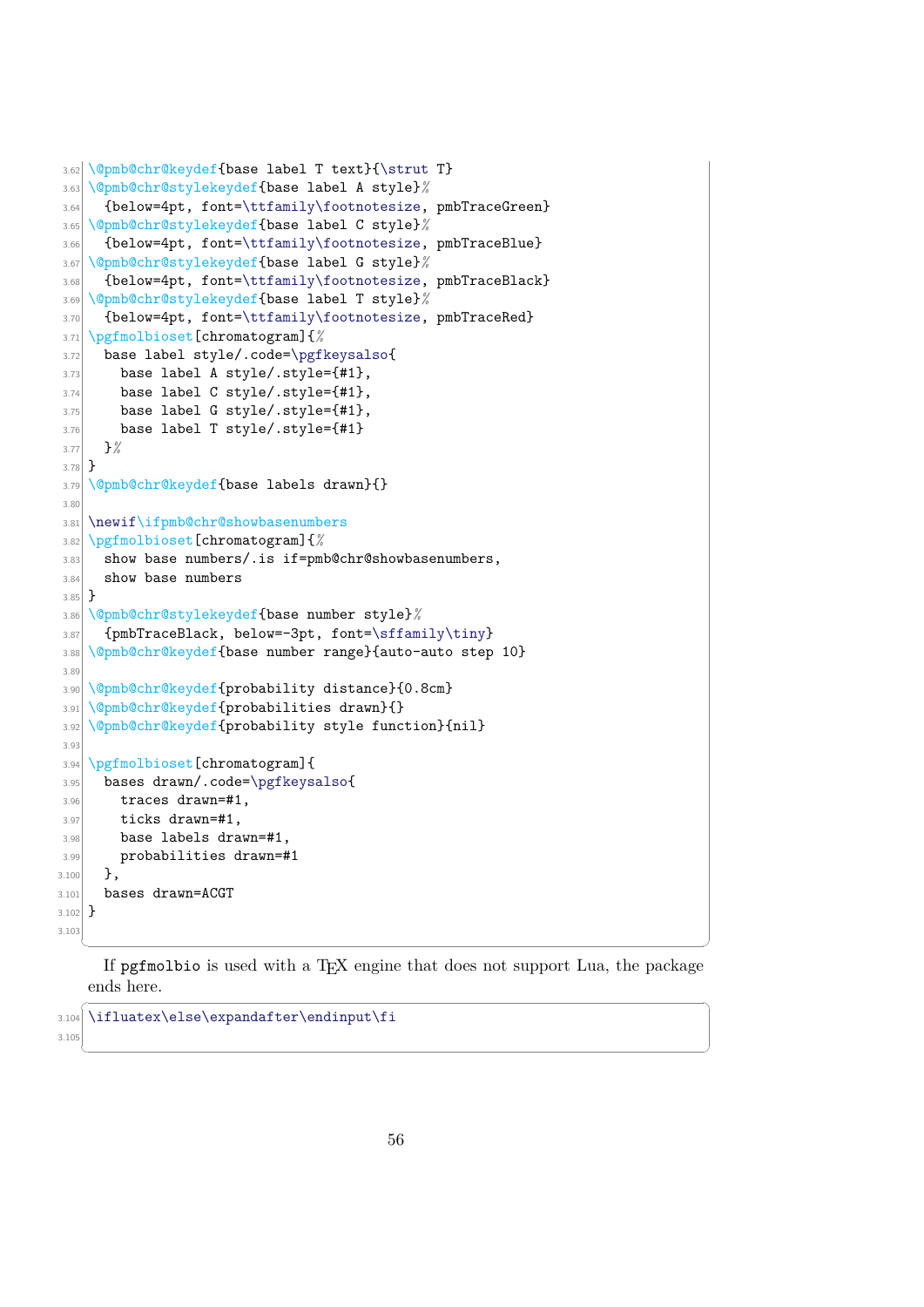#### **[\pmbchromatogram](#page-5-0)**

#1: A  $\langle key-value \; list \rangle$  that configures the chromatogram.

**#2:** The name of an  $\langle \mathit{scf file} \rangle$ .

If  $\phi$  is a time appears outside of a tikzpicture, we implicitly start this environment, otherwise we begin a new group. "Within a tikzpicture" means that \useasboundingbox is defined. ✞ ☎

3.106 \newif\ifpmb@chr@tikzpicture 3.107

3.108 \newcommand\pmbchromatogram[2][]{*%*

3.109 \@ifundefined{useasboundingbox}*%*

```
3.110 {\pmb@chr@tikzpicturefalse\begin{tikzpicture}}%
```

```
3.111 {\pmb@chr@tikzpicturetrue\begingroup}%
```
Of course, we consider the  $\langle key-value \; list \rangle$  before drawing the chromatogram.  $\sqrt{2}$   $\sqrt{2}$   $\sqrt{2}$   $\sqrt{2}$   $\sqrt{2}$   $\sqrt{2}$   $\sqrt{2}$   $\sqrt{2}$   $\sqrt{2}$   $\sqrt{2}$   $\sqrt{2}$   $\sqrt{2}$   $\sqrt{2}$   $\sqrt{2}$   $\sqrt{2}$   $\sqrt{2}$   $\sqrt{2}$   $\sqrt{2}$   $\sqrt{2}$   $\sqrt{2}$   $\sqrt{2}$   $\sqrt{2}$   $\sqrt{2}$   $\sqrt{2}$   $\sqrt{2}$   $\sqrt{2}$   $\sqrt{2}$   $\sqrt{2$ 

✝ ✆

✝ ✆

```
3.112 \pgfmolbioset[chromatogram]{#1}%
```
We generate a new Chromatogram object and invoke several Lua functions: (1) readScfFile reads the given (set file) (section [5.4.3\)](#page-65-0). (2) setParameters passes the values stored by the keys to the Lua script. Note that this function is called twice, since baseNumberRange requires that sampleRange has been already set, and the implementation of setParameters does not ensure this (section [5.4.4\)](#page-68-0). (3) pgfmolbio.setCoordinateFormat sets the coordinate output format (section [5.2\)](#page-54-0).  $\overline{\phantom{a}}$   $\overline{\phantom{a}}$   $\overline{\phantom{a}}$   $\overline{\phantom{a}}$   $\overline{\phantom{a}}$   $\overline{\phantom{a}}$   $\overline{\phantom{a}}$   $\overline{\phantom{a}}$   $\overline{\phantom{a}}$   $\overline{\phantom{a}}$   $\overline{\phantom{a}}$   $\overline{\phantom{a}}$   $\overline{\phantom{a}}$   $\overline{\phantom{a}}$   $\overline{\phantom{a}}$   $\overline{\phantom{a}}$   $\overline{\phantom{a}}$   $\overline{\phantom{a}}$   $\overline{\$ 

 $3.113$  \directlua{

```
3.114 pmbChromatogram = pgfmolbio.chromatogram.Chromatogram:new()
3.115 pmbChromatogram:readScfFile("#2")
3.116 pmbChromatogram:setParameters{
3.117 sampleRange = "\@pmb@chr@getkey{sample range}",
3.118 xUnit = "\\@pmb@chr@getkey{x unit}",3.119 yUnit = "\@pmb@chr@getkey{y unit}",
3.120 samplesPerLine = "\@pmb@chr@getkey{samples per line}",
3.121 baselineSkip = "\@pmb@chr@getkey{baseline skip}",
3.122 canvasHeight = "\@pmb@chr@getkey{canvas height}",
3.123 \vert tracesDrawn = "\@pmb@chr@getkey{traces drawn}",
3.124 tickLength = "\@pmb@chr@getkey{tick length}",
3.125 ticksDrawn = "\@pmb@chr@getkey{ticks drawn}",
3.126 baseLabelsDrawn = "\@pmb@chr@getkey{base labels drawn}",
3.127 showBaseNumbers = "\ifpmb@chr@showbasenumbers true\else false\fi",
3.128 probDistance = "\@pmb@chr@getkey{probability distance}",
3.129 probabilitiesDrawn = "\@pmb@chr@getkey{probabilities drawn}",
3.130 probStyle = \@pmb@chr@getkey{probability style function}
3.131 }
3.132 pmbChromatogram:setParameters{
3.133 baseNumberRange = "\@pmb@chr@getkey{base number range}",
3.134 }
3.135 pgfmolbio.setCoordinateFormat(
```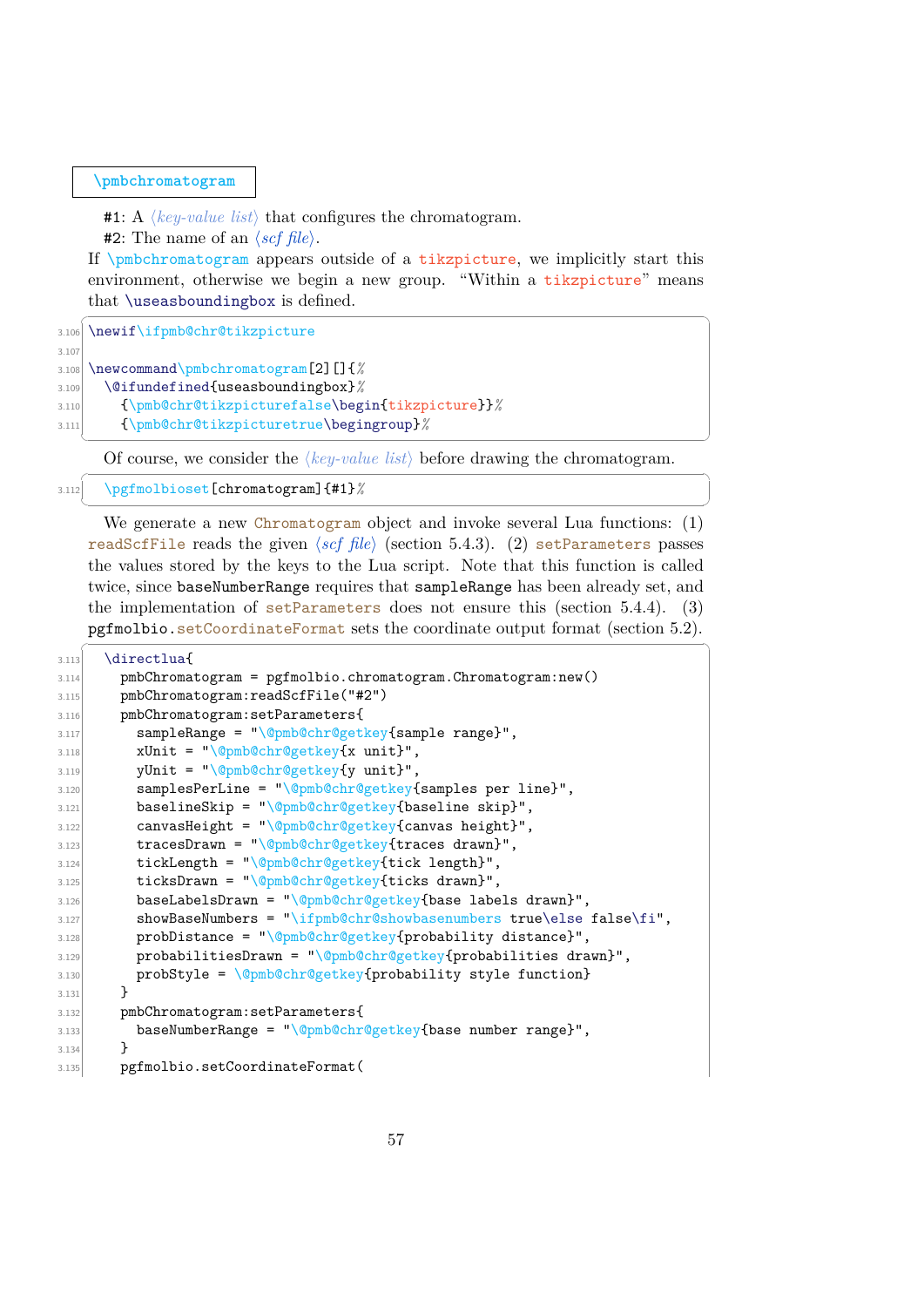```
3.136 "\pgfkeysvalueof{/pgfmolbio/coordinate unit}",
3.137 "\pgfkeysvalueof{/pgfmolbio/coordinate format string}"
3.138 )
        \overline{\phantom{a}} \overline{\phantom{a}} \overline{\phantom{a}} \overline{\phantom{a}} \overline{\phantom{a}} \overline{\phantom{a}} \overline{\phantom{a}} \overline{\phantom{a}} \overline{\phantom{a}} \overline{\phantom{a}} \overline{\phantom{a}} \overline{\phantom{a}} \overline{\phantom{a}} \overline{\phantom{a}} \overline{\phantom{a}} \overline{\phantom{a}} \overline{\phantom{a}} \overline{\phantom{a}} \overline{\
```
If the convert module is loaded, we open the appropriate output file, change tex. sprint so that the function writes to this file and then call printTikzChromatogram. Without the convert module, printTikzChromatogram simply returns the drawing commands for the chromatogram to the T<sub>E</sub>X input stream (section [5.4.5\)](#page-70-0).  $\sqrt{1 - \frac{1}{2}}$ 

```
3.139 \ifpmb@loadmodule@convert
3.140 local filename =
3.141 "\pgfkeysvalueof{/pgfmolbio/convert/output file name}"
3.142 if filename == "(auto)" then
3.143 filename = "pmbconverted" .. pgfmolbio.outputFileId
3.144 end
3.145 filename = filename ..
3.146 ".\pgfkeysvalueof{/pgfmolbio/convert/output file extension}"
3.147 outputFile, ioError = io.open(filename, "w")
3.148 if ioError then
3.149 tex.error(ioError)
3.150 end
3.151 tex.sprint = function (a) outputFile:write(a) end
3.152 tex.sprint("\string\\begin{tikzpicture}")
3.153 pmbChromatogram:printTikzChromatogram()
3.154 tex.sprint("\string\n\string\\end{tikzpicture}")
3.155 outputFile:close()
3.156 pgfmolbio.outputFileId = pgfmolbio.outputFileId + 1
3.157 \else
3.158 pmbChromatogram:printTikzChromatogram()
3.159 \fi
3.160 }%
```
✝ ✆ At the end of \pmbchromatogram, we either close the tikzpicture or the group, depending on how we started.

 $\sqrt{2}$   $\sqrt{2}$   $\sqrt{2}$   $\sqrt{2}$   $\sqrt{2}$   $\sqrt{2}$   $\sqrt{2}$   $\sqrt{2}$   $\sqrt{2}$   $\sqrt{2}$   $\sqrt{2}$   $\sqrt{2}$   $\sqrt{2}$   $\sqrt{2}$   $\sqrt{2}$   $\sqrt{2}$   $\sqrt{2}$   $\sqrt{2}$   $\sqrt{2}$   $\sqrt{2}$   $\sqrt{2}$   $\sqrt{2}$   $\sqrt{2}$   $\sqrt{2}$   $\sqrt{2}$   $\sqrt{2}$   $\sqrt{2}$   $\sqrt{2$ 3.161 \ifpmb@chr@tikzpicture\endgroup\else\end{tikzpicture}\fi*%*  $3.162$ } ✝ ✆

# **5.4 pgfmolbio.chromatogram.lua**

This Lua script is the true workhorse of the chromatogram module. Remember that the documentation for the Staden package<sup>[1](#page-60-0)</sup> is the definite source for information on the scf file format.

```
✞ ☎
4.1 if luatexbase then
|4.2| luatexbase.provides module{
```

```
1
http://staden.sourceforge.net/
```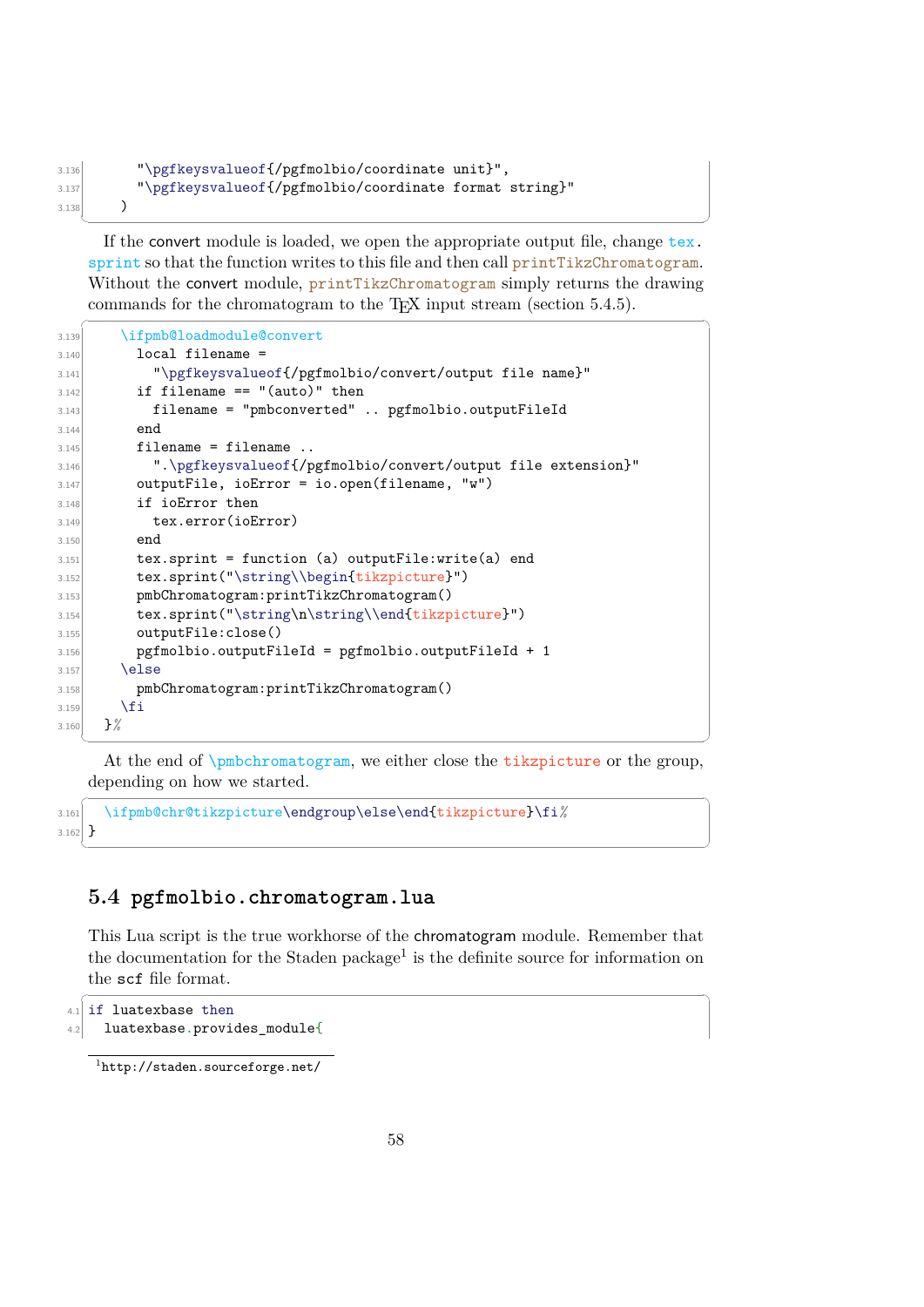```
4.3 name = "pgfmolbio.chromatogram",
4.4 version = 0.2.
4.5 date = "2012/10/01",
4.6 description = "DNA sequencing chromatograms",
4.7 author = "Wolfgang Skala",
4.8 copyright = "Wolfgang Skala",
4.9 license = "LPPL",
4.10 }
4.11 end
4.12
```
## **5.4.1 Module-Wide Variables and Auxiliary Functions**

• ALL BASES: A table of four indexed string fields, which represent the nucleotide single-letter abbreviations.

✝ ✆

• PGFKEYS\_PATH: A string that contains the pgfkeys path for chromatogram keys.

✝ ✆

 $\overline{a}$   $\overline{a}$   $\overline{a}$   $\overline{a}$   $\overline{a}$   $\overline{a}$   $\overline{a}$   $\overline{a}$   $\overline{a}$   $\overline{a}$   $\overline{a}$   $\overline{a}$   $\overline{a}$   $\overline{a}$   $\overline{a}$   $\overline{a}$   $\overline{a}$   $\overline{a}$   $\overline{a}$   $\overline{a}$   $\overline{a}$   $\overline{a}$   $\overline{a}$   $\overline{a}$   $\overline{$ 

```
\sqrt{2} \sqrt{2} \sqrt{2} \sqrt{2} \sqrt{2} \sqrt{2} \sqrt{2} \sqrt{2} \sqrt{2} \sqrt{2} \sqrt{2} \sqrt{2} \sqrt{2} \sqrt{2} \sqrt{2} \sqrt{2} \sqrt{2} \sqrt{2} \sqrt{2} \sqrt{2} \sqrt{2} \sqrt{2} \sqrt{2} \sqrt{2} \sqrt{2} \sqrt{2} \sqrt{2} \sqrt{24.13 local ALL_BASES = {"A", "C", "G", "T"}
4.14 local PGFKEYS_PATH = "/pgfmolbio/chromatogram/"
4.15
```
These local functions point to functions in pgfmolbio.lua (section [5.2\)](#page-54-0).

```
4.16 local stringToDim = pgfmolbio.stringToDim
4.17 local dimToString = pgfmolbio.dimToString
4.18 local packageError = pgfmolbio.packageError
4.19 local packageWarning = pgfmolbio.packageWarning
4.20 local getRange = pgfmolbio.getRange
4.21
```
stdProbStyle is the default probability style function. It returns a string representing an optional argument of \draw. Depending on the value of prob, the probability rule thus drawn is colored black, red, yellow or green for quality scores  $< 10, < 20, < 30$  or  $\geq 30$ , respectively (see also section [2.9\)](#page-16-0).  $\overline{a}$   $\overline{a}$   $\overline{a}$   $\overline{a}$   $\overline{a}$   $\overline{a}$   $\overline{a}$   $\overline{a}$   $\overline{a}$   $\overline{a}$   $\overline{a}$   $\overline{a}$   $\overline{a}$   $\overline{a}$   $\overline{a}$   $\overline{a}$   $\overline{a}$   $\overline{a}$   $\overline{a}$   $\overline{a}$   $\overline{a}$   $\overline{a}$   $\overline{a}$   $\overline{a}$   $\overline{$ 

✝ ✆

```
4.22 local function stdProbStyle(prob)
4.23 local color = ""
4.24 if prob >= 0 and prob < 10 then
4.25 color = "black"
4.26 elseif prob >= 10 and prob < 20 then
4.27 color = "pmbTraceRed"
4.28 elseif prob > = 20 and prob < 30 then
4.29 color = "pmbTraceYellow"
4.30 else
|4.31| color = "pmbTraceGreen"
```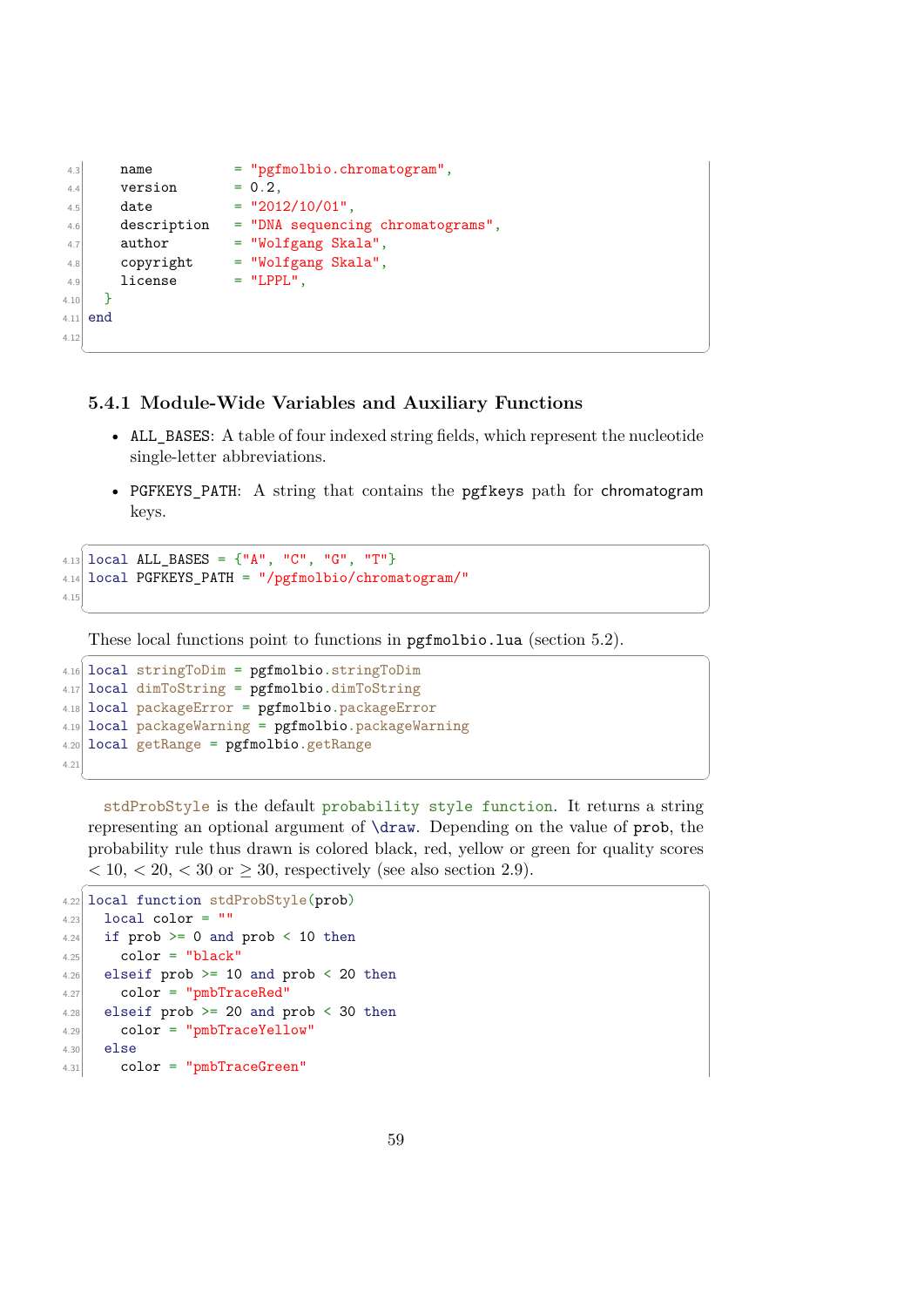```
4.32 end
4.33 return "ultra thick, " .. color
4.34 end
4.35
 ✝ ✆
```
findBasesInStr searches for nucleotide single-letter abbreviations in its string argument. It returns a table of zero to four indexed string fields (one field per character found, which contains that letter).

 $\overline{a}$   $\overline{a}$   $\overline{a}$   $\overline{a}$   $\overline{a}$   $\overline{a}$   $\overline{a}$   $\overline{a}$   $\overline{a}$   $\overline{a}$   $\overline{a}$   $\overline{a}$   $\overline{a}$   $\overline{a}$   $\overline{a}$   $\overline{a}$   $\overline{a}$   $\overline{a}$   $\overline{a}$   $\overline{a}$   $\overline{a}$   $\overline{a}$   $\overline{a}$   $\overline{a}$   $\overline{$ 

```
4.36 local function findBasesInStr(target)
4.37 if not target then return end
4.38 local result = \{\}4.39 for _, v in ipairs(ALL_BASES) do
4.40 if target:upper():find(v) then
|4.41| table.insert(result, v)
4.42 end
4.43 end
4.44 return result
4.45 end
4.46
```
readInt reads n bytes from a file, starting at offset or at the current position if offset is nil. By assuming big-endian byte order, the byte sequence is converted to a number and returned.  $\sqrt{2}$   $\sqrt{2}$   $\sqrt{2}$   $\sqrt{2}$   $\sqrt{2}$   $\sqrt{2}$   $\sqrt{2}$   $\sqrt{2}$   $\sqrt{2}$   $\sqrt{2}$   $\sqrt{2}$   $\sqrt{2}$   $\sqrt{2}$   $\sqrt{2}$   $\sqrt{2}$   $\sqrt{2}$   $\sqrt{2}$   $\sqrt{2}$   $\sqrt{2}$   $\sqrt{2}$   $\sqrt{2}$   $\sqrt{2}$   $\sqrt{2}$   $\sqrt{2}$   $\sqrt{2}$   $\sqrt{2}$   $\sqrt{2}$   $\sqrt{2$ 

✝ ✆

```
4.47 local function readInt(file, n, offset)
4.48 if offset then file:seek("set", offset) end
4.49 local result = 0
4.50 for i = 1, n do
4.51 result = result * 0x100 + file: read(1): byte()4.52 end
4.53 return result
4.54 end
4.55
```
## **5.4.2 The Chromatogram Class**

The Chromatogram class (table) represents a single scf chromatogram. The constructor Chromatogram:new returns a new instance and initializes its variables, which store the values of chromatogram keys. Most variables are self-explanatory, since their name is similar to their corresponding key.  $\sqrt{2}$   $\sqrt{2}$   $\sqrt{2}$   $\sqrt{2}$   $\sqrt{2}$   $\sqrt{2}$   $\sqrt{2}$   $\sqrt{2}$   $\sqrt{2}$   $\sqrt{2}$   $\sqrt{2}$   $\sqrt{2}$   $\sqrt{2}$   $\sqrt{2}$   $\sqrt{2}$   $\sqrt{2}$   $\sqrt{2}$   $\sqrt{2}$   $\sqrt{2}$   $\sqrt{2}$   $\sqrt{2}$   $\sqrt{2}$   $\sqrt{2}$   $\sqrt{2}$   $\sqrt{2}$   $\sqrt{2}$   $\sqrt{2}$   $\sqrt{2$ 

✝ ✆

```
4.56 Chromatogram = \{\}4.57
4.58 function Chromatogram:new()
4.59 newChromatogram = \{4.60 sampleMin = 1,
```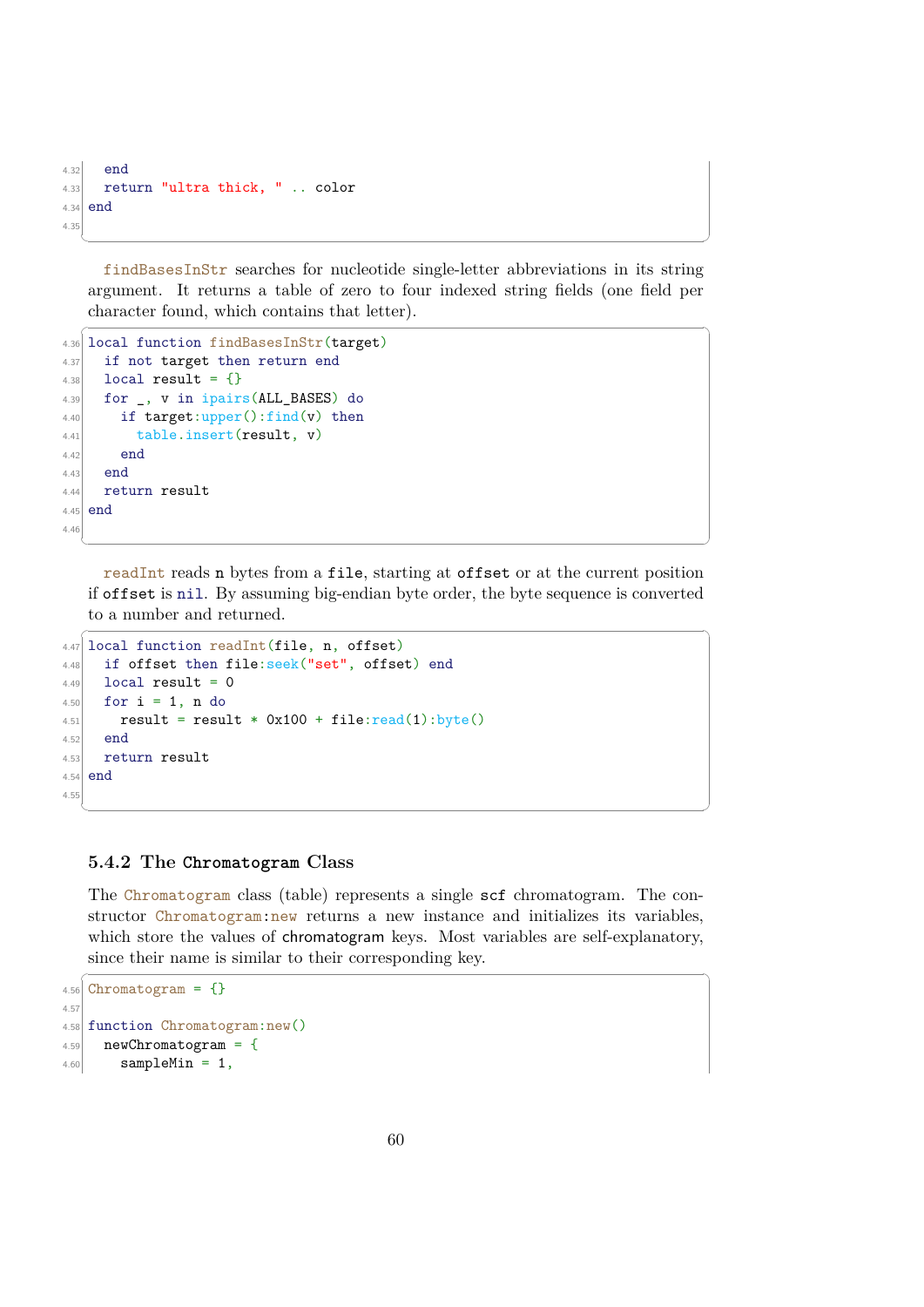```
4.61 sampleMax = 500,
4.62 sampleStep = 1,
4.63 peakMin = -1,
4.64 peakMax = -1,
4.65 xUnit = stringToDim("0.2mm"),
4.66 yUnit = stringToDim("0.01mm"),
4.67 samplesPerLine = 500,
4.68 baselineSkip = stringToDim("3cm"),
4.69 canvasHeight = stringToDim("2cm"),
4.70 traceStyle = {
4.71 A = PGFKEYS_PATH .. "trace A style",
4.72 C = PGFKEYS_PATH .. "trace C style",
4.73 G = PGFKEYS_PATH .. "trace G style",
4.74 T = PGFKEYS_PATH .. "trace T style"
4.75 },
4.76 tickskip = 4.764.77 A = PGFKEYS_PATH .. "tick A style",
4.78 C = PGFKEYS_PATH .. "tick C style",
4.79 G = PGFKEYS_PATH .. "tick G style",
4.80 T = PGFKEYS PATH .. "tick T style"
4.81 \uparrow,
4.82 tickLength = stringToDim("1mm"),
4.83 baseLabelText = {
4.84 A = "\\pgfkeysvalueof{" . PGFKEYS_PATH .. "base label A text}",
4.85 C = "\\pffkeysvalueof{" . . PGFKEYS_PATH . . "base label C text}<sup>1</sup>",4.86 G = "\\pgfkeysvalueof{" .. PGFKEYS_PATH .. "base label G text}",
4.87 T = "\\pgfkeysvalueof{" .. PGFKEYS_PATH .. "base label T text}"
4.88 },
4.89 baseLabelStyle = {
4.90 A = PGFKEYS_PATH .. "base label A style",
4.91 C = PGFKEYS_PATH .. "base label C style",
4.92 G = PGFKEYS_PATH .. "base label G style",
4.93 T = PGFKEYS_PATH .. "base label T style"
4.94 \Big\},
4.95 \vert showBaseNumbers = true,
4.96 baseNumberMin = -1,
4.97 baseNumberMax = -1,
4.98 baseNumberStep = 10,
4.99 probDistance = stringToDim("0.8cm"),
4.100 probStyle = stdProbStyle,
4.101 tracesDrawn = ALL BASES,
4.102 ticksDrawn = "ACGT",
4.103 baseLabelsDrawn = "ACGT",
4.104 probabilitiesDrawn = "ACGT",
4.105 }
4.106 setmetatable(newChromatogram, self)
4.107 self. index = self
4.108 return newChromatogram
4.109 end
```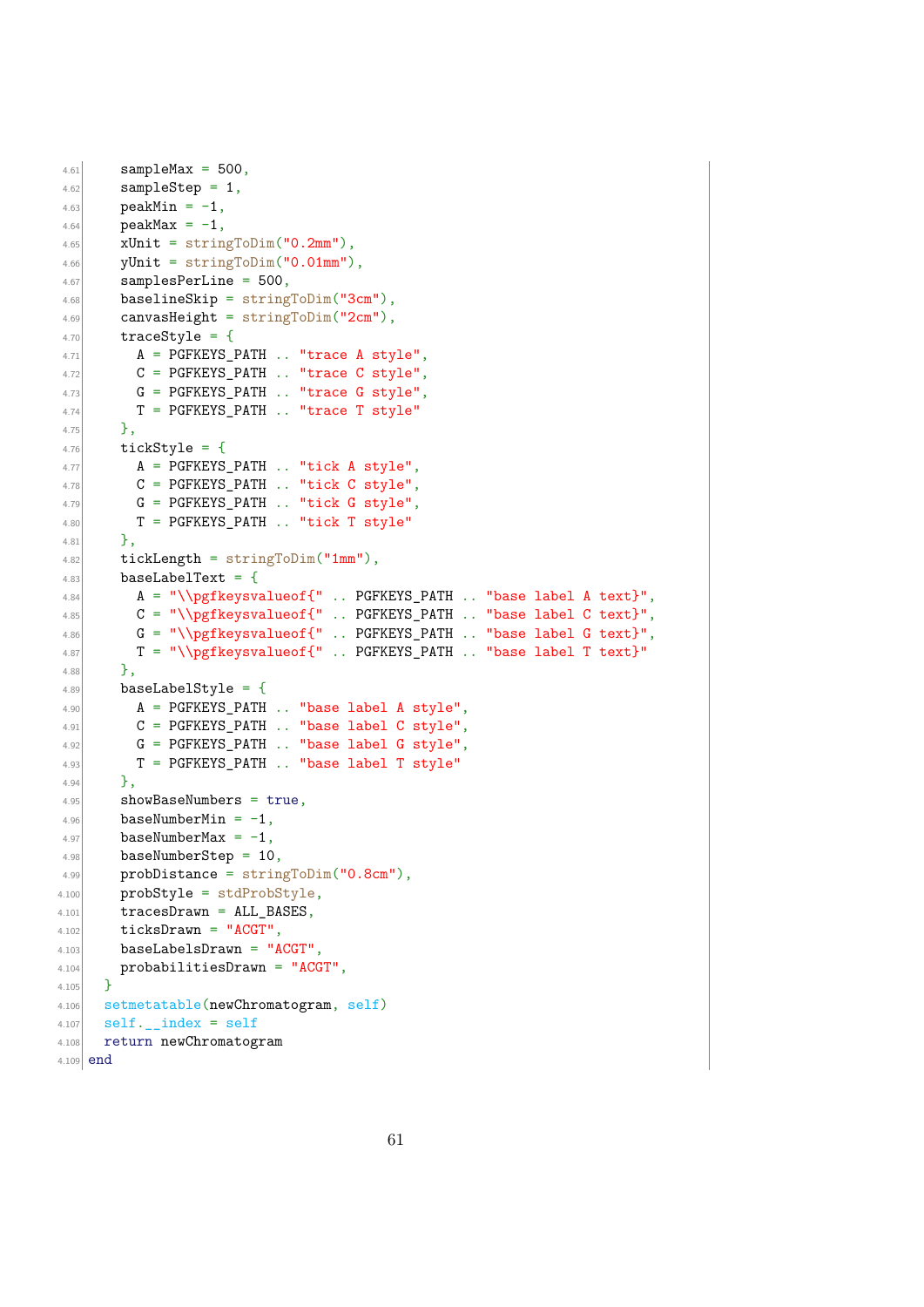getMinMaxProbability returns the minimum and maximum probability value in the current chromatogram.

✝ ✆

```
\sqrt{2} \sqrt{2} \sqrt{2} \sqrt{2} \sqrt{2} \sqrt{2} \sqrt{2} \sqrt{2} \sqrt{2} \sqrt{2} \sqrt{2} \sqrt{2} \sqrt{2} \sqrt{2} \sqrt{2} \sqrt{2} \sqrt{2} \sqrt{2} \sqrt{2} \sqrt{2} \sqrt{2} \sqrt{2} \sqrt{2} \sqrt{2} \sqrt{2} \sqrt{2} \sqrt{2} \sqrt{24.111 function Chromatogram:getMinMaxProbability()
4112 local minProb = 0
4.113 local maxProb = 0
4.114 for _, currPeak in ipairs(self.selectedPeaks) do
4.115 for __, currProb in pairs(currPeak.prob) do
4.116 if currProb > maxProb then maxProb = currProb end
4.117 if currProb < minProb then minProb = currProb end
4.118 end
4.119 end
4.120 return minProb, maxProb
4.121 end
4.122
```
getSampleAndPeakIndex returns the sample (sampleId) and peak index (peakId) that correspond to baseIndex. If baseIndex is a number, the function simply returns it as sample index. However, if baseIndex is a string of the form "base  $\langle number \rangle$ <sup>"</sup> (as in a valid value for the sample range key), the function returns the offset of the  $\langle number\rangle$ -th peak. isLowerLimit must be true if the function should return the indices of the lower end of a range.

✝ ✆

```
\sqrt{1 - \frac{1}{2}}4.123 function Chromatogram:getSampleAndPeakIndex(baseIndex, isLowerLimit)
4.124 local sampleId, peakId
4.125
4.126 sampleId = tonumber(baseIndex)
4.127 if sampleId then
4.128 for i, v in ipairs (self.peaks) do
4.129 if isLowerLimit then
4.130 if v.offset \geq sampled then4.131 peakId = i
4.132 break
4.133 end
4.134 else
4.135 if v.offset == sampled then4.136 peakId = i
4.137 break
4.138 elseif v.offset > sampleId then
4.139 peakId = i - 1
4.140 break
4.141 end
4.142 end
4.143 end
4.144 else
4.145 peakId = tonumber(baseIndex:match("base%s*(%d+)"))
```
62

4.110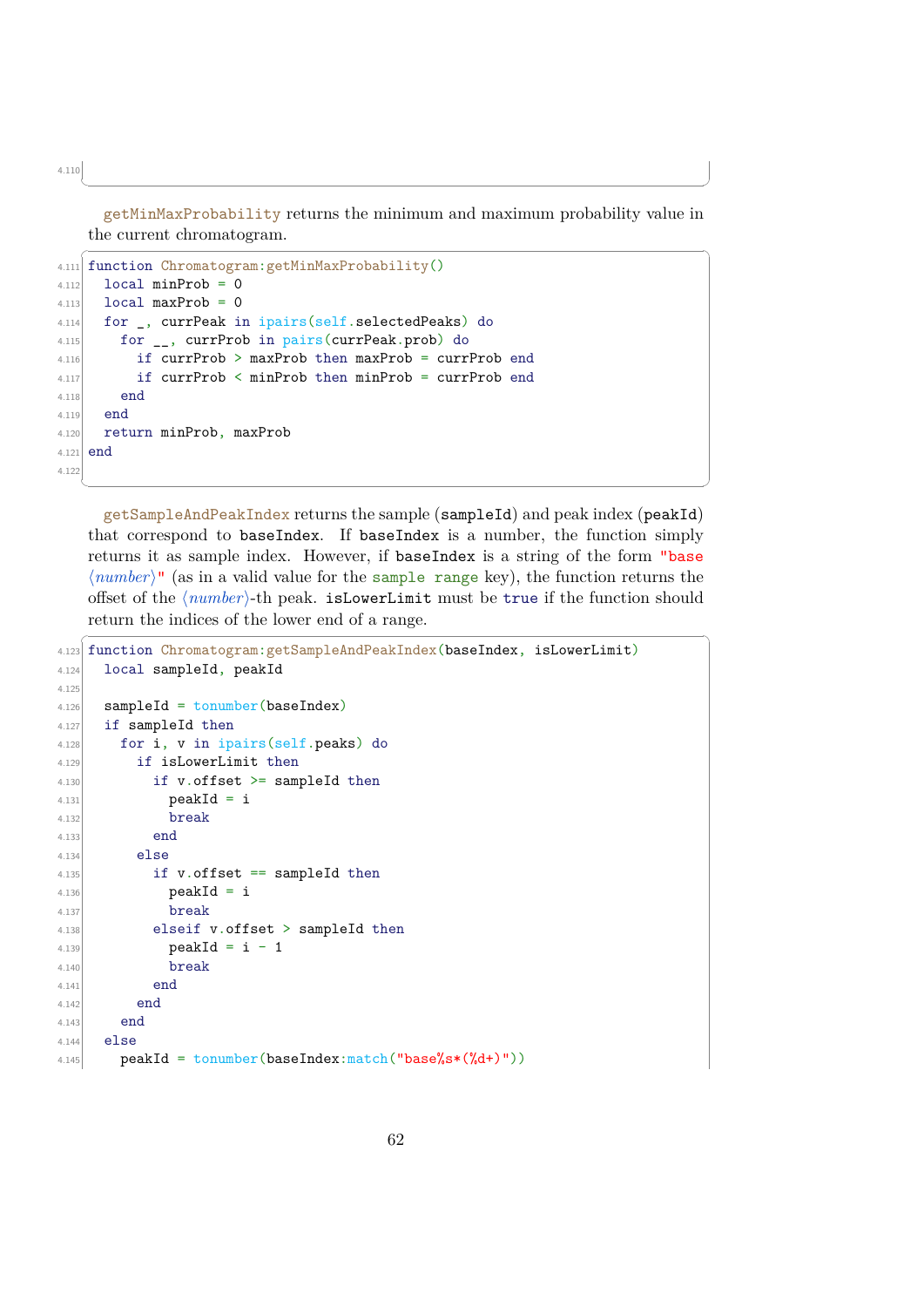```
4.146 if peakId then
4.147 sampleId = self.peaks[peakId].offset
4.148 end
4.149 end
4.150 return sampleId, peakId
4.151 end
4.152
  ✝ ✆
```
## <span id="page-65-0"></span>**5.4.3 Read the scf File**

Chromatogram:readScfFile introduces three further fields to Chromatogram:

- header: A table of 14 named number fields that save the information in the scf header.
- samples: A table of four named subtables A, C, G, T. Each subtable contains header.samplesNumber indexed number fields that represent the fluorescence intensities along a trace.
- peaks: A table of header.basesNumber indexed subtables which in turn contain three named fields:
	- **–** offset: A number indicating the offset of the current peak.
	- **–** prob: A table of four named number fields A, C, G, T. These numbers store the probability that the current peak is one of the four bases.
	- **–** base: A string that states the base represented by the current peak.

Chromatogram:readScfFile checks whether the requested scf file "filename" corresponds to the most recently opened one (via lastScfFile). In this case, the variables peaks and samples already contain the relevant data, so we can refrain from re-reading the file. Otherwise, the program tries to open and evaluate the specified file, raising an error on failure.  $\left( \begin{array}{ccc} \bullet & \bullet & \bullet & \bullet \\ \bullet & \bullet & \bullet & \bullet \end{array} \right)$ 

```
4.153 function Chromatogram:readScfFile(filename)
4.154 if filename \sim self.lastScfFile then
4.155 self.lastScfFile = filename
4.156 local scfFile, errorMsg = io.open(filename, "rb")4.157 if not scfFile then packageError(errorMsg) end
4.158
4.159 self.samples = \{A = \{\}, C = \{\}, G = \{\}, T = \{\}\}4.160 self. peaks = \{\}
```
The function collects the relevant data from the file. *Firstly*, header saves the information in the file header:

✝ ✆

• magicNumber: Each scf file must start with the four bytes 2E736366, which is the string ".scf". If this sequence is absent, the chromatogram module raises an error.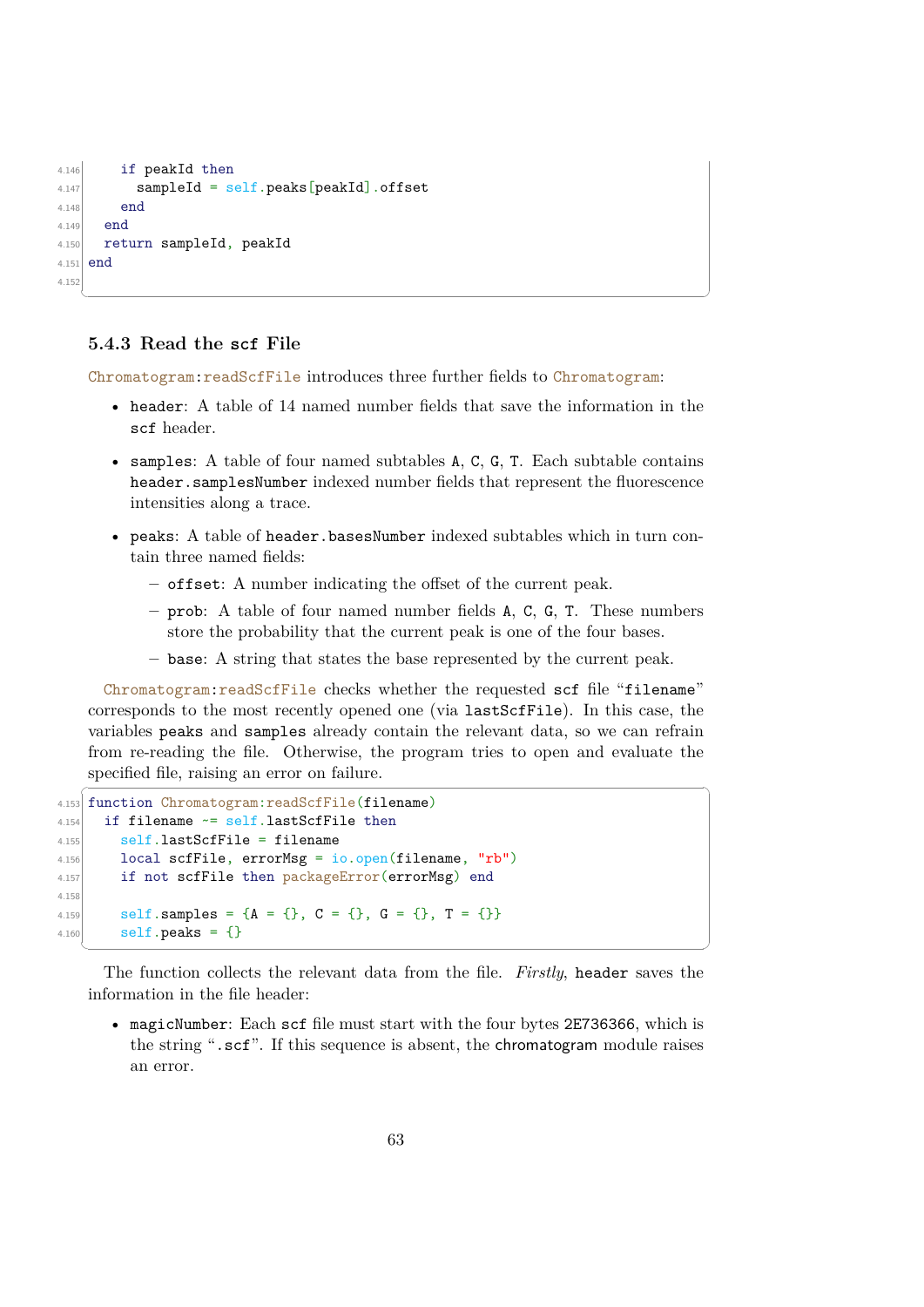- samplesNumber: The number of sample points.
- samplesOffset: The offset of the sample data start.
- basesNumber: The number of recognized bases.
- version: Since the chromatogram module currently only supports scf version 3.00 (the string "3.00" equals 332E3030), TEX stops with an error message if the file version is different.
- sampleSize: The size of each sample point in bytes.

```
\sqrt{2} \sqrt{2} \sqrt{2} \sqrt{2} \sqrt{2} \sqrt{2} \sqrt{2} \sqrt{2} \sqrt{2} \sqrt{2} \sqrt{2} \sqrt{2} \sqrt{2} \sqrt{2} \sqrt{2} \sqrt{2} \sqrt{2} \sqrt{2} \sqrt{2} \sqrt{2} \sqrt{2} \sqrt{2} \sqrt{2} \sqrt{2} \sqrt{2} \sqrt{2} \sqrt{2} \sqrt{24.161 self.header = {
4.162 magicNumber = readInt(scfFile, 4, 0),
4.163 samplesNumber = readInt(scfFile, 4),
4.164 \sim samplesOffset = readInt(scfFile, 4),
4.165 basesNumber = readInt(scfFile, 4),
4.166 leftClip = readInt(scfFile, 4),
4.167 rightClip = readInt(scfFile, 4),
4.168 basesOffset = readInt(scfFile, 4),
4.169 comments = readInt(scfFile, 4),
4.170 commentsOffset = readInt(scfFile, 4),
4.171 version = readInt(scfFile, 4),
4.172 sampleSize = readInt(scfFile, 4),
4.173 codeSet = readInt(scfFile, 4),
4.174 privateSize = readInt(scfFile, 4)
4.175 privateOffset = readInt(scfFile, 4)
4.176 }
4.177 if self.header.magicNumber \sim = 0x2E736366 then
4.178 packageError(
4.179 "Magic number in scf scfFile '" ..
4.180 self.lastScfFile ..
4.181 "' corrupt!"
4.182 )4.183 end
4.184 if self.header.version \sim = 0x332E3030 then
4.185 packageError(
4.186 "Scf scfFile '"..
4.187 self.lastScfFile ..
4.188 "' is not version 3.00!"
4.189 )4.190 end
   ✝ ✆
```
*Secondly*, samples receives the samples data from the file. Note that the values of the sample points are stored as unsigned integers representing second derivatives (i. e., differences between differences between two consecutive sample points). Hence, we convert them back to signed, absolute values.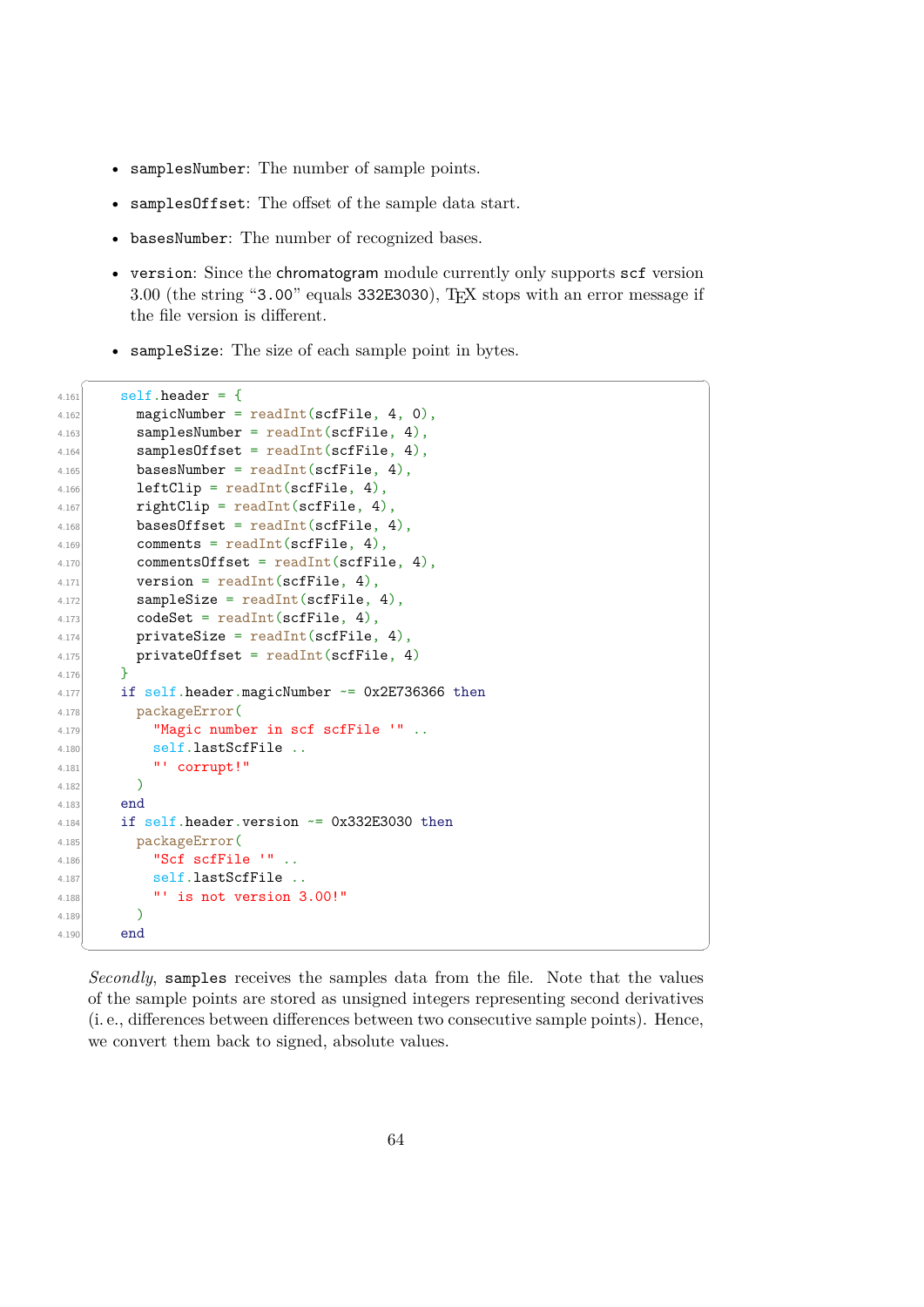```
✞ ☎
4.191 scfFile: seek("set", self.header.samplesOffset)
4.192 for baseIndex, baseName in ipairs(ALL BASES) do
4.193 for i = 1, self.header.samplesNumber do
4.194 self.samples[baseName][i] =
4.195 readInt(scfFile, self.header.sampleSize)
4.196 end
4.197
4.198 for = 1, 2 do
4.199 local preValue = 0
4.200 for i = 1, self.header.samplesNumber do
4.201 self.samples[baseName][i] = self.samples[baseName][i] + preValue
4.202 if self.samples[baseName][i] > OxFFFF then
4.203 self.samples[baseName][i] = self.samples[baseName][i] - 0x10000
4.204 end
4.205 preValue = self.samples[baseName][i]
4.206 end
4.207 end
4.208 end
```
✝ ✆

*Finally*, we store the peak information in peaks.

```
4.209 for i = 1, self.header.basesNumber do
4.210 self.peaks[i] = {
4.211 offset = readInt(scfFile, 4),4.212 prob = {A, C, G, T},
4.213 base
4.214 }
4.215 end
4.216
4.217 for i = 1, self.header.basesNumber do
4.218 \vert self.peaks[i].prob.A = readInt(scfFile, 1)
4.219 end
4.224.221 for i = 1, self.header.basesNumber do
4.222 self.peaks[i].prob.C = \text{readInt}(\text{scffile}, 1)4.223 end
4.22
4.225 for i = 1, self.header.basesNumber do
4.226 self.peaks[i].prob.G = \text{readInt}(\text{scffile}, 1)4.227 end
4.22
4.229 for i = 1, self.header.basesNumber do
4.230 self.peaks[i].prob.T = readInt(scfFile, 1)4.231 end
4.23
4.233 for i = 1, self.header.basesNumber do
4.234 self.peaks[i].base = string.char(readInt(scfFile, 1))
4.235 end
4.236
```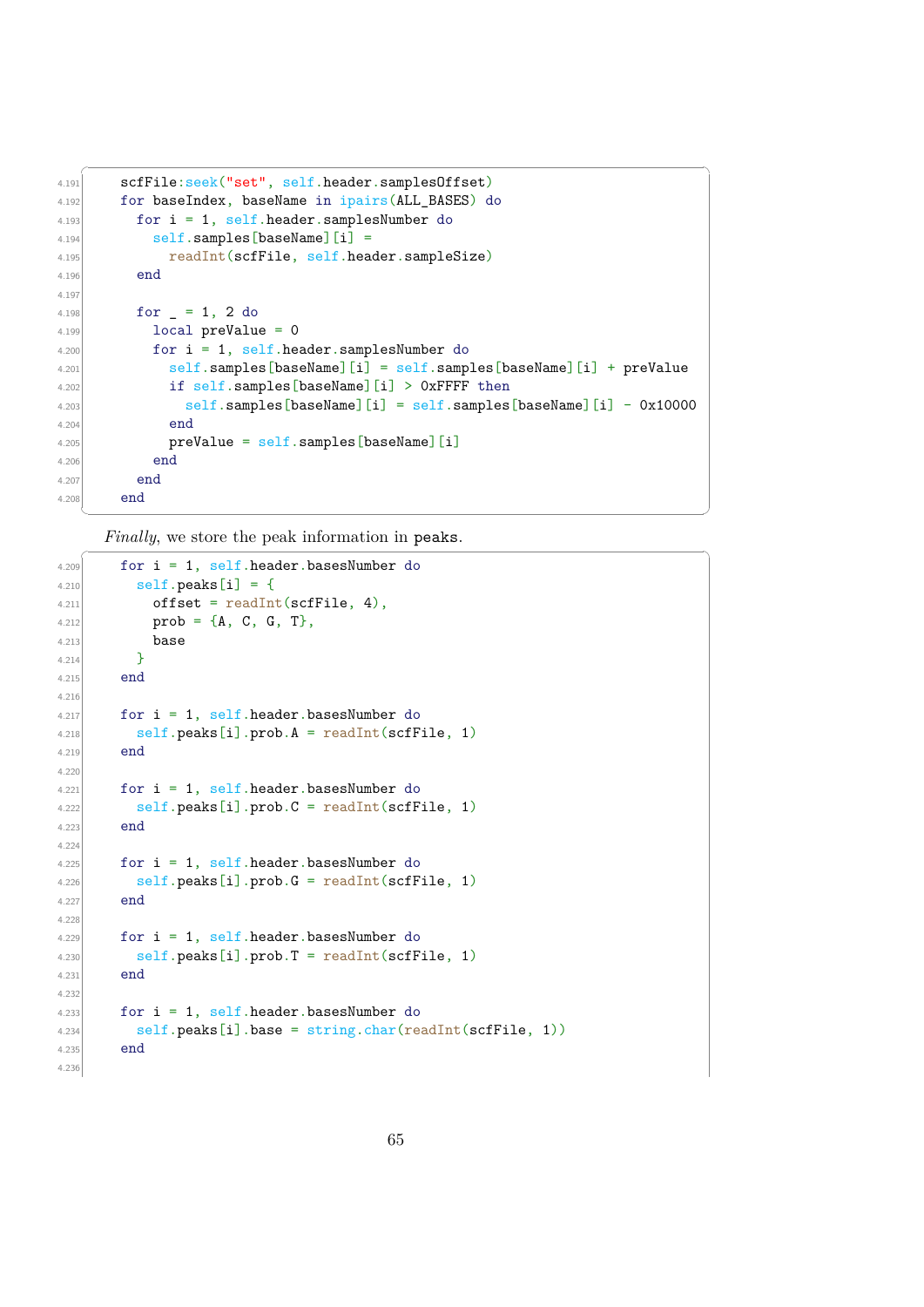```
4.237 scfFile:close()
4.238 end
4.239 end
4.24✝ ✆
```
### <span id="page-68-0"></span>**5.4.4 Set Chromatogram Parameters**

Chromatogram:setParameters passes options from the chromatogram module to the Lua script. Each field of the table keyHash is named after a Chromatogram attribute and represents a function that receives one string parameter (the value of a LAT<sub>EX</sub> key). For instance, keyHash.sampleRange extracts the range and step values from the value stored in the sample range key. ✞ ☎

```
4.241 function Chromatogram:setParameters(newParms)
4.242 local keyHash = {
4.243 sampleRange = function(v)
4.244 local sampleRangeMin, sampleRangeMax, sampleRangeStep =
4.245 getRange(
4.246 v:trim(),
4.247 \vert " ([base]*%s*%d+)%s*%-",
^{4.248} "%-%s*([base]*%s*%d+)",
4.249 "step%s*(%d+)$"
4.250 )4.251 self.sampleMin, self.peakMin =
4.252 self:getSampleAndPeakIndex(sampleRangeMin, true)
4.253 self.sampleMax, self.peakMax =
4.254 self:getSampleAndPeakIndex(sampleRangeMax, false)
4.255 if self.sampleMin \geq self.sampleMax then4.256 packageError("Sample range is smaller than 1.")
4.257 end
4.258 self.sampleStep = sampleRangeStep or self.sampleStep
4.259 end,
4.260 xUnit = stringToDim,4.261 yUnit = stringToDim,
4.262 samplesPerLine = tonumber,
4.263 baselineSkip = stringToDim,
4.264 canvasHeight = stringToDim,
4.265 tickLength = stringToDim,
4.266 showBaseNumbers = function(v)4.267 if v = "true" then return true else return false end
4.268 end,
4.269 baseNumberRange = function(v)4.270 local baseNumberRangeMin, baseNumberRangeMax, baseNumberRangeStep =
4.271 getRange(
v: \text{trim}(),
4.273 \sim " ([auto%d]*)%s+%-",
^{4.274} "%-%s+([auto%d]*$)"
4.275 )
```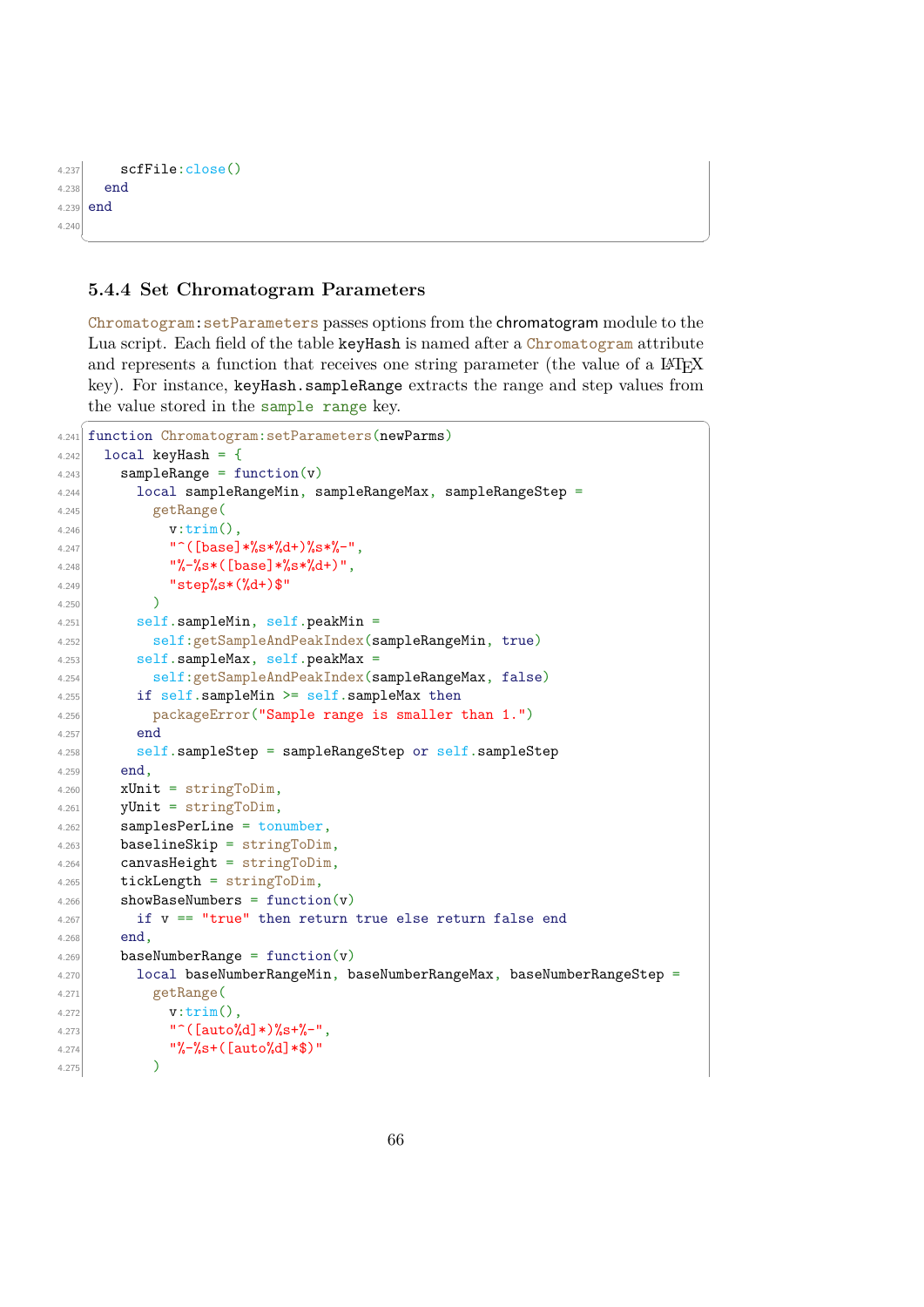```
4.276 if tonumber(baseNumberRangeMin) then
4.277 self.baseNumberMin = tonumber(baseNumberRangeMin)
4.278 else
4.279 self.baseNumberMin = self.peakMin
4.280 end
4.281 if tonumber(baseNumberRangeMax) then
4.282 self.baseNumberMax = tonumber(baseNumberRangeMax)
4.283 else
4.284 self.baseNumberMax = self.peakMax
4.285 end
4.286 if self.baseNumberMin >= self.baseNumberMax then
4.287 packageError("Base number range is smaller than 1.")
4.288 end
4.289 if self.baseNumberMin < self.peakMin then
4.290 self.baseNumberMin = self.peakMin
4.291 packageWarning("Lower base number range is smaller than lower
       sample range. It was adjusted to " .. self.baseNumberMin .. ".")
4.292 end
4.293 if self.baseNumberMax > self.peakMax then
4.294 self.baseNumberMax = self.peakMax
4.295 packageWarning("Upper base number range exceeds upper sample range.
       It was adjusted to " .. self.baseNumberMax .. ".")
4.296 end
4.297 self.baseNumberStep = tonumber(baseNumberRangeStep)
4.298 or self.baseNumberStep
4.299 end,
4.300 probDistance = stringToDim,
4.301 probStyle = function(v) return v end,
4.302 tracesDrawn = findBasesInStr,
4.303 ticksDrawn = function(v) return v end,
4.304 baseLabelsDrawn = function(v) return v end,
4.305 probabilitiesDrawn = function(v) return v end,
4.306 probStyle = function(v) return v end
4.307 }
```
We iterate over all fields in the argument of setParameters. If a field of the same name exists in keyHash, we call this field with the value of the corresponding field in newParms as parameter.  $\sqrt{2}$   $\sqrt{2}$   $\sqrt{2}$   $\sqrt{2}$   $\sqrt{2}$   $\sqrt{2}$   $\sqrt{2}$   $\sqrt{2}$   $\sqrt{2}$   $\sqrt{2}$   $\sqrt{2}$   $\sqrt{2}$   $\sqrt{2}$   $\sqrt{2}$   $\sqrt{2}$   $\sqrt{2}$   $\sqrt{2}$   $\sqrt{2}$   $\sqrt{2}$   $\sqrt{2}$   $\sqrt{2}$   $\sqrt{2}$   $\sqrt{2}$   $\sqrt{2}$   $\sqrt{2}$   $\sqrt{2}$   $\sqrt{2}$   $\sqrt{2$ 

✝ ✆

```
4.308 for key, value in pairs (newParms) do
4.309 if keyHash[key] then
4.310 self [key] = keyHash [key] (value)
4.311 end
4.312 end
4.313 end
4.314
```
✝ ✆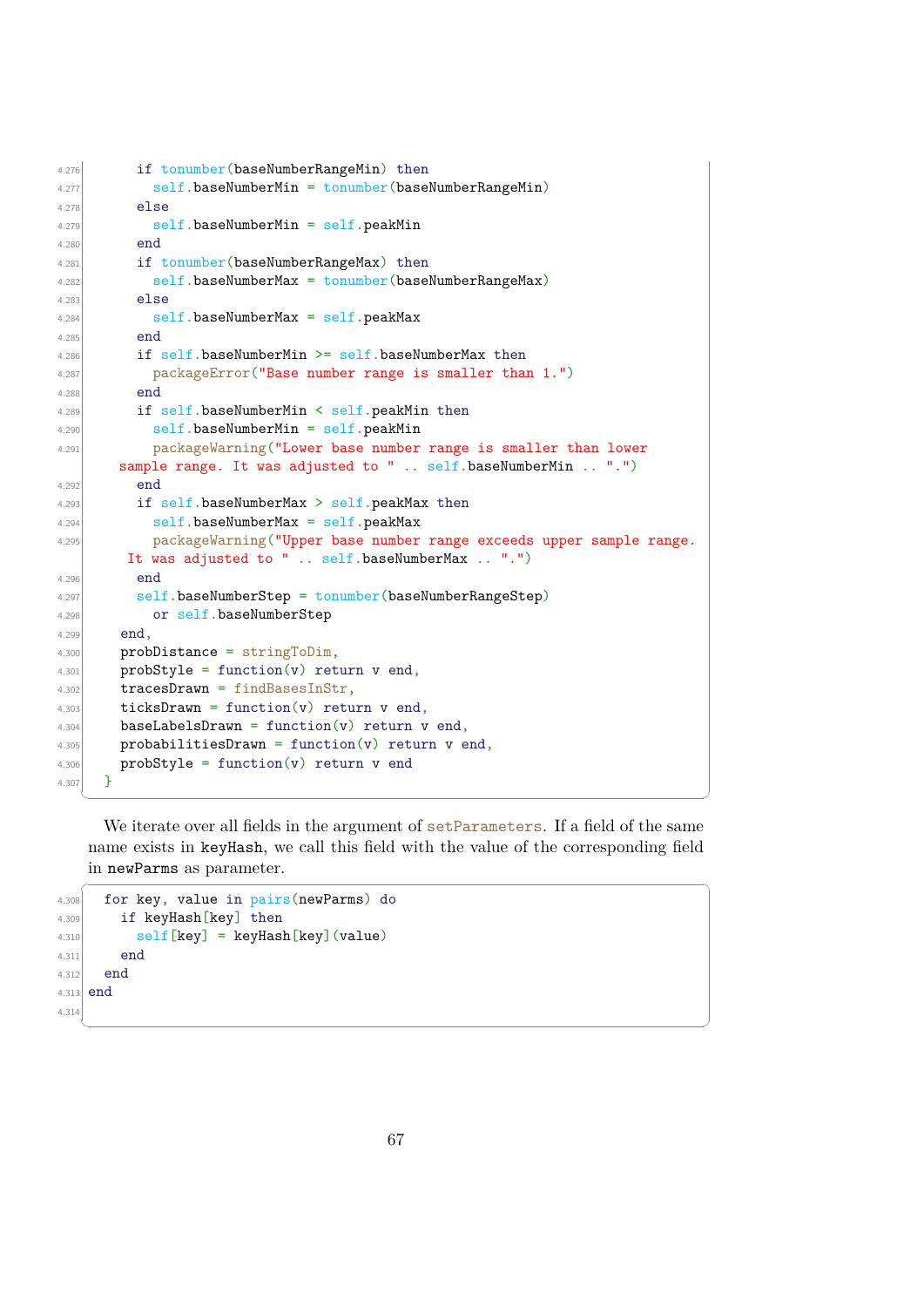### <span id="page-70-0"></span>**5.4.5 Print the Chromatogram**

Chromatogram:printTikzChromatogram writes all commands that draw the chromatogram to the T<sub>EX</sub> input stream (via tex.sprint), but only if no error has occurred previously.

 $\sqrt{2}$   $\sqrt{2}$   $\sqrt{2}$   $\sqrt{2}$   $\sqrt{2}$   $\sqrt{2}$   $\sqrt{2}$   $\sqrt{2}$   $\sqrt{2}$   $\sqrt{2}$   $\sqrt{2}$   $\sqrt{2}$   $\sqrt{2}$   $\sqrt{2}$   $\sqrt{2}$   $\sqrt{2}$   $\sqrt{2}$   $\sqrt{2}$   $\sqrt{2}$   $\sqrt{2}$   $\sqrt{2}$   $\sqrt{2}$   $\sqrt{2}$   $\sqrt{2}$   $\sqrt{2}$   $\sqrt{2}$   $\sqrt{2}$   $\sqrt{2$ 

```
4.315 function Chromatogram:printTikzChromatogram()
4.316 if pgfmolbio.errorCatched then return end
 ✝ ✆
```
**(1) Select peaks to draw** In order to simplify the drawing operations, we select the peaks that appear in the final output and store information on them in selectedPeaks. selectedPeaks is a table of zero to header.basesNumber indexed subtables. It is similar to peaks but only describes the peaks in the displayed part of the chromatogram, which is selected by the samples range key. Each subtable of selectedPeaks consists of the following five named fields:

- offset: A number indicating the offset of the current peak in "transformed" coordinates (i. e., the x-coordinate of the first sample point shown equals 1).
- base: See peaks.base (section  $5.4.3$ ).
- prob: See peaks.prob (section [5.4.3\)](#page-65-0).
- baseIndex: A number that stores the index of the current peak. The first detected peak in the chromatogram has index 1.
- probXRight: A number corresponding to the right x-coordinate of the probability indicator.

✞ ☎

```
4.317 self.selectedPeaks = {}
4.318 local tIndex = 1
4.319 for rPeakIndex, currPeak in ipairs(self.peaks) do
4.320 if currPeak.offset >= self.sampleMin
4.321 and currPeak.offset <= self.sampleMax then
4.322 self.selectedPeaks[tIndex] = {
4.323 offset = currPeak.offset + 1 - self.sampleMin,
4.324 base = currPeak.base,
4.325 prob = currPeak.prob,
4.326 baseIndex = rPeakIndex.
4.327 probXRight = self.sampleMax + 1 - self.sampleMin
4.328 }
```
The right x-coordinate of the probability indicator ( $\text{prob}$ XRight) is the mean between the offsets of the adjacent peaks. For the last peak, probXRight equals the largest transformed x-coordinate.

✝ ✆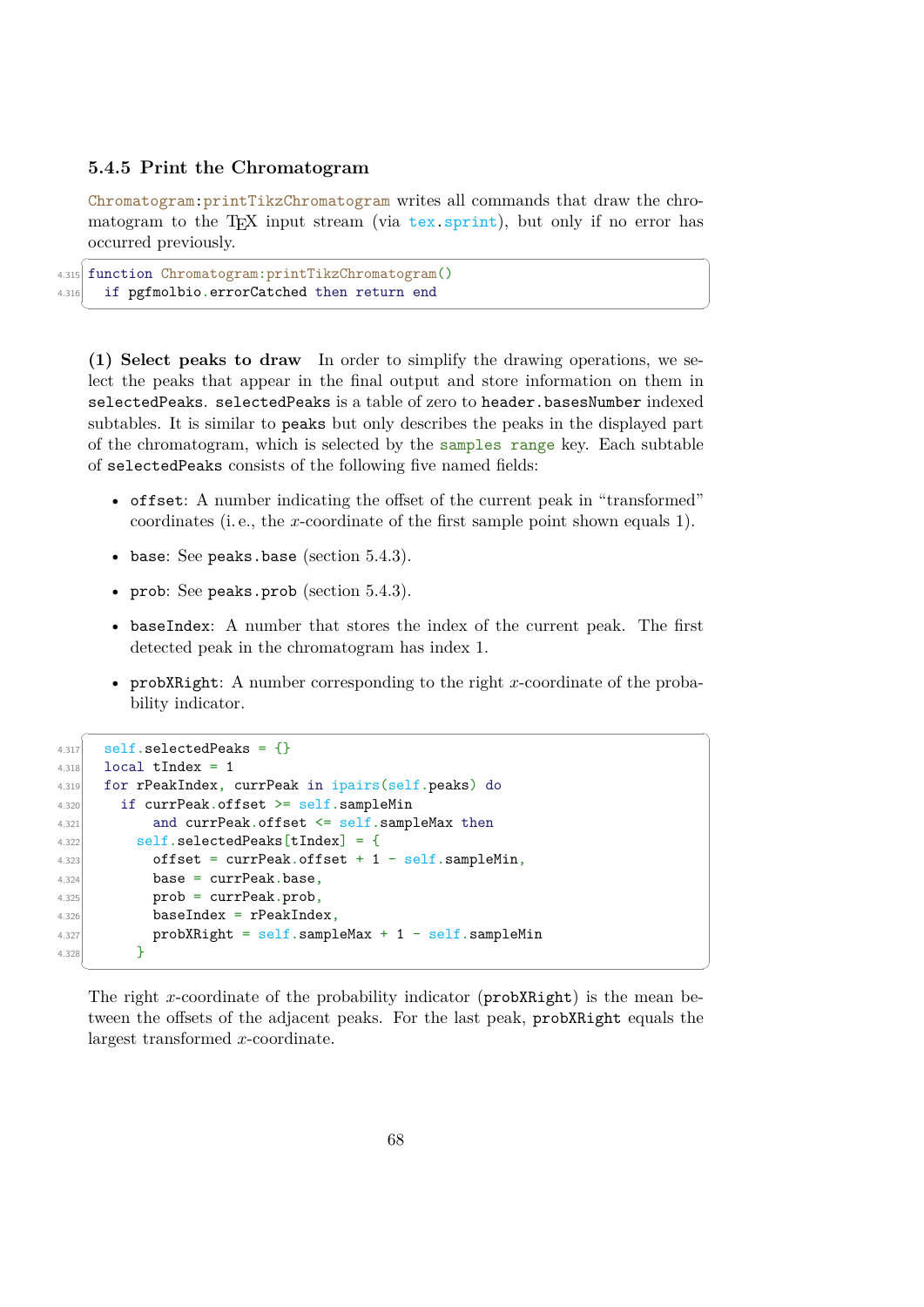```
✞ ☎
4.329 if tIndex > 1 then
4.330 self.selectedPeaks[tIndex-1].probXRight =
4.331 (self.selectedPeaks[tIndex-1].offset
4.332 + self.selectedPeaks[tIndex].offset) / 2
4.333 end
_{4.334} tIndex = tIndex + 1
4.335 end
4.336 end
4.337
```
Furthermore, we adjust baseNumberMin and baseNumberMax if any peak was detected in the displayed part of the chromatogram. The value -1, which indicates the keyword auto, is replaced by the index of the first or last peak, respectively.

✞ ☎

✝ ✆

```
4.338 if tIndex > 1 then
4.339 if self.baseNumberMin == -1 then
4.340 self.baseNumberMin = self.selectedPeaks[1].baseIndex
4.341 end
4.342 if self.baseNumberMax == -1 then
4.343 self.baseNumberMax = self.selectedPeaks[tIndex-1].baseIndex
4.344 end
4.345 end
4.346
```
**(2) Canvas** For each line, we draw a rectangle in canvas style whose left border coincides with the y-axis.

✝ ✆

yLower, yUpper, xRight: rectangle coordinates; currLine: current line, starting from 0; samplesLeft: sample points left to draw after the end of the current line.

```
\overline{\phantom{a}} \overline{\phantom{a}} \overline{\phantom{a}} \overline{\phantom{a}} \overline{\phantom{a}} \overline{\phantom{a}} \overline{\phantom{a}} \overline{\phantom{a}} \overline{\phantom{a}} \overline{\phantom{a}} \overline{\phantom{a}} \overline{\phantom{a}} \overline{\phantom{a}} \overline{\phantom{a}} \overline{\phantom{a}} \overline{\phantom{a}} \overline{\phantom{a}} \overline{\phantom{a}} \overline{\4.347 local samplesLeft = self.sampleMax - self.sampleMin + 1
4.348 local currLine = 0
4.349 while samplesLeft > 0 do
4.350 local yLower = -currLine * self.baselineSkip
4.351 local yUpper = -currLine * self.baselineSkip + self.canvasHeight
4.352 local xRight =
4.353 (math.min(self.samplesPerLine, samplesLeft) - 1) * self.xUnit
4.354 tex.sprint(
4.355 "\n\t\\draw [" .. PGFKEYS_PATH .. "canvas style] (" ..
4.356 dimToString(0) ..
4.357 ", " ..
4.358 dimToString(yLower) ..
4.359 ") rectangle (" ..
4.360 dimToString(xRight)
4.361 \left| \right| \left| \right| \left| \right| \left| \right| \left| \right| \left| \right| \left| \right|4.362 dimToString(yUpper) ..
```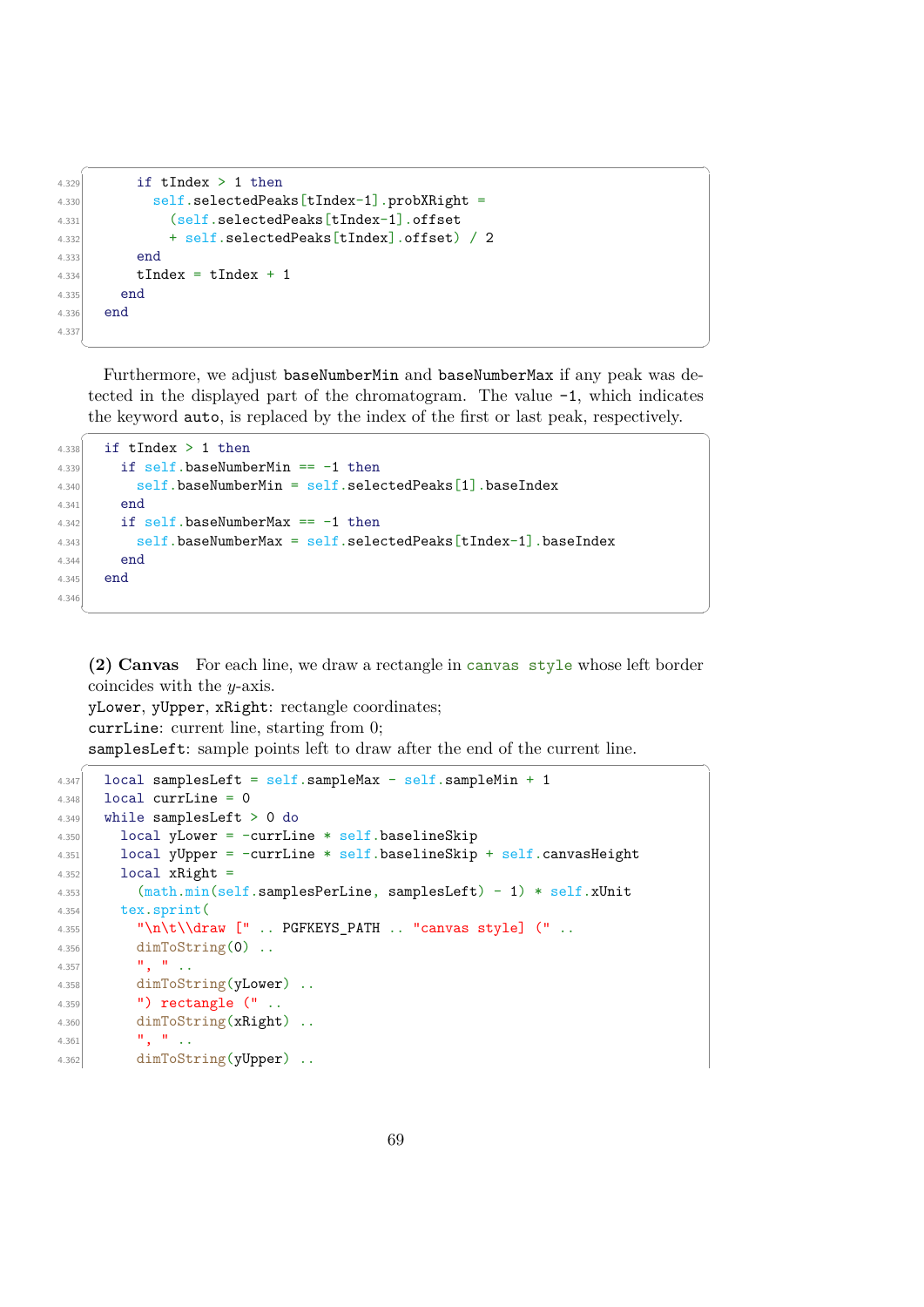```
4.363 \left| \right| \left| \right| \left| \right| \left| \right|4.364 )
4.365 samplesLeft = samplesLeft - self.samplesPerLine
4.366 currLine = currLine + 1
4.367 end
4.36
  ✝ ✆
```
**(3) Traces** The traces in tracesDrawn are drawn sequentially. currSampleIndex: original  $x$ -coordinate of a sample point; sampleX: transformed x-coordinate of a sample point, starting at 1; x and y: "real" coordinates (in scaled points) of a sample point; currLine: current line, starting at 0; firstPointInLine: boolean that indicates if the current sample point is the first in the line.

```
\sqrt{2} \sqrt{2} \sqrt{2} \sqrt{2} \sqrt{2} \sqrt{2} \sqrt{2} \sqrt{2} \sqrt{2} \sqrt{2} \sqrt{2} \sqrt{2} \sqrt{2} \sqrt{2} \sqrt{2} \sqrt{2} \sqrt{2} \sqrt{2} \sqrt{2} \sqrt{2} \sqrt{2} \sqrt{2} \sqrt{2} \sqrt{2} \sqrt{2} \sqrt{2} \sqrt{2} \sqrt{24.369 for , baseName in ipairs(self.tracesDrawn) do
4.370 tex.sprint("\n\t\\draw [" .. self.traceStyle[baseName] .. "] ")
4.371 local currSampleIndex = self.sampleMin
4.372 local sampleX = 1
4.373 \log x = 04.374 \log_2 10^{-1} local y = 04.375 local currLine = 0
4.376 local firstPointInLine = true
4.377
```
We iterate over each sample point. As long as the current sample point is within the selected range, we calculate the real coordinates of the sample point; add the lineto operator  $-$  if at least one sample point has already appeared in the current line; and write the point to the T<sub>E</sub>X input stream.  $\overline{a}$   $\overline{a}$   $\overline{a}$   $\overline{a}$   $\overline{a}$   $\overline{a}$   $\overline{a}$   $\overline{a}$   $\overline{a}$   $\overline{a}$   $\overline{a}$   $\overline{a}$   $\overline{a}$   $\overline{a}$   $\overline{a}$   $\overline{a}$   $\overline{a}$   $\overline{a}$   $\overline{a}$   $\overline{a}$   $\overline{a}$   $\overline{a}$   $\overline{a}$   $\overline{a}$   $\overline{$ 

```
4.378 while currSampleIndex <= self.sampleMax do
4.379 x = ((sampleX - 1) % self.samplesPerLine) * self.xUnit4.380 y = self.samples[baseName][currSampleIndex] * self.yUnit
4.381 - currLine * self.baselineSkip
4.382 if sampleX % self.sampleStep == 0 then
4.383 if not firstPointInLine then
_{4.384} tex.sprint(" -- ")
4.385 else
4.386 firstPointInLine = false
4.387 end
4.388 tex.sprint(
4.389 \sqrt{''} ...
4.390 \dim \text{ToString}(x) .
4.391 \vert , \vert , \vert , \vert , \vert , \vert , \vert , \vert , \vert , \vert , \vert , \vert , \vert , \vert , \vert , \vert , \vert , \vert , \vert , \vert , \vert , \vert , \vert , \vert , \vert , \vert , \vert , \vert , \vert , \vert , \vert 
4.392 dimToString(y) ..
4.393 \left| \begin{array}{ccc} 4.393 & & & 1 \end{array} \right|4.394 )
```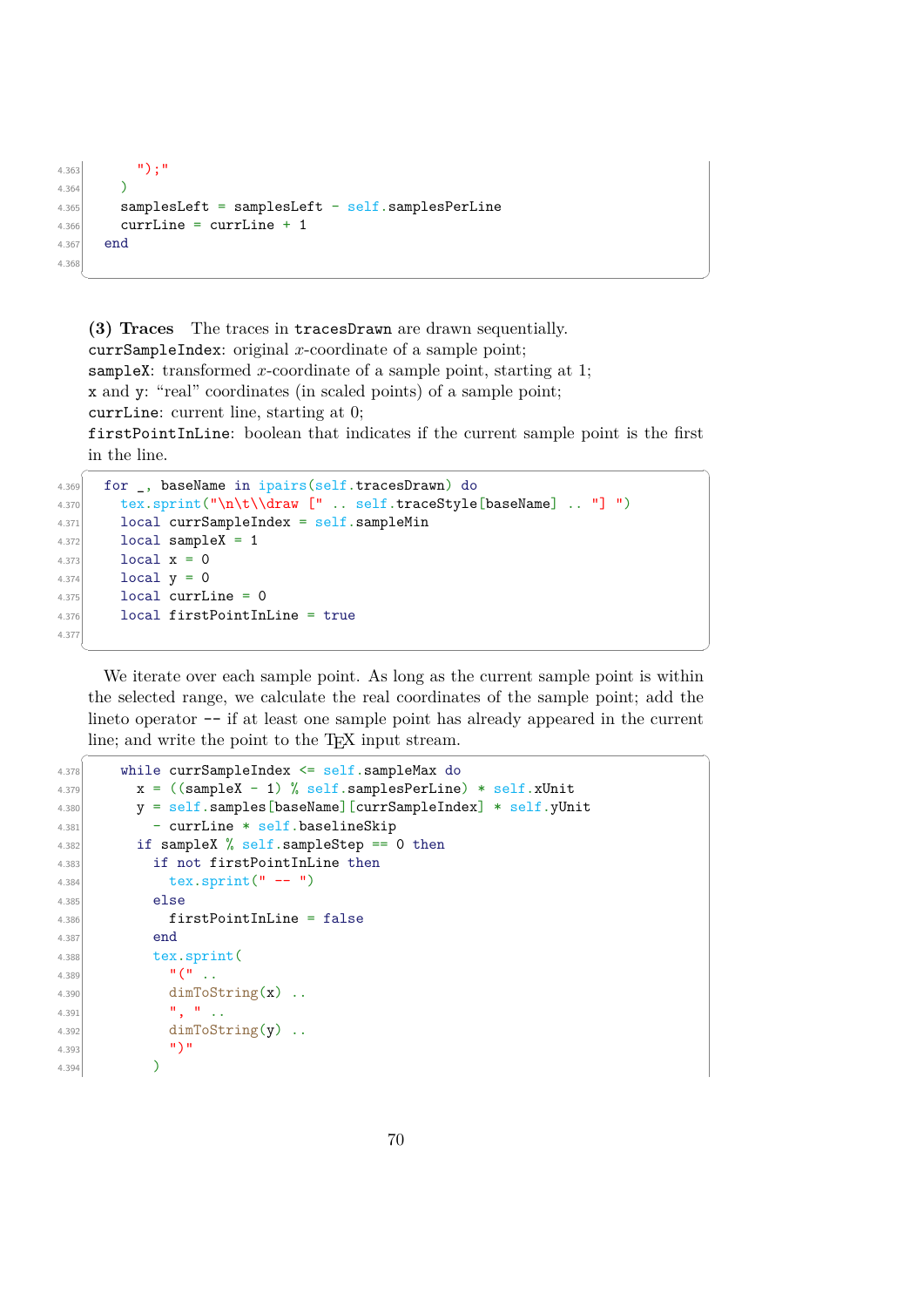4.395 end

Besides, we add line breaks at the appropriate positions.

```
\overline{a} \overline{a} \overline{a} \overline{a} \overline{a} \overline{a} \overline{a} \overline{a} \overline{a} \overline{a} \overline{a} \overline{a} \overline{a} \overline{a} \overline{a} \overline{a} \overline{a} \overline{a} \overline{a} \overline{a} \overline{a} \overline{a} \overline{a} \overline{a} \overline{4.396 if sampleX \sim self.sampleMax + 1 - self.sampleMin then
4.397 if sampleX >= (currLine + 1) * self.samplesPerLine then
4.398 currLine = currLine + 1
4.399 tex.sprint(";\n\t\\draw [" .. self.traceStyle[baseName] .. "] ")
4.400 firstPointInLine = true
4.401 end
4.402 else
4.403 tex.sprint(";")
4.404 end
4.405 sampleX = sampleX + 1
4.406 currSampleIndex = currSampleIndex + 1
4.407 end
4.408 end
4.409
      \overline{\phantom{a}} \overline{\phantom{a}} \overline{\phantom{a}} \overline{\phantom{a}} \overline{\phantom{a}} \overline{\phantom{a}} \overline{\phantom{a}} \overline{\phantom{a}} \overline{\phantom{a}} \overline{\phantom{a}} \overline{\phantom{a}} \overline{\phantom{a}} \overline{\phantom{a}} \overline{\phantom{a}} \overline{\phantom{a}} \overline{\phantom{a}} \overline{\phantom{a}} \overline{\phantom{a}} \overline{\
```
 $\overline{\phantom{a}}$   $\overline{\phantom{a}}$   $\overline{\phantom{a}}$   $\overline{\phantom{a}}$   $\overline{\phantom{a}}$   $\overline{\phantom{a}}$   $\overline{\phantom{a}}$   $\overline{\phantom{a}}$   $\overline{\phantom{a}}$   $\overline{\phantom{a}}$   $\overline{\phantom{a}}$   $\overline{\phantom{a}}$   $\overline{\phantom{a}}$   $\overline{\phantom{a}}$   $\overline{\phantom{a}}$   $\overline{\phantom{a}}$   $\overline{\phantom{a}}$   $\overline{\phantom{a}}$   $\overline{\$ 

**(4) Annotations** We iterate over each selected peak and start by finding the line in which the first peak resides.

currLine: current line, starting at 0;

lastProbX: right x-coordinate of the probability rule of the last peak;

probRemainder: string that draws the remainder of a probability indicator following a line break;

x, yUpper, yLower: "real" tick coordinates;

tickOperation: string that equals either Ti*k*Z's moveto or lineto operation, depending on whether the current peak should be marked with a tick.  $\frac{1}{\sqrt{2}}$ 

```
4.410 local currLine = 0
_{4.411} local lastProbX = 1
4.412 local probRemainder = false
4.413
4.414 for _, currPeak in ipairs(self.selectedPeaks) do
4.415 while currPeak.offset > (currLine + 1) * self.samplesPerLine do
4.416 currLine = currLine + 1
4.417 end
4.418
4.419 local x = ((\text{currPeak.offset} - 1) \% \text{ self.samplesPerLine}) * \text{ self.xUnit}4.420 local yUpper = -currLine * self.baselineSkip
4.421 local yLower = -currLine * self.baselineSkip - self.tickLength
4.422 local tickOperation = ""
4.423 if self.ticksDrawn:upper():find(currPeak.base) then
4.424 tickOperation = "--"
4.425 end
4.426
```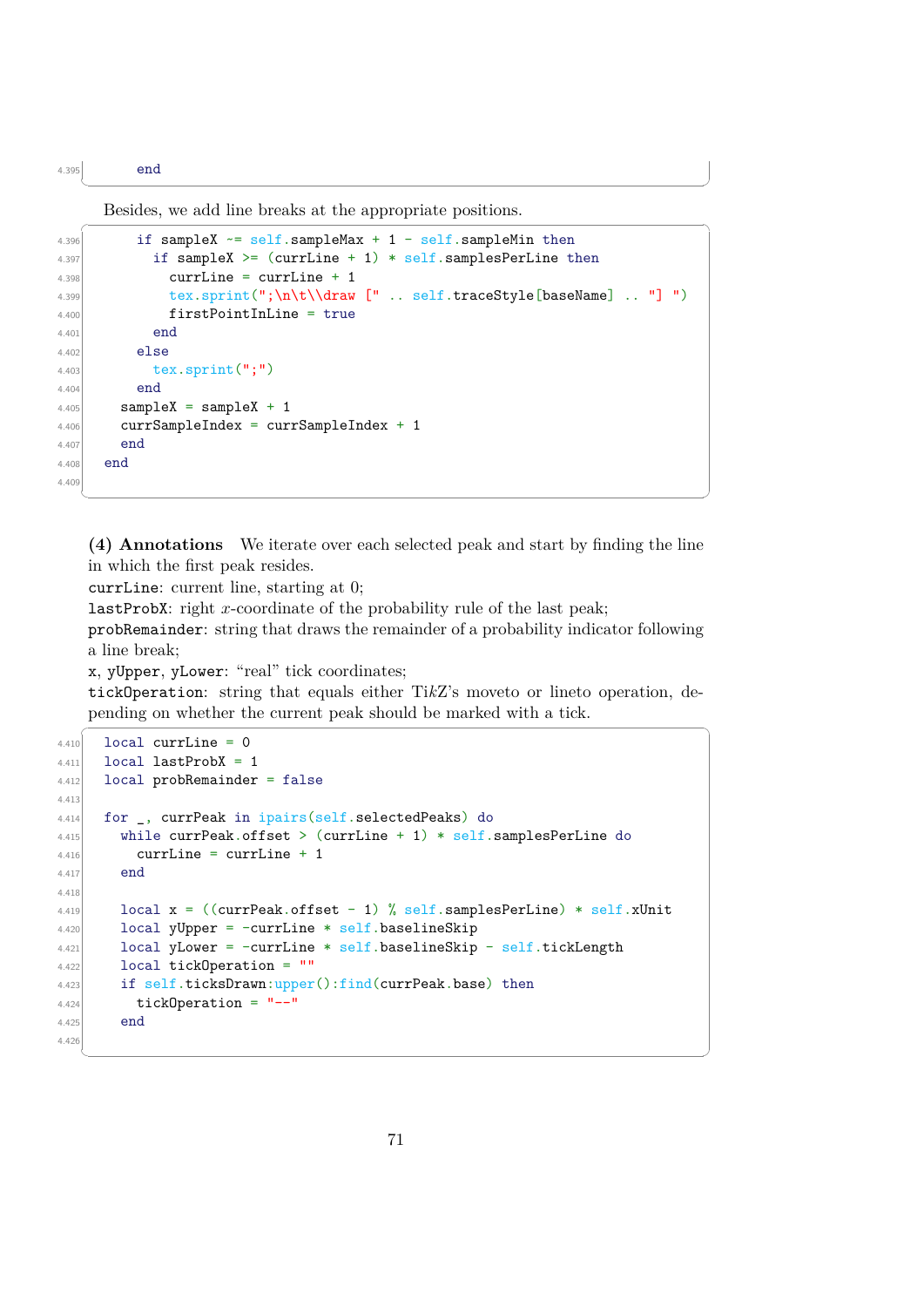**(4a) Ticks and labels** Having calculated all coordinates, we draw the tick and the base label, given the latter has been specified by base labels drawn.

```
✞ ☎
4.427 tex.sprint(
4.428 "\n\t\\draw [" ..
4.429 self.tickStyle[currPeak.base] ..
4.430 \left| \begin{array}{ccc} 1 & 1 \\ 1 & 1 \end{array} \right| (11 ...
4.431 dimToString(x) ..
4.432 \vert ", " ..
4.433 dimToString(yUpper) ..
4.434 \vert " \vert " \vert .
4.435 tickOperation.
4.436 \left| \right| \left| \right| \left| \right| \left| \right| \left| \right| \left| \right| \left| \right| \left| \right| \left| \right| \left| \right| \left| \right| \left| \right| \left| \right| \left| \right| \left| \right| \left| \right| \left| \right| \left| \right| \left| \right| \left| \right| \left| \right| \left| \right| \left| \right| \left| \right|4.437 dimToString(x).
4.438 \begin{array}{ccc} \n & \cdots & \cdots & \cdots \\
 & \cdots & \cdots & \cdots \\
 & \cdots & \cdots & \cdots\n \end{array}4.439 dimToString(yLower) ..
4.440 \left| \right| \left| \right| \left| \right|4.441 )
4.442 if self.baseLabelsDrawn:upper():find(currPeak.base) then
4.443 tex.sprint(
4.444 node [" ..
4.445 self.baseLabelStyle[currPeak.base] ..
4.446 "] {" ..
4.447 self.baseLabelText[currPeak.base] ..
4.448 "}"
4.449 )4.450 end
4.451
```
**(4b) Base numbers** If show base numbers is true and the current base number is within the interval given by base number range, a base number is printed. ✞ ☎

✝ ✆

```
4.452 if self.showBaseNumbers
4.453 and currPeak.baseIndex >= self.baseNumberMin
4.454 and currPeak.baseIndex <= self.baseNumberMax
4.455 and (currPeak.baseIndex - self.baseNumberMin)
4.456 \textdegree Self.baseNumberStep == 0 then
4.457 tex.sprint(
4.458 " node \begin{bmatrix} \cdots \end{bmatrix} ..
4.459 PGFKEYS PATH ..
4.460 "base number style] \{\text{l}}.
4.461 currPeak.baseIndex ..
4.462 \left| \right| \left| \right| \left| \right|4.463 )
4.464 end
4.465 tex.sprint(";")
4.466
```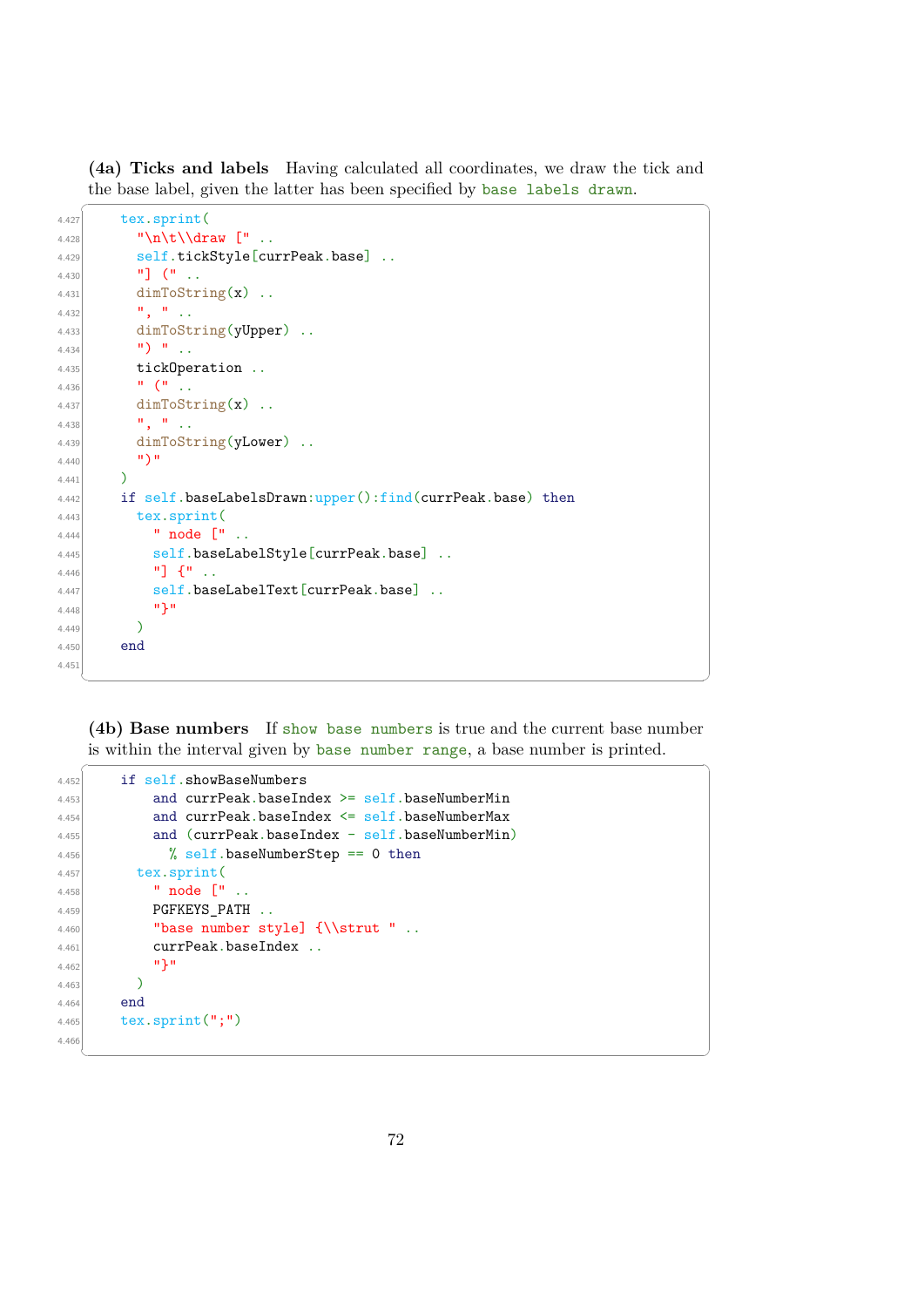**(4c) Probabilities** First, we draw the remainder of the last probability rule. Such a remainder has been stored in probRemainder if the last rule had protruded into the right margin (see below). Furthermore, we determine if a probability rule should appear beneath the current peak.

```
\sqrt{1 - \frac{1}{2}}4.467 if probRemainder then
4.468 tex.sprint(probRemainder)
4.469 probRemainder = false
4.470 end4.471 local drawCurrProb =
4.472 self.probabilitiesDrawn:upper():find(currPeak.base)
 ✝ ✆
```
Now comes the tricky part. Whenever we choose to paint a probability rule, we may envision three scenarios. *Firstly*, the probability rule starts in the left margin of the current line (i. e., xLeft is negative). This means that the part protruding into the left margin must instead appear at the end of the last line. Therefore, we calculate the coordinates of this part (storing them in xLeftPrev, xRightPrev and yPrev) and draw the segment. Since the remainder of the rule necessarily starts at the left border of the current line, we set xLeft to zero.

```
\sqrt{2} \sqrt{2} \sqrt{2} \sqrt{2} \sqrt{2} \sqrt{2} \sqrt{2} \sqrt{2} \sqrt{2} \sqrt{2} \sqrt{2} \sqrt{2} \sqrt{2} \sqrt{2} \sqrt{2} \sqrt{2} \sqrt{2} \sqrt{2} \sqrt{2} \sqrt{2} \sqrt{2} \sqrt{2} \sqrt{2} \sqrt{2} \sqrt{2} \sqrt{2} \sqrt{2} \sqrt{24.473 local xLeft = lastProbX - 1 - currLine * self.samplesPerLine
4.474 if xLeft < 0 then
4.475 local xLeftPrev = (self.sumplesPerLine + xLeft) * self.xUnit4.476 local xRightPrev = (self.samplesPerLine - 1) * self.xUnit
4.477 local yPrev = -(currLine-1) * self.baselineSkip - self.probDistance
4.478 if drawCurrProb then
4.479 tex.sprint(
4.480 "\n\t\\draw [" ..
4.481 self.probStyle(currPeak.prob[currPeak.base]) ...
4.482 \begin{bmatrix} 1 & 0 \\ 0 & 1 \end{bmatrix} \begin{bmatrix} 1 & 0 \\ 0 & 1 \end{bmatrix}4.483 dimToString(xLeftPrev) ..
4.484 \begin{array}{ccc} \n & \cdots & \n & \cdots & \n & \cdots & \n & \cdots & \n & \cdots & \n & \cdots & \n & \cdots & \n & \cdots & \n & \cdots & \n & \cdots & \n & \cdots & \n & \cdots & \n & \cdots & \n & \cdots & \n & \cdots & \n & \cdots & \n & \cdots & \n & \cdots & \n & \cdots & \n & \cdots & \n & \cdots & \n & \cdots & \n & \cdots & \n & \cdots & \n & \cdots & \n & \cdots & \n & \cdots & \n & \cdots & \n & \cdots & \n & \4.485 dimToString(yPrev) ..
4.486 \left| \begin{array}{ccc} 1 \end{array} \right| -- \left| \begin{array}{ccc} 1 \end{array} \right| .
4.487 dimToString(xRightPrev) ..
4.488 \begin{array}{ccc} \n\cdot & \cdot & \cdot \\
\cdot & \cdot & \cdot \\
\cdot & \cdot & \cdot\n\end{array}4.489 dimToString(yPrev) ..
4.490 \left| \begin{array}{ccc} 4.490 & & \end{array} \right|4.491 )
4.492 end
4.493 xLeft = 04.494 else
4.495 xLeft = xLeft * self.xUnit
4.496 end
4.497
```
*Secondly*, the probability rule ends in the right margin of the current line (i. e., xRight at least equals samplesPerLine). This means that the part protruding into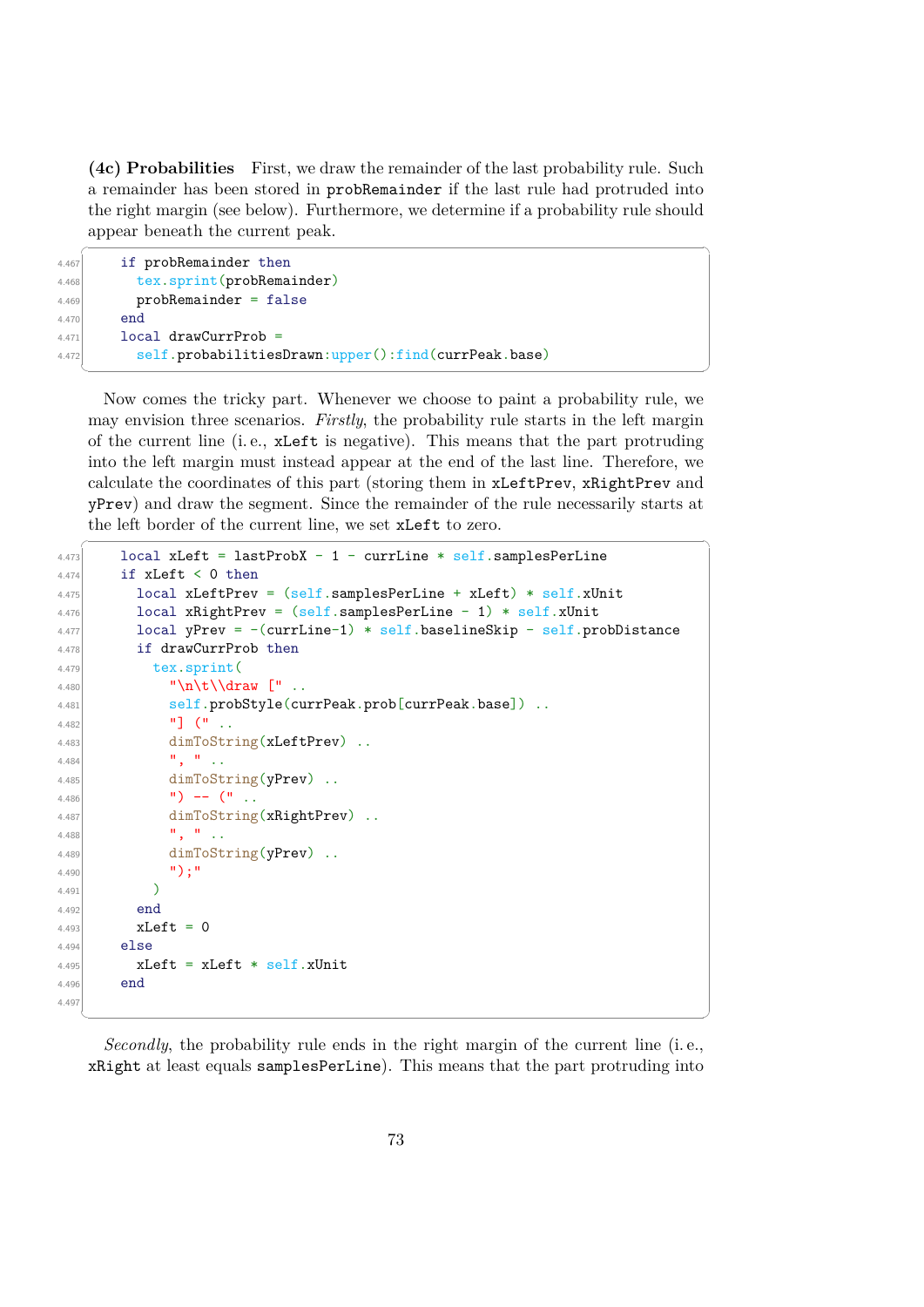the right margin must instead appear at the start of the following line. Therefore, we calculate the coordinates of this part (storing them in xRightNext and yNext) and save the drawing command in probRemainder (whose contents were printed above). Since the remainder of the rule necessarily ends at the right border of the current line, we set xRight to this coordinate.

```
\overline{\phantom{a}} \overline{\phantom{a}} \overline{\phantom{a}} \overline{\phantom{a}} \overline{\phantom{a}} \overline{\phantom{a}} \overline{\phantom{a}} \overline{\phantom{a}} \overline{\phantom{a}} \overline{\phantom{a}} \overline{\phantom{a}} \overline{\phantom{a}} \overline{\phantom{a}} \overline{\phantom{a}} \overline{\phantom{a}} \overline{\phantom{a}} \overline{\phantom{a}} \overline{\phantom{a}} \overline{\4.498 local xRight = currPeak.probXRight - 1 - currLine * self.samplesPerLine
4.499 if xRight \geq self.samplesPerLine then4.500 if drawCurrProb then
4.501 local xRightNext = (xRight - self.samplesPerLine) * self.xUnit
4.502 local yNext = -(currLine+1) * self.baselineSkip - self.probDistance4.503 probRemainder
4.504 \big| "\n\t\\draw [" ..
4.505 self.probStyle(currPeak.prob[currPeak.base]) ...
4.506 \begin{bmatrix} 1 & 1 \end{bmatrix} \begin{bmatrix} 1 & 1 \end{bmatrix}4.507 dimToString(0) ..
4.508 \begin{array}{ccc} \n & \cdots & \cdots & \cdots & \cdots \\
 & \cdots & \cdots & \cdots & \cdots & \cdots \\
 & \cdots & \cdots & \cdots & \cdots & \cdots \\
 & \cdots & \cdots & \cdots & \cdots & \cdots \\
 & \cdots & \cdots & \cdots & \cdots & \cdots \\
 & \cdots & \cdots & \cdots & \cdots & \cdots \\
 & \cdots & \cdots & \cdots & \cdots & \cdots \\
 & \cdots & \cdots & \cdots & \cdots & \cdots \\
 & \cdots & \cdots & \cdots & \cdots & \cdots \\
 & \cdots & \cdots & \cdots & \cdots & \cdots4.509 dimToString(yNext) ..
4.510 \vert ") -- \vert " ...
4.511 dimToString(xRightNext) ..
4.512 \vert , \vert , \vert , \vert , \vert , \vert , \vert , \vert , \vert , \vert , \vert , \vert , \vert , \vert , \vert , \vert , \vert , \vert , \vert , \vert , \vert , \vert , \vert , \vert , \vert , \vert , \vert , \vert , \vert , \vert , \vert 
4.513 dimToString(yNext) ..
4.514 \vert "):"
4.515 end
4.516 xRight = (self.samplesPerLine - 1) * self.xUnit4.517 else
4.518 xRight = xRight * self.xUnit4.519 end
4.520
      ✝ ✆
```
*Thirdly*, the probability rule starts and ends within the boundaries of the current line. In this lucky case, the  $y$ -coordinate is the only one missing, since we previously calculated xLeft (case 1) and xRight (case 2). Drawing of the probability rule proceeds as usual.

 $\hat{a}$   $\hat{b}$   $\hat{c}$   $\hat{d}$   $\hat{d}$   $\hat{d}$   $\hat{d}$   $\hat{d}$   $\hat{d}$   $\hat{d}$   $\hat{d}$   $\hat{d}$   $\hat{d}$   $\hat{d}$   $\hat{d}$   $\hat{d}$   $\hat{d}$   $\hat{d}$   $\hat{d}$   $\hat{d}$   $\hat{d}$   $\hat{d}$   $\hat{d}$   $\hat{d}$   $\hat{d}$   $\hat{d}$   $\hat{d}$   $\hat{d$ 

```
4.521 local y = -currLine * self.baselineSkip - self.probDistance
4.522 if drawCurrProb then
4.523 tex.sprint(
\left| \begin{array}{cc} \n^{4.524} \\ \n^{4.524} \n\end{array} \right| "\n\t\\draw [" ..
4.525 self.probStyle(currPeak.prob[currPeak.base]) ..
4.526 "] (" ..
4.527 dimToString(xLeft) ..
4.528 \begin{array}{ccc} \n & \cdots & \n & \cdots & \n\end{array}4.529 dimToString(y).
4.530 \vert ") -- (" ..
4.531 dimToString(xRight) ..
4.532 ", " ..
4.533 dimToString(y).
4.534 ");"
```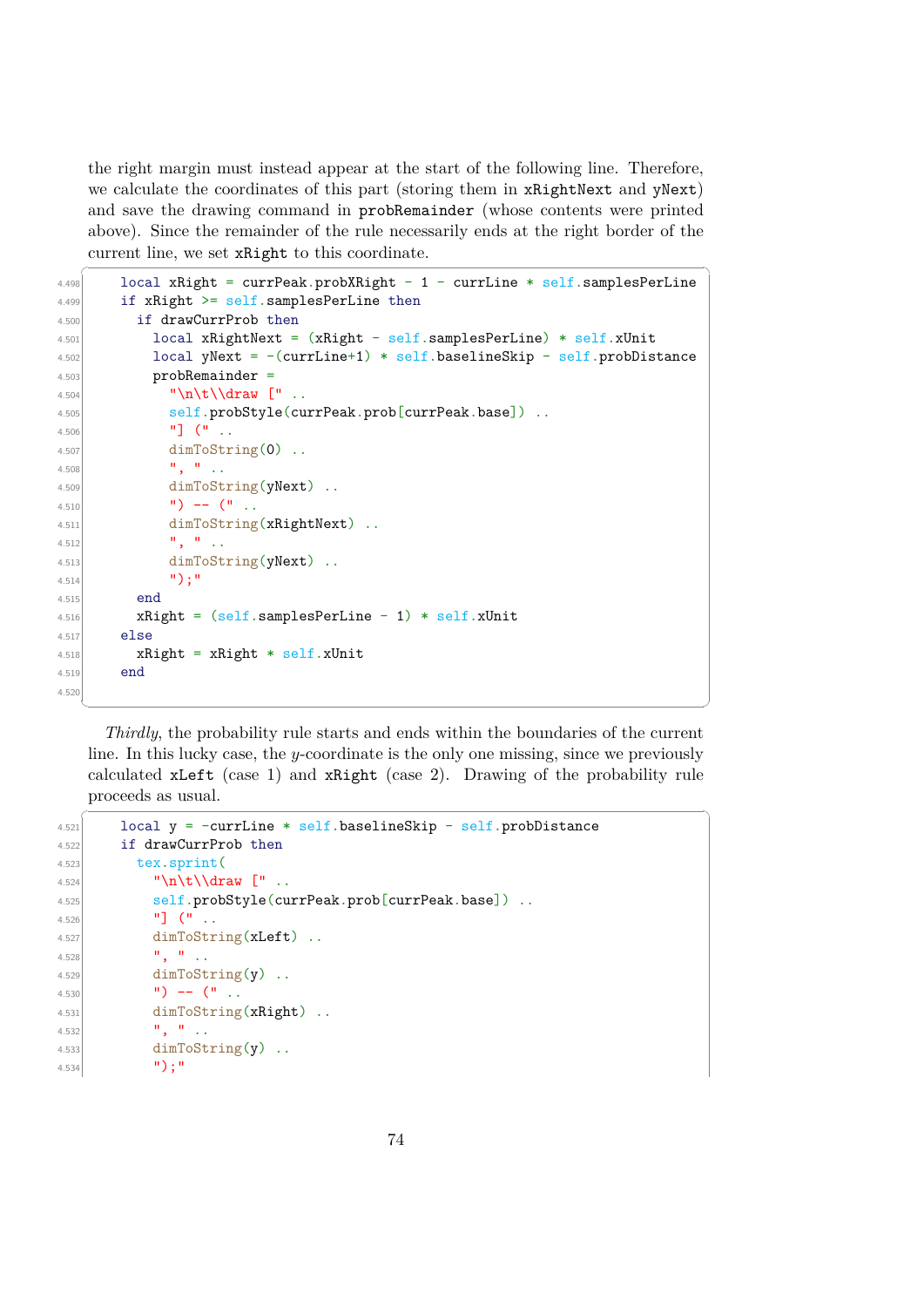```
4.535 )
4.536 end
4.537 lastProbX = currPeak.probXRight
4.538 end
4.539 end
 ✝ ✆
```
# **5.5 pgfmolbio.domains.tex**

```
\sqrt{2} \sqrt{2} \sqrt{2} \sqrt{2} \sqrt{2} \sqrt{2} \sqrt{2} \sqrt{2} \sqrt{2} \sqrt{2} \sqrt{2} \sqrt{2} \sqrt{2} \sqrt{2} \sqrt{2} \sqrt{2} \sqrt{2} \sqrt{2} \sqrt{2} \sqrt{2} \sqrt{2} \sqrt{2} \sqrt{2} \sqrt{2} \sqrt{2} \sqrt{2} \sqrt{2} \sqrt{25.1 \ProvidesFile{pgfmolbio.domains.tex}[2012/10/01 v0.2 Protein Domains]
5.2
```
If the domains module is requested by LuaT<sub>EX</sub> it loads the corresponding Lua module and generates a new SpecialKeys object, which will store all feature styles, disulfide keys and print functions (section [5.6.2\)](#page-100-0).

✝ ✆

✝ ✆

```
\sqrt{2} \sqrt{2} \sqrt{2} \sqrt{2} \sqrt{2} \sqrt{2} \sqrt{2} \sqrt{2} \sqrt{2} \sqrt{2} \sqrt{2} \sqrt{2} \sqrt{2} \sqrt{2} \sqrt{2} \sqrt{2} \sqrt{2} \sqrt{2} \sqrt{2} \sqrt{2} \sqrt{2} \sqrt{2} \sqrt{2} \sqrt{2} \sqrt{2} \sqrt{2} \sqrt{2} \sqrt{25.3 \ifluatex
5.4 \RequireLuaModule{pgfmolbio.domains}
5.5 \directlua{pmbSpecialKeys = pgfmolbio.domains.SpecialKeys:new()}
5.6 \fi
5.7
```
# **5.5.1 Keys**

#### **\@pmb@dom@keydef**

```
#1: \langle key \rangle name
```

```
#2: default \langle value \rangle
```
\@pmb@dom@keydef declares a  $\langle key \rangle$  in path **/pgfmolbio/domains** and assigns a default  $\langle value \rangle$ .  $\sqrt{1 - \frac{1}{2}}$ 

```
5.8 \def\@pmb@dom@keydef#1#2{%
5.9 \pgfkeyssetvalue{/pgfmolbio/domains/#1}{#2}%
5.10 }
5.11
 ✝ ✆
```
#### **\pmbdomvalueof**

**#1**:  $\langle key \rangle$  name

\pmbdomvalueof retrieves the value of a  $\langle key \rangle$  in path **/pgfmolbio/domains**. Note that the control word lacks an  $\mathbb Q$  and is thus freely accessible within a LAT<sub>EX</sub> document (see section [3.4\)](#page-25-0).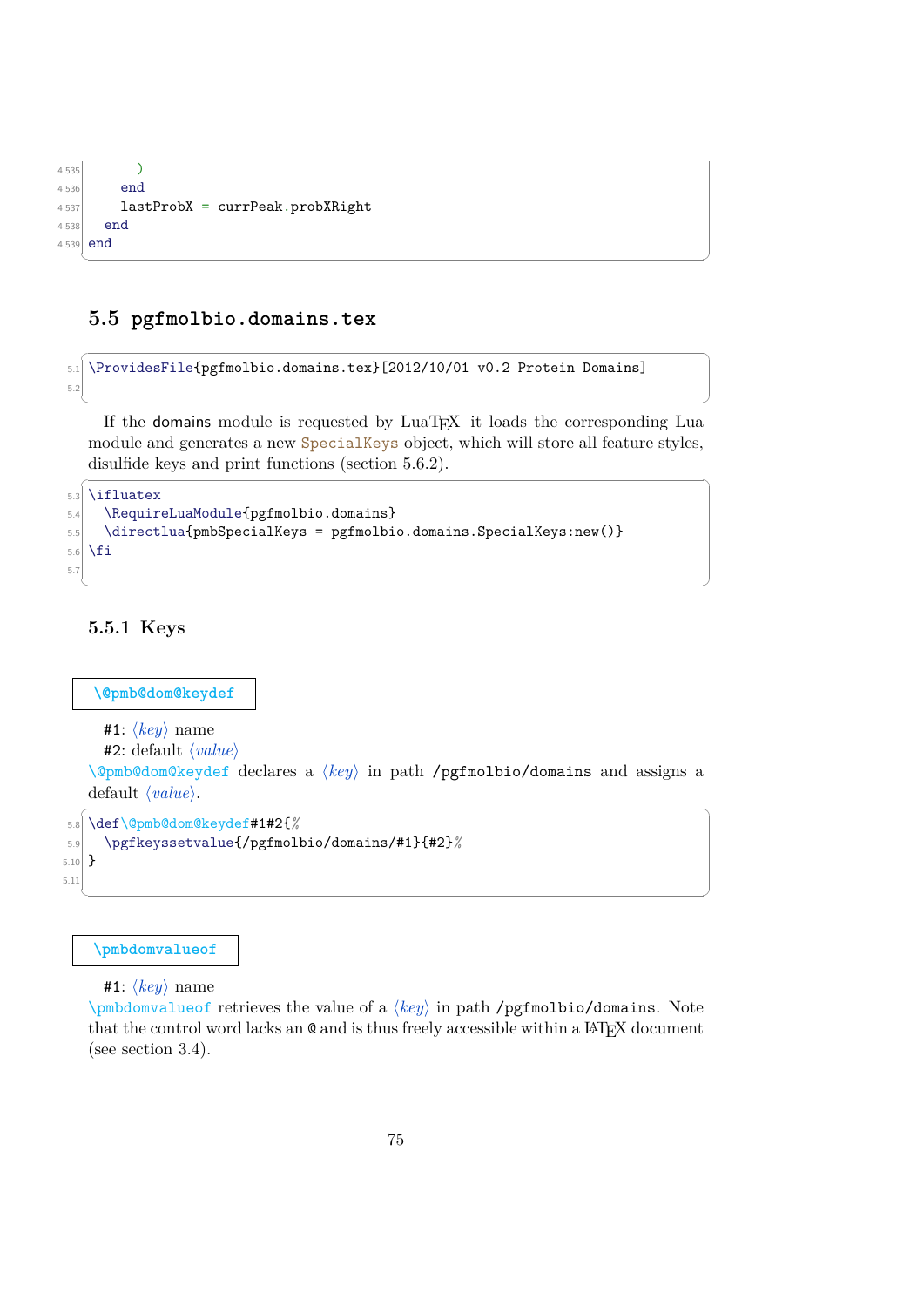```
✞ ☎
5.12 \def\pmbdomvalueof#1{%
5.13 \pgfkeysvalueof{/pgfmolbio/domains/#1}%
5.14 }
5.15
```
Aided by these auxiliary macros, we define all keys of the domains module.

```
\sqrt{2} \sqrt{2} \sqrt{2} \sqrt{2} \sqrt{2} \sqrt{2} \sqrt{2} \sqrt{2} \sqrt{2} \sqrt{2} \sqrt{2} \sqrt{2} \sqrt{2} \sqrt{2} \sqrt{2} \sqrt{2} \sqrt{2} \sqrt{2} \sqrt{2} \sqrt{2} \sqrt{2} \sqrt{2} \sqrt{2} \sqrt{2} \sqrt{2} \sqrt{2} \sqrt{2} \sqrt{25.16 \@pmb@dom@keydef{name}{Protein}
5.17 \newif\ifpmb@dom@showname
5.18 \pgfmolbioset[domains]{%
5.19 show name/.is if=pmb@dom@showname,
5.20 show name
5.21}
5.22 \@pmb@dom@keydef{description}{}
5.23
5.24 \@pmb@dom@keydef{x unit}{.5mm}
5.25 \@pmb@dom@keydef{y unit}{6mm}
5.26 \@pmb@dom@keydef{residues per line}{200}
5.27 \@pmb@dom@keydef{baseline skip}{3}
5.28 \@pmb@dom@keydef{residue numbering}{auto}
5.29 \@pmb@dom@keydef{residue range}{auto-auto}
5.30 \@pmb@dom@keydef{enlarge left}{0cm}
5.31 \@pmb@dom@keydef{enlarge right}{0cm}
5.32 \@pmb@dom@keydef{enlarge top}{1cm}
5.33 \@pmb@dom@keydef{enlarge bottom}{0cm}
5.34
5.35 \pgfmolbioset[domains]{%
5.36 style/.code=\pgfmolbioset[domains]{current style/.style={#1}}
5.37 }
5.38
5.39 \@pmb@dom@keydef{domain font}{\footnotesize}
5.40
5.41 \@pmb@dom@keydef{level}{}
5.42 \@pmb@dom@keydef{disulfide base distance}{1}
5.43 \@pmb@dom@keydef{disulfide level distance}{.2}
5.44 \@pmb@dom@keydef{range font}{\sffamily\scriptsize}
5.45
5.46 \newif\ifpmb@dom@showruler
5.47 \pgfmolbioset[domains]{%
5.48 show ruler/.is if=pmb@dom@showruler,
5.49 show ruler
5.50 }
5.51 \@pmb@dom@keydef{ruler range}{auto-auto}
5.52 \@pmb@dom@keydef{default ruler step size}{50}
5.53 \@pmb@dom@keydef{ruler distance}{-.5}
5.54
5.55 \@pmb@dom@keydef{sequence}{}
5.56 \@pmb@dom@keydef{magnified sequence font}{\ttfamily\footnotesize}
5.57
```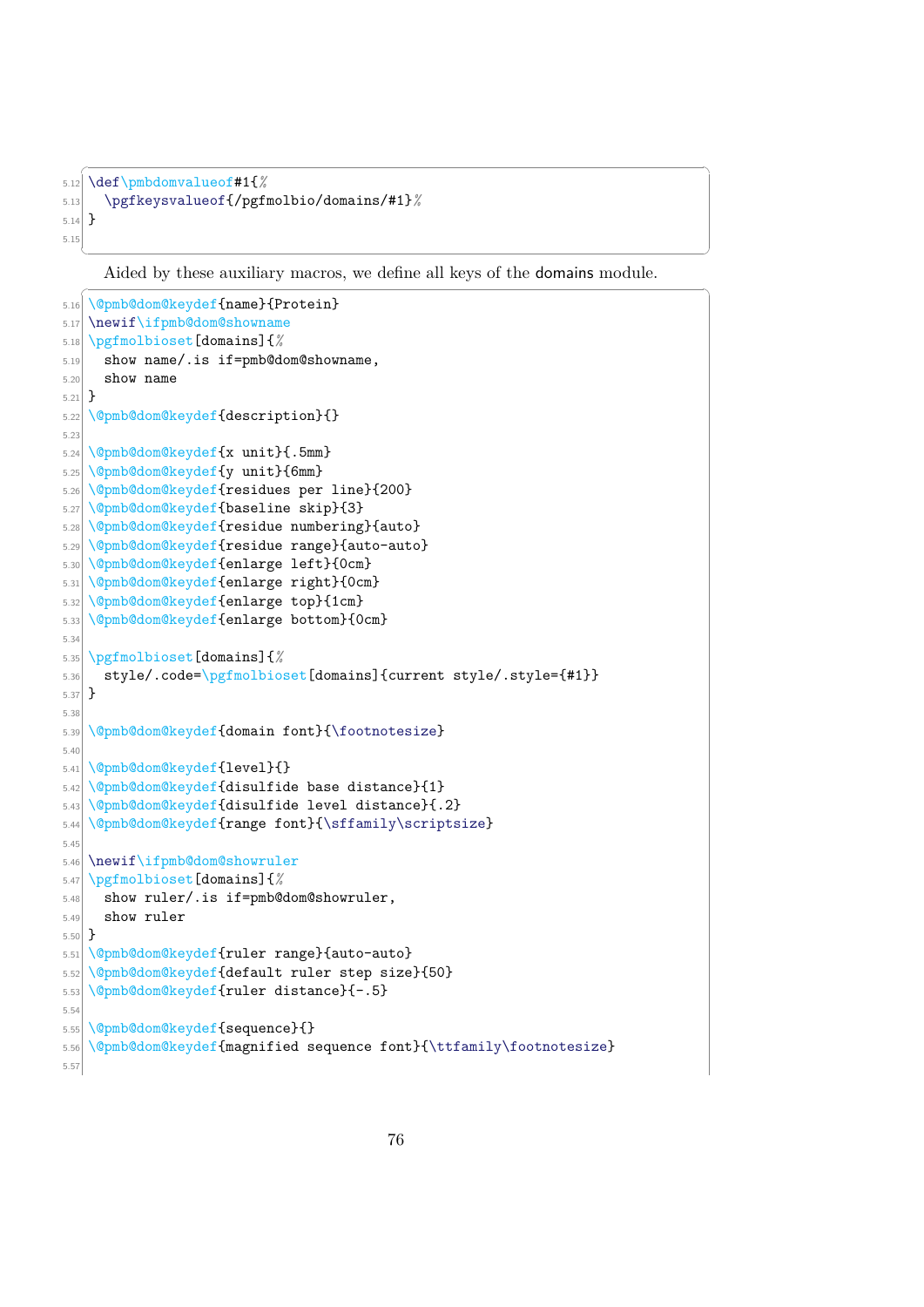```
5.58
5.59 \newif\ifpmb@dom@showsecstructure
5.60 \pgfmolbioset[domains]{%
5.61 show secondary structure/.is if=pmb@dom@showsecstructure,
5.62 show secondary structure=false
5.63 }
5.64 \@pmb@dom@keydef{secondary structure distance}{1}
5.65 \pgfmolbioset[domains]{%
5.66 helix back border color/.code=\colorlet{helix back border color}{#1},
_{5.67} helix back main color/.code=\colorlet{helix back main color}{#1},
5.68 helix back middle color/.code=\colorlet{helix back middle color}{#1},
5.69 helix front border color/.code=\colorlet{helix front border color}{#1},
5.70 helix front main color/.code=\colorlet{helix front main color}{#1},
5.71 helix front middle color/.code=\colorlet{helix front middle color}{#1},
5.72 helix back border color=white!50!black,
5.73 helix back main color=white!90!black,
5.74 helix back middle color=white,
5.75 helix front border color=red!50!black,
5.76 helix front main color=red!90!black,
5.77 helix front middle color=red!10!white
5.78 }
5.79
5.80 \@pmb@dom@keydef{sequence length}{}
5.81
5.82 \@pmb@dom@keydef{@layer}{}
5.83
```
### **5.5.2 Feature Shapes**

```
\setfeatureshape
         #1: Shape \langle name \rangle.
          #2: TikZ \langle code \rangle.
      Stores the \langle code \rangle for a shape in the macro \@pmb@dom@feature@\langle name \rangle@shape.
     \overline{a} \overline{a} \overline{a} \overline{a} \overline{a} \overline{a} \overline{a} \overline{a} \overline{a} \overline{a} \overline{a} \overline{a} \overline{a} \overline{a} \overline{a} \overline{a} \overline{a} \overline{a} \overline{a} \overline{a} \overline{a} \overline{a} \overline{a} \overline{a} \overline{5.84 \newcommand\setfeatureshape[2]{%
5.85 \expandafter\def\csname @pmb@dom@feature@#1@shape\endcsname{#2}%
```
✝ ✆

```
5.86 }
5.87
```
**[\setfeatureshapealias](#page-30-0)**

#1: New shape.

#2: Existing shape.

Links a new shape to an existing one.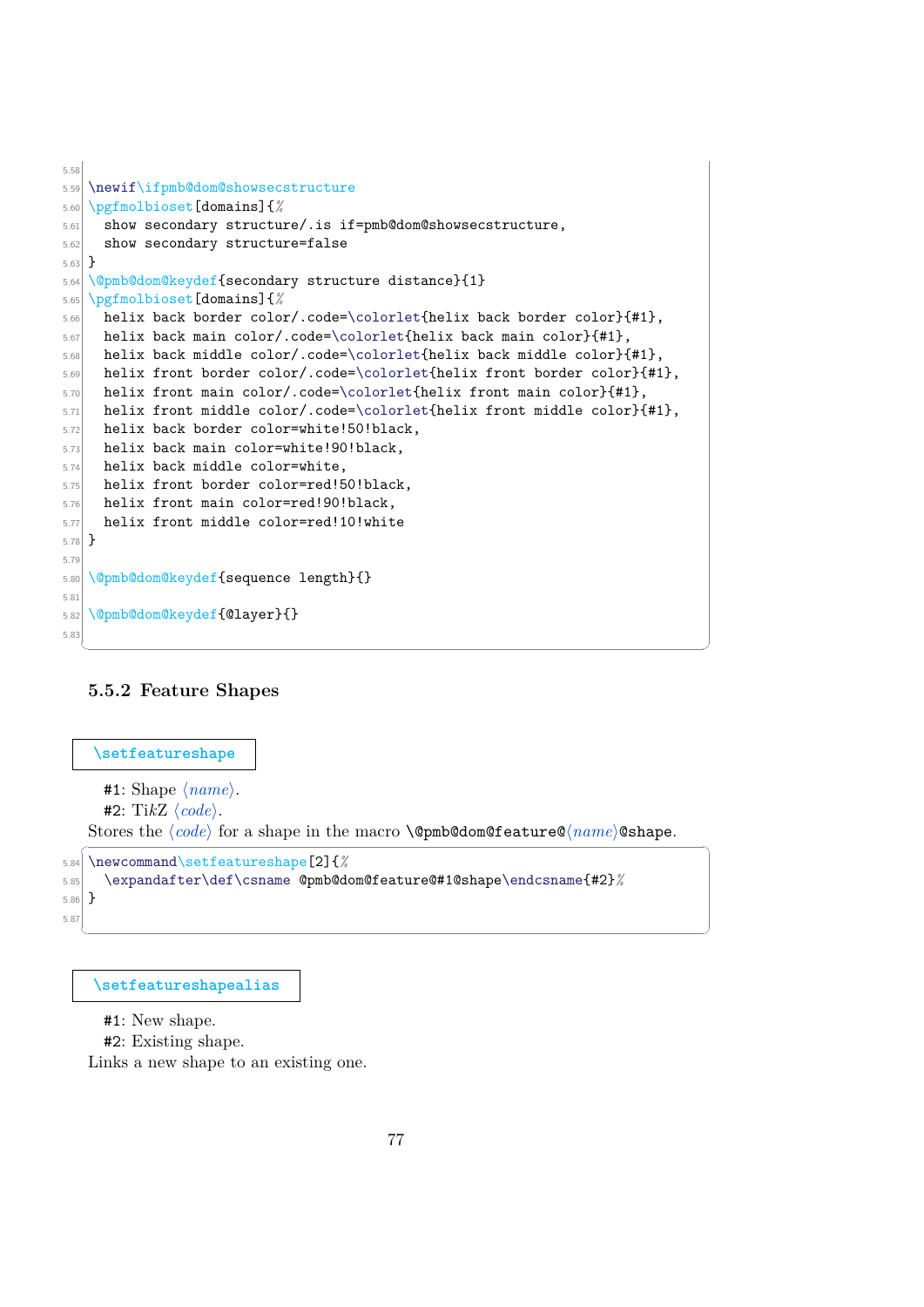```
✞ ☎
5.88 \newcommand\setfeatureshapealias[2]{%
5.89 \expandafter\def\csname @pmb@dom@feature@#1@shape\endcsname{%
5.90 \@nameuse{@pmb@dom@feature@#2@shape}%
5.91 }%
5.92 }
5.93
```
**[\setfeaturestylealias](#page-26-1)**

#1: New style.

#2: Existing style.

This macro and the next one are only defined in LuaT<sub>EX</sub>epending on whether \setfeaturestylealias occurs within a pmbdomains environment, it either sets the feature styles of the SpecialKeys object in the current Protein (pmbProtein. specialKeys) or of the global SpecialKeys object (pmbSpecialKeys).

 $\qquad \qquad \qquad$ 

#### **[\setfeaturealias](#page-30-1)**

#1: New feature.

#2: Existing feature.

Calls \setfeatureshapealias and possibly \setfeaturestylealias.  $\overline{a}$   $\overline{a}$   $\overline{a}$   $\overline{a}$   $\overline{a}$   $\overline{a}$   $\overline{a}$   $\overline{a}$   $\overline{a}$   $\overline{a}$   $\overline{a}$   $\overline{a}$   $\overline{a}$   $\overline{a}$   $\overline{a}$   $\overline{a}$   $\overline{a}$   $\overline{a}$   $\overline{a}$   $\overline{a}$   $\overline{a}$   $\overline{a}$   $\overline{a}$   $\overline{a}$   $\overline{$ 

```
5.94 \ifluatex
5.95 \newcommand\setfeaturestylealias[2]{%
5.96 \directlua{
5.97 if pmbProtein then
5.98 pmbProtein.specialKeys:aliasFeatureStyle("#1", "#2")
5.99 else
5.100 pmbSpecialKeys:aliasFeatureStyle("#1", "#2")
5.101 end
5.102 }%
5.103 }
5.104 \newcommand\setfeaturealias[2]{%
5.105 \setfeatureshapealias{#1}{#2}%
5.106 \setfeaturestylealias{#1}{#2}%
5.107 }
5.108 \else
5.109 \let\setfeaturealias\setfeatureshapealias%
5.110 \fi
5.111
  ✝ ✆
```
**[\pmbdomdrawfeature](#page-38-0)**

**#1:** The feature  $\langle type \rangle$  that should be drawn.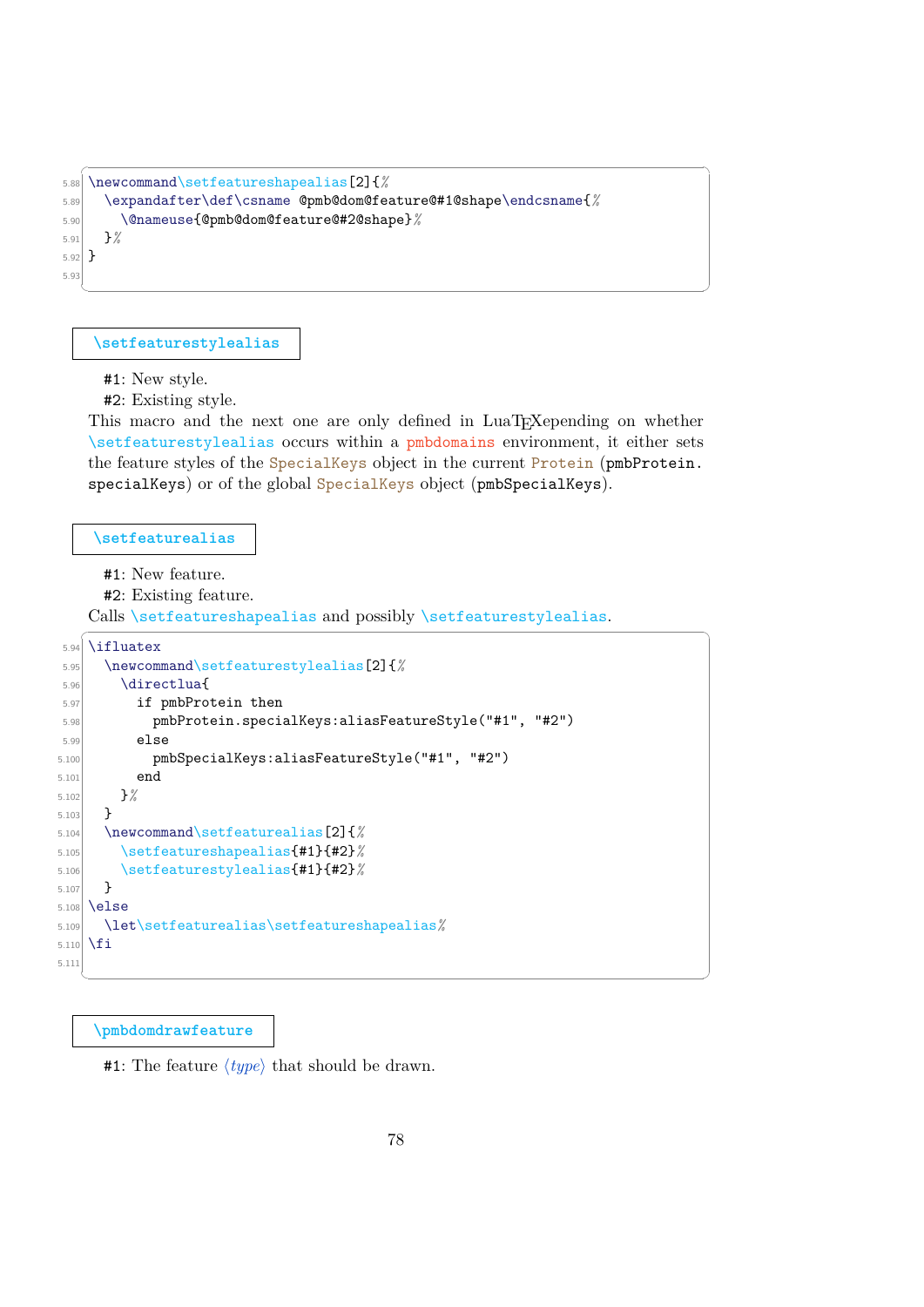If a feature  $\langle type \rangle$  (i.e., the corresponding macro) is undefined, we issue a warning and draw feature default.

✝ ✆

```
✞ ☎
5.112 \newcommand\pmbdomdrawfeature[1]{%
5.113 \@ifundefined{@pmb@dom@feature@#1@shape}{%
5.114 \PackageWarning{pgfmolbio}%
5.115 {Feature shape `#1' unknown, using `default'.}%
5.116 \@pmb@dom@feature@default@shape%
5.117 }{%
5.118 \@nameuse{@pmb@dom@feature@#1@shape}%
5.119 }%
5.120}
5.12
```
Definitions of standard features and their aliases.

```
\sqrt{1 - \frac{1}{2}}5.122 \setfeatureshape{default}{%
5.123 \path [/pgfmolbio/domains/current style]
5.124 (\xLeft, \yMid + .5 * \pmbdomvalueof{y unit}) rectangle
5.125 (\xRight, \yMid - .5 * \pmbdomvalueof{y unit});
5.126 }
5.127
5.128 \setfeatureshape{domain}{
5.129 \draw [/pgfmolbio/domains/current style, rounded corners=2pt]
5.130 (\xLeft, \yMid + .5 * \pmbdomvalueof{y unit}) rectangle
[5.131] (\xRight, \yMid - .5 * \pmbdomvalueof{y unit});
5.132 \node at (\xMid, \yMid)
5.133 {\pmbdomvalueof{domain font}{\pmbdomvalueof{description}}};
5.134 }
5.135 \setfeaturealias{DOMAIN} {domain}
5.136
5.137 \setfeatureshape{signal peptide}{%
5.138 \path [/pgfmolbio/domains/current style]
5.139 (\xLeft, \yMid + \pmbdomvalueof{y unit} / 5) rectangle
5.140 (\xRight, \yMid - \pmbdomvalueof{y unit} / 5);
5.141}
5.142 \setfeaturealias{SIGNAL}{signal peptide}
5.143
5.144 \setfeatureshape{propeptide}{%
5.145 \path [/pgfmolbio/domains/current style]
5.146 (\xLeft, \yMid + .5 * \pmbdomvalueof{y unit}) rectangle
5.147 (\xRight, \yMid - .5 * \pmbdomvalueof{y unit});
5.148 }
5.149 \setfeaturealias{PROPEP}{propeptide}
5.150
5.151 \setfeatureshape{carbohydrate}{%
5.152 \draw [/pgfmolbio/domains/current style]
5.153 (\chiMid, \text{VMid}) --
5.154 (\xMid, \yMid + .7 * \pmbdomvalueof{y unit})
5.155 node [above] {\tiny\strut\pmbdomvalueof{description}};
```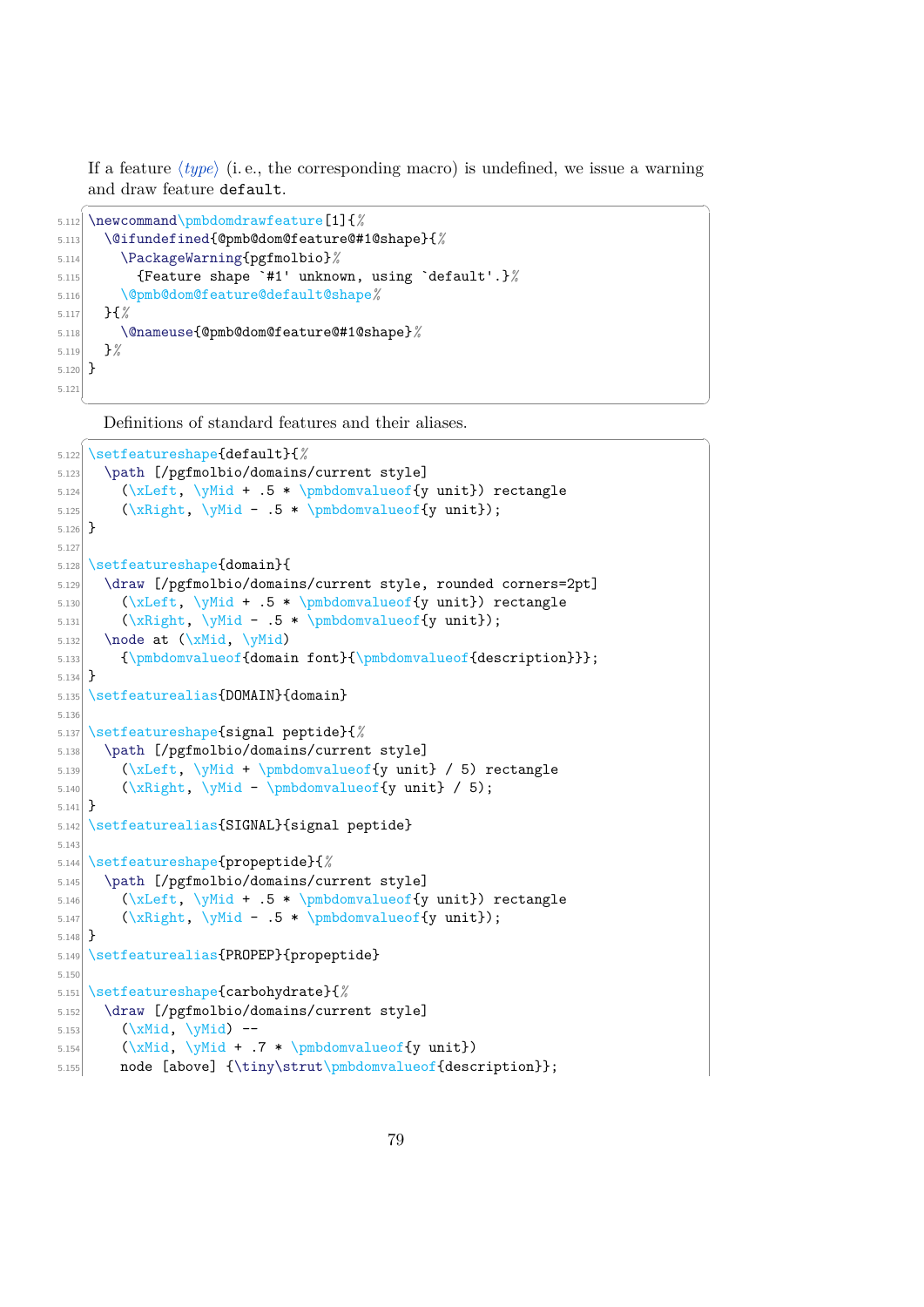```
5.156 \fill [/pgfmolbio/domains/current style]
5.157 (\xMid, \yMid + .7 * \pmbdomvalueof{y unit}) circle [radius=1pt];
5.158 }
5.159 \setfeaturealias{CARBOHYD}{carbohydrate}
5.160
5.161 \setfeatureshape{other/main chain}{%
5.162 \ifpmb@dom@showsecstructure%
5.163 \pgfmathsetmacro\yUpper{%
5.164 \yMid + \pmbdomvalueof{secondary structure distance}
5.165 * \pmbdomvalueof{y unit}%
5.166 }
5.167 \ddot{\text{thin}}5.168 \big(\n\begin{array}{cc}\n\text{NLeft, } \text{VUpper pt}\n\end{array}5.169 (\xRight, \yUpper pt);%
5.170 \fi%
5.171 \path [/pgfmolbio/domains/current style]
5.172 (\xLeft, \yMid) --
5.173 (\xRight, \yMid);%
5.174 }
5.175
5.176 \setfeatureshape{other/name}{%
5.177 \ifpmb@dom@showname%
5.178 \node [/pgfmolbio/domains/current style]
5.179 at (\xMid, \pmbdomvalueof{baseline skip} * \pmbdomvalueof{y unit})
5.180 {\pmbdomvalueof{name} (\pmbdomvalueof{sequence length} residues)};
5.181 \fi%
5.182 }
5.183
5.184 \setfeatureshape{disulfide}{%
5.185 \pgfmathsetmacro\yUpper{%
5.186 \sqrt{Wid + (5.187 \pmbdomvalueof{disulfide base distance} +
5.188 (\pmbdomvalueof{level} - 1) *
5.189 \pmbdomvalueof {disulfide level distance}
5.190 ) * \pmbdomvalueof{y unit}
5.191 }
5.192 \path [/pgfmolbio/domains/current style]
5.193 (\xLeft, \yMid) --
5.194 (\xLeft, \yUpper pt) --
_{5.195} (\xRight, \yUpper pt) --
5.196 (\xRight, \yMid);
5.197 }
5.198 \setfeaturealias{DISULFID}{disulfide}
5.199
5.200 \setfeatureshape{range}{%
5.201 \pgfmathsetmacro\yUpper{%
5.202 \sqrt{yMid + (5.203 \pmbdomvalueof{disulfide base distance} +
5.204 (\pmbdomvalueof{level} - 1) *
```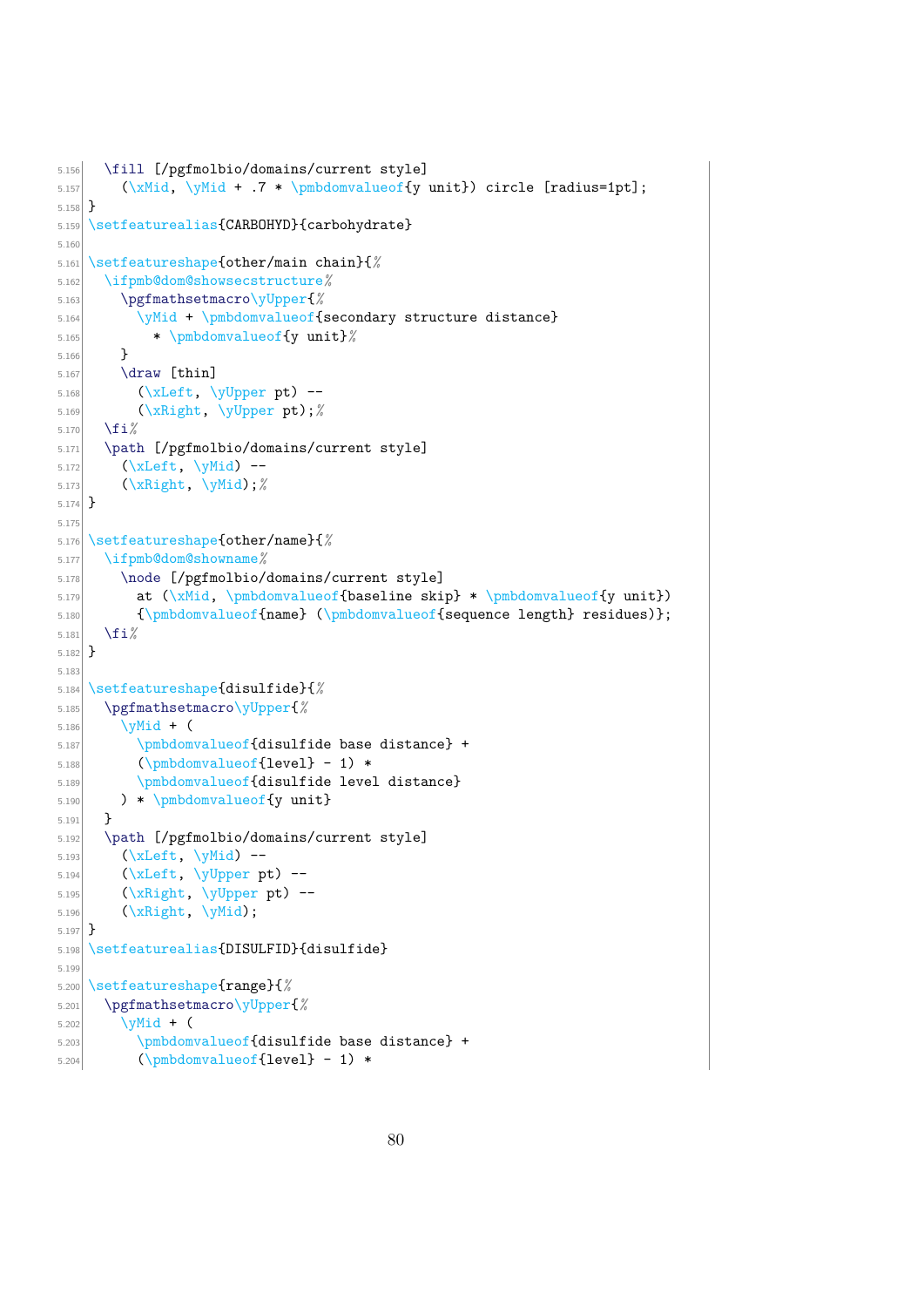```
5.205 \pmbdomvalueof{disulfide level distance}
5.206 ) * \pmbdomvalueof{y unit}
5.207 }
5.208 \path [/pgfmolbio/domains/current style]
5.209 (\xLeft, \yUpper pt) --
5.210 (\xRight, \yUpper pt)
5.211 node [pos=.5, above]
5.212 {\pmb{\onumber \{range font}\{\pmb{\onumber \} \}};5.213}
5.214
5.215 \setfeatureshape{other/ruler}{%
5.216 \draw [/pgfmolbio/domains/current style]
5.217 (\xMid,5.218 \yMid + \pmbdomvalueof{ruler distance} *
5.219 \omega\cup\Omega\text{y unit} --
5.220 (\xMid,
5.221 \yMid + \pmbdomvalueof{ruler distance} *
5.222 \pmb{downvalue of \{y unit\} - 1mm}5.223 node [below=-1mm] {\tiny\sffamily\strut\residueNumber};
5.224}
5.22
5.226
5.227 \setfeatureshape{other/sequence}{%
5.228 \node [/pgfmolbio/domains/current style]
5.229 at (\xMid, \yMid) {\strut\currentResidue};
5.230 }
5.231
5.232 \newlength\pmb@magnifiedsequence@width
5.233
5.234 \setfeatureshape{other/magnified sequence above}{%
5.235 \settowidth\pmb@magnifiedsequence@width{%
5.236 \begin{pgfinterruptpicture}%
5.237 \pmbdomvalueof{magnified sequence font}%
5.238 \featureSequence%
5.239 \end{pgfinterruptpicture}%
5.240 }%
5.241 \pgfmathsetmacro\xUpperLeft{\xMid - \pmb@magnifiedsequence@width / 2}
5.242 \pgfmathsetmacro\xUpperRight{\xMid + \pmb@magnifiedsequence@width / 2}
5.24
5.244 \draw [/pgfmolbio/domains/current style]
5.245 (\xLeft, \yMid) --
5.246 (\xLeft, \yMid + \pmbdomvalueof{y unit} / 6) --
[5.247] (\xUpperLeft pt, \yMid + \pmbdomvalueof{y unit} * 4/6) --
5.248 (\xUpperLeft pt, \yMid + \pmbdomvalueof{y unit} * 5/6)
5.249 (\xUpperRight pt, \yMid + \pmbdomvalueof{y unit} * 5/6) --
5.250 (\xUpperRight pt, \yMid + \pmbdomvalueof{y unit} * 4/6) --
5.251 (xRight, \yMid + \pm\text{cl}(y unit) / 6 --
5.252 (\xRight, \yMid);
5.253 \node [anchor=mid]
```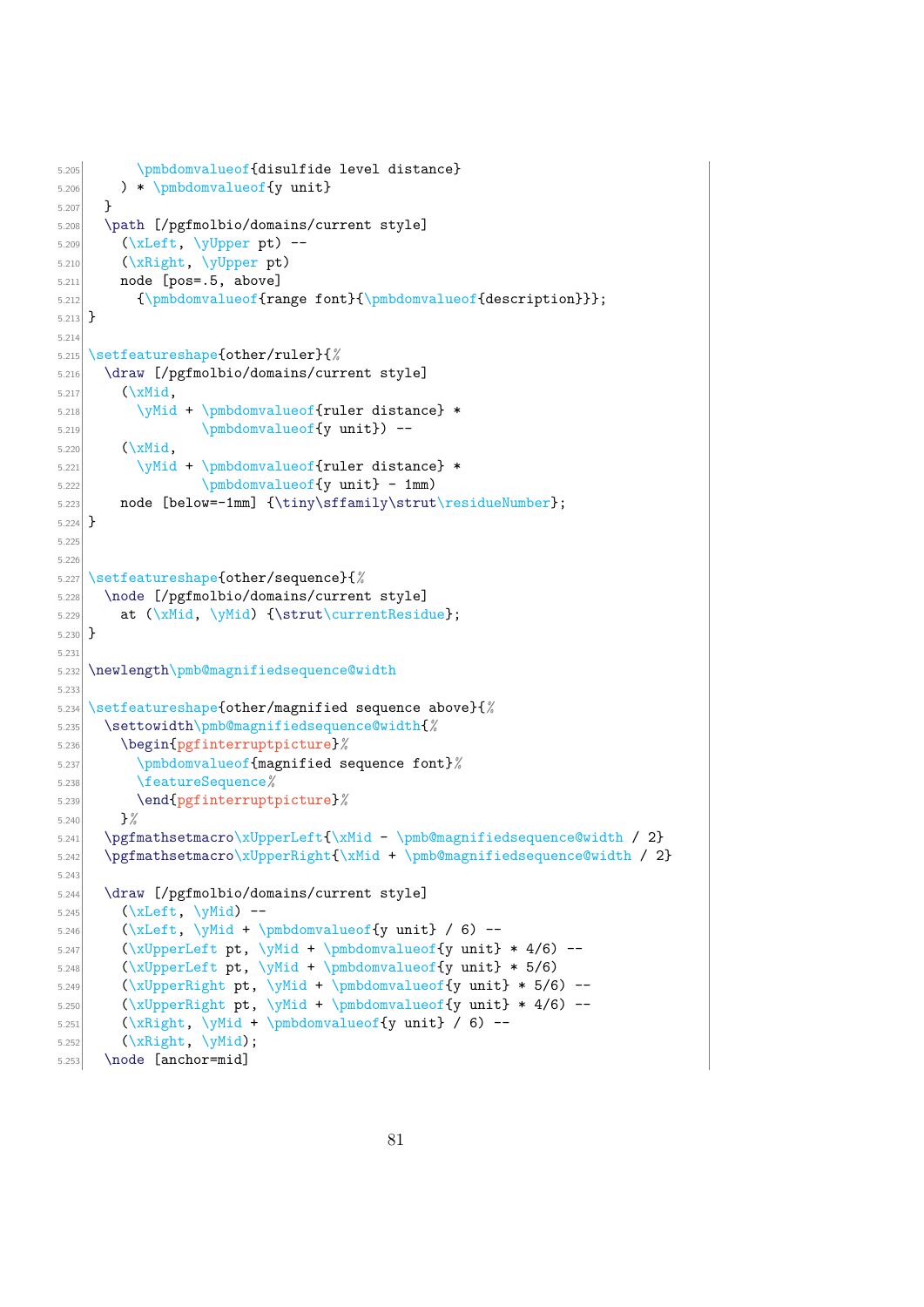```
5.254 at (\xMid, \yMid + \pmbdomvalueof{y unit})
5.255 {\pmbdomvalueof{magnified sequence font}\featureSequence};
5.256 }
5.257
5.258 \setfeatureshape{other/magnified sequence below}{%
5.259 \settowidth\pmb@magnifiedsequence@width{%
5.260 \begin{pgfinterruptpicture}%
5.261 \pmbdomvalueof{magnified sequence font}%
5.262 \featureSequence%
5.263 \end{pgfinterruptpicture}%
5.264 }%
5.265 \pgfmathsetmacro\xLowerLeft{\xMid - \pmb@magnifiedsequence@width / 2}
5.266 \pgfmathsetmacro\xLowerRight{\xMid + \pmb@magnifiedsequence@width / 2}
5.267
5.268 \draw [/pgfmolbio/domains/current style]
5.269 (\xLeft, \yMid) --
5.270 (\chiLeft, \gamma<sup>1</sup> - \gamma<sup>5.270</sup> ) --
[5.271] (\xLowerLeft pt, \yMid - \pmbdomvalueof{y unit}) --
5.272 (\xLowerLeft pt, \yMid - \pmbdomvalueof{y unit} * 7/6)
5.273 (\xLowerRight pt, \yMid - \pmbdomvalueof{y unit} * 7/6) --
5.274 (\xLowerRight pt, \yMid - \pmbdomvalueof{y unit}) --
5.275 (\chiRight, \gamma - \gamma - \gamma5.276 (\xRight, \yMid);5.277 \node [anchor=mid]
5.278 at (\xMid, \ymid - \pm\domvalueof{y unit} * 8/6)5.279 {\pmbdomvalueof{magnified sequence font}\featureSequence};
5.280}
5.281
5.282
   ✝ ✆
```
#### **5.5.3 Secondary Structure Elements**

**\@pmb@dom@helixsegment**

#1: Scale factor for Ti*k*Z's svg action.

Draws a full helix segment at the current canvas position. We use the (unusual) svg syntax since the helix segment was designed in Inkscape, and the svg commands were copied from the resulting vector graphics file.

 $\sqrt{2}$   $\sqrt{2}$   $\sqrt{2}$   $\sqrt{2}$   $\sqrt{2}$   $\sqrt{2}$   $\sqrt{2}$   $\sqrt{2}$   $\sqrt{2}$   $\sqrt{2}$   $\sqrt{2}$   $\sqrt{2}$   $\sqrt{2}$   $\sqrt{2}$   $\sqrt{2}$   $\sqrt{2}$   $\sqrt{2}$   $\sqrt{2}$   $\sqrt{2}$   $\sqrt{2}$   $\sqrt{2}$   $\sqrt{2}$   $\sqrt{2}$   $\sqrt{2}$   $\sqrt{2}$   $\sqrt{2}$   $\sqrt{2}$   $\sqrt{2$ 

```
5.283 \newcommand\@pmb@dom@helixsegment[1]{%
5.284 svg [scale=#1] "%
5.285 c 0.30427 0
5.286 0.62523 0.59174
5.287 0.79543 0.96646
5.288 c 0.97673 2.15039
5.289 1.34005 4.49858
```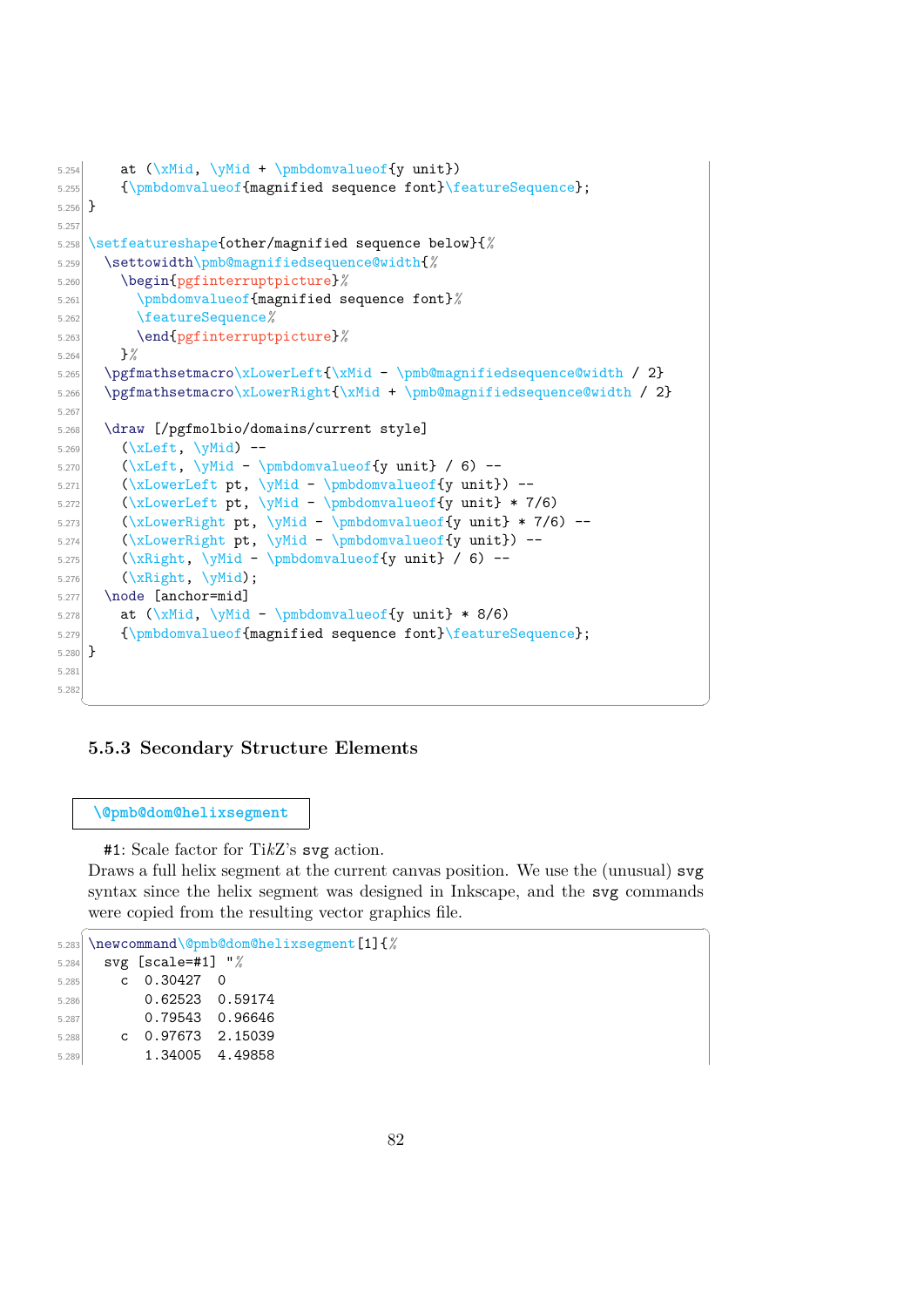| 5.290     |              | 1.84538               | 6.6178               |  |
|-----------|--------------|-----------------------|----------------------|--|
| 5.291     | C            | 0.56155               | 2.35498              |  |
| 5.292     |              | 0.99602               | 4.514                |  |
| 5.293     |              | 1.82948               | 6.72355              |  |
| 5.294     | $\mathsf{C}$ | 0.11069               | 0.29346              |  |
| 5.295     |              | 0.23841               | 0.69219              |  |
| 5.296     |              | 0.56172               | 0.69219              |  |
| 5.297     |              | $1 - 5$               | $\Omega$             |  |
| 5.298     |              | $c -0.27235$          | 0.0237               |  |
| 5.299     |              |                       | $-0.55793 - 0.51373$ |  |
| 5.300     |              |                       | $-0.65225 -0.76773$  |  |
| 5.301     |              | c $-0.98048 -2.64055$ |                      |  |
| 5.302     |              | $-1.40233 - 5.46534$  |                      |  |
| 5.303     |              | $-2.06809 - 8.00784$  |                      |  |
| 5.304     |              | c $-0.50047 -1.91127$ |                      |  |
| 5.305     |              | $-0.94696 - 3.73368$  |                      |  |
| 5.306     |              | $-1.68631 - 5.43929$  |                      |  |
| 5.307     |              | c $-0.14066 - 0.3245$ |                      |  |
| 5.308     |              |                       | $-0.34516 - 0.78514$ |  |
| 5.309     |              |                       | $-0.69997 -0.78514$  |  |
| 5.310     | z''          |                       |                      |  |
| $5.311$ } |              |                       |                      |  |
| 5.312     |              |                       |                      |  |

**\@pmb@dom@helixhalfsegment**

#1: Scale factor for Ti*k*Z's svg action. Draws a half helix segment.

| 5.313     | \newcommand\@pmb@dom@helixhalfsegment[1]{% |                      |                 |  |  |  |  |  |
|-----------|--------------------------------------------|----------------------|-----------------|--|--|--|--|--|
| 5.314     | svg [scale=#1] $\frac{1}{2}$               |                      |                 |  |  |  |  |  |
| 5.315     | $\mathsf{C}$                               |                      | 0.50663 2.18926 |  |  |  |  |  |
| 5.316     |                                            |                      | 0.96294 4.51494 |  |  |  |  |  |
| 5.317     |                                            |                      | 1.78125 6.71875 |  |  |  |  |  |
| 5.318     |                                            | c 0.09432 0.254      |                 |  |  |  |  |  |
| 5.319     |                                            |                      | 0.35265 0.80495 |  |  |  |  |  |
| 5.320     |                                            | 0.625                | 0.78125         |  |  |  |  |  |
| 5.321     |                                            | 1 5                  | $\circ$         |  |  |  |  |  |
| 5.322     |                                            | c -0.32331           | $\mathbf 0$     |  |  |  |  |  |
| 5.323     |                                            | $-0.45181 - 0.42529$ |                 |  |  |  |  |  |
| 5.324     |                                            | $-0.5625 - 0.71875$  |                 |  |  |  |  |  |
| 5.325     |                                            | c −0.83346 −2.20955  |                 |  |  |  |  |  |
| 5.326     |                                            | $-1.2822 -4.36377$   |                 |  |  |  |  |  |
| 5.327     |                                            | -1.84375 -6.78125    |                 |  |  |  |  |  |
| 5.328     |                                            | $1 - 5$              | 0               |  |  |  |  |  |
| 5.329     | z''                                        |                      |                 |  |  |  |  |  |
| $5.330$ } |                                            |                      |                 |  |  |  |  |  |
| 5.331     |                                            |                      |                 |  |  |  |  |  |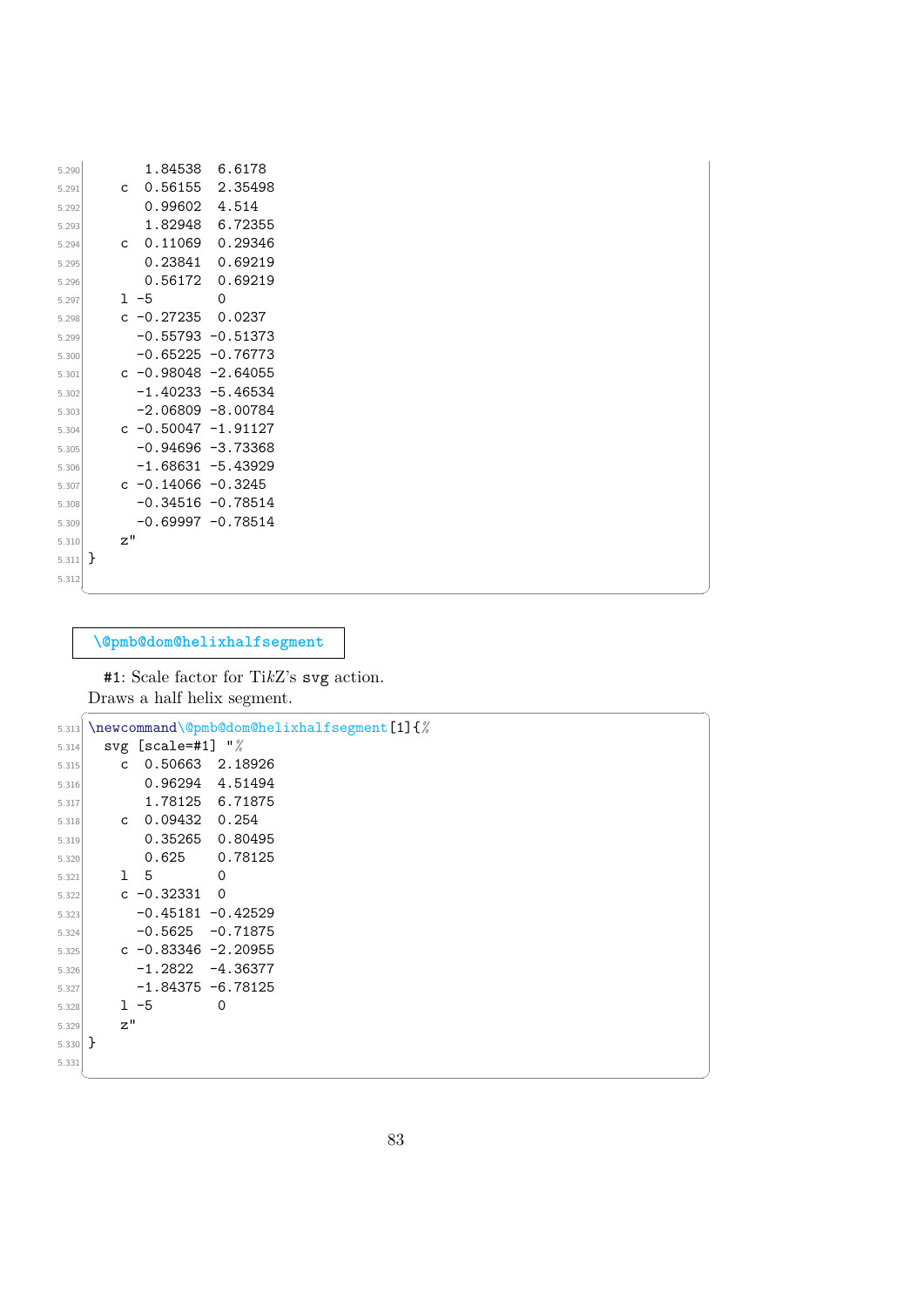Shadings for helix segments.

```
\overline{a}5.332 \pgfdeclareverticalshading
[
%
5.333 helix back border color,
%
5.334 helix back main color,
%
5.335 helix back middle color
%
5.336 ]{helix half upper back}{100bp}{
5.337 color(0bp)=(helix back middle color);
5.338 color(5bp)=(helix back middle color);
5.339 color(45bp)=(helix back main color);
[5.340] color(75bp)=(helix back border color);
[5.341] color(100bp)=(helix back border color)
5.342
   }
5.34
5.344 \pgfdeclareverticalshading
[
%
5.345 helix back border color,
%
5.346 helix back main color,
%
5.347 helix back middle color
%
5.348 ]{helix half lower back}{100bp}{
5.349 color(0bp)=(helix back border color);
5.350 color(25bp)=(helix back border color);
5.351 color(35bp)=(helix back main color);
5.352 color(55bp)=(helix back middle color);
5.355 color(95bp)=(helix back main color);
5.354 color(100bp)=(helix back main color)
5.355
   }
5.356
5.357 \pgfdeclareverticalshading
[
%
5.358 helix back border color,
%
5.359 helix back main color,
%
5.360 helix back middle color
%
5.361 ]{helix full back}{100bp}{
5.362 color(0bp)=(helix back border color);
5.363 color(25bp)=(helix back border color);
5.364 color(30bp)=(helix back main color);
5.365 color(40bp)=(helix back middle color);
5.366 color(60bp)=(helix back main color);
5.367 color(75bp)=(helix back border color);
5.368 color(100bp)=(helix back border color)
5.369
   }
5.37
5.371 \pgfdeclareverticalshading
[
%
5.372 helix front border color,
%
5.373 helix front main color,
%
5.374 helix front middle color
%
5.375 ]{helix half upper front}{100bp}{
5.376 color(0bp)=(helix front main color);
5.377 color(5bp)=(helix front main color);
5.378 color(45bp)=(helix front middle color);
```
 $\mathbf{a}$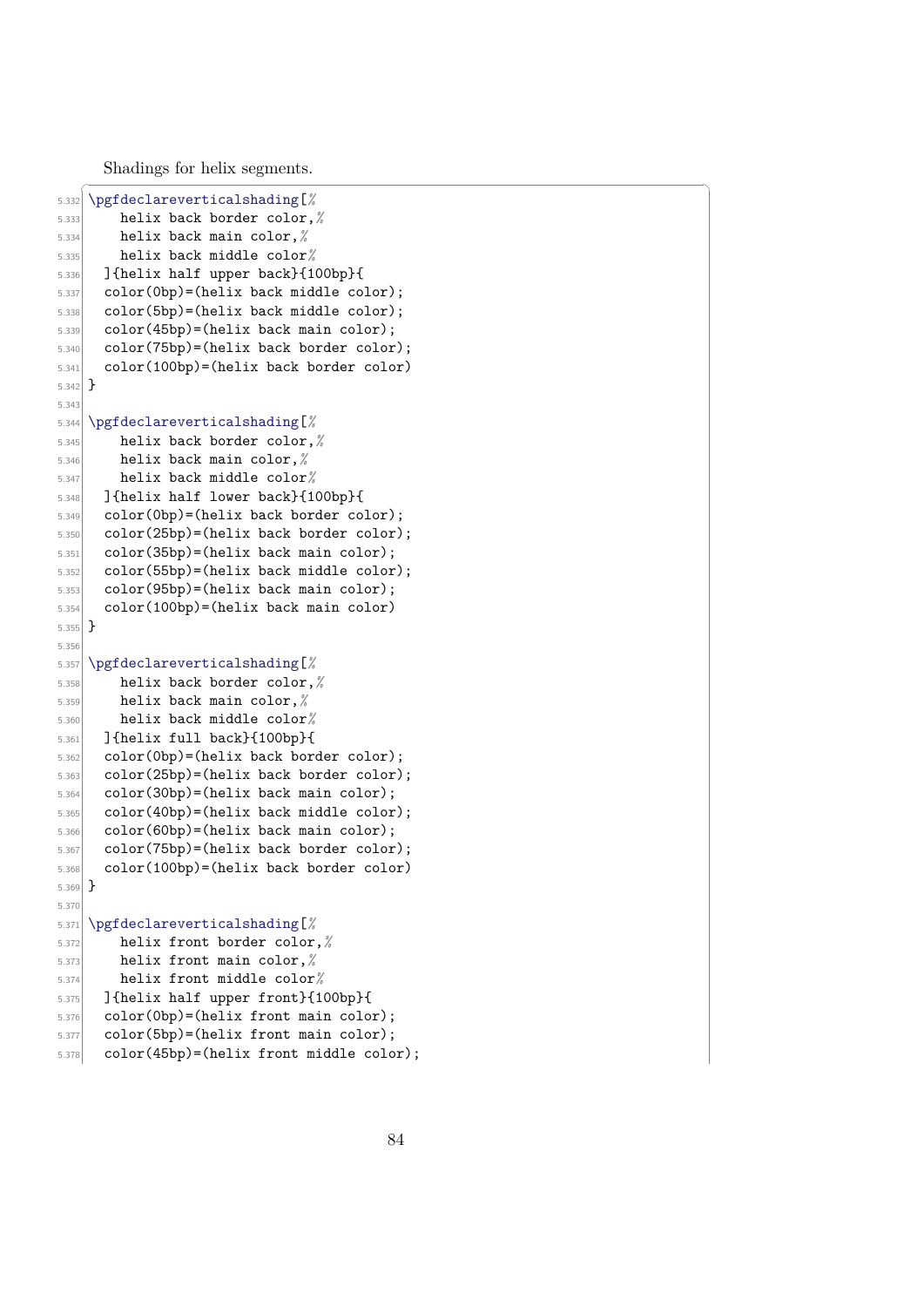```
5.379 color(65bp)=(helix front main color);
5.380 color(75bp)=(helix front border color);
5.381 color(100bp)=(helix front border color)
5.382 }
5.383
5.384 \pgfdeclareverticalshading[%
5.385 helix front border color,%
5.386 helix front main color,%
5.387 helix front middle color%
5.388 ]{helix full front}{100bp}{
5.389 color(0bp)=(helix front border color);
5.390 color(25bp)=(helix front border color);
5.391 color(40bp)=(helix front main color);
5.392 color(60bp)=(helix front middle color);
5.393 color(70bp)=(helix front main color);
5.394 color(75bp)=(helix front border color);
5.395 color(100bp)=(helix front border color)
5.396 }
5.397
```
✝ ✆ The following features print single helical turns. They are drawn with appropriate coordinates by printHelixFeature (section  $5.6.1$ ).

```
5.398 \setfeatureshape{helix/half upper back}{%
5.399 \ifpmb@dom@showsecstructure%
5.400 \pgfmathsetmacro\yShift{%
5.401 \pmbdomvalueof{secondary structure distance} *
5.402 \pmbdomvalueof{y unit}%
5.403 }
5.404 \draw [shading=helix half upper back]
5.405 (\xLeft, \yMid + \yShift pt)
5.406 \@pmb@dom@helixhalfsegment{\pmbdomvalueof{x unit} / 5};
5.407 \fi%
5.408 }
5.40
5.410 \setfeatureshape{helix/half lower back}{%
5.411 \ifpmb@dom@showsecstructure%
5.412 \pgfmathsetmacro\yShift{%
5.413 \pmbdomvalueof{secondary structure distance} *
5.414 \pmbdomvalueof{y unit}%
5.415 }
5.416 \draw [shading=helix half lower back]
5.417 (\xRight, \yMid + \yShift pt) [rotate=180]
5.418 \@pmb@dom@helixhalfsegment{\pmbdomvalueof{x unit} / 5};
5.419 \fi%
5.420}
5.42
5.422 \setfeatureshape{helix/full back}{%
5.423 \ifpmb@dom@showsecstructure%
5.424 \pgfmathsetmacro\yShift{%
```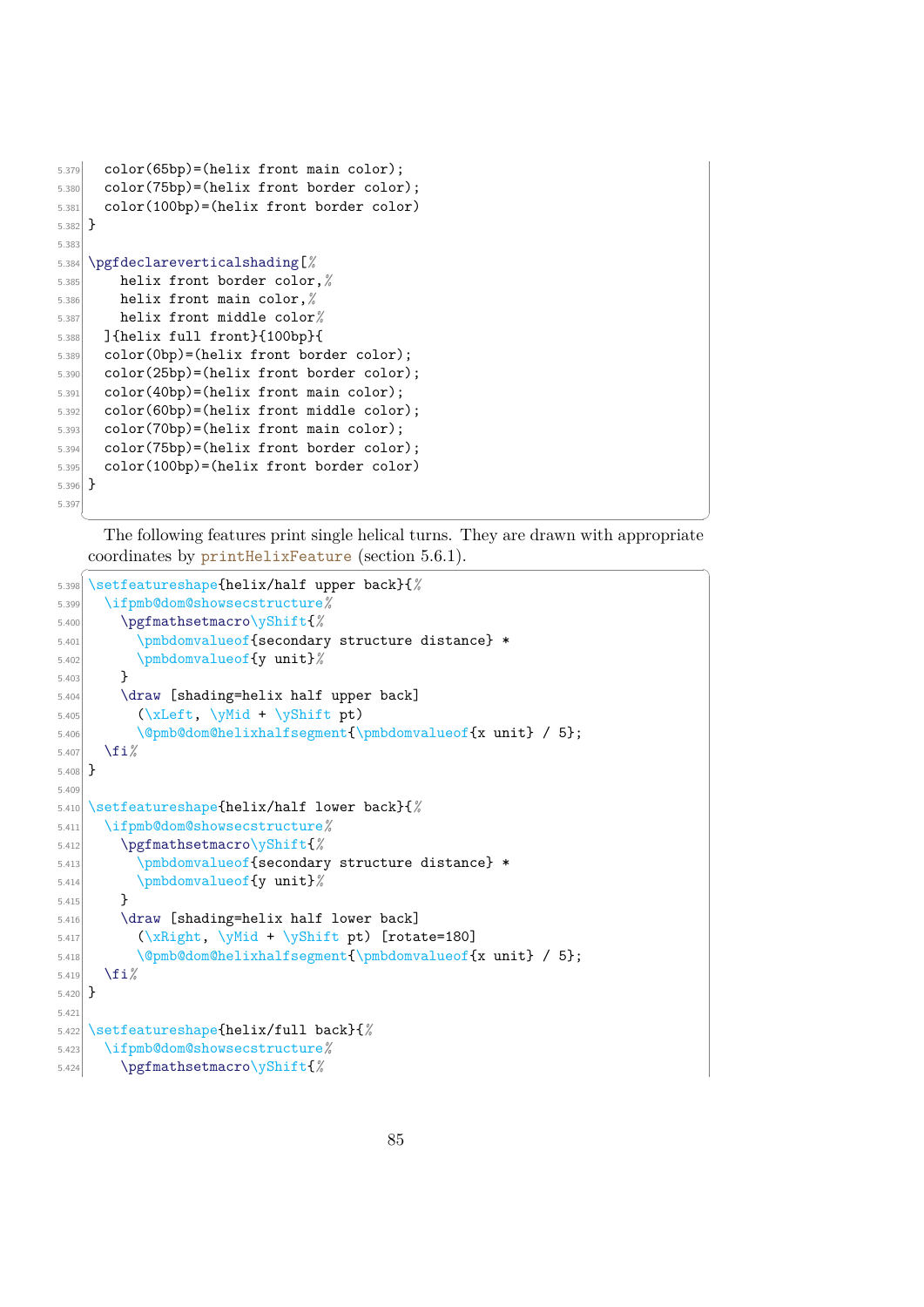```
5.425 \pmbdomvalueof{secondary structure distance} *
5.426 \pmbdomvalueof{y unit}%
5.427 }
5.428 \draw [shading=helix full back]
5.429 (\xMid, \yLower + \yShift pt)
5.430 \@pmb@dom@helixsegment{\pmbdomvalueof{x unit} / 5};
5.431 \fi%
5.432 }
5.433
5.434 \setfeatureshape{helix/half upper front}{%
5.435 \ifpmb@dom@showsecstructure%
5.436 \pgfmathsetmacro\yShift{%
5.437 \pmbdomvalueof{secondary structure distance} *
5.438 \pmbdomvalueof{y unit}%
5.439 }
5.440 \draw [shading=helix half upper front]
[5.441] (\xRight, \yMid + \yShift pt) [xscale=-1]
5.442 \@pmb@dom@helixhalfsegment{\pmbdomvalueof{x unit} / 5};
5.443 \fi%
5.444 }
5.44
5.446 \setfeatureshape{helix/full front}{%
5.447 \ifpmb@dom@showsecstructure%
5.448 \pgfmathsetmacro\yShift{%
5.449 \pmbdomvalueof{secondary structure distance} *
5.450 \pmbdomvalueof{y unit}%
5.451 }
5.452 \draw [shading=helix full front]
5.453 (\chiMid, \text{VLower + } \gtrsim [xscale=-1]
5.454 \@pmb@dom@helixsegment{\pmbdomvalueof{x unit} / 5};
5.455 \fi%
5.456 }
5.457
```
Definitions of the remaining secondary structure features.

```
✞ ☎
5.458 \definecolor{strand left color}{RGB}{42,127,255}
5.459 \definecolor{strand right color}{RGB}{128,179,255}
5.460
5.461 \setfeatureshape{beta strand}{%
5.462 \ifpmb@dom@showsecstructure%
5.463 \pgfmathsetmacro\yShift{%
5.464 \pmbdomvalueof{secondary structure distance} *
5.465 \pmbdomvalueof{y unit}%
5.466 }
5.467 \draw [/pgfmolbio/domains/current style]
5.468 \bigcup_{5.468} \{x \in \mathbb{R} \text{ and } y \in \mathbb{R}\}[5.469] (\xRight - 1.5 * \pmbdomvalueof{x unit},
5.470 \text{yMid + } \text{bomovalue} + \yShift pt) --
[5.471] (\xRight - 1.5 * \pmbdomvalueof{x unit},
```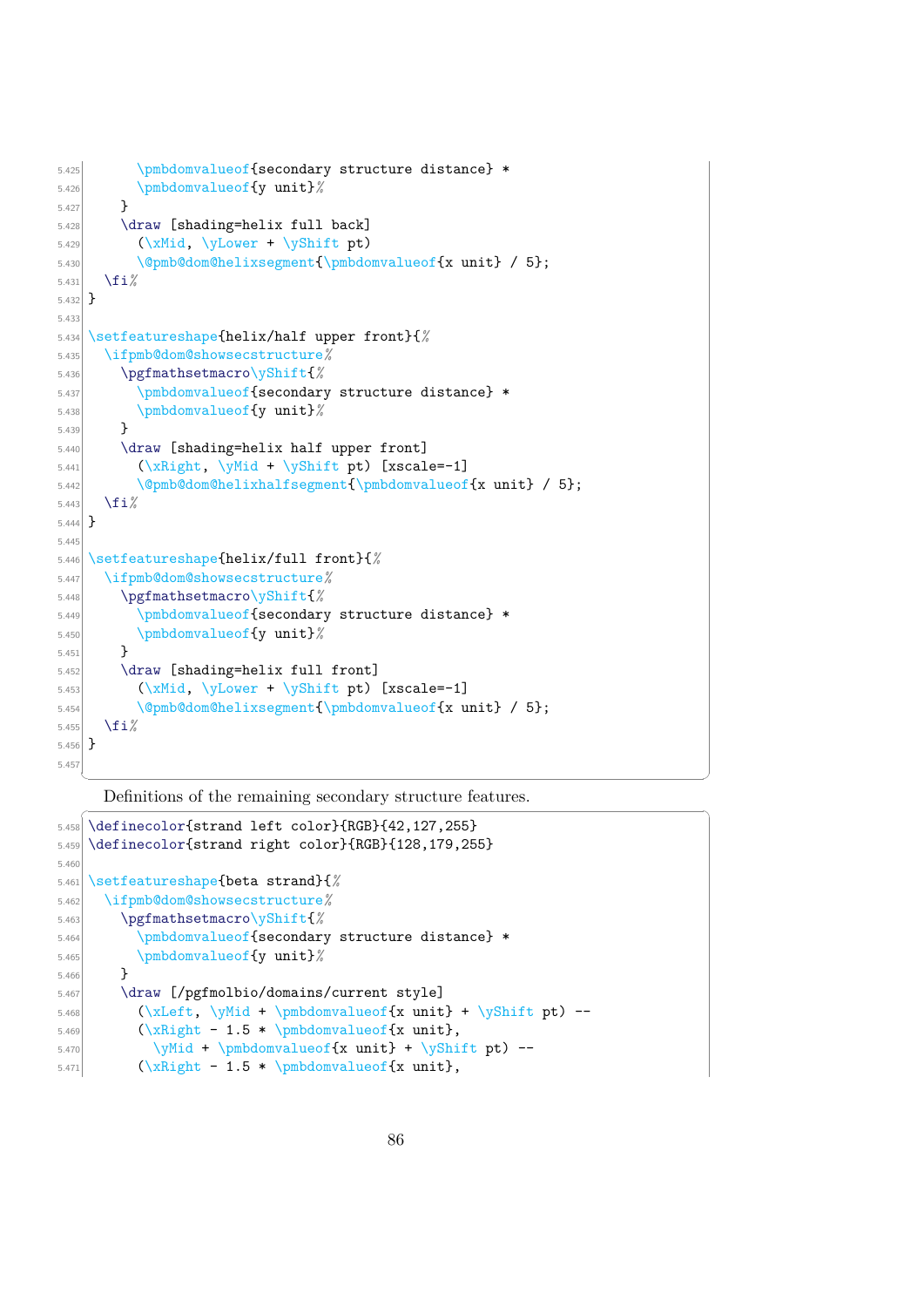```
5.472 \text{Wid} + 1.5 * \pmb{\omega} \quad \text{x unit} + \yShift pt) --5.473 (\xRight, \yMid + \yShift pt) --
_{5.474} (\xRight - 1.5 * \pmbdomvalueof{x unit},
5.475 \text{yMid - 1.5 * } \ph{d} + \yShift pt) --
5.476 (\xRight - 1.5 * \pmbdomvalueof{x unit},
5.477 \text{yMid - \pm\omega\omega\text{[x unit]} + \yShift\ pt) --5.478 (\xLeft, \yMid - \pmbdomvalueof{x unit} + \yShift pt) --
5.479 cycle;%
5.480 \fi%
5.481 }
5.482 \setfeaturealias{STRAND}{beta strand}
5.483
5.484 \setfeatureshape{beta turn}{%
5.485 \ifpmb@dom@showsecstructure%
5.486 \pgfmathsetmacro\yShift{%
5.487 \pmbdomvalueof{secondary structure distance} *
5.488 \pmbdomvalueof{y unit}%
5.489 }
5.490 \pgfmathsetmacro\turnXradius{(\xRight - \xLeft) / 2}%
5.491 \pgfmathsetmacro\turnYradius{\pmbdomvalueof{x unit} * 1.5}%
_{5.492} \fill [white]
5.493 (\chiLeft, \gamma<sup>+</sup> 1mm + \yShift pt) rectangle
5.494 \langle \xi \rangle (\xRight, \yMid - 1mm + \yShift pt);
5.495 \draw [/pgfmolbio/domains/current style]
5.496 (\xLeft - .5pt, \yMid + \yShift pt) --
5.497 (\chiLeft, \gamma<sup>1</sup> (\chiLeft, \gamma<sup>1</sup> + \gamma<sup>5</sup>) arc
5.498 [start angle=180, end angle=0,
5.499 x radius=\turnXradius pt, y radius=\turnYradius pt] --
5.500 (\xRight + .5pt, \yMid + \yShift pt);%
5.501 \fi%
5.502}
5.503 \setfeaturealias{TURN}{beta turn}
5.504
5.505 \setfeatureshape{beta bridge}{%
5.506 \ifpmb@dom@showsecstructure%
5.507 \pgfmathsetmacro\yShift{%
5.508 \pmbdomvalueof{secondary structure distance} *
5.509 \pmbdomvalueof{y unit}%
5.510 }
_{5.511} \draw [/pgfmolbio/domains/current style]
5.512 (\xLeft, \yMid + .25 * \pmb{\in} xunit] + \yShift pt) --5.513 (\chiRight - 1.5 * \pmbdomvalueof{x unit},
5.514 \text{yMid + .25 * } \ph{d} + \text{yShift pt} --
5.515 (\chiRight - 1.5 * \pmbdomvalueof{x unit},
5.516 \text{yMid + 1.5 * } \ph{x unit} + \yShift pt) --5.517 (\langle \Delta, \phi \rangle + \langle \Delta \rangle --
5.518 (\xRight - 1.5 * \pmbdomvalueof{x unit},
5.519 \text{yMid - 1.5 * } \ph{x unit} + \yShift pt) --5.520 (\chiRight - 1.5 * \pmbdomvalueof{x unit},
```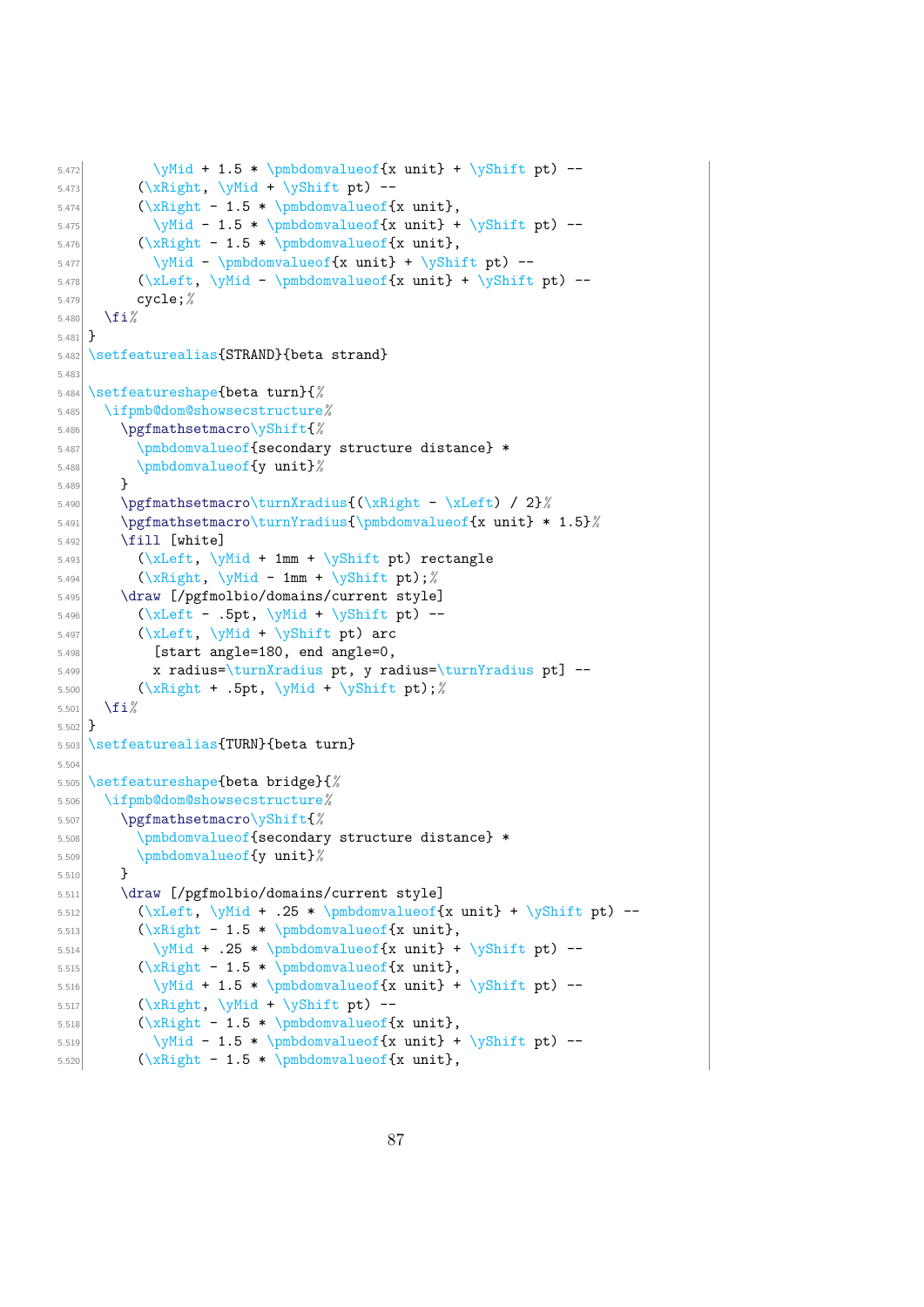```
5.521 \gamma - .25 * \pmbdomvalueof{x unit} + \yShift pt) --
5.522 \chi (\xLeft, \yMid - .25 * \pmbdomvalue of {x unit} + \yShift pt) --
5.523 cycle;%
5.524 \fi%
5.525 }
5.526
5.527 \setfeatureshape{bend}{%
5.528 \ifpmb@dom@showsecstructure%
5.529 \pgfmathsetmacro\yShift{%
5.530 \pmbdomvalueof{secondary structure distance} *
5.531 \pmbdomvalueof{y unit}%
5.532 }
5.533 \fill [white]
5.534 (\chiLeft, \text{wind} + 1mm + \text{Shift pt}) rectangle
5.535 (\xRight, \yMid - 1mm + \yShift pt);%
5.536 \draw [/pgfmolbio/domains/current style]
5.537 (\chiLeft - .5pt, \gamma + \gamma) --
5.538 (\xLeft, \yMid + \yShift pt) --
5.539 (\xMid, \yMid + .5 * \pmb{\omega}uee^{y unit} + \yShift pt) --_{5.540} (\xRight, \yMid + \yShift pt) --
[5.541] (\{xRight + .5pt, \forall \text{Unif } t \};
5.542 \fi%
5.543 }
5.54
```
✝ ✆ This concludes the part of the package that is always loaded. The remaining code is only executed within LuaT<sub>EX</sub>.

✝ ✆

```
\overline{a} \overline{a} \overline{a} \overline{a} \overline{a} \overline{a} \overline{a} \overline{a} \overline{a} \overline{a} \overline{a} \overline{a} \overline{a} \overline{a} \overline{a} \overline{a} \overline{a} \overline{a} \overline{a} \overline{a} \overline{a} \overline{a} \overline{a} \overline{a} \overline{5.545 \ifluatex\else\expandafter\endinput\fi
5.546
5.547
```
# <span id="page-90-0"></span>**5.5.4 Adding Features**

#### **\pmb@dom@inputuniprot**

**#1:** The  $\langle name \rangle$  of a Uniprot file.

\pmb@dom@inputuniprot reads some attributes and all features from a Uniprot file (readUniprotFile, section [5.6.4\)](#page-105-0). It then updates some keys of the domains module (getParameters, section [5.6.5\)](#page-108-0) and then passes the value of residue numbering to the pmbProtein object.

```
\overline{\phantom{a}} \overline{\phantom{a}} \overline{\phantom{a}} \overline{\phantom{a}} \overline{\phantom{a}} \overline{\phantom{a}} \overline{\phantom{a}} \overline{\phantom{a}} \overline{\phantom{a}} \overline{\phantom{a}} \overline{\phantom{a}} \overline{\phantom{a}} \overline{\phantom{a}} \overline{\phantom{a}} \overline{\phantom{a}} \overline{\phantom{a}} \overline{\phantom{a}} \overline{\phantom{a}} \overline{\5.548 \newcommand\pmb@dom@inputuniprot[1]{%
5.549 \directlua{
5.550 pmbProtein:readUniprotFile("#1")
```

```
5.551 pmbProtein:getParameters()
```

```
5.552 pmbProtein:setParameters{
```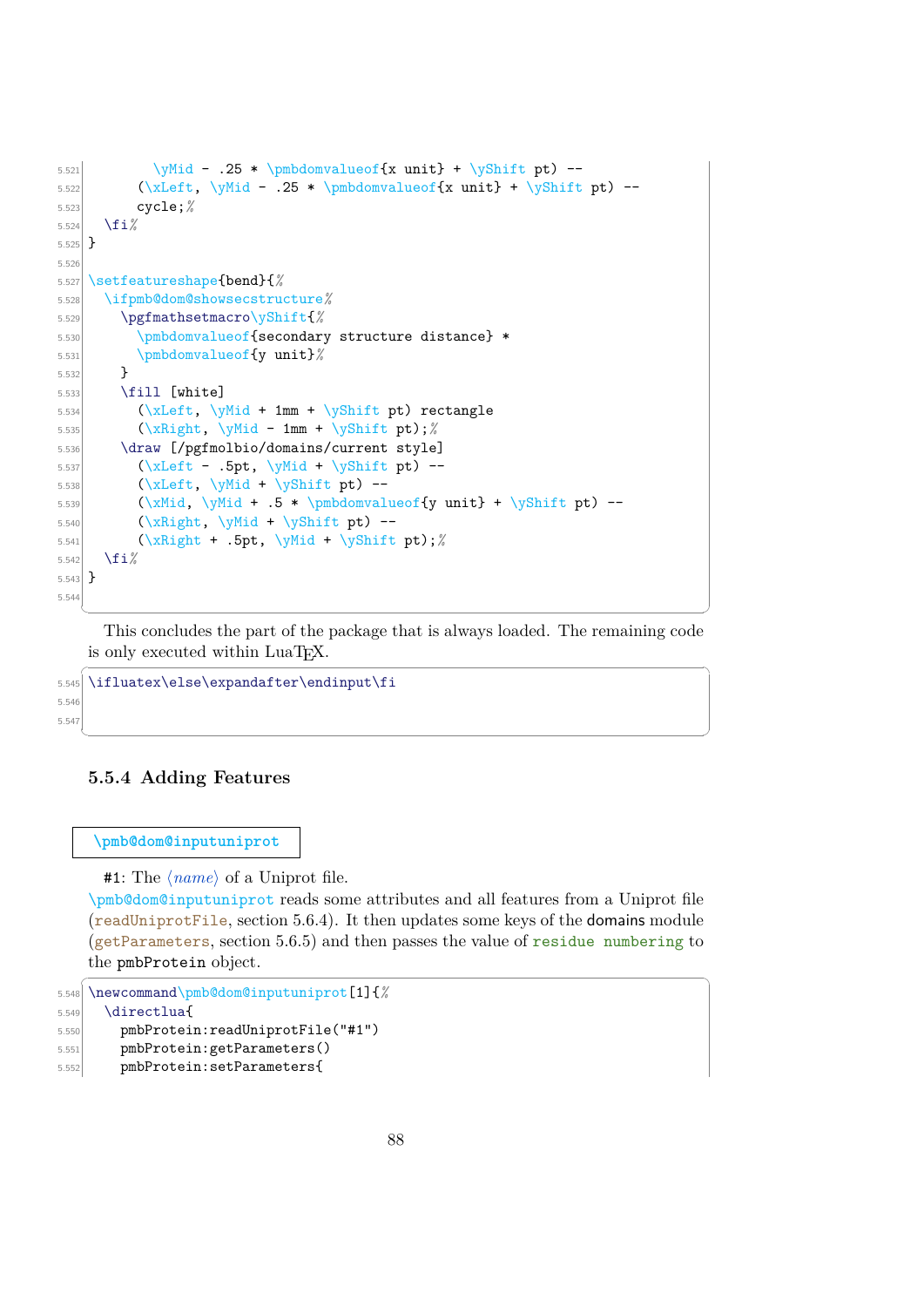```
5.553 residueNumbering = "\pmbdomvalueof{residue numbering}"
5.554 }
5.555 }%
5.556 }
5.557
 ✝ ✆
```
#### **\pmb@dom@inputgff**

#1: The  $\langle name \rangle$  of a General Feature Format (gff) file. This macro reads all features from a gff file (readGffFile, section [5.6.4\)](#page-105-0). It then passes the value of residue numbering to pmbProtein.

```
\sqrt{2} \sqrt{2} \sqrt{2} \sqrt{2} \sqrt{2} \sqrt{2} \sqrt{2} \sqrt{2} \sqrt{2} \sqrt{2} \sqrt{2} \sqrt{2} \sqrt{2} \sqrt{2} \sqrt{2} \sqrt{2} \sqrt{2} \sqrt{2} \sqrt{2} \sqrt{2} \sqrt{2} \sqrt{2} \sqrt{2} \sqrt{2} \sqrt{2} \sqrt{2} \sqrt{2} \sqrt{25.558 \newcommand\pmb@dom@inputgff[1]{%
5.559 \directlua{
5.560 pmbProtein:readGffFile("#1")
5.561 pmbProtein:setParameters{
5.562 residueNumbering = "\pmbdomvalueof{residue numbering}"
5.563 }
5.564 }%
5.565 }
5.566
    ✝ ✆
```
**\pmb@dom@addfeature**

**#1:** A  $\langle key-value \; list \rangle$  that is locally applied to the feature.

- **#2:** The feature  $\langle key \rangle$ .
- $#3:$  The  $\langle first \rangle$  …

**#4:** and  $\langle$ *last* $\rangle$  residue covered by the feature.

This macro adds a feature to pmbProtein by calling its addFeature method. The  $\langle key-value \; list \rangle$  should be stored without any expansion in the kvList field of addFeature's single argument table. To this end, we first store the  $\langle key-value \; list \rangle$ in the token register  $\Q{pmb@toksa}$  and then access its contents by the construction \directlua{[...]\the\@pmb@toksa[...]}. This code behaves similarly to \the inside an \edef, i. e. the contents of the token register are not further expanded.  $\overline{a}$   $\overline{a}$   $\overline{a}$   $\overline{a}$   $\overline{a}$   $\overline{a}$   $\overline{a}$   $\overline{a}$   $\overline{a}$   $\overline{a}$   $\overline{a}$   $\overline{a}$   $\overline{a}$   $\overline{a}$   $\overline{a}$   $\overline{a}$   $\overline{a}$   $\overline{a}$   $\overline{a}$   $\overline{a}$   $\overline{a}$   $\overline{a}$   $\overline{a}$   $\overline{a}$   $\overline{$ 

```
5.567 \newcommand\pmb@dom@addfeature[4][]{%
5.568 \begingroup%
5.569 \pgfmolbioset[domains]{#1}%
5.570 \@pmb@toksa{#1}%
5.571 \directlua{
5.572 pmbProtein:addFeature{
5.573 key = "#2",
5.574 start = "#3".
5.575 stop = "#4",
5.576 kvList = "\luaescapestring{\the\@pmb@toksa}",
```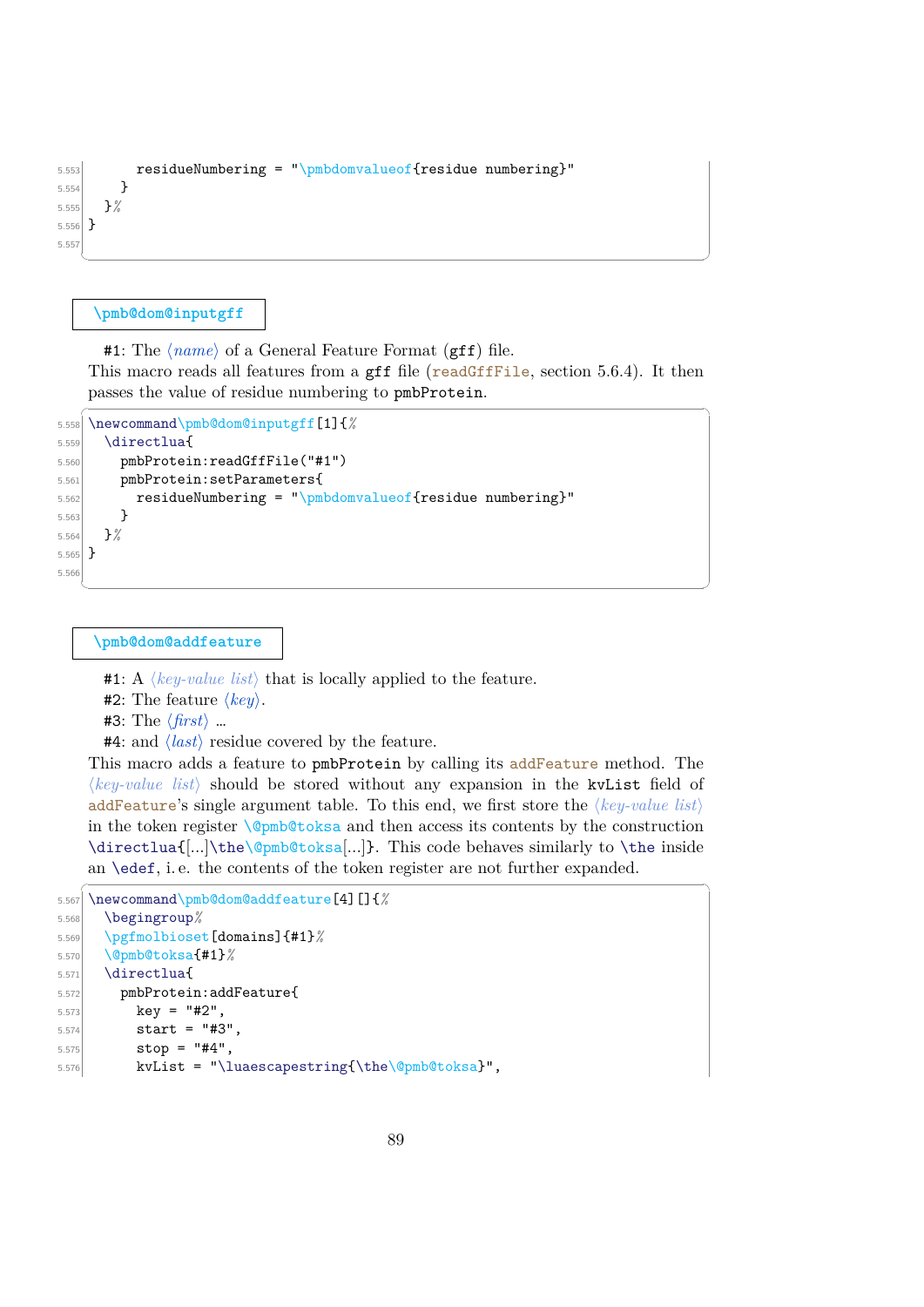```
5.577 level = tonumber("\pmbdomvalueof{level}"),
5.578 layer = tonumber("\pmbdomvalueof{@layer}")
5.579 }
5.580 }%
5.581 \endgroup%
5.582 }
5.583
```
#### **5.5.5 The Main Environment**

**pmbdomains**

 $\#1: A \ \langle key-value \ list \rangle$  that configures the domain diagram.

**#2:** The  $\langle sequence \ length \rangle$ .

If pmbdomains appears outside of a tikzpicture, we implicitly start this environment, otherwise we begin a new group. "Within a tikzpicture" means that  $\langle$ useasboundingbox is defined. The  $\langle key-value \; list \rangle$  is processed.  $\sqrt{2}$   $\sqrt{2}$   $\sqrt{2}$   $\sqrt{2}$   $\sqrt{2}$   $\sqrt{2}$   $\sqrt{2}$   $\sqrt{2}$   $\sqrt{2}$   $\sqrt{2}$   $\sqrt{2}$   $\sqrt{2}$   $\sqrt{2}$   $\sqrt{2}$   $\sqrt{2}$   $\sqrt{2}$   $\sqrt{2}$   $\sqrt{2}$   $\sqrt{2}$   $\sqrt{2}$   $\sqrt{2}$   $\sqrt{2}$   $\sqrt{2}$   $\sqrt{2}$   $\sqrt{2}$   $\sqrt{2}$   $\sqrt{2}$   $\sqrt{2$ 

✝ ✆

5.584 \newif\ifpmb@dom@tikzpicture 5.585

```
5.586 \newenvironment{pmbdomains}[2][]{%
5.587 \@ifundefined{useasboundingbox}%
5.588 {\pmb@dom@tikzpicturefalse\begin{tikzpicture}}%
5.589 {\pmb@dom@tikzpicturetrue}%
5.590 \pgfmolbioset[domains]{sequence length=#2, #1}%
  ✝ ✆
```
The macros *\inputuniprot, \inputgff and \addfeature only point to their* respective internal macros (section [5.5.4\)](#page-90-0) within pmbdomains.

```
\overline{\phantom{a}} \overline{\phantom{a}} \overline{\phantom{a}} \overline{\phantom{a}} \overline{\phantom{a}} \overline{\phantom{a}} \overline{\phantom{a}} \overline{\phantom{a}} \overline{\phantom{a}} \overline{\phantom{a}} \overline{\phantom{a}} \overline{\phantom{a}} \overline{\phantom{a}} \overline{\phantom{a}} \overline{\phantom{a}} \overline{\phantom{a}} \overline{\phantom{a}} \overline{\phantom{a}} \overline{\5.591 \let\inputuniprot\pmb@dom@inputuniprot%
5.592 \let\inputgff\pmb@dom@inputgff%
5.593 \let\addfeature\pmb@dom@addfeature%
      ✝ ✆
```
pmbProtein is a new Protein object whose specialKeys attribute is initialized with the values from the package-wide SpecialKeys object. Since  $\text{pmbProtein}$  must know the sequence length and residue numbering before the environment's body is processed, we call setParameters twice to ensure that sequenceLength is set prior to residueNumbering.

```
\sqrt{2} \sqrt{2} \sqrt{2} \sqrt{2} \sqrt{2} \sqrt{2} \sqrt{2} \sqrt{2} \sqrt{2} \sqrt{2} \sqrt{2} \sqrt{2} \sqrt{2} \sqrt{2} \sqrt{2} \sqrt{2} \sqrt{2} \sqrt{2} \sqrt{2} \sqrt{2} \sqrt{2} \sqrt{2} \sqrt{2} \sqrt{2} \sqrt{2} \sqrt{2} \sqrt{2} \sqrt{25.594 \directlua{
5.595 pmbProtein = pgfmolbio.domains.Protein:new()
5.596 pmbProtein.specialKeys =
5.597 pgfmolbio.domains.SpecialKeys:new(pmbSpecialKeys)
5.598 pmbProtein:setParameters{
5.599 sequenceLength = "\pmbdomvalueof{sequence length}"
5.600 }
5.601 pmbProtein:setParameters{
```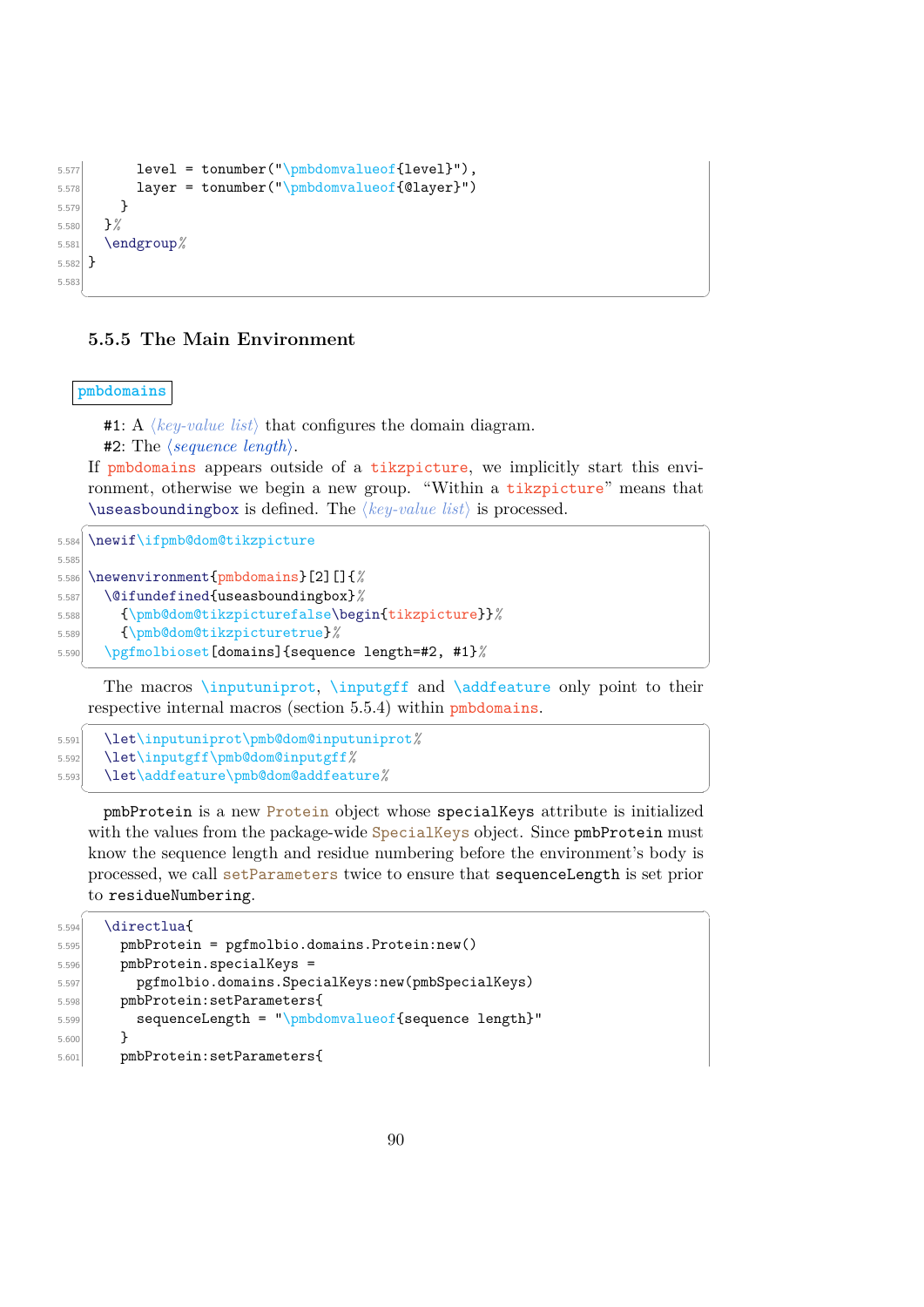```
5.602 residueNumbering = "\pmbdomvalueof{residue numbering}"
5.603 }
5.604 }%
5.605 }{%
 ✝ ✆
```
At the end of pmbdomains's body, pmbProtein stores all features that have been defined there. We add one more feature, other/main chain, which spans the whole protein and occupies the lowermost layer (this is the only instance where we need the @layer key).

 $\overline{\phantom{a}}$   $\overline{\phantom{a}}$   $\overline{\phantom{a}}$   $\overline{\phantom{a}}$   $\overline{\phantom{a}}$   $\overline{\phantom{a}}$   $\overline{\phantom{a}}$   $\overline{\phantom{a}}$   $\overline{\phantom{a}}$   $\overline{\phantom{a}}$   $\overline{\phantom{a}}$   $\overline{\phantom{a}}$   $\overline{\phantom{a}}$   $\overline{\phantom{a}}$   $\overline{\phantom{a}}$   $\overline{\phantom{a}}$   $\overline{\phantom{a}}$   $\overline{\phantom{a}}$   $\overline{\$ 

```
5.606 \pmb@dom@addfeature[@layer=1]{other/main chain}%
5.607 {(1)}{(\pmbdomvalueof{sequence length})}%
 ✝ ✆
```
The following syntactical gem ensures that the token register \@pmb@toksa contains the value of the name key without expansion of any macros within the value.  $\frac{1}{2}$  ,  $\frac{1}{2}$  ,  $\frac{1}{2}$  ,  $\frac{1}{2}$  ,  $\frac{1}{2}$  ,  $\frac{1}{2}$  ,  $\frac{1}{2}$  ,  $\frac{1}{2}$  ,  $\frac{1}{2}$  ,  $\frac{1}{2}$  ,  $\frac{1}{2}$  ,  $\frac{1}{2}$  ,  $\frac{1}{2}$  ,  $\frac{1}{2}$  ,  $\frac{1}{2}$  ,  $\frac{1}{2}$  ,  $\frac{1}{2}$  ,  $\frac{1}{2}$  ,  $\frac{1$ 

✝ ✆

```
5.608 \@pmb@toksa=%
5.609 \expandafter\expandafter\expandafter\expandafter%
5.610 \expandafter\expandafter\expandafter{%
5.611 \pgfkeysvalueof{/pgfmolbio/domains/name}%
5.612 }%
```
Set the remaining attributes of pmbProtein.  $\frac{1}{2}$   $\frac{1}{2}$   $\frac{1}{2}$   $\frac{1}{2}$   $\frac{1}{2}$   $\frac{1}{2}$   $\frac{1}{2}$   $\frac{1}{2}$   $\frac{1}{2}$   $\frac{1}{2}$   $\frac{1}{2}$   $\frac{1}{2}$   $\frac{1}{2}$   $\frac{1}{2}$   $\frac{1}{2}$   $\frac{1}{2}$   $\frac{1}{2}$   $\frac{1}{2}$   $\frac{1}{2}$   $\frac{1}{2}$   $\frac{1}{2}$   $\frac{1}{2}$ 

```
_{5.613} \directlua{
5.614 pmbProtein:setParameters{
5.615 residueRange = "\pmbdomvalueof{residue range}",
5.616 defaultRulerStepSize = "\pmbdomvalueof{default ruler step size}"
5.617 }
5.618 pmbProtein:setParameters{
[5.619] name = "\luaescapestring{\the\@pmb@toksa}",
5.620 xUnit = "\\pmbdomvalueof{x unit}",5.621 yUnit = "\pmbdomvalueof{y unit}",
5.622 residuesPerLine = "\pmbdomvalueof{residues per line}",
5.623 baselineSkip = "\pmbdomvalueof{baseline skip}",
5.624 showRuler = "\ifpmb@dom@showruler true\else false\fi",
5.625 rulerRange = "\pmbdomvalueof{ruler range}",
5.626 sequence = "\pmbdomvalueof{sequence}"
5.627 }
```
✝ ✆ Calculate he appropriate levels of disulfide-like features (section [5.6.7\)](#page-114-0). pgfmolbio .setCoordinateFormat sets the coordinate output format (section [5.2\)](#page-54-0).

```
✞ ☎
5.628 pmbProtein:calculateDisulfideLevels()
5.629 pgfmolbio.setCoordinateFormat(
5.630 "\pgfkeysvalueof{/pgfmolbio/coordinate unit}",
5.631 "\pgfkeysvalueof{/pgfmolbio/coordinate format string}"
5.632 )
 ✝ ✆
```
If the convert module is loaded, we open the appropriate output file. If we wish to output final Ti*k*Z code, we change tex.sprint so that the function writes to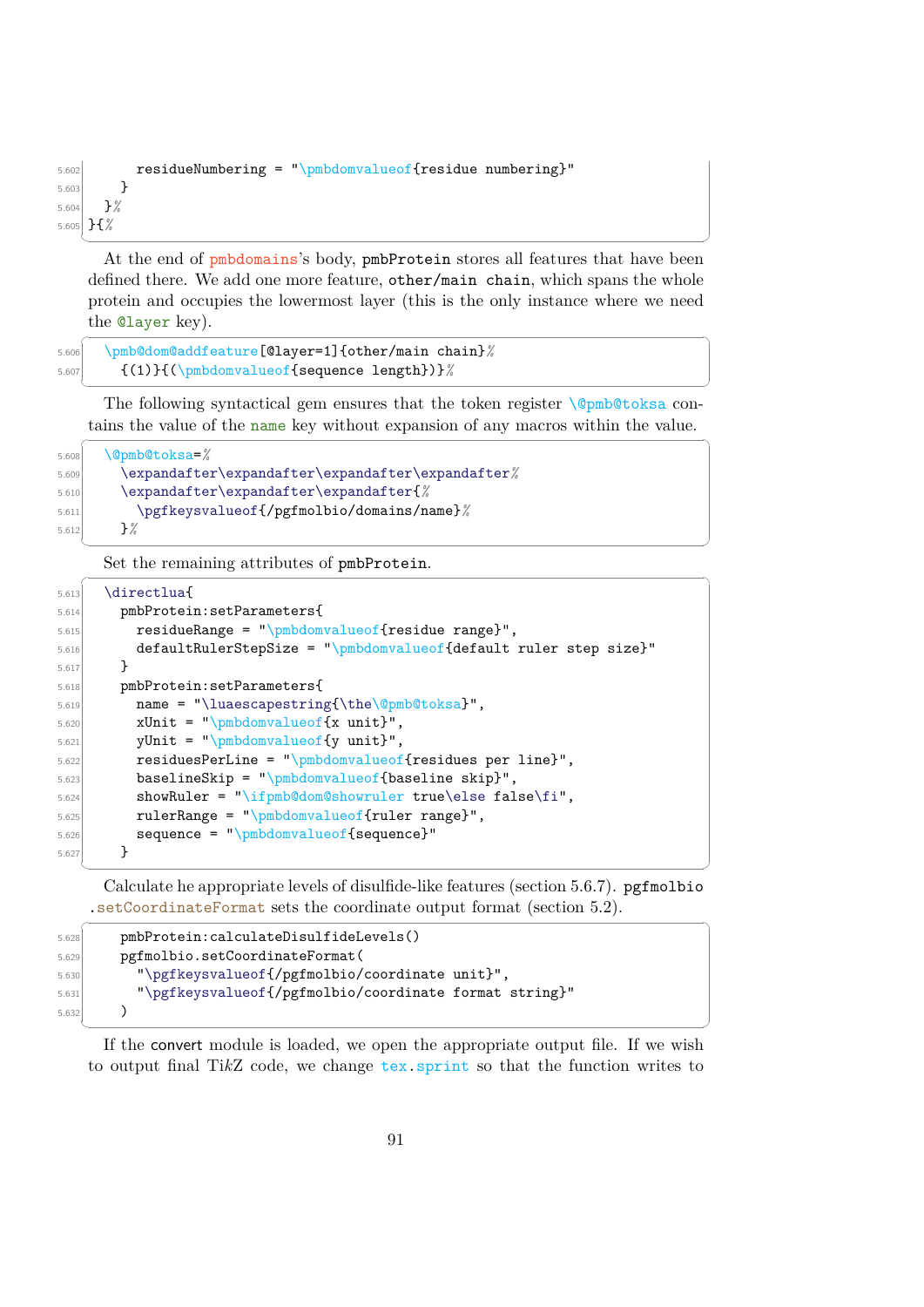this file and then call printTikzDomains. Otherwise, we write a string representation of pmbProtein to the file (section [5.6.9\)](#page-119-0). Without the convert module, printTikzDomains simply returns the drawing commands for the chromatogram to the T<sub>E</sub>X input stream (section  $5.6.8$ ).

```
\sqrt{2} \sqrt{2} \sqrt{2} \sqrt{2} \sqrt{2} \sqrt{2} \sqrt{2} \sqrt{2} \sqrt{2} \sqrt{2} \sqrt{2} \sqrt{2} \sqrt{2} \sqrt{2} \sqrt{2} \sqrt{2} \sqrt{2} \sqrt{2} \sqrt{2} \sqrt{2} \sqrt{2} \sqrt{2} \sqrt{2} \sqrt{2} \sqrt{2} \sqrt{2} \sqrt{2} \sqrt{25.633 \ifpmb@loadmodule@convert
5.634 local filename =
5.635 "\pgfkeysvalueof{/pgfmolbio/convert/output file name}"
5.636 if filename == "(auto)" then
5.637 filename = "pmbconverted" .. pgfmolbio.outputFileId
5.638 end
5.639 filename = filename ..
5.640 ".\pgfkeysvalueof{/pgfmolbio/convert/output file extension}"
5.641 outputFile, ioError = io.open(filename, "w")
5.642 if ioError then
5.643 tex.error(ioError)
5.644 end
5.645 \ifpmb@con@outputtikzcode
5.646 tex.sprint = function(a) outputFile:write(a) end
5.647 pmbProtein:getParameters()
5.648 tex.sprint("\string\n\string\\begin{tikzpicture}")
5.649 pmbProtein:printTikzDomains()
5.650 tex.sprint("\string\n\string\\end{tikzpicture}")
5.651 \else
5.652 \ifpmb@con@includedescription
5.653 pmbProtein.includeDescription = true
5.654 \quad \text{if} \quad \text{if} \quad \text{if} \quad \text{if} \quad \text{if} \quad \text{if} \quad \text{if} \quad \text{if} \quad \text{if} \quad \text{if} \quad \text{if} \quad \text{if} \quad \text{if} \quad \text{if} \quad \text{if} \quad \text{if} \quad \text{if} \quad \text{if} \quad \text{if} \quad \text{if} \quad \text{if} \quad \text{if} \quad \text{if} \quad \text{if} \quad \text{if} \quad \text{if} \quad \text{if} \quad \text{if} \quad \text{if} \quad \text{if} \quad \text{5.655 outputFile:write(tostring(pmbProtein))
5.656 \fi
5.657 outputFile:close()
5.658 pgfmolbio.outputFileId = pgfmolbio.outputFileId + 1
5.659 \else
5.660 pmbProtein:printTikzDomains()
5.661 \overline{f}5.662 pmbProtein = nil
5.663 }%
```
At the end of pmbdomains, we close an implicitly added tikzpicture.

✝ ✆

 $\overline{\phantom{a}}$   $\overline{\phantom{a}}$   $\overline{\phantom{a}}$   $\overline{\phantom{a}}$   $\overline{\phantom{a}}$   $\overline{\phantom{a}}$   $\overline{\phantom{a}}$   $\overline{\phantom{a}}$   $\overline{\phantom{a}}$   $\overline{\phantom{a}}$   $\overline{\phantom{a}}$   $\overline{\phantom{a}}$   $\overline{\phantom{a}}$   $\overline{\phantom{a}}$   $\overline{\phantom{a}}$   $\overline{\phantom{a}}$   $\overline{\phantom{a}}$   $\overline{\phantom{a}}$   $\overline{\$ 

```
\overline{a} \overline{a} \overline{a} \overline{a} \overline{a} \overline{a} \overline{a} \overline{a} \overline{a} \overline{a} \overline{a} \overline{a} \overline{a} \overline{a} \overline{a} \overline{a} \overline{a} \overline{a} \overline{a} \overline{a} \overline{a} \overline{a} \overline{a} \overline{a} \overline{5.664 \ifpmb@dom@tikzpicture\else\end{tikzpicture}\fi%
5.665 }
5.66
```
### **5.5.6 Feature Styles**

**[\setdisulfidefeatures](#page-34-0)**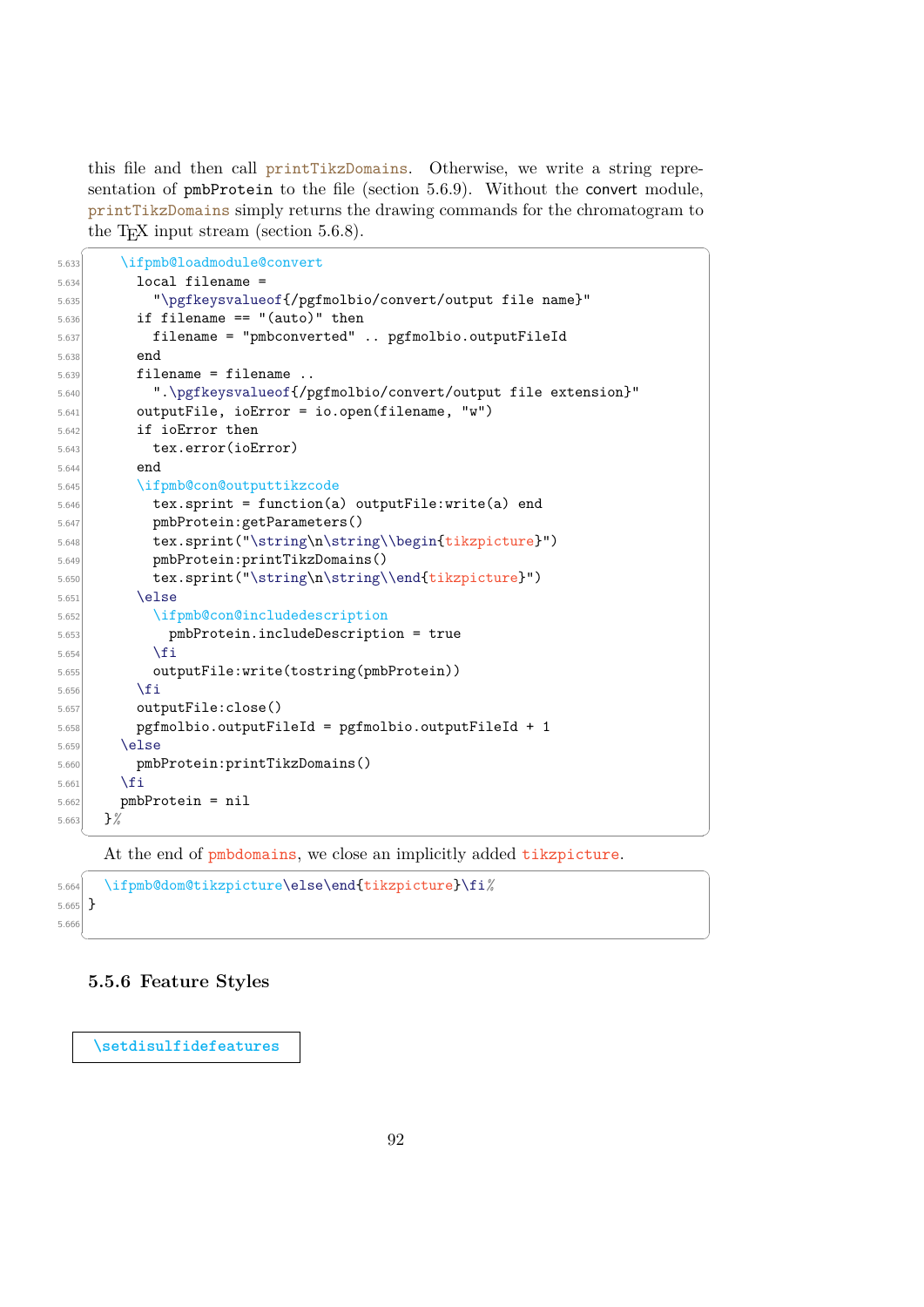#1: A list of  $\langle features \rangle$ .

Clears the list of disulfide-like features and adds the *features* to the empty list. Disulfide-like features are arranged in non-overlapping layers (section [3.6\)](#page-32-0). Depending on whether this macro appears inside a pmbdomains environment or not, the appropriate methods of either pmbProtein.specialKeys or pmbSpecialKeys are called, respectively.

```
✞ ☎
5.667 \newcommand\setdisulfidefeatures[1]{%
5.668 \directlua{
5.669 if pmbProtein then
5.670 pmbProtein.specialKeys:clearKeys("disulfideKeys")
5.671 pmbProtein.specialKeys:setKeys("disulfideKeys", "#1", true)
5.672 else
5.673 pmbSpecialKeys:clearKeys("disulfideKeys")
5.674 pmbSpecialKeys:setKeys("disulfideKeys", "#1", true)
5.675 end
5.676 }%
5.677 }
5.67
  ✝ ✆
```
#### **[\adddisulfidefeatures](#page-34-1)**

```
#1: A list of \langle features \rangle.
```
Adds the *(features)* to the list of disulfide-like features without overwriting the current list.

```
\sqrt{2} \sqrt{2} \sqrt{2} \sqrt{2} \sqrt{2} \sqrt{2} \sqrt{2} \sqrt{2} \sqrt{2} \sqrt{2} \sqrt{2} \sqrt{2} \sqrt{2} \sqrt{2} \sqrt{2} \sqrt{2} \sqrt{2} \sqrt{2} \sqrt{2} \sqrt{2} \sqrt{2} \sqrt{2} \sqrt{2} \sqrt{2} \sqrt{2} \sqrt{2} \sqrt{2} \sqrt{25.679 \newcommand\adddisulfidefeatures[1]{%
5.680 \directlua{
5.681 if pmbProtein then
5.682 pmbProtein.specialKeys:setKeys("disulfideKeys", "#1", true)
5.683 else
5.684 pmbSpecialKeys:setKeys("disulfideKeys", "#1", true)
5.685 end
5.686 }%
5.687 }
5.68
   ✝ ✆
```
**[\removedisulfidefeatures](#page-34-2)**

#1: A list of  $\langle features \rangle$ . Removes the  $\langle features \rangle$  from the list of disulfide-like features. ✞ ☎

```
5.689 \newcommand\removedisulfidefeatures[1]{%
5.690 \directlua{
5.691 if pmbProtein then
5.692 pmbProtein.specialKeys:setKeys("disulfideKeys", "#1", nil)
```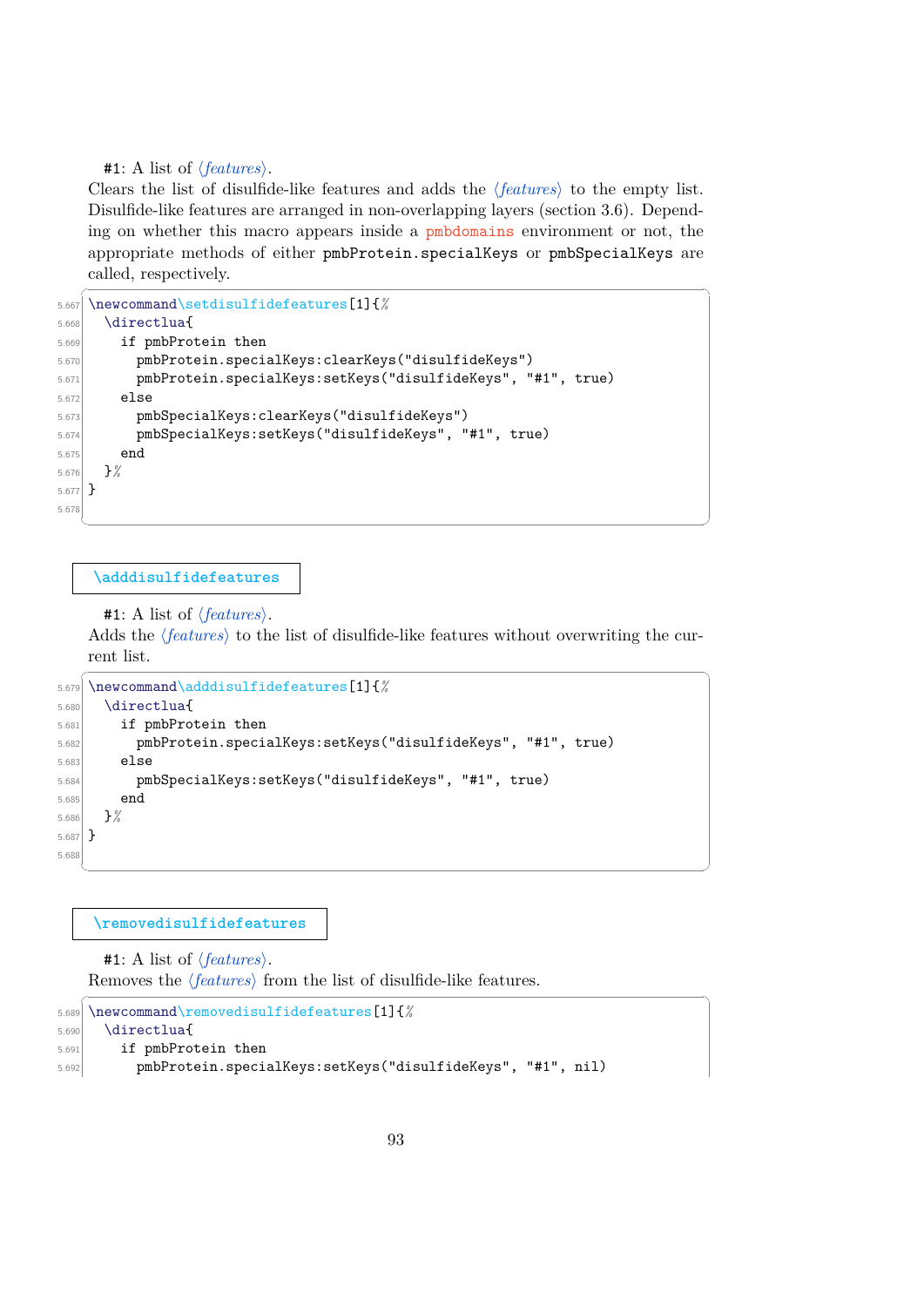```
5.693 else
5.694 pmbSpecialKeys:setKeys("disulfideKeys", "#1", nil)
5.695 end
5.696 }%
5.697 }
5.69
 ✝ ✆
```
Declare the default disulfide-like features.  $\sqrt{2}$   $\sqrt{2}$   $\sqrt{2}$   $\sqrt{2}$   $\sqrt{2}$   $\sqrt{2}$   $\sqrt{2}$   $\sqrt{2}$   $\sqrt{2}$   $\sqrt{2}$   $\sqrt{2}$   $\sqrt{2}$   $\sqrt{2}$   $\sqrt{2}$   $\sqrt{2}$   $\sqrt{2}$   $\sqrt{2}$   $\sqrt{2}$   $\sqrt{2}$   $\sqrt{2}$   $\sqrt{2}$   $\sqrt{2}$   $\sqrt{2}$   $\sqrt{2}$   $\sqrt{2}$   $\sqrt{2}$   $\sqrt{2}$   $\sqrt{2$ 

```
5.699 \setdisulfidefeatures{DISULFID, disulfide, range}
5.70
```
**[\setfeatureprintfunction](#page-38-1)**

**#1:** A  $\langle$ *list* $\rangle$  of features.

**#2:** Name of a Lua  $\langle function \rangle$ .

Assigns a feature print  $\langle function \rangle$  to each feature in the  $\langle list \rangle$ . Feature print functions are preprocessors which, for instance, calculate coordinates for features (section [3.8\)](#page-36-0).

✝ ✆

```
\overline{\phantom{a}} \overline{\phantom{a}} \overline{\phantom{a}} \overline{\phantom{a}} \overline{\phantom{a}} \overline{\phantom{a}} \overline{\phantom{a}} \overline{\phantom{a}} \overline{\phantom{a}} \overline{\phantom{a}} \overline{\phantom{a}} \overline{\phantom{a}} \overline{\phantom{a}} \overline{\phantom{a}} \overline{\phantom{a}} \overline{\phantom{a}} \overline{\phantom{a}} \overline{\phantom{a}} \overline{\5.701 \newcommand\setfeatureprintfunction[2]{%
5.702 \directlua{
5.703 if pmbProtein then
5.704 pmbProtein.specialKeys:setKeys("printFunctions", "#1", #2)
5.705 else
5.706 pmbSpecialKeys:setKeys("printFunctions", "#1", #2)
5.707 end
5.708 }%
5.709 }
5.710
     ✝ ✆
```
#### **[\removefeatureprintfunction](#page-38-2)**

#1: A  $\langle list \rangle$  of features.

```
Removes any feature print function from the features in the \langlelist\rangle.
\overline{a} \overline{a} \overline{a} \overline{a} \overline{a} \overline{a} \overline{a} \overline{a} \overline{a} \overline{a} \overline{a} \overline{a} \overline{a} \overline{a} \overline{a} \overline{a} \overline{a} \overline{a} \overline{a} \overline{a} \overline{a} \overline{a} \overline{a} \overline{a} \overline{
```

```
5.711 \newcommand\removefeatureprintfunction[1]{%
5.712 \directlua{
5.713 if pmbProtein then
5.714 pmbProtein.specialKeys:setKeys("printFunctions", "#1", nil)
5.715 else
5.716 pmbSpecialKeys:setKeys("printFunctions", "#1", nil)
5.717 end
5.718 }%
5.719 }
5.720
```
Assign default feature print functions.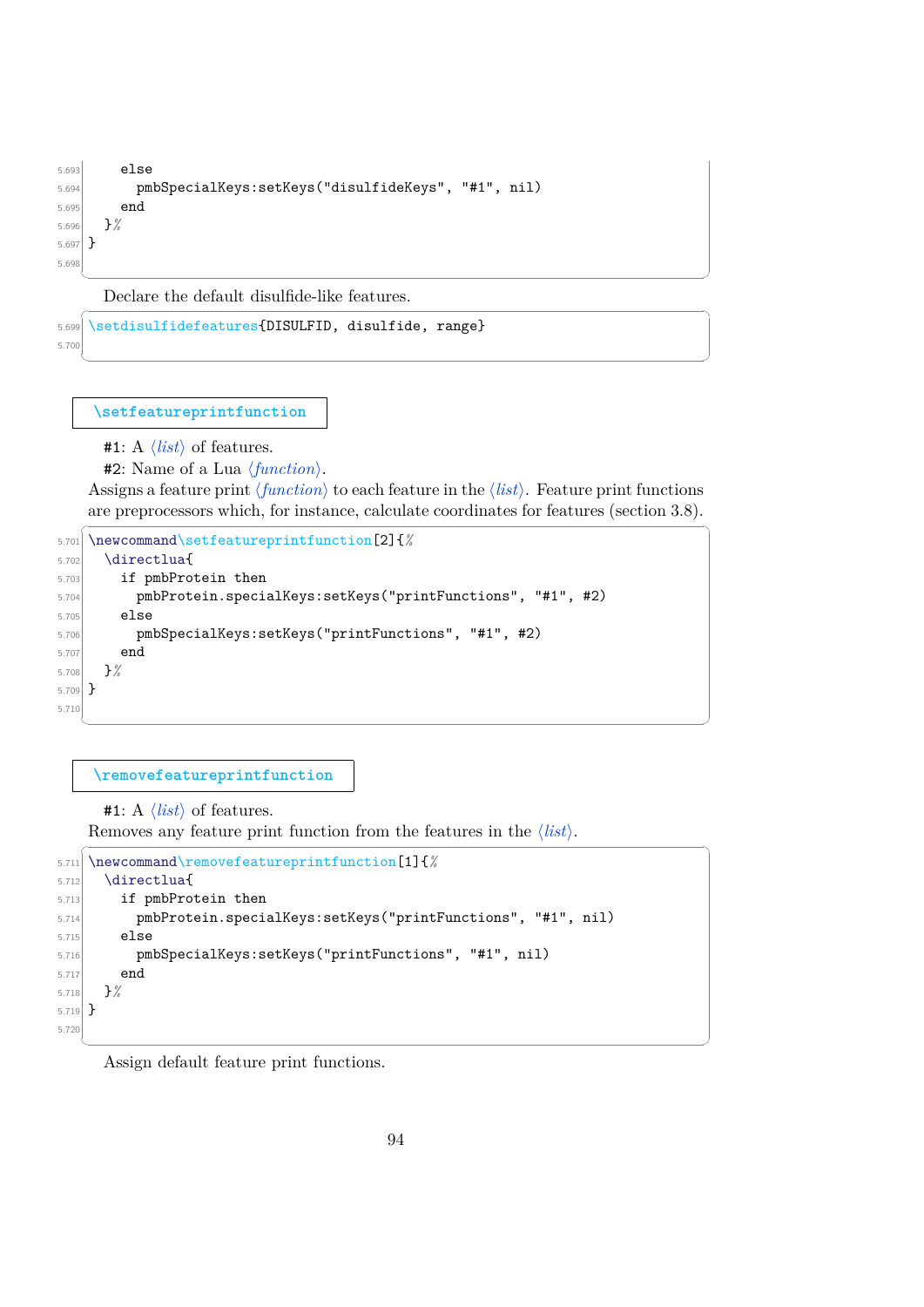```
✞ ☎
5.721 \setfeatureprintfunction{other/sequence}%
5.722 {pgfmolbio.domains.printSequenceFeature}
5.723 \setfeatureprintfunction{alpha helix, pi helix, 310 helix, HELIX}%
5.724 {pgfmolbio.domains.printHelixFeature}
5.725
```
### **[\setfeaturestyle](#page-25-1)**

#1: A  $\langle feature \rangle$  name.

 $#2$ : A  $\langle style \; list \rangle$ .

Sets the style of a  $\langle feature \rangle$  to the style described in the  $\langle style| list \rangle$ . Note that the contents of  $\langle style| list\rangle$  are passed to the Lua function without expansion (via the token register \@pmb@toksa).

 $\sqrt{2}$   $\sqrt{2}$   $\sqrt{2}$   $\sqrt{2}$   $\sqrt{2}$   $\sqrt{2}$   $\sqrt{2}$   $\sqrt{2}$   $\sqrt{2}$   $\sqrt{2}$   $\sqrt{2}$   $\sqrt{2}$   $\sqrt{2}$   $\sqrt{2}$   $\sqrt{2}$   $\sqrt{2}$   $\sqrt{2}$   $\sqrt{2}$   $\sqrt{2}$   $\sqrt{2}$   $\sqrt{2}$   $\sqrt{2}$   $\sqrt{2}$   $\sqrt{2}$   $\sqrt{2}$   $\sqrt{2}$   $\sqrt{2}$   $\sqrt{2$ 

✝ ✆

```
5.726 \newcommand\setfeaturestyle[2]{%
5.727 \@pmb@toksa{#2}%
5.728 \directlua{
5.729 if pmbProtein then
5.730 pmbProtein.specialKeys:setFeatureStyle(
5.731 "#1", "\luaescapestring{\the\@pmb@toksa}"
5.732 )
5.733 else
5.734 pmbSpecialKeys:setFeatureStyle(
5.735 "#1", "\luaescapestring{\the\@pmb@toksa}"
5.736 )
5.737 end
5.738 }%
5.739 }
5.740
  ✝ ✆
```
Declare default feature styles.  $\sqrt{2}$   $\sqrt{2}$   $\sqrt{2}$   $\sqrt{2}$   $\sqrt{2}$   $\sqrt{2}$   $\sqrt{2}$   $\sqrt{2}$   $\sqrt{2}$   $\sqrt{2}$   $\sqrt{2}$   $\sqrt{2}$   $\sqrt{2}$   $\sqrt{2}$   $\sqrt{2}$   $\sqrt{2}$   $\sqrt{2}$   $\sqrt{2}$   $\sqrt{2}$   $\sqrt{2}$   $\sqrt{2}$   $\sqrt{2}$   $\sqrt{2}$   $\sqrt{2}$   $\sqrt{2}$   $\sqrt{2}$   $\sqrt{2}$   $\sqrt{2$ 

```
5.741 \setfeaturestyle{default}{draw}
5.742 \setfeaturestyle{domain}%
5.743 {fill=Chartreuse,fill=LightSkyBlue,fill=LightPink,fill=Gold!50}
5.744 \setfeaturestyle{signal peptide}{fill=black}
5.745 \setfeaturestyle{propeptide}%
5.746 {*1{fill=Gold, opacity=.5, rounded corners=4pt}}
5.747 \setfeaturestyle{carbohydrate}{red}
5.748 \setfeaturestyle{other/main chain}{*1{draw, line width=2pt, black!25}}
5.749 \setfeaturestyle{other/name}{font=\sffamily}
5.750 \setfeaturestyle{disulfide}{draw=olive}
5.751 \setfeaturestyle{range}{*1{draw,decorate,decoration=brace}}
5.752 \setfeaturestyle{other/ruler}{black, black!50}
5.753 \setfeaturestyle{other/sequence}{*1{font=\ttfamily\tiny}}<sup>%</sup>
5.754 \setfeaturestyle{other/magnified sequence above}%
5.755 {*1{draw=black!50, densely dashed}}
```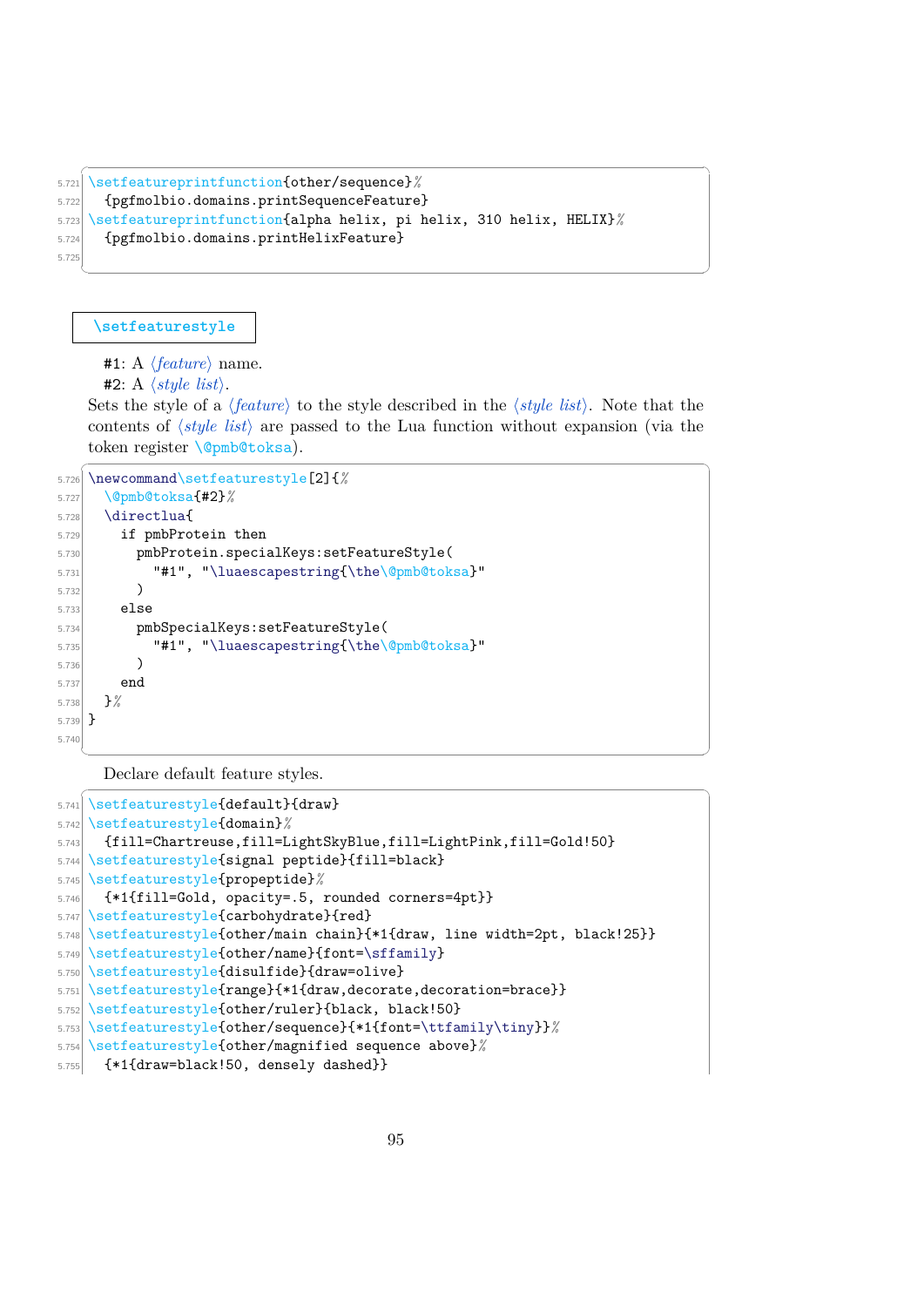```
5.756 \setfeaturestylealias{other/magnified sequence below}<sup>%</sup>
5.757 {other/magnified sequence above}
5.758 \setfeaturestyle{alpha helix}{%
5.759 *1{helix front border color=red!50!black,%
5.760 helix front main color=red!90!black,%
5.761 helix front middle color=red!10!white}%
5.762 }
5.763 \setfeaturestylealias{HELIX}{alpha helix}
5.764 \setfeaturestyle{pi helix}{%
5.765 *1{helix front border color=yellow!50!black,%
5.766 helix front main color=yellow!70!red,%
5.767 helix front middle color=yellow!10!white}%
5.768
5.769 \setfeaturestyle{310 helix}{%
5.770 *1{helix front border color=magenta!50!black,%
5.771 helix front main color=magenta!90!black,%
5.772 helix front middle color=magenta!10!white}%
5.773 }
5.774 \setfeaturestyle{beta strand}{%
5.775 *1{left color=strand left color, right color=strand right color}%
5.776 }
5.777 \setfeaturestyle{beta turn}{*1{draw=violet, thick}}
5.778 \setfeaturestyle{beta bridge}{*1{fill=MediumBlue}}
5.779 \setfeaturestyle{bend}{*1{draw=magenta, thick}}
   ✝ ✆
```
# **5.6 pgfmolbio.domains.lua**

```
61 if luatexbase then
6.2 luatexbase.provides_module({
6.3 name = "pgfmolbio.domains",
6.4 version = 0.2,
6.5 date = "2012/10/01",
6.6 description = "Domain graphs",
6.7 author = "Wolfgang Skala",
6.8 copyright = "Wolfgang Skala",
6.9 license = "LPPL",
6.10 })
6.11 end
6.12
```
These local functions point to functions in pgfmolbio.lua (section [5.2\)](#page-54-0).  $\sqrt{2}$   $\sqrt{2}$   $\sqrt{2}$   $\sqrt{2}$   $\sqrt{2}$   $\sqrt{2}$   $\sqrt{2}$   $\sqrt{2}$   $\sqrt{2}$   $\sqrt{2}$   $\sqrt{2}$   $\sqrt{2}$   $\sqrt{2}$   $\sqrt{2}$   $\sqrt{2}$   $\sqrt{2}$   $\sqrt{2}$   $\sqrt{2}$   $\sqrt{2}$   $\sqrt{2}$   $\sqrt{2}$   $\sqrt{2}$   $\sqrt{2}$   $\sqrt{2}$   $\sqrt{2}$   $\sqrt{2}$   $\sqrt{2}$   $\sqrt{2$ 

✝ ✆

 $\sqrt{2}$   $\sqrt{2}$   $\sqrt{2}$   $\sqrt{2}$   $\sqrt{2}$   $\sqrt{2}$   $\sqrt{2}$   $\sqrt{2}$   $\sqrt{2}$   $\sqrt{2}$   $\sqrt{2}$   $\sqrt{2}$   $\sqrt{2}$   $\sqrt{2}$   $\sqrt{2}$   $\sqrt{2}$   $\sqrt{2}$   $\sqrt{2}$   $\sqrt{2}$   $\sqrt{2}$   $\sqrt{2}$   $\sqrt{2}$   $\sqrt{2}$   $\sqrt{2}$   $\sqrt{2}$   $\sqrt{2}$   $\sqrt{2}$   $\sqrt{2$ 

```
6.13 local stringToDim = pgfmolbio.stringToDim
6.14 local dimToString = pgfmolbio.dimToString
6.15 local packageError = pgfmolbio.packageError
6.16 local packageWarning = pgfmolbio.packageWarning
6.17 local getRange = pgfmolbio.getRange
```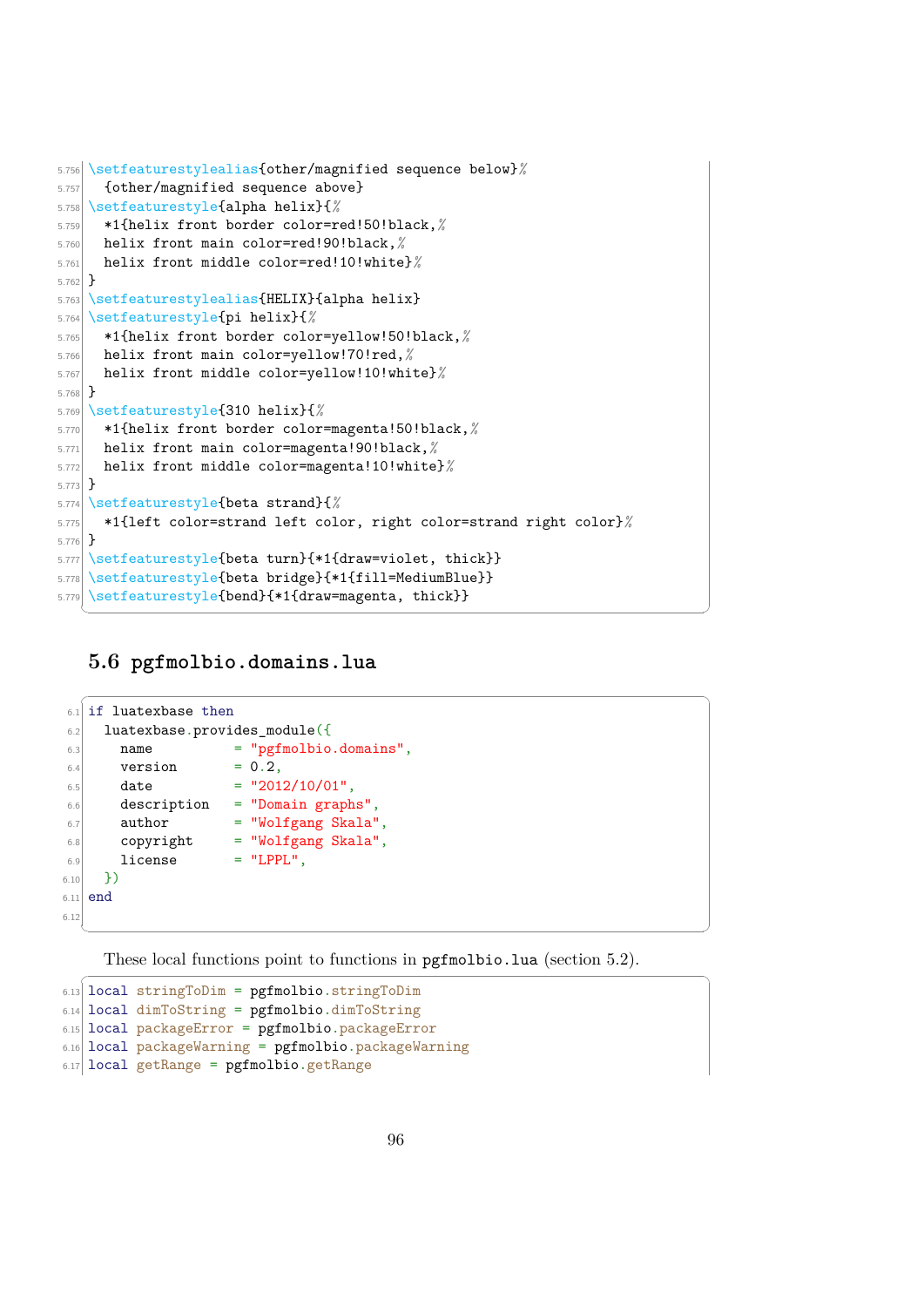#### <span id="page-99-0"></span>**5.6.1 Predefined Feature Print Functions**

printSequenceFeature prints the letters of a sequence between the x-coordinates xLeft and xRight.

✝ ✆

```
\overline{a} \overline{a} \overline{a} \overline{a} \overline{a} \overline{a} \overline{a} \overline{a} \overline{a} \overline{a} \overline{a} \overline{a} \overline{a} \overline{a} \overline{a} \overline{a} \overline{a} \overline{a} \overline{a} \overline{a} \overline{a} \overline{a} \overline{a} \overline{a} \overline{6.19 function printSequenceFeature(feature, xLeft, xRight, yMid, xUnit, yUnit)
6.20 xLeft = xLeft + 0.56.21 for currResidue in feature.sequence: gmatch(".") do
6.22 tex.sprint("\n\t\t\\def\\xMid{" .. dimToString(xLeft * xUnit) .. "}")
6.23 tex.sprint("\n\t\t\\def\\yMid{" .. dimToString(yMid * yUnit) .. "}")
6.24 tex.sprint("\n\t\t\\def\\currentResidue{" .. currResidue .. "}")
6.25 tex.sprint("\n\t\t\\pmbdomdrawfeature{other/sequence}")
6.26 xLeft = xLeft + 1
6.27 end
6.28 end
6.20
```
printHelixFeature prints a helix feature between the x-coordinates xLeft and xRight.  $\overline{\phantom{a}}$ 

✝ ✆

```
6.30 function printHelixFeature(feature, xLeft, xRight, yMid, xUnit, yUnit)
6.31 local residuesLeft, currX
6.32 tex.sprint("\n\t\t\\pgfmolbioset[domains]{current style}")
6.33
```
*Firstly*, three different background parts are drawn: one half upper back at the left, zero or more full back in the middle and possibly one half lower back at the right.

✝ ✆

```
\overline{a} \overline{a} \overline{a} \overline{a} \overline{a} \overline{a} \overline{a} \overline{a} \overline{a} \overline{a} \overline{a} \overline{a} \overline{a} \overline{a} \overline{a} \overline{a} \overline{a} \overline{a} \overline{a} \overline{a} \overline{a} \overline{a} \overline{a} \overline{a} \overline{6.34 residuesLeft = feature.stop - feature.start + 1
6.35 currX = xLeft
6.36 tex.sprint("\n\t\t\\def\\xLeft{" .. dimToString(currX * xUnit) .. "}")
6.37 tex.sprint("\n\t\t\\def\\yMid{" .. dimToString(yMid * yUnit) .. "}")
6.38 tex.sprint("\n\t\t\\pmbdomdrawfeature{helix/half upper back}")
6.39 residuesLeft = residuesLeft - 2
6.40 currX = currX + 2.5
6.41
6.42 while residuesLeft > 0 do
6.43 if residuesLeft == 1 then
6.44 tex.sprint(
              "\n\t\t\\def\\xRight{" ..
6.46 dimToString((currX + 0.5) * xUnit) ..
6.47 \mathbf{1}6.48 )
\text{6.49} tex.sprint("\n\t\t\\def\\yMid{" .. dimToString(yMid * yUnit) .. "}")
6.50 tex.sprint("\n\t\t\\pmbdomdrawfeature{helix/half lower back}")
```
6.18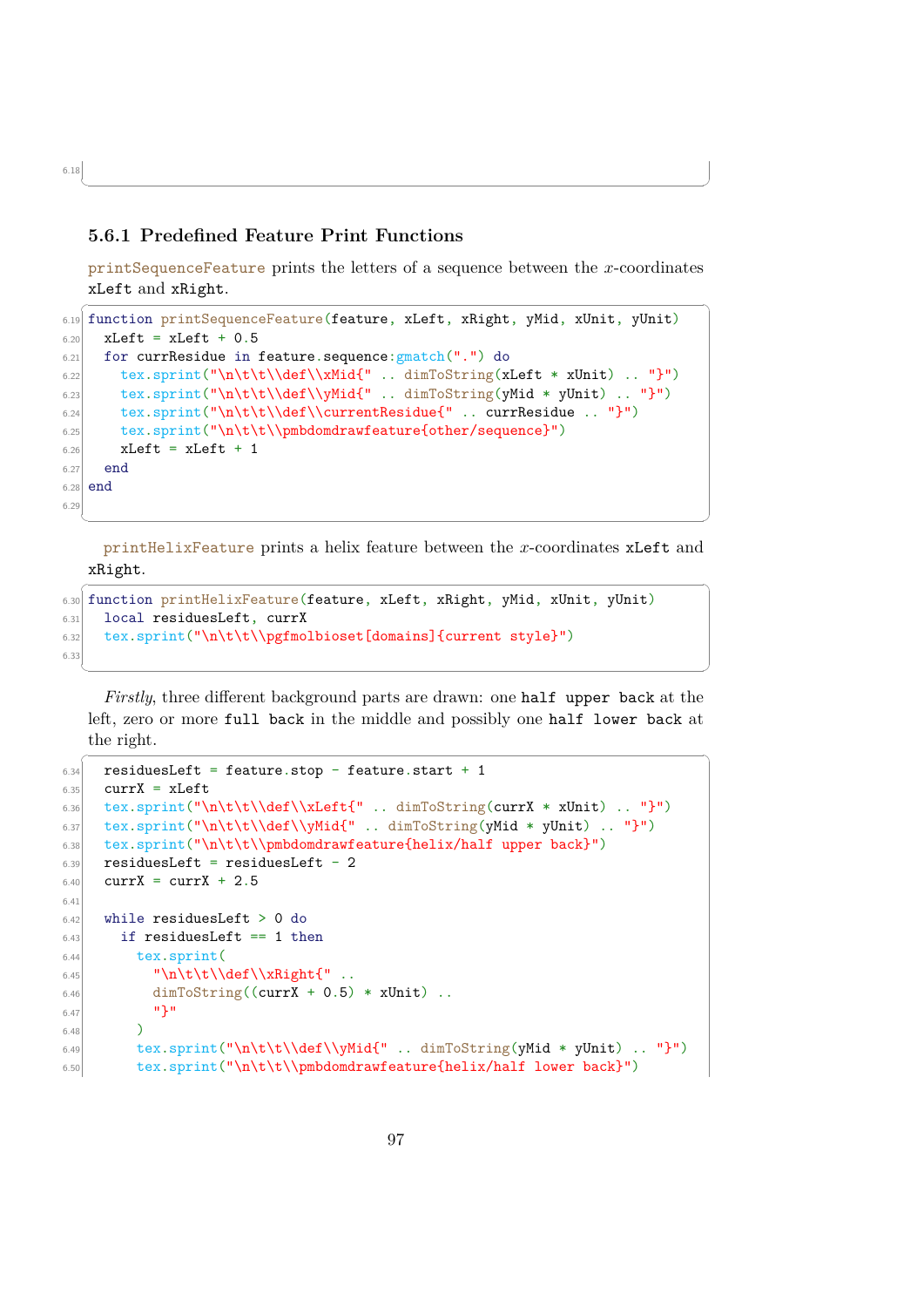```
6.51 else
6.52 tex.sprint("\n\t\t\\def\\xMid{" .. dimToString(currX * xUnit) .. "}")
6.53 tex.sprint(
6.54 "\n\t\t\\def\\yLower{"
6.55 dimToString(yMid * yUnit - 1.5 * xUnit) ..
6.56 '' ''6.57 )
6.58 tex.sprint("\n\t\t\\pmbdomdrawfeature{helix/full back}")
6.59 end
6.60 residuesLeft = residuesLeft - 2
6.61 currX = currX + 2
6.62 end
6.63
```
*Secondly*, two different foreground parts are drawn: at least one full front at the left and in the middle, and possibly one half upper front at the right.

 $\begin{pmatrix} 1 & 0 & 0 \\ 0 & 0 & 0 \\ 0 & 0 & 0 \\ 0 & 0 & 0 \\ 0 & 0 & 0 \\ 0 & 0 & 0 \\ 0 & 0 & 0 \\ 0 & 0 & 0 \\ 0 & 0 & 0 & 0 \\ 0 & 0 & 0 & 0 \\ 0 & 0 & 0 & 0 \\ 0 & 0 & 0 & 0 & 0 \\ 0 & 0 & 0 & 0 & 0 \\ 0 & 0 & 0 & 0 & 0 \\ 0 & 0 & 0 & 0 & 0 & 0 \\ 0 & 0 & 0 & 0 & 0 & 0 \\ 0 & 0 & 0 & 0 & 0 & 0 & 0 \\ 0 &$ 

```
\overline{a} \overline{a} \overline{a} \overline{a} \overline{a} \overline{a} \overline{a} \overline{a} \overline{a} \overline{a} \overline{a} \overline{a} \overline{a} \overline{a} \overline{a} \overline{a} \overline{a} \overline{a} \overline{a} \overline{a} \overline{a} \overline{a} \overline{a} \overline{a} \overline{6.64 residuesLeft = feature.stop - feature.start
6.65 currX = xLeft + 1.5
6.66 while residuesLeft > 0 do
6.67 if residuesLeft == 1 then
6.68 tex.sprint(
6.69 "\n\tt\ldots6.70 dimToString((currX + 0.5) * xUnit) ..
6.71 "}"
6.72 )
6.73 tex.sprint("\n\t\t\\def\\yMid{" .. dimToString(yMid * yUnit) .. "}")
6.74 tex.sprint("\n\t\t\\pmbdomdrawfeature{helix/half upper front}")
6.75 else
6.76 tex.sprint("\n\t\t\\def\\xMid{" .. dimToString(currX * xUnit) .. "}")
6.77 tex.sprint(
6.78 "\n\t\t\\def\\yLower{" ..
6.79 dimToString(yMid * yUnit - 1.5 * xUnit) ..
6.80 \mathbf{P}6.81 )
6.82 tex.sprint("\n\t\t\\pmbdomdrawfeature{helix/full front}")
6.83 end
6.84 residuesLeft = residuesLeft - 2
6.85 currX = currX + 2
6.86 end
6.87 end
6.88
```
#### <span id="page-100-0"></span>**5.6.2 The SpecialKeys Class**

The SpecialKeys class contains three member variables: disulfideKeys (a list of keys that indicate disulfide-like features, like disulfide), featureStyles (a list of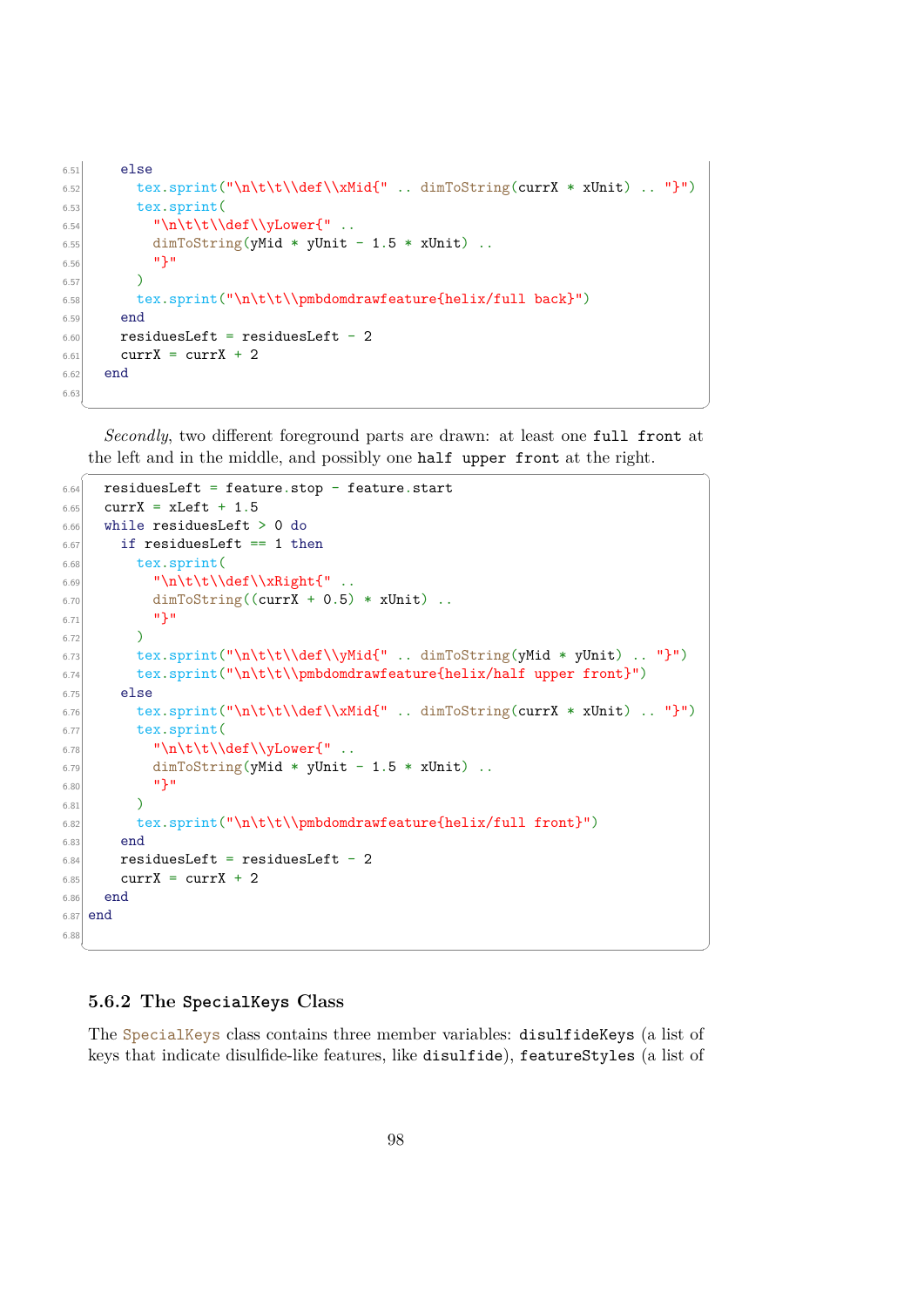feature styles) and printFunctions (a list of keys associated with a feature print function, like alpha helix). Furthermore, it provides methods to manipulate these fields.

The constructor SpecialKeys:new generates a new SpecialKeys object and initializes it with values from parms.

```
\overline{a} \overline{a} \overline{a} \overline{a} \overline{a} \overline{a} \overline{a} \overline{a} \overline{a} \overline{a} \overline{a} \overline{a} \overline{a} \overline{a} \overline{a} \overline{a} \overline{a} \overline{a} \overline{a} \overline{a} \overline{a} \overline{a} \overline{a} \overline{a} \overline{6.89 SpecialKeys = \{\}6.90
6.91 function SpecialKeys:new(parms)
6.92 parms = parms or {}
6.93 local newSpecialKeys = {
6.94 disulfideKeys = {},
6.95 featureStyles = \{\},
6.96 printFunctions = {}
6.97 }
6.98
6.99 for keyList, listContents in pairs(parms) do
6.100 for key, value in pairs(listContents) do
6.101 newSpecialKeys[keyList][key] = value
6.102 end
6.103 end
6.104
6.105 setmetatable(newSpecialKeys, self)
6.106 self. __index = self
6.107 return newSpecialKeys
6.108 end
6.109
    ✝ ✆
```
SpecialKeys:setKeys sets a value for a key in the keylist. Possible values for keyList are "disulfideKeys", "featureStyles" or "printFunctions".

```
\overline{a} \overline{a} \overline{a} \overline{a} \overline{a} \overline{a} \overline{a} \overline{a} \overline{a} \overline{a} \overline{a} \overline{a} \overline{a} \overline{a} \overline{a} \overline{a} \overline{a} \overline{a} \overline{a} \overline{a} \overline{a} \overline{a} \overline{a} \overline{a} \overline{6.110 function SpecialKeys: setKeys(keylist, keys, value)
6.111 for key in keys: gmatch("([\hat{},]+)" ) do
6.112 key = key:trim()
6.113 self [keylist] [key] = value
6.114 end
6.115 end
6.116
```
SpecialKeys:setFeatureStyle parses the style list style and associates it with a certain key. In Lua, a style list is an array of tables. Each table contains the fields cycles and style. cycles determines how often the style (a string suitable for the mandatory argument of  $\text{objset}$  is to be used. In addition, an optional field alias contains a reference to another key, if the current key is an alias of it (see below).

 $\overline{a}$   $\overline{a}$   $\overline{a}$   $\overline{a}$   $\overline{a}$   $\overline{a}$   $\overline{a}$   $\overline{a}$   $\overline{a}$   $\overline{a}$   $\overline{a}$   $\overline{a}$   $\overline{a}$   $\overline{a}$   $\overline{a}$   $\overline{a}$   $\overline{a}$   $\overline{a}$   $\overline{a}$   $\overline{a}$   $\overline{a}$   $\overline{a}$   $\overline{a}$   $\overline{a}$   $\overline{$ 

✝ ✆

6.117 function SpecialKeys:setFeatureStyle(key, style) 6.118 local newStyleList, styleCycles, styleContents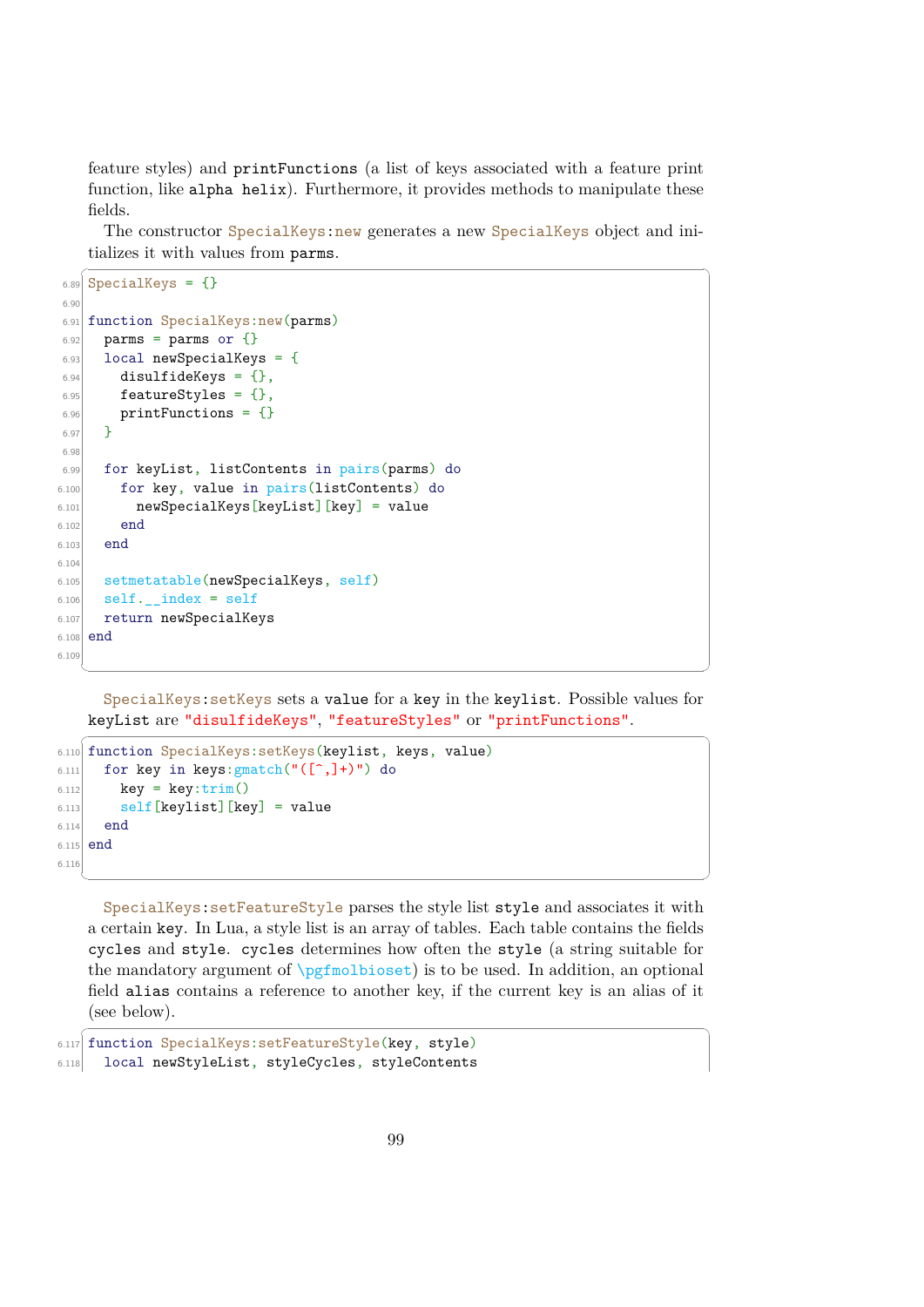```
6.119
6.120 newStyleList = {}
6.121 while style \sim = "" do
6.122 styleCycles = 1
6.123 if style:\text{sub}(1,1) == "{'}" then
6.124 styleContents = style:match("%b{}")
6.125 \vert style = style:match("%b{}(.*)")
6.126 elseif style:sub(1,1) == "*" then
6.127 styleCycles, styleContents = style:\text{match}("\%*(\%d*) (\%b\})")6.128 if styleCycles == "" then styleCycles = 1 end
6.129 style = style:\text{match}("\text{**}\text{**}\text{**}\text{**}\text{**}) (.*)")
6.130 elseif style:sub(1,1) == "," or style:sub(1,1) == " then
6.131 style = style:match("[,%s]+(.*)")
6.132 styleCycles, styleContents = nil, nil
6.133 else
6.134 styleContents = style:match("(\lceil^{\hat{}}\rceil, \rceil+),")
6.135 if not styleContents then
6.136 styleContents = style
6.137 style = 106.138 else
6.139 style = style:\text{match}("[^*,]^+, (.*)")6.140 end
6.141 end
6.142 if styleCycles then
6.143 table.insert(
6.144 newStyleList,
6.145 {cycles = styleCycles, style = styleContents}
6.146 )
6.147 end
6.148 end
6.149 self.featureStyles[key] = newStyleList
6.150 end
6.151
```
SpecialKeys:aliasFeatureStyle sets the alias field of a style list so that feature newKey uses the same feature style as feature oldKey.  $\overline{a}$   $\overline{a}$   $\overline{a}$   $\overline{a}$   $\overline{a}$   $\overline{a}$   $\overline{a}$   $\overline{a}$   $\overline{a}$   $\overline{a}$   $\overline{a}$   $\overline{a}$   $\overline{a}$   $\overline{a}$   $\overline{a}$   $\overline{a}$   $\overline{a}$   $\overline{a}$   $\overline{a}$   $\overline{a}$   $\overline{a}$   $\overline{a}$   $\overline{a}$   $\overline{a}$   $\overline{$ 

✝ ✆

```
6.152 function SpecialKeys:aliasFeatureStyle(newKey, oldKey)
6.153 self.featureStyles[newKey] = {alias = oldKey}
6.154 end
6.155
```
SpecialKeys:getBaseKey returns either the name of key itself or of its parent key if key is an alias.

✝ ✆

 $\overline{a}$   $\overline{a}$   $\overline{a}$   $\overline{a}$   $\overline{a}$   $\overline{a}$   $\overline{a}$   $\overline{a}$   $\overline{a}$   $\overline{a}$   $\overline{a}$   $\overline{a}$   $\overline{a}$   $\overline{a}$   $\overline{a}$   $\overline{a}$   $\overline{a}$   $\overline{a}$   $\overline{a}$   $\overline{a}$   $\overline{a}$   $\overline{a}$   $\overline{a}$   $\overline{a}$   $\overline{$ 

```
6.156 function SpecialKeys:getBaseKey(key)
6.157 if self.featureStyles[key] then
6.158 if self.featureStyles[key].alias then
6.159 return self.featureStyles[key].alias
```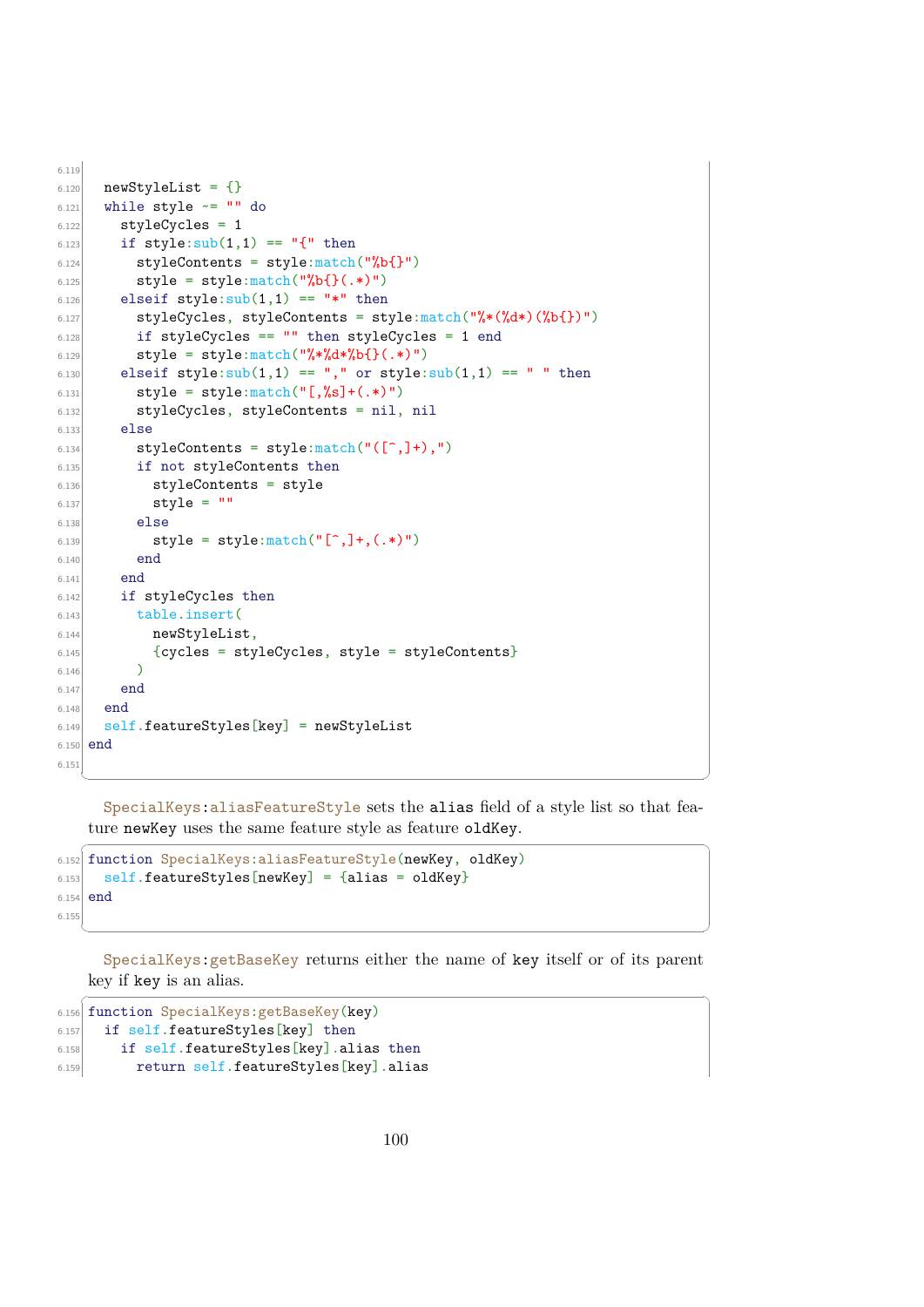```
6.160 end
6.161 end
6.162 return key
6.163 end
6.164
 ✝ ✆
```
SpecialKeys:clearKeys clears a keylist.

```
6.165 function SpecialKeys:clearKeys(keylist)
6.166 self[keylist] = {}
6.167 end
6.168
```
SpecialKeys:selectStyleFromList returns the styleID-th style from the style list associated with key. Firstly, the correct style list is selected.  $\overline{a}$   $\overline{a}$   $\overline{a}$   $\overline{a}$   $\overline{a}$   $\overline{a}$   $\overline{a}$   $\overline{a}$   $\overline{a}$   $\overline{a}$   $\overline{a}$   $\overline{a}$   $\overline{a}$   $\overline{a}$   $\overline{a}$   $\overline{a}$   $\overline{a}$   $\overline{a}$   $\overline{a}$   $\overline{a}$   $\overline{a}$   $\overline{a}$   $\overline{a}$   $\overline{a}$   $\overline{$ 

✝ ✆

✝ ✆

 $\overline{a}$   $\overline{a}$   $\overline{a}$   $\overline{a}$   $\overline{a}$   $\overline{a}$   $\overline{a}$   $\overline{a}$   $\overline{a}$   $\overline{a}$   $\overline{a}$   $\overline{a}$   $\overline{a}$   $\overline{a}$   $\overline{a}$   $\overline{a}$   $\overline{a}$   $\overline{a}$   $\overline{a}$   $\overline{a}$   $\overline{a}$   $\overline{a}$   $\overline{a}$   $\overline{a}$   $\overline{$ 

```
6.169 function SpecialKeys:selectStyleFromList(key, styleID)
6.170 local styleList
6.171
6.172 if not self.featureStyles[key] then
6.173 packageWarning(
6.174 "Feature style `" ..
6.175 key ..
6.176 "' unknown, using `default'."
6.177 )
6.178 styleList = self.featureStyles.default
6.179 elseif self.featureStyles[key].alias then
6.180 styleList = self.featureStyles[self.featureStyles[key].alias]
6.181 else
6.182 styleList = self.featureStyles[key]
6.183 end
6.184
```
Secondly, the method choses the appropriate style in the list.  $\overline{a}$   $\overline{a}$   $\overline{a}$   $\overline{a}$   $\overline{a}$   $\overline{a}$   $\overline{a}$   $\overline{a}$   $\overline{a}$   $\overline{a}$   $\overline{a}$   $\overline{a}$   $\overline{a}$   $\overline{a}$   $\overline{a}$   $\overline{a}$   $\overline{a}$   $\overline{a}$   $\overline{a}$   $\overline{a}$   $\overline{a}$   $\overline{a}$   $\overline{a}$   $\overline{a}$   $\overline{$ 

```
6.185 while true do
6.186 for \Box, v in ipairs(styleList) do
6.187 styleID = styleID - v.cycles
6.188 if styleID < 1 then
6.189 return v.style
6.190 end
6.191 end
6.192 end
6.193 end
6.194
```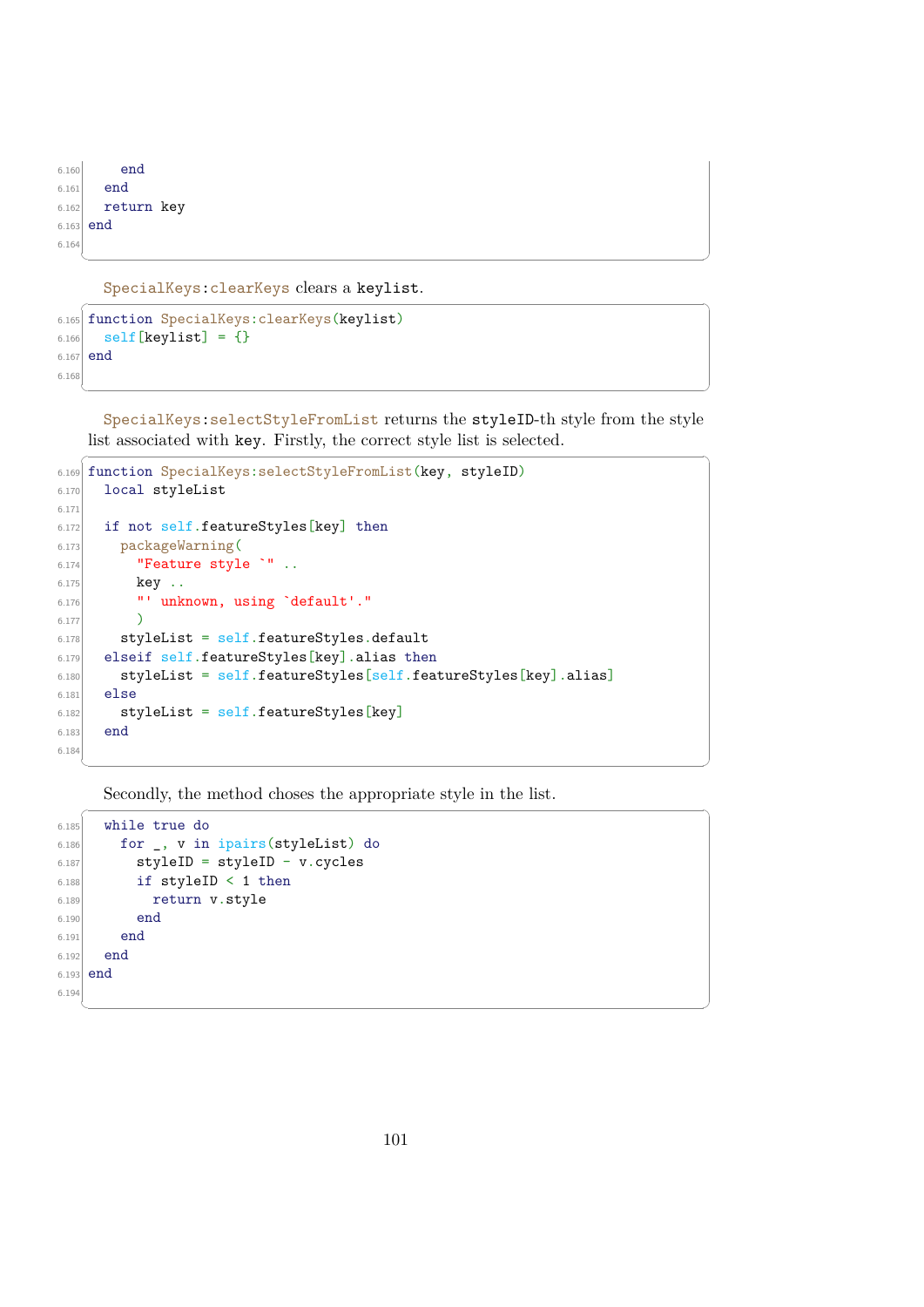### <span id="page-104-0"></span>**5.6.3 The Protein Class**

The Protein class represents a domain diagram in Lua. Its member variables largely correspond to the keys of the domains module. In detail:

- sequenceLength: A value of  $-1$  indicates that the sequence length has not been properly set.
- ft is the feature table, i. e. an array of tables with the following fields:
	- **–** key: A string that equals the feature key.
	- **–** start: The start …
	- **–** stop: … and the end residue of the feature, both in *absolute* numbering. (For the difference between absolute and relative numbering, see section [3.3.](#page-20-0))
	- **–** kvList: A string containing comma-separated key-value pairs, which is passed to \pgfmolbioset immediately before the feature is drawn.
	- **–** level: The level of the feature (only relevant for disulfide-like features).
- residueNumbering: An array of strings. The indices are absolute residue numbers, while the fields represent the corresponding relative residue numbers.
- revResidueNumbering: The inverse of residueNumbering (i. e., a table of numbers).
- rulerRange: An array of tables. Each table represents one mark of the ruler and has the fields pos (position in absolute residue numbers) and number (relative number of the marked residue).
- currentStyle: A table whose field names equal feature keys. Each field denotes the index of the style that was last selected from that feature's style list.
- includeDescription: This boolean field remains uninitialized. Instead, it is directly set in pgfmolbio.domains.tex if the convert module is loaded and the user requests a string representation of a Protein object (section [5.6.9\)](#page-119-0).

The constructor Protein:new initializes the member variables with default values.

```
\sqrt{2} \sqrt{2} \sqrt{2} \sqrt{2} \sqrt{2} \sqrt{2} \sqrt{2} \sqrt{2} \sqrt{2} \sqrt{2} \sqrt{2} \sqrt{2} \sqrt{2} \sqrt{2} \sqrt{2} \sqrt{2} \sqrt{2} \sqrt{2} \sqrt{2} \sqrt{2} \sqrt{2} \sqrt{2} \sqrt{2} \sqrt{2} \sqrt{2} \sqrt{2} \sqrt{2} \sqrt{26.195 Protein = {}
6.196
6.197 function Protein:new()
6.198 local newProtein = {
6.199 name = "",
6.200 sequenceLength = -1,
f(t) = \{\},6.202 sequence = 11,
6.203 xUnit = stringToDim("0.5mm"),
```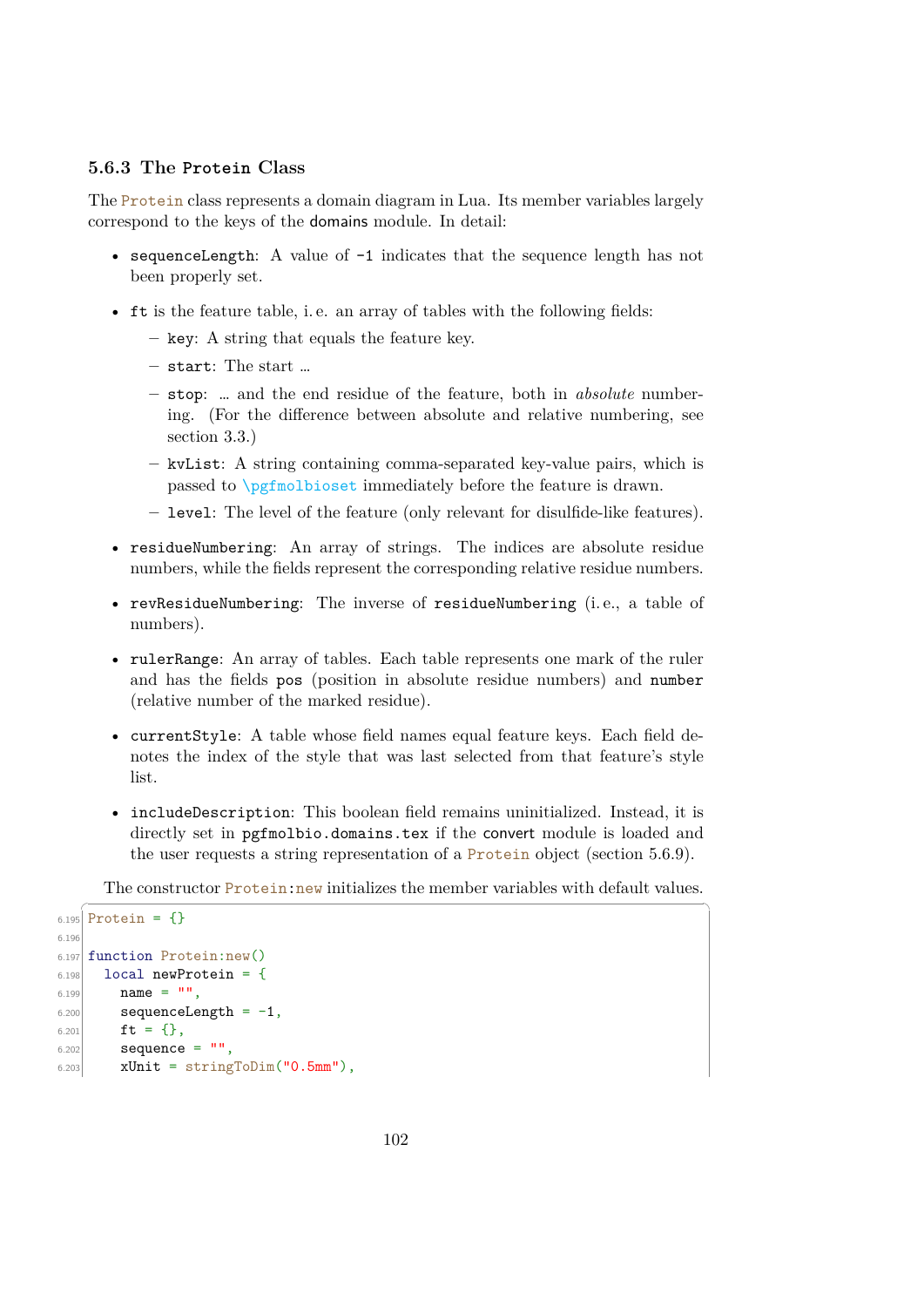```
6.204 yUnit = stringToDim("6mm"),
6.205 residuesPerLine = 250.
6.206 residueRangeMin = 1,
6.207 residueRangeMax = 100,
6.208 residueNumbering = \{\},
6.209 revResidueNumbering = \{\},
6.210 baselineSkip = 3,
6.211 rulerRange = {},
6.212 defaultRulerStepSize = 50,
6.213 showRuler = true,
6.214 currentStyle = {},
6.215 s specialKeys = SpecialKeys:new()
6.216 }
6.217 setmetatable(newProtein, self)
6.218 self.<sub>__</sub>index = self
6.219 return newProtein
6.220 end
6.221
  ✝ ✆
```
Protein:toAbsoluteResidueNumber converts a string that either contains an absolute or relative residue number to an absolute residue number.

```
\sqrt{2} \sqrt{2} \sqrt{2} \sqrt{2} \sqrt{2} \sqrt{2} \sqrt{2} \sqrt{2} \sqrt{2} \sqrt{2} \sqrt{2} \sqrt{2} \sqrt{2} \sqrt{2} \sqrt{2} \sqrt{2} \sqrt{2} \sqrt{2} \sqrt{2} \sqrt{2} \sqrt{2} \sqrt{2} \sqrt{2} \sqrt{2} \sqrt{2} \sqrt{2} \sqrt{2} \sqrt{26.222 function Protein:toAbsoluteResidueNumber(value)
6.223 local result = value: match("%b()")
6.224 if result then
6.225 result = tonumber(result:sub(2, -2))
6.226 else
6.227 result = self.revResidueNumbering [(value:gsub("<&%?]", ""))]6.228 end
6.229 if not result then
6.230 packageError("Bad or missing start/end point value: " .. value)
6.231 end
6.232 return result
6.233 end
6.234
```
#### <span id="page-105-0"></span>**5.6.4 Uniprot and GFF Files**

Protein:readUniprotFile reads the relevant parts of Uniprot file <code>filename $^2.$  $^2.$  $^2.$ </code>

✝ ✆

```
\sqrt{2} \sqrt{2} \sqrt{2} \sqrt{2} \sqrt{2} \sqrt{2} \sqrt{2} \sqrt{2} \sqrt{2} \sqrt{2} \sqrt{2} \sqrt{2} \sqrt{2} \sqrt{2} \sqrt{2} \sqrt{2} \sqrt{2} \sqrt{2} \sqrt{2} \sqrt{2} \sqrt{2} \sqrt{2} \sqrt{2} \sqrt{2} \sqrt{2} \sqrt{2} \sqrt{2} \sqrt{26.235 function Protein:readUniprotFile(filename)
6.236 local uniprotFile, errorMsg = io.open(filename, "r")
6.237 if not uniprotFile then packageError(errorMsg) end
6.23
```
<span id="page-105-1"></span> $2F$ or a detailed description of this format, see <http://web.expasy.org/docs/userman.html>.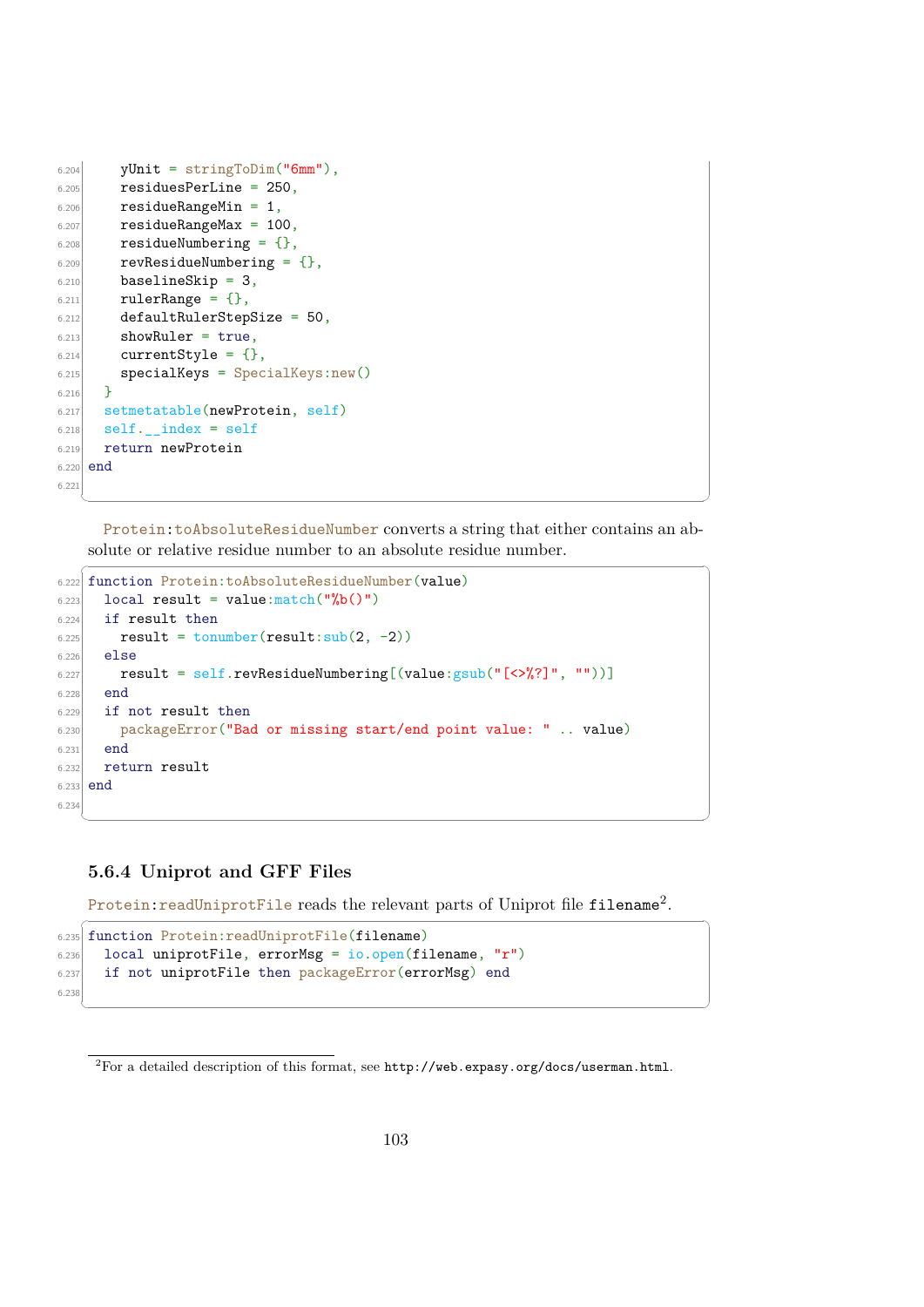Each line in a Uniprot file starts with a line code consisting of two letters. This code determines the syntax of the remainder of the line.

```
\sqrt{2} \sqrt{2} \sqrt{2} \sqrt{2} \sqrt{2} \sqrt{2} \sqrt{2} \sqrt{2} \sqrt{2} \sqrt{2} \sqrt{2} \sqrt{2} \sqrt{2} \sqrt{2} \sqrt{2} \sqrt{2} \sqrt{2} \sqrt{2} \sqrt{2} \sqrt{2} \sqrt{2} \sqrt{2} \sqrt{2} \sqrt{2} \sqrt{2} \sqrt{2} \sqrt{2} \sqrt{26.239 local sequence = {}
6.240 local inSequence = false
6.241 local featureTable = {}
6.24
6.243 for currLine in uniprotFile:lines() do
6.244 local lineCode = currLine:sub(1, 2)
6.245 local lineContents = currLine:sub(3)✝ ✆
```
The ID line is the first line in a Uniprot file. It provides two relevant properties of the protein, namely its name and ints sequence length. For example, in the file SampleUniprot.txt (see section [3.10\)](#page-45-0), the ID line reads

ID TestProtein Reviewed; 200 AA.

which declares a protein with 200 residues called TestProtein.

```
\sqrt{2} \sqrt{2} \sqrt{2} \sqrt{2} \sqrt{2} \sqrt{2} \sqrt{2} \sqrt{2} \sqrt{2} \sqrt{2} \sqrt{2} \sqrt{2} \sqrt{2} \sqrt{2} \sqrt{2} \sqrt{2} \sqrt{2} \sqrt{2} \sqrt{2} \sqrt{2} \sqrt{2} \sqrt{2} \sqrt{2} \sqrt{2} \sqrt{2} \sqrt{2} \sqrt{2} \sqrt{26.246 if lineCode == "ID" then
6.247 local name, sequenceLength =
6.248 lineContents:match("%s*(%S+)%s*%a+;%s*(%d+)%s*AA%.")
6.249 self.name = name
6.250 self.sequenceLength = tonumber(sequenceLength)
6.251 self.residueRangeMax = self.sequenceLength
   ✝ ✆
```
FT lines describe features of the protein (domains, disulfides, sugars etc.). The first line of a feature always contains its key (columns 6–13) and endpoints (columns 15–20 and 22–27, respectively). The description (columns 35–75) may span several lines, in which case the key columns of consecutive lines are empty. For instance,

FT DOMAIN 10 40 Domain 1 declares a DOMAIN feature between residues 10 and 40 with description "Domain 1".  $\sqrt{2}$   $\sqrt{2}$   $\sqrt{2}$   $\sqrt{2}$   $\sqrt{2}$   $\sqrt{2}$   $\sqrt{2}$   $\sqrt{2}$   $\sqrt{2}$   $\sqrt{2}$   $\sqrt{2}$   $\sqrt{2}$   $\sqrt{2}$   $\sqrt{2}$   $\sqrt{2}$   $\sqrt{2}$   $\sqrt{2}$   $\sqrt{2}$   $\sqrt{2}$   $\sqrt{2}$   $\sqrt{2}$   $\sqrt{2}$   $\sqrt{2}$   $\sqrt{2}$   $\sqrt{2}$   $\sqrt{2}$   $\sqrt{2}$   $\sqrt{2$ 

```
6.252 elseif lineCode == "FT" then
6.253 local key = currLine:sub(6, 13):trim()6.254 local start, stop, description =
6.255 currLine:sub(15, 20), currLine:sub(22, 27), currLine:sub(35, 75)
6.256 if key \sim= "" then
6.257 table.insert(featureTable, {
key = key,
6.259 start = "(" ... start ... ")"6.260 \vert stop = "(" .. stop .. ")",
6.261 description = description,
6.262 \mathsf{style} = \mathsf{""}.
6.263 kvList = ""
6.264 })
6.265 else
6.266 featureTable [#featureTable]. description =
6.267 featureTable[#featureTable].description .. description
6.268 end
```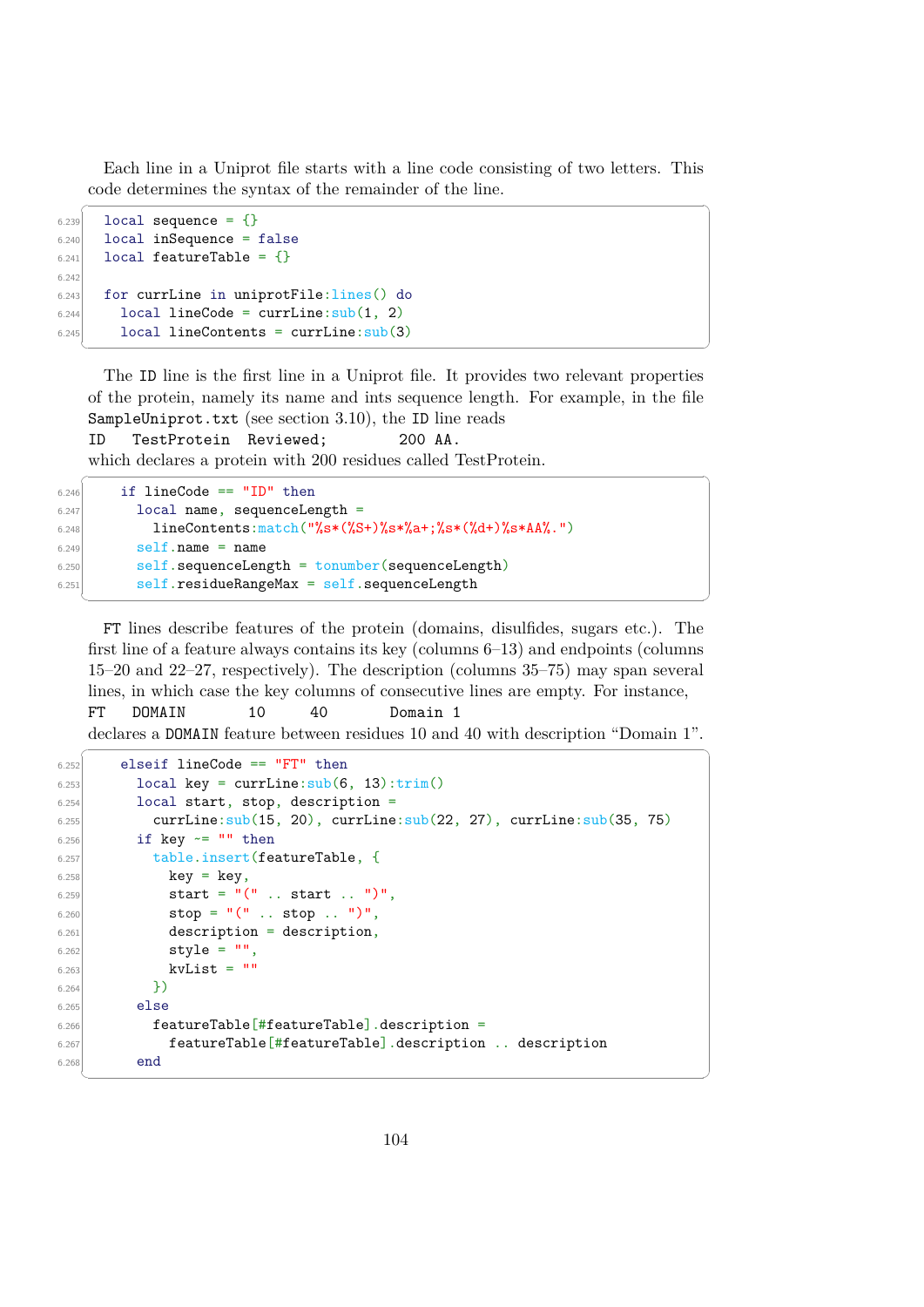The SQ line starts the sequence block. Each of the following sequence data lines lacks a line code and shows the amino acid sequence in one letter code, e. g.

```
SQ SEQUENCE 200 AA; 22041 MW; 00A52FE2EC5431D9 CRC64;
    MGSKRSVPSR HRSLTTYEVM FAVLFVILVA LCAGLIAVSW LSIQ […]
```

```
\overline{\phantom{a}} \overline{\phantom{a}} \overline{\phantom{a}} \overline{\phantom{a}} \overline{\phantom{a}} \overline{\phantom{a}} \overline{\phantom{a}} \overline{\phantom{a}} \overline{\phantom{a}} \overline{\phantom{a}} \overline{\phantom{a}} \overline{\phantom{a}} \overline{\phantom{a}} \overline{\phantom{a}} \overline{\phantom{a}} \overline{\phantom{a}} \overline{\phantom{a}} \overline{\phantom{a}} \overline{\6.269 elseif lineCode == "SQ" then
6.270 inSequence = true
6.271 elseif lineCode == " " and inSequence then
6.272 table.insert(sequence, (lineContents:gsub("%s+", "")))
     ✝ ✆
```
The  $\setminus \setminus$  line terminates the Uniprot file.

```
\sqrt{2} \sqrt{2} \sqrt{2} \sqrt{2} \sqrt{2} \sqrt{2} \sqrt{2} \sqrt{2} \sqrt{2} \sqrt{2} \sqrt{2} \sqrt{2} \sqrt{2} \sqrt{2} \sqrt{2} \sqrt{2} \sqrt{2} \sqrt{2} \sqrt{2} \sqrt{2} \sqrt{2} \sqrt{2} \sqrt{2} \sqrt{2} \sqrt{2} \sqrt{2} \sqrt{2} \sqrt{26.273 elseif lineCode == "\\\\" then
6.274 break
6.275 end
6.276 end
    ✝ ✆
```
After closing the file, features are converted to the proper format (section [5.6.3\)](#page-104-0).  $\overline{a}$   $\overline{a}$   $\overline{a}$   $\overline{a}$   $\overline{a}$   $\overline{a}$   $\overline{a}$   $\overline{a}$   $\overline{a}$   $\overline{a}$   $\overline{a}$   $\overline{a}$   $\overline{a}$   $\overline{a}$   $\overline{a}$   $\overline{a}$   $\overline{a}$   $\overline{a}$   $\overline{a}$   $\overline{a}$   $\overline{a}$   $\overline{a}$   $\overline{a}$   $\overline{a}$   $\overline{$ 

```
6.277 uniprotFile:close()
6.278 if next(sequence) then self.sequence = table.concat(sequence) end
6.279 for \Box, v in ipairs(featureTable) do self: addFeature(v) end
6.280 end
6.281
```
Protein: readGffFile reads the relevant parts of General Feature Format file filename $^3.$  $^3.$  $^3.$ 

✝ ✆

```
✞ ☎
6.282 function Protein:readGffFile(filename)
6.283 local gffFile, errorMsg = io.open(filename, "r")
6.284 local lineContents, fields, lineNumber
6.285
6.286 if not gffFile then packageError(errorMsg) end
```
Each line in a gff file describes a feature and consists of up to 9 tabulatorseparated fields, of which only fields 3 (key), 4 (start) and 5 (end) are required for the domains module. Everything following the comment sign (#) on a line is ignored.

 $\overline{a}$   $\overline{a}$   $\overline{a}$   $\overline{a}$   $\overline{a}$   $\overline{a}$   $\overline{a}$   $\overline{a}$   $\overline{a}$   $\overline{a}$   $\overline{a}$   $\overline{a}$   $\overline{a}$   $\overline{a}$   $\overline{a}$   $\overline{a}$   $\overline{a}$   $\overline{a}$   $\overline{a}$   $\overline{a}$   $\overline{a}$   $\overline{a}$   $\overline{a}$   $\overline{a}$   $\overline{$ 

```
6.287 lineNumber = 1
6.288 for currLine in gffFile:lines() do
6.289 lineContents = currLine: gsub("#.*$", "")6.290 fields = {}
6.291 if lineContents \sim= "" then
6.292 for currField in lineContents: gmatch("([\hat{\ } \hat{ } \cdot \hat{ } ]+)") do
6.293 table.insert(fields, currField)
6.294 end
```
<span id="page-107-0"></span> $3$ For a detailed description of this format, see [http://http://www.sanger.ac.uk/resources/](http://http://www.sanger.ac.uk/resources/software/gff/spec.html) [software/gff/spec.html](http://http://www.sanger.ac.uk/resources/software/gff/spec.html).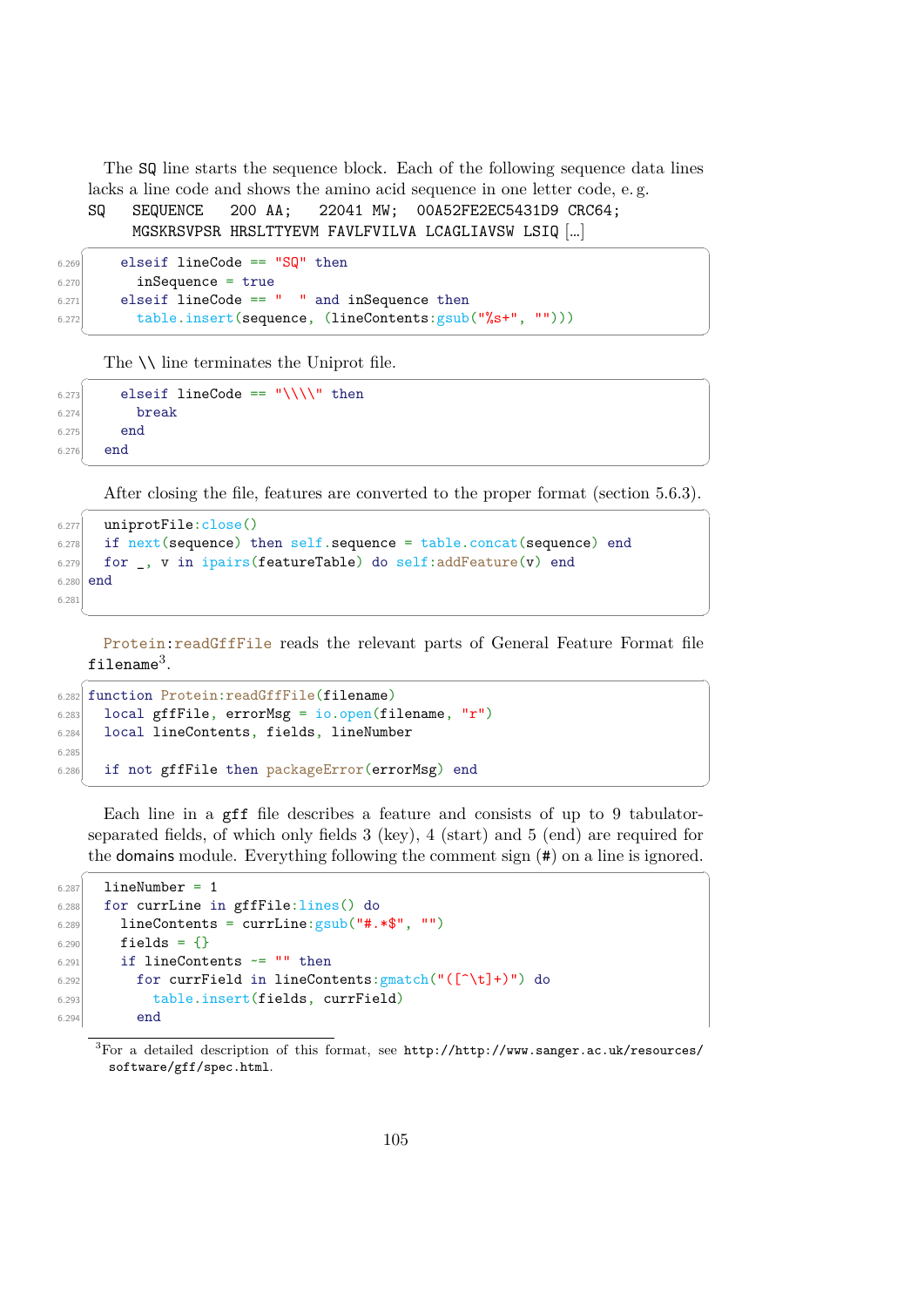```
6.295 if not fields [5] then
6.296 packageError("Bad line (" .. lineNumber .. ") in gff file '" ..
6.297 filename .. "':\n" .. currLine)
6.298 break
6.299 end
6.300 self:addFeature{
6.301 key = fields[3],
6.302 start = "(" .. fields[4] .. ")",
6.303 \sup = "(" ... fields [5] ...")".6.304 description = fields [9] or "",
6.305 \vert style = "",
6.306 kvList = ""6.307 }
6.308 end
6.309 lineNumber = lineNumber + 1
6.310 end
6.311 gffFile:close()
6.312 end
6.313
```
# **5.6.5 Getter and Setter Methods**

Protein: getParameters informs TEX of the protein name, sequence and sequence length. This method is called after reading a Uniprot file (section [5.5.4\)](#page-90-0).  $\overline{a}$   $\overline{a}$   $\overline{a}$   $\overline{a}$   $\overline{a}$   $\overline{a}$   $\overline{a}$   $\overline{a}$   $\overline{a}$   $\overline{a}$   $\overline{a}$   $\overline{a}$   $\overline{a}$   $\overline{a}$   $\overline{a}$   $\overline{a}$   $\overline{a}$   $\overline{a}$   $\overline{a}$   $\overline{a}$   $\overline{a}$   $\overline{a}$   $\overline{a}$   $\overline{a}$   $\overline{$ 

✝ ✆

```
6.314 function Protein:getParameters()
6.315 tex.sprint (
6.316 "\\pgfmolbioset[domains]{name={"...
6.317 self.name ..
6.318 \vert "}, sequence={" ..
6.319 self.sequence ..
6.320 '', sequence length="..
6.321 self.sequenceLength ..
6.322 "}"
6.323 )
6.324 end
6.325
```
Protein:setParameters passes options from the domains module to the Lua script. Each field of the table keyHash is named after a Protein attribute and represents a function that receives one string parameter (the value of a  $\Delta T_{\rm F} X$  key).

✝ ✆

✝ ✆

```
\overline{\phantom{a}} \overline{\phantom{a}} \overline{\phantom{a}} \overline{\phantom{a}} \overline{\phantom{a}} \overline{\phantom{a}} \overline{\phantom{a}} \overline{\phantom{a}} \overline{\phantom{a}} \overline{\phantom{a}} \overline{\phantom{a}} \overline{\phantom{a}} \overline{\phantom{a}} \overline{\phantom{a}} \overline{\phantom{a}} \overline{\phantom{a}} \overline{\phantom{a}} \overline{\phantom{a}} \overline{\6.326 function Protein:setParameters(newParms)
6.327 local keyHash = {
```
keyHash.sequenceLength checks for an invalid sequence length.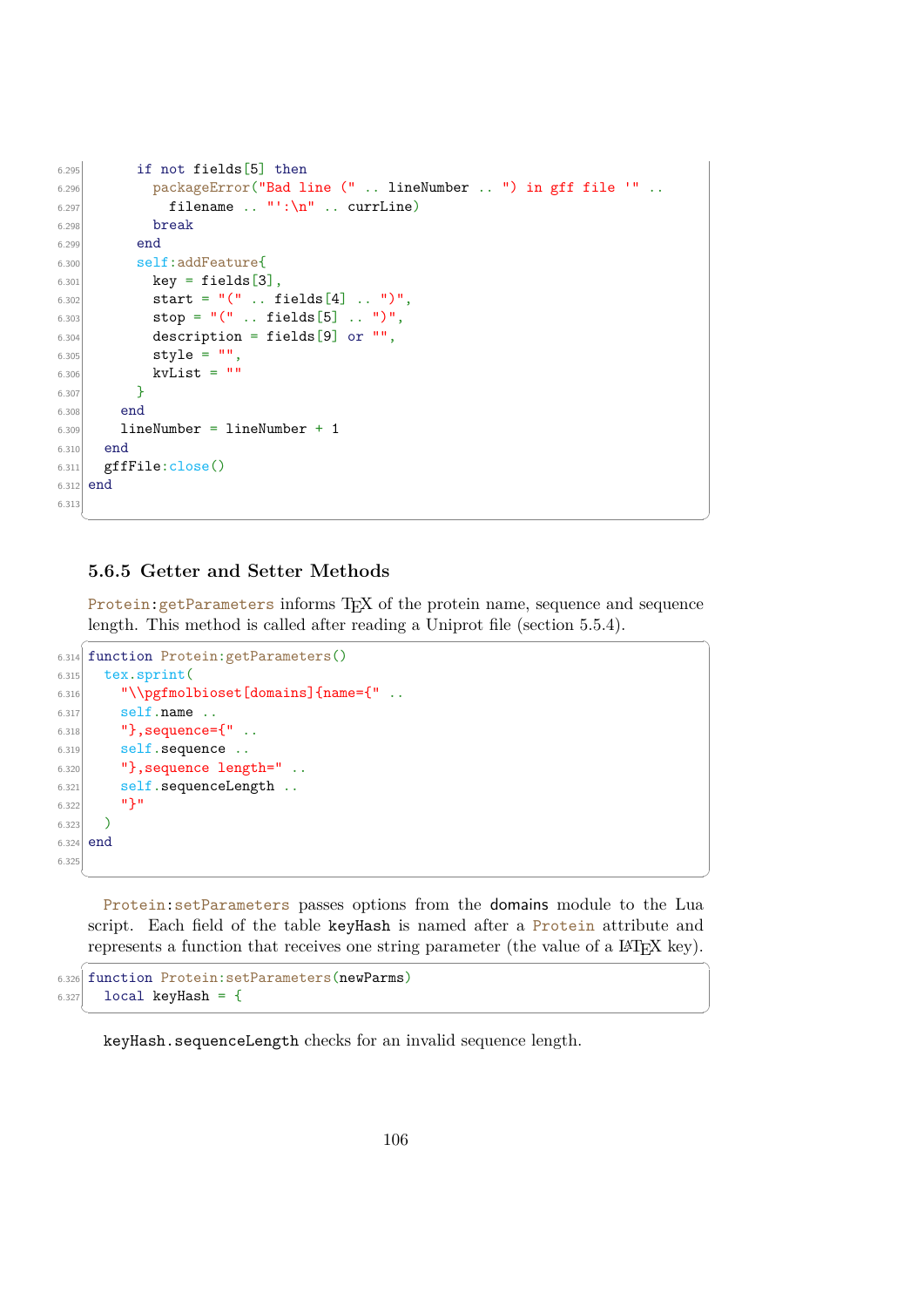```
6.328 sequenceLength = function(v)
\begin{bmatrix} 6.329 \\ v = \text{tounber}(v) \end{bmatrix}6.330 if not v then return self.sequenceLength end
6.331 if v < 1 then
6.332 packageError("Sequence length must be larger than zero.")
6.333 end
6.334 return v
6.335 end,
```
keyHash.residueNumbering generates the residue numbering array and its inverse (described in section [5.6.3\)](#page-104-0).

✝ ✆

✞ ☎

```
\overline{a} \overline{a} \overline{a} \overline{a} \overline{a} \overline{a} \overline{a} \overline{a} \overline{a} \overline{a} \overline{a} \overline{a} \overline{a} \overline{a} \overline{a} \overline{a} \overline{a} \overline{a} \overline{a} \overline{a} \overline{a} \overline{a} \overline{a} \overline{a} \overline{6.336 residueNumbering = function(v)
6.337 local ranges = {}
6.338 local start, startNumber, startLetter, stop
6.339 self.revResidueNumbering = {}6.340 if v:trim() == "auto" then
6.341 for i = 1, self.sequenceLength do
\vert 6.342 table.insert(ranges, tostring(i))
6.343 end
6.344 else --example list: `1-4,5,6A-D'
6.345 \vert for \vert, value in ipairs(v:explode(",+")) do
6.346 value = value:\text{trim}()6.347 start, stop = value: match("(\%w*)\%s*\%-\%s*(\%w*)\$")6.348 if not start then
6.349 start = value:match("(\%w*)")6.350 end
6.351 if not start or start == "" then --invalid range
6.352 packageError("Unknown residue numbering range: " .. value)
6.353 end
6.354 if stop then
6.355 if tonumber(start) and tonumber(stop) then
6.356 --process range `1-4'
6.357 for currNumber = tonumber(start), tonumber(stop) do
6.358 table.insert(ranges, tostring(currNumber))
6.359 end
6.360 else --process range `6A-D'
6.361 startNumber, startLetter = start:match("(\sqrt{d*})(\sqrt{a})")6.362 \vert stop = stop: match("(\%a)")
6.363 for currLetter = startLetter:byte(), stop:byte() do
6.364 table.insert(ranges,
6.365 startNumber .. string.char(currLetter))
6.366 end
6.367 end
6.368 else --process range `5'
6.369 table.insert(ranges, start)
6.370 end
6.371 end
```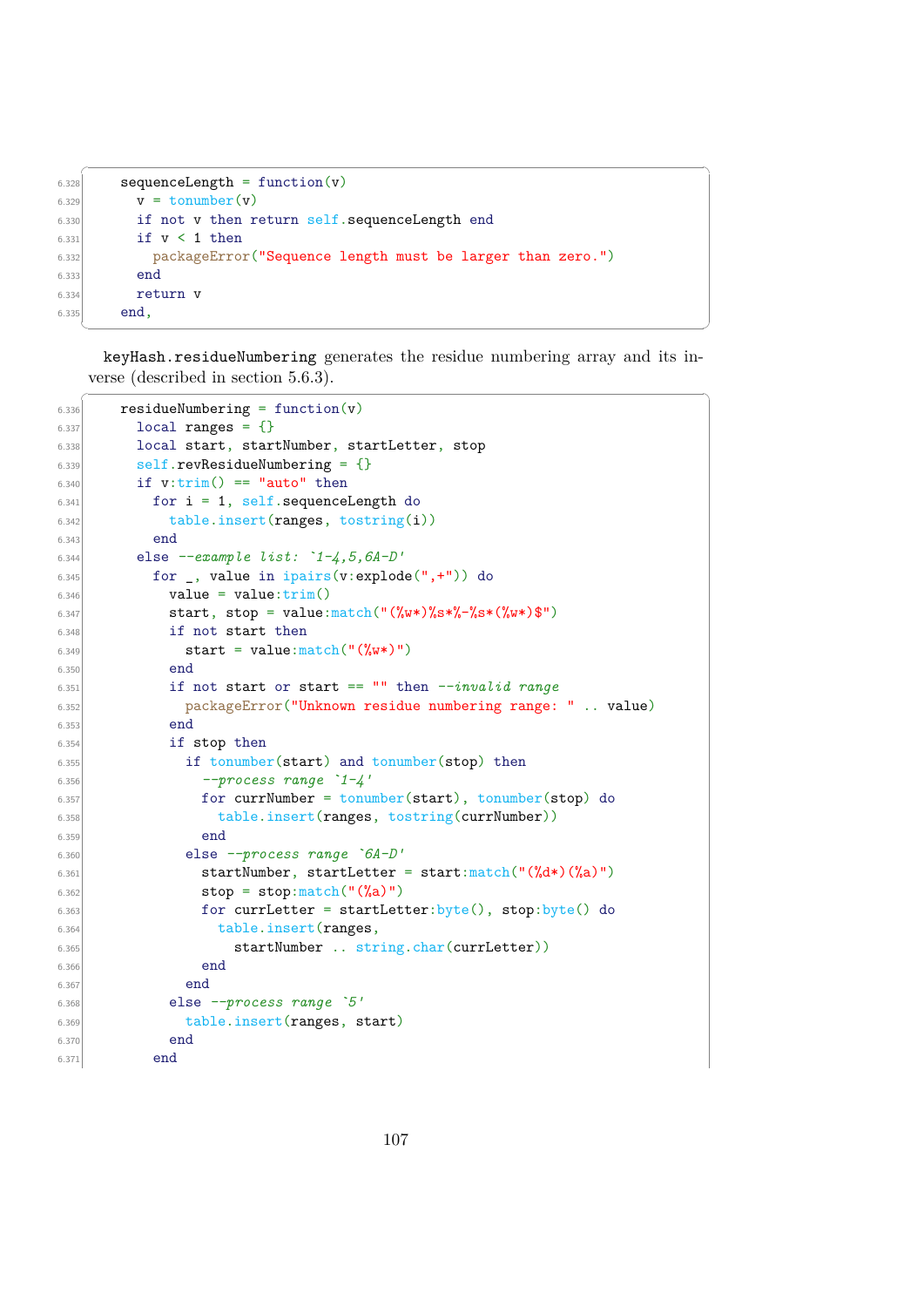```
6.372 end
6.373 for i, value in ipairs (ranges) do
6.374 if self.revResidueNumbering[value] then
6.375 packageError("The range value " .. value ..
6.376 " appears more than once.")
6.377 else
6.378 self.revResidueNumbering [value] = i
6.379 end
6.380 end
6.381 return ranges
6.382 end,
```
keyHash.residueRange sets the residue range, treating possible errors.

✝ ✆

 $\frac{1}{2}$  ,  $\frac{1}{2}$  ,  $\frac{1}{2}$  ,  $\frac{1}{2}$  ,  $\frac{1}{2}$  ,  $\frac{1}{2}$  ,  $\frac{1}{2}$  ,  $\frac{1}{2}$  ,  $\frac{1}{2}$  ,  $\frac{1}{2}$  ,  $\frac{1}{2}$  ,  $\frac{1}{2}$  ,  $\frac{1}{2}$  ,  $\frac{1}{2}$  ,  $\frac{1}{2}$  ,  $\frac{1}{2}$  ,  $\frac{1}{2}$  ,  $\frac{1}{2}$  ,  $\frac{1$ 

```
6.383 residueRange = function(v)6.384 local num
6.385 local residueRangeMin, residueRangeMax =
6.386 getRange(v:trim(), "^([%w%(%)]+)%s*%-", "%-%s*([%w%(%)]+)$")
6.387 if residueRangeMin == "auto" then
6.388 self.residueRangeMin = 1
6.389 else
6.390 num = residueRangeMin: match("%b()")
6.391 if num then
6.392 self.residueRangeMin = tonumber(num:sub(2, -2))
6.393 elseif self.revResidueNumbering[residueRangeMin] then
6.394 self.residueRangeMin = self.revResidueNumbering[residueRangeMin]
6.395 else
6.396 packageError("Invalid residue range: " .. residueRangeMin)
6.397 end
6.398 end
6.399
6.400 if residueRangeMax == "auto" then
6.401 self.residueRangeMax = self.sequenceLength
6.402 else
6.403 num = residueRangeMax:match("%b()")
6.404 if num then
6.405 \text{self}.\text{residueRangeMax} = \text{tonumber}(\text{num:sub}(2, -2))6.406 elseif self.revResidueNumbering[residueRangeMax] then
6.407 self.residueRangeMax = self.revResidueNumbering[residueRangeMax]
6.408 else
6.409 packageError("Invalid residue range: " .. residueRangeMax)
6.410 end
6.411 end
6.416.413 if self.residueRangeMin >= self.residueRangeMax then
6.414 packageError("Residue range is smaller than 1.")
6.415 end
6.416 end,
  ✝ ✆
```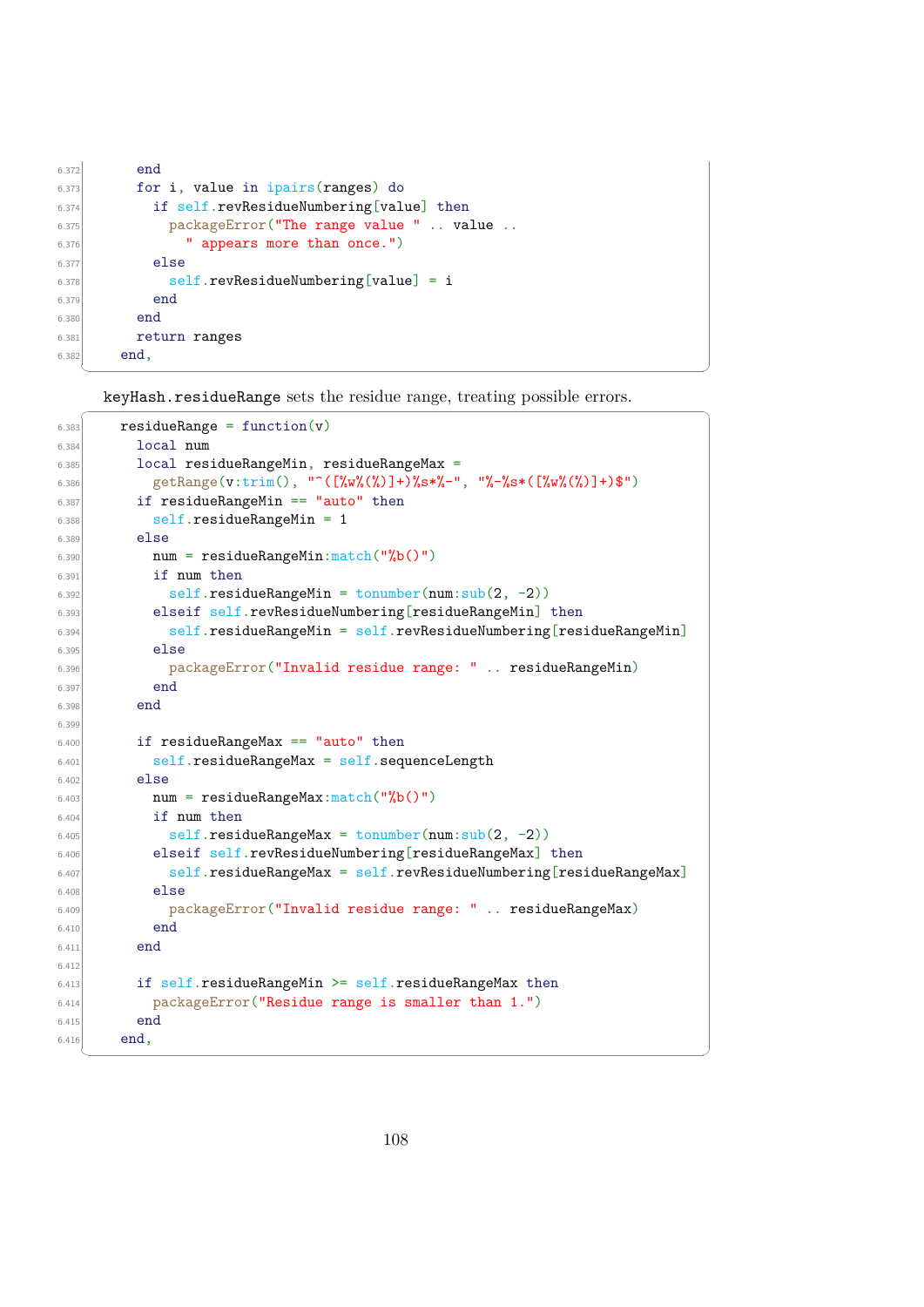The following fields map to functions already defined.

```
\sqrt{2} \sqrt{2} \sqrt{2} \sqrt{2} \sqrt{2} \sqrt{2} \sqrt{2} \sqrt{2} \sqrt{2} \sqrt{2} \sqrt{2} \sqrt{2} \sqrt{2} \sqrt{2} \sqrt{2} \sqrt{2} \sqrt{2} \sqrt{2} \sqrt{2} \sqrt{2} \sqrt{2} \sqrt{2} \sqrt{2} \sqrt{2} \sqrt{2} \sqrt{2} \sqrt{2} \sqrt{26.417 defaultRulerStepSize = tonumber.
6.418 name = tostring.
6.419 sequence = tostring,
6.420 xUnit = stringToDim,
6.421 yUnit = stringToDim,
6.422 residuesPerLine = tonumber,
6.423 baselineSkip = tonumber,
```
keyHash.rulerRange sets the ruler range, treating possible errors and inconsistencies (for example, if the upper ruler range exceeds the upper residue range).

```
\overline{a} \overline{a} \overline{a} \overline{a} \overline{a} \overline{a} \overline{a} \overline{a} \overline{a} \overline{a} \overline{a} \overline{a} \overline{a} \overline{a} \overline{a} \overline{a} \overline{a} \overline{a} \overline{a} \overline{a} \overline{a} \overline{a} \overline{a} \overline{a} \overline{6.424 rulerRange = function(v)
6.425 local num
6.426 local ranges = {}
6.427 local rulerRangeMin, rulerRangeMax, rulerRangeStep
6.428 for _, value in ipairs(v:explode(",+")) do
6.429 rulerRangeMin, rulerRangeMax, rulerRangeStep =
6.430 getRange(value:trim(), \lceil (\lceil%w%(%)]+)",
6.431 \| \% - \% s * (\frac{y}{w} \% \%) \] + \}", "step\% s * (\frac{y}{d} +) \")
6.43
6.433 if rulerRangeMin == "auto" then
6.434 rulerRangeMin = self.residueRangeMin
6.435 else
6.436 num = rulerRangeMin:match("%b()")
6.437 if num then
6.438 rulerRangeMin = tonumber(num:sub(2, -2))
6.439 elseif self.revResidueNumbering[rulerRangeMin] then
6.440 rulerRangeMin = self.revResidueNumbering[rulerRangeMin]
6.441 else
6.442 packageError("Invalid lower ruler range: " .. rulerRangeMin)
6.443 end
6.444 end
6.445
6.446 if rulerRangeMax then
6.447 if rulerRangeMax == "auto" then
6.448 rulerRangeMax = self.residueRangeMax
6.449 else
6.450 num = rulerRangeMax:match("%b()")6.451 if num then
6.452 rulerRangeMax = tonumber(num:sub(2, -2))
6.453 elseif self.revResidueNumbering[rulerRangeMax] then
6.454 rulerRangeMax = self.revResidueNumbering[rulerRangeMax]
6.455 else
6.456 packageError("Invalid upper ruler range: " .. rulerRangeMax)
6.457 end
6.458 end
6.459
```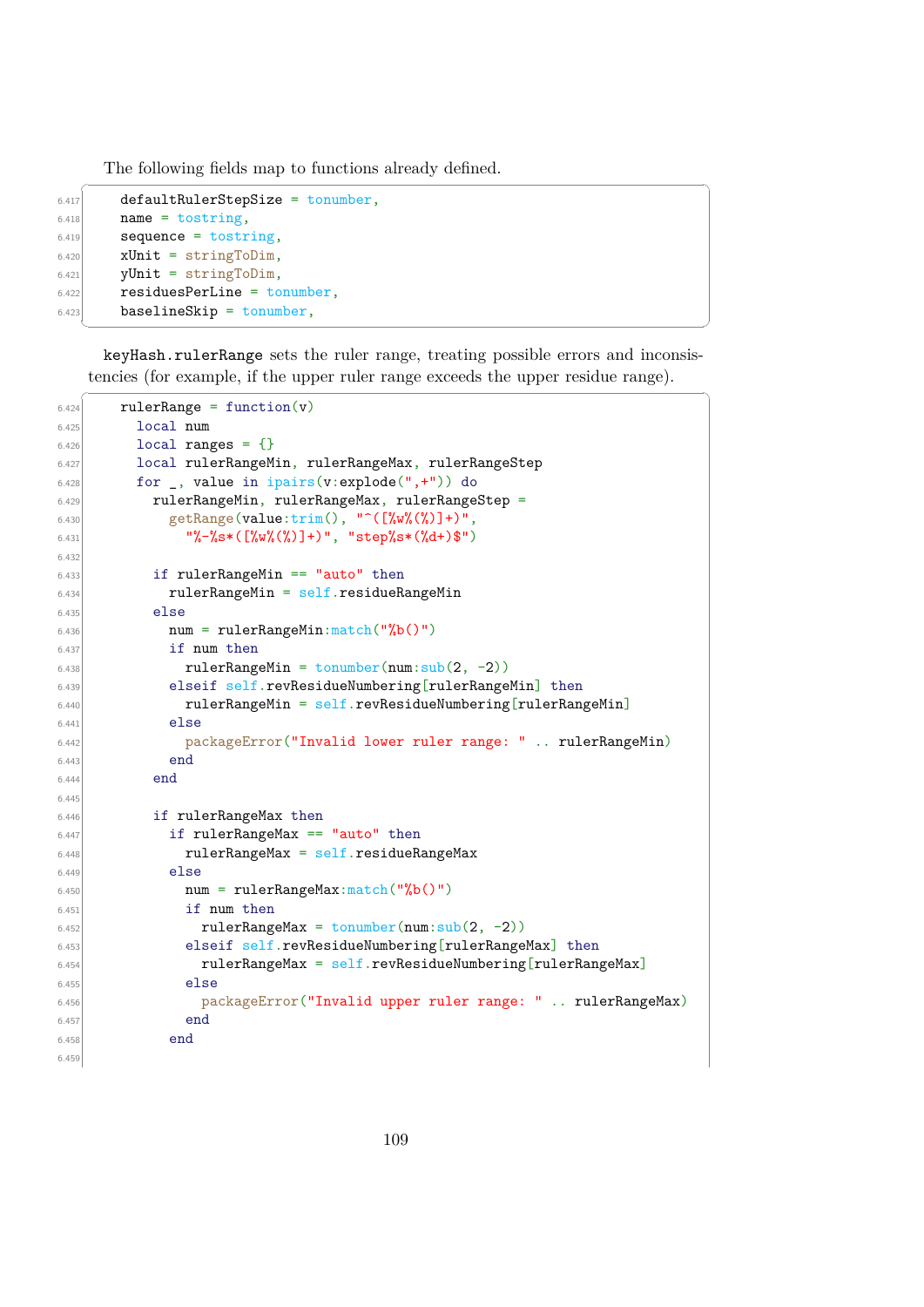```
6.460 if rulerRangeMin >= rulerRangeMax then
\sigma<sub>6.461</sub> packageError("Ruler range is smaller than 1.")
6.462 end
6.463 if rulerRangeMin < self.residueRangeMin then
6.464 rulerRangeMin = self.residueRangeMin
6.465 packageWarning(
6.466 "Lower ruler range is smaller than" ..
6.467 "lower residue range. It was adjusted to " ..
6.468 rulerRangeMin .. "."
6.469 )
6.470 end
6.471 if rulerRangeMax > self.residueRangeMax then
6.472 rulerRangeMax = self.residueRangeMax
6.473 packageWarning(
6.474 "Upper ruler range exceeds" ..
6.475 "upper residue range. It was adjusted to " ..
6.476 rulerRangeMax .. "."
6.477 )
6.478 end
6.479 else
6.480 rulerRangeMax = rulerRangeMin
6.481 end
6.482 rulerRangeStep = tonumber(rulerRangeStep)
6.483 or self.defaultRulerStepSize
6.484
6.485 for i = rulerRangeMin, rulerRangeMax, rulerRangeStep do
6.486 table.insert(
6.487 ranges,
_{6.488} {pos = i, number = self.residueNumbering[i]}
6.489
6.490 end
6.491 end
6.492 return ranges
6.493 end,
```
keyHash.showRuler determines if the ruler is visible.

```
\overline{\phantom{a}} \overline{\phantom{a}} \overline{\phantom{a}} \overline{\phantom{a}} \overline{\phantom{a}} \overline{\phantom{a}} \overline{\phantom{a}} \overline{\phantom{a}} \overline{\phantom{a}} \overline{\phantom{a}} \overline{\phantom{a}} \overline{\phantom{a}} \overline{\phantom{a}} \overline{\phantom{a}} \overline{\phantom{a}} \overline{\phantom{a}} \overline{\phantom{a}} \overline{\phantom{a}} \overline{\6.494 showRuler = function(v)
6.495 if v == "true" then return true else return false end
6.496 end
6.497 }
```
We iterate over all fields in the argument of setParameters. If a field of the same name exists in keyHash, we call this field with the value of the corresponding field in newParms as parameter.

✞ ☎

✝ ✆

```
6.498 for key, value in pairs(newParms) do
6.499 if keyHash[key] then
6.500 self [key] = keyHash [key] (value)
```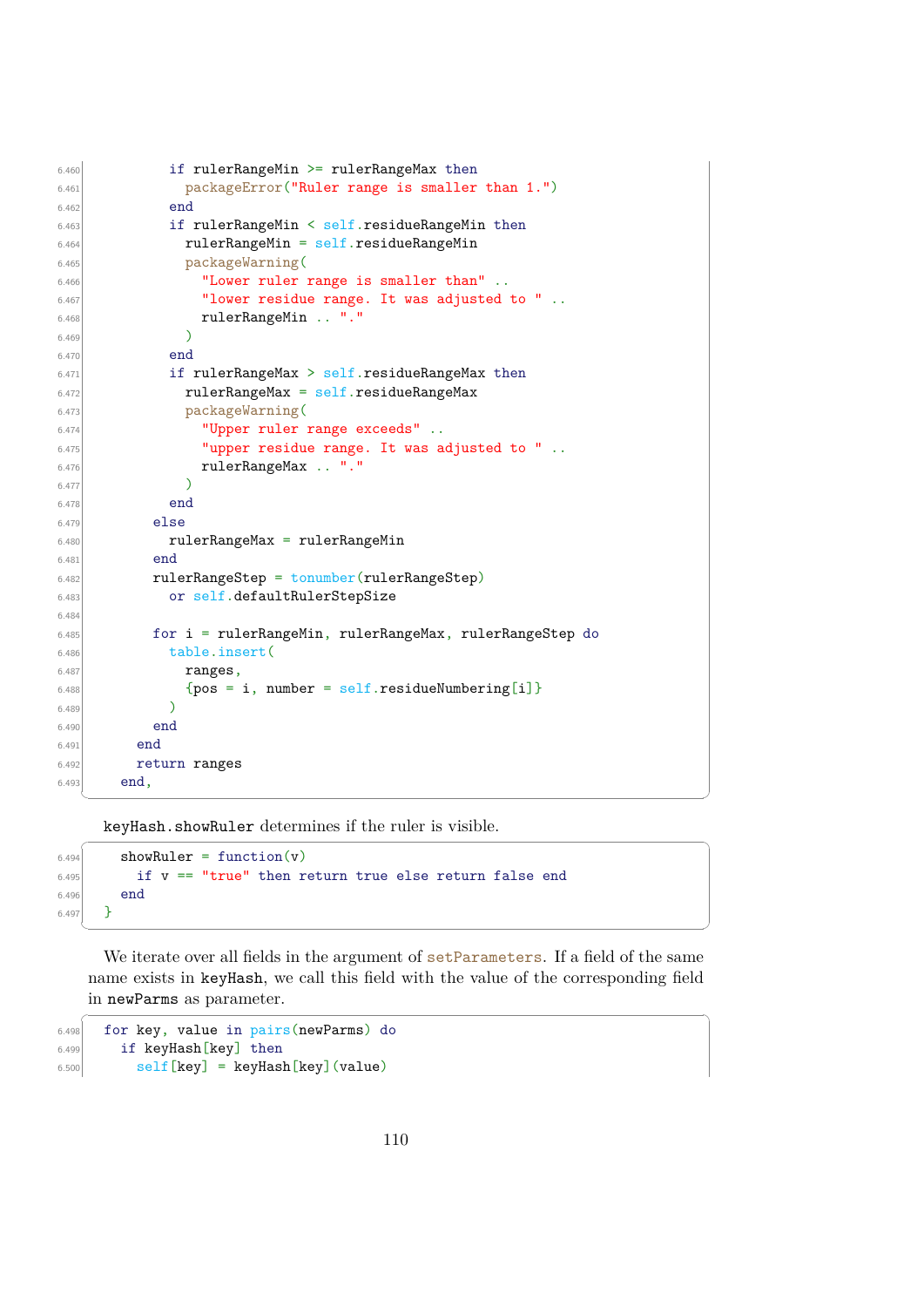```
6.501 if pgfmolbio.errorCatched then return end
6.502 end
6.503 end
6.504 end
6.50
 ✝ ✆
```
# **5.6.6 Adding Feature**

Protein:addFeature converts raw feature information to the format of ft fields (described in section [5.6.3\)](#page-104-0). Firstly, the method determines the index of the style that should be used for the current feature.

✝ ✆

```
✞ ☎
6.506 function Protein:addFeature(newFeature)
6.507 local baseKey, ftEntry
6.508
6.509 baseKey = self.specialKeys: getBaseKey(newFeature.key)
6.510 if self.currentStyle[baseKey] then
6.511 \qquad \qquad self.currentStyle[baseKey] = self.currentStyle[baseKey] + 1
6.512 else
6.513 self.currentStyle[baseKey] = 1
6.514 end
6.51
```
Then, a new field for the feature table is set up.  $\overline{a}$   $\overline{a}$   $\overline{a}$   $\overline{a}$   $\overline{a}$   $\overline{a}$   $\overline{a}$   $\overline{a}$   $\overline{a}$   $\overline{a}$   $\overline{a}$   $\overline{a}$   $\overline{a}$   $\overline{a}$   $\overline{a}$   $\overline{a}$   $\overline{a}$   $\overline{a}$   $\overline{a}$   $\overline{a}$   $\overline{a}$   $\overline{a}$   $\overline{a}$   $\overline{a}$   $\overline{$ 

```
6.516 ftEntry = {
6.517 key = newFeature.key,
6.518 start = self:toAbsoluteResidueNumber(newFeature.start),
6.519 stop = self:toAbsoluteResidueNumber(newFeature.stop),
6.520 kvList = "style={"..
6.521 self.specialKeys:selectStyleFromList(baseKey,
6.522 self.currentStyle[baseKey]) .. "}",
6.523 level = newFeature.level or nil
6.524 }
```
Finally, the key-value list kvList is modified (if applicable) and the new field is inserted into ft.  $\sqrt{2}$   $\sqrt{2}$   $\sqrt{2}$   $\sqrt{2}$   $\sqrt{2}$   $\sqrt{2}$   $\sqrt{2}$   $\sqrt{2}$   $\sqrt{2}$   $\sqrt{2}$   $\sqrt{2}$   $\sqrt{2}$   $\sqrt{2}$   $\sqrt{2}$   $\sqrt{2}$   $\sqrt{2}$   $\sqrt{2}$   $\sqrt{2}$   $\sqrt{2}$   $\sqrt{2}$   $\sqrt{2}$   $\sqrt{2}$   $\sqrt{2}$   $\sqrt{2}$   $\sqrt{2}$   $\sqrt{2}$   $\sqrt{2}$   $\sqrt{2$ 

```
6.525 if newFeature.kvList \sim= "" then
6.526 ftEntry.kvList = ftEntry.kvList .. "," .. newFeature.kvList
6.527 end
6.528 if newFeature.description then
6.529 ftEntry.kvList = ftEntry.kvList
6.530 ",description={" .. newFeature.description .. "}"
\epsilon<sub>6.531</sub> ftEntry.description = newFeature.description
6.532 end
6.533 table.insert(self.ft, newFeature.layer or #self.ft + 1, ftEntry)
6.534 end
```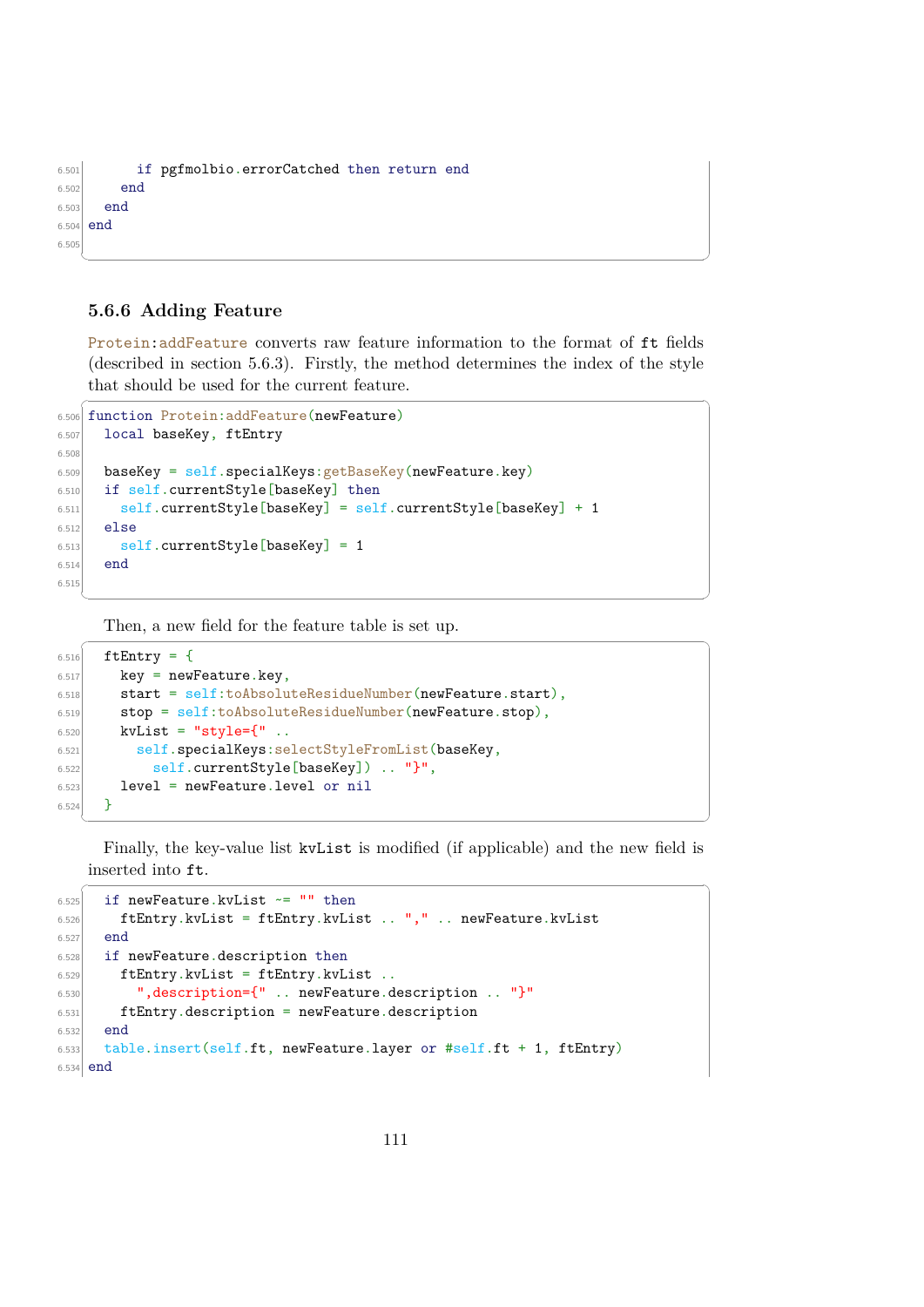# **5.6.7 Calculate Disulfide Levels**

Protein:calculateDisulfideLevels arranges disulfide-like features in non-overlapping levels.

 $\sqrt{2}$   $\sqrt{2}$   $\sqrt{2}$   $\sqrt{2}$   $\sqrt{2}$   $\sqrt{2}$   $\sqrt{2}$   $\sqrt{2}$   $\sqrt{2}$   $\sqrt{2}$   $\sqrt{2}$   $\sqrt{2}$   $\sqrt{2}$   $\sqrt{2}$   $\sqrt{2}$   $\sqrt{2}$   $\sqrt{2}$   $\sqrt{2}$   $\sqrt{2}$   $\sqrt{2}$   $\sqrt{2}$   $\sqrt{2}$   $\sqrt{2}$   $\sqrt{2}$   $\sqrt{2}$   $\sqrt{2}$   $\sqrt{2}$   $\sqrt{2$ 

 $\overline{\phantom{a}}$   $\overline{\phantom{a}}$   $\overline{\phantom{a}}$   $\overline{\phantom{a}}$   $\overline{\phantom{a}}$   $\overline{\phantom{a}}$   $\overline{\phantom{a}}$   $\overline{\phantom{a}}$   $\overline{\phantom{a}}$   $\overline{\phantom{a}}$   $\overline{\phantom{a}}$   $\overline{\phantom{a}}$   $\overline{\phantom{a}}$   $\overline{\phantom{a}}$   $\overline{\phantom{a}}$   $\overline{\phantom{a}}$   $\overline{\phantom{a}}$   $\overline{\phantom{a}}$   $\overline{\$ 

```
6.536 function Protein:calculateDisulfideLevels()
6.537 if pgfmolbio.errorCatched then return end
6.538 local disulfideGrid, currLevel, levelFree
6.539 disulfideGrid = {}
6.540
6.541 for i, v in ipairs(self.ft) do
6.542 if self.specialKeys.disulfideKeys[v.key] then
  ✝ ✆
```
If the level field of a disulfide-like feature is already specified, it overrides the automatic mechanism of level determination. This may lead to clashes.  $\overline{a}$   $\overline{a}$   $\overline{a}$   $\overline{a}$   $\overline{a}$   $\overline{a}$   $\overline{a}$   $\overline{a}$   $\overline{a}$   $\overline{a}$   $\overline{a}$   $\overline{a}$   $\overline{a}$   $\overline{a}$   $\overline{a}$   $\overline{a}$   $\overline{a}$   $\overline{a}$   $\overline{a}$   $\overline{a}$   $\overline{a}$   $\overline{a}$   $\overline{a}$   $\overline{a}$   $\overline{$ 

```
6.543 if v.level then
6.544 if not disulfideGrid[v.level] then
6.545 disulfideGrid[v.level] = {}
6.546 end
6.547 for currPos = v.start, v.stop do
6.548 disulfideGrid[v.level][currPos] = true
6.549 end
```
Otherwise, the algorithm looks for the first free level (starting at level 1), i. e. the first level the feature may occupy without clashing with another one. (1) If the level currently checked already exists, it has been created by a previous disulfide-like feature. In this case, it is considered free if the previous feature does not overlap with the current one.

 $\sqrt{2}$   $\sqrt{2}$   $\sqrt{2}$   $\sqrt{2}$   $\sqrt{2}$   $\sqrt{2}$   $\sqrt{2}$   $\sqrt{2}$   $\sqrt{2}$   $\sqrt{2}$   $\sqrt{2}$   $\sqrt{2}$   $\sqrt{2}$   $\sqrt{2}$   $\sqrt{2}$   $\sqrt{2}$   $\sqrt{2}$   $\sqrt{2}$   $\sqrt{2}$   $\sqrt{2}$   $\sqrt{2}$   $\sqrt{2}$   $\sqrt{2}$   $\sqrt{2}$   $\sqrt{2}$   $\sqrt{2}$   $\sqrt{2}$   $\sqrt{2$ 

✝ ✆

```
6.550 else
6.551 currLevel = 1
6.552 repeat
6.553 levelFree = true
6.554 if disulfideGrid[currLevel] then
6.555 for currPos = v.start, v.stop do
6.556 levelFree = levelFree
6.557 and not disulfideGrid[currLevel][currPos]
6.558 end
6.559 if levelFree then
6.560 self.ft[i].level = currLevel
6.561 for currPos = v.start, v.stop do
6.562 disulfideGrid[currLevel][currPos] = true
6.563 end
6.564 end
```
6.535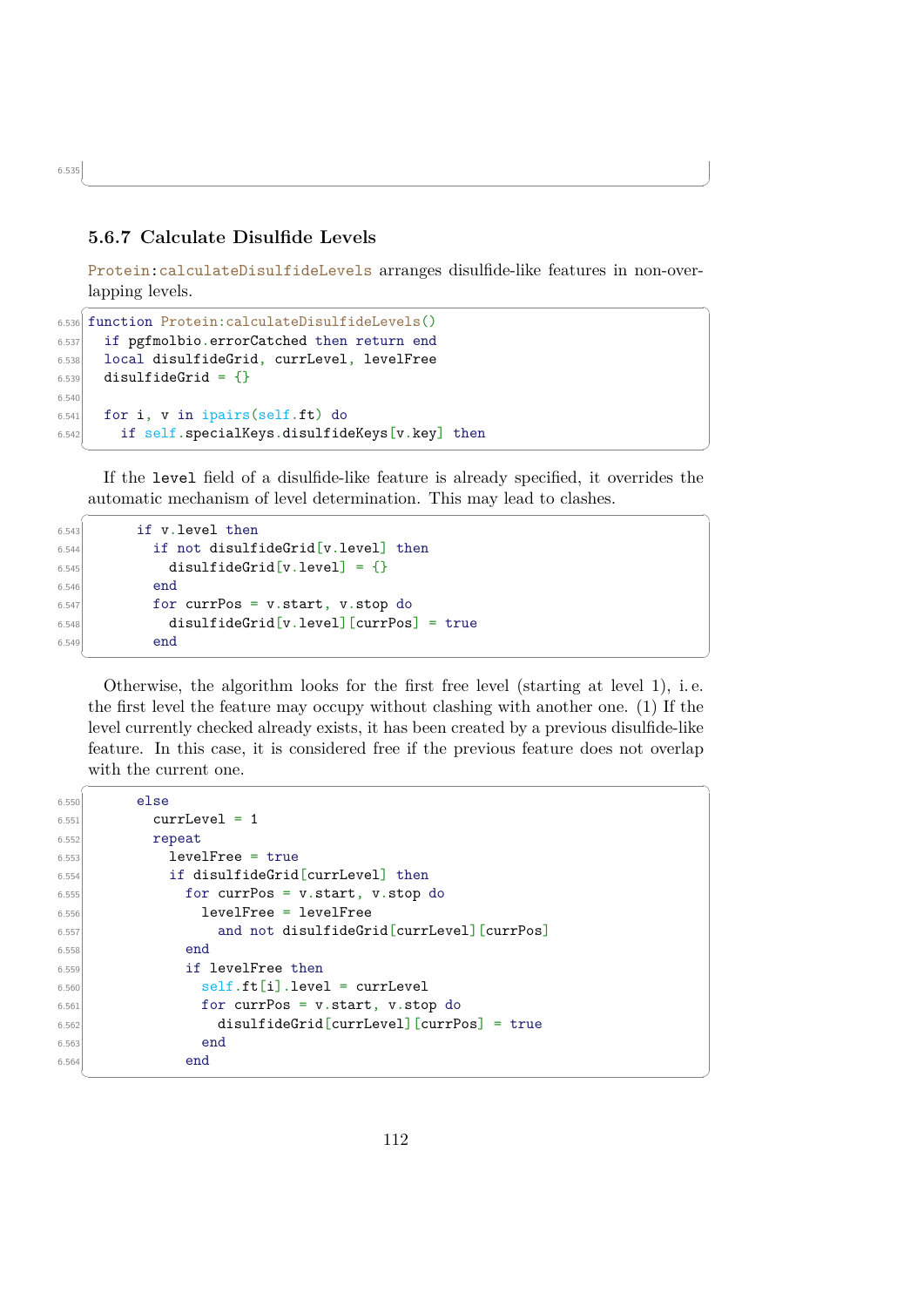(2) If the level currently checked does not exist, it must be free.

```
\overline{a} \overline{a} \overline{a} \overline{a} \overline{a} \overline{a} \overline{a} \overline{a} \overline{a} \overline{a} \overline{a} \overline{a} \overline{a} \overline{a} \overline{a} \overline{a} \overline{a} \overline{a} \overline{a} \overline{a} \overline{a} \overline{a} \overline{a} \overline{a} \overline{6.565 else
6.566 self.ft[i].level = currLevel
6.567 disulfideGrid[currLevel] = {}
6.568 for currPos = v.start, v.stop do
6.569 disulfideGrid[currLevel][currPos] = true
6.570 end
6.571 levelFree = true
6.572 end
6.573 currLevel = currLevel + 1
6.574 until levelFree == true
6.575 end
6.576 end
6.577 end
6.578 end
6.579
```
#### **5.6.8 Print Domains**

Protein:printTikzDomains is the heart of the Lua script, since it converts a Protein object to T<sub>E</sub>X code.  $\overline{a}$   $\overline{a}$   $\overline{a}$   $\overline{a}$   $\overline{a}$   $\overline{a}$   $\overline{a}$   $\overline{a}$   $\overline{a}$   $\overline{a}$   $\overline{a}$   $\overline{a}$   $\overline{a}$   $\overline{a}$   $\overline{a}$   $\overline{a}$   $\overline{a}$   $\overline{a}$   $\overline{a}$   $\overline{a}$   $\overline{a}$   $\overline{a}$   $\overline{a}$   $\overline{a}$   $\overline{$ 

✝ ✆

```
6.580 function Protein:printTikzDomains()
6.581 if pgfmolbio.errorCatched then return end
6.582 local xLeft, xMid, xRight, yMid, xLeftClip, xRightClip,
6.583 currLine, residuesLeft, currStyle
6.584
```
**(1) Features (excluding other/ruler and other/name)** For each feature in the feature table, we first calculate its coordinates (xLeft, xMid, xRight and yMid) and clipped areas (xLeftClip, xRightClip).  $\sqrt{2}$   $\sqrt{2}$   $\sqrt{2}$   $\sqrt{2}$   $\sqrt{2}$   $\sqrt{2}$   $\sqrt{2}$   $\sqrt{2}$   $\sqrt{2}$   $\sqrt{2}$   $\sqrt{2}$   $\sqrt{2}$   $\sqrt{2}$   $\sqrt{2}$   $\sqrt{2}$   $\sqrt{2}$   $\sqrt{2}$   $\sqrt{2}$   $\sqrt{2}$   $\sqrt{2}$   $\sqrt{2}$   $\sqrt{2}$   $\sqrt{2}$   $\sqrt{2}$   $\sqrt{2}$   $\sqrt{2}$   $\sqrt{2}$   $\sqrt{2$ 

```
6.585 for _, currFeature in ipairs(self.ft) do
6.586 currLine = 0
6.587 xLeft = currFeature.start - self.residueRangeMin -
6.588 currLine * self.residuesPerLine + 1
6.589 while xLeft > self.residuesPerLine do
6.590 xLeft = xLeft - self.residuesPerLine
6.591 currLine = currLine + 1
6.592 end
6.593 xLeft = xLeft - 1
6.594 xRight = currFeature.stop - self.residueRangeMin -
6.595 currLine * self.residuesPerLine + 1
6.596 residuesLeft = self.residueRangeMax - self.residueRangeMin -
6.597 currLine * self.residuesPerLine + 1
6.598 xLeftClip = stringToDim("-5cm")
```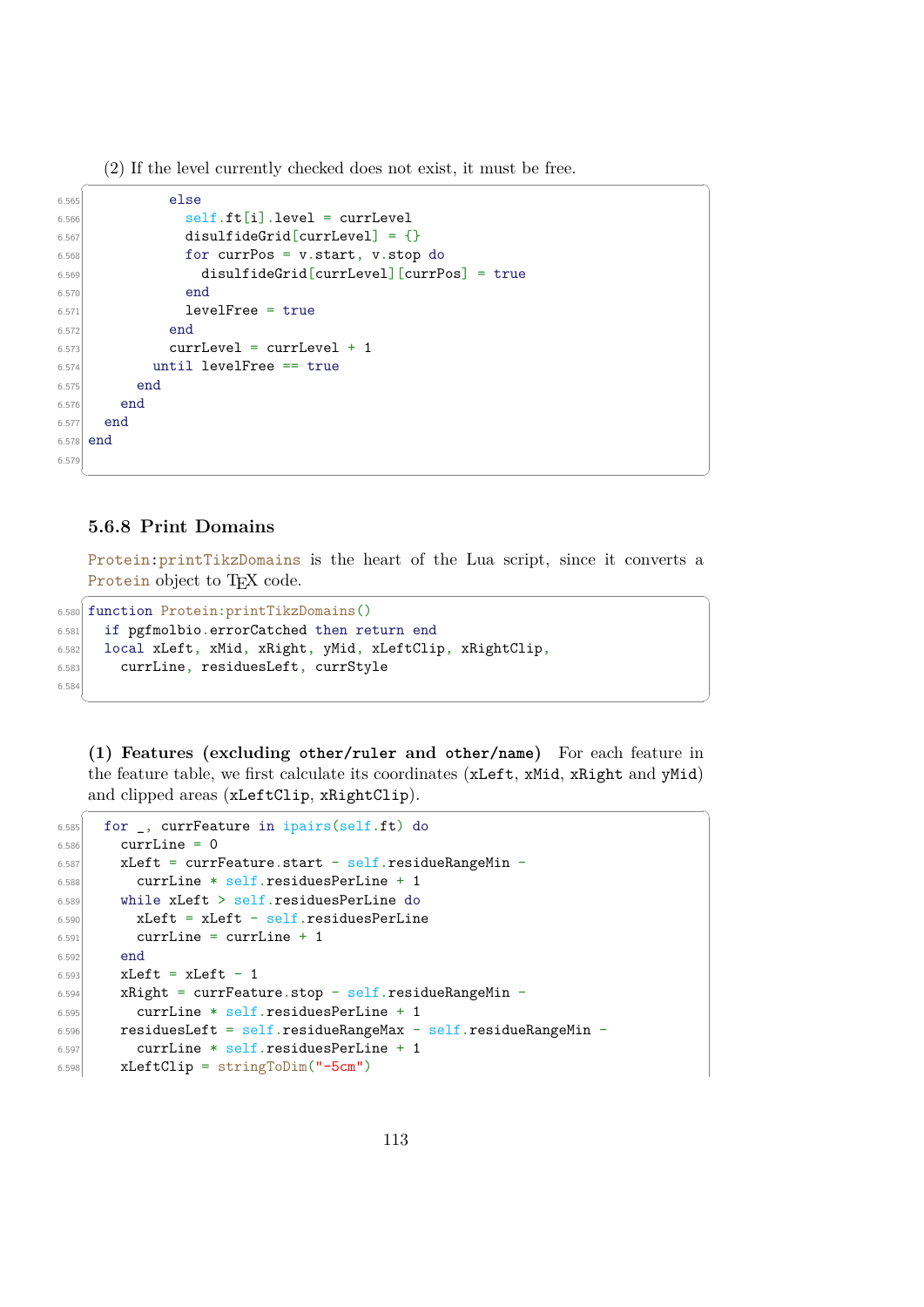```
6.599 xRightClip = self.residuesPerLine * self.xUnit
6.60
6.601 if currFeature.start <= self.residueRangeMax
6.602 and currFeature.stop >= self.residueRangeMin then
6.603 repeat
6.604 if residuesLeft \le self.residuesPerLine then
6.605 if residuesLeft < xRight then
6.606 xRightClip = residuesLeft * self.xUnit
6.607 else
6.608 xRightClip = xRight * self.xUnit + stringToDim("5cm")6.609 end
6.610 else
6.611 if xRight <= self.residuesPerLine then
6.612 xRightClip = xRight * self.xUnit + stringToDim("5cm")
6.613 end
6.614 end
6.615 if xLeft < 0 then xLeftClip = stringToDim("0cm") end
6.61
6.617 xMid = (xLeft + xRight) / 2
6.618 yMid = -currLine * self.baselineSkip
  ✝ ✆
```
The current feature is extended by any level and sequence information present.  $\sqrt{2}$   $\sqrt{2}$   $\sqrt{2}$   $\sqrt{2}$   $\sqrt{2}$   $\sqrt{2}$   $\sqrt{2}$   $\sqrt{2}$   $\sqrt{2}$   $\sqrt{2}$   $\sqrt{2}$   $\sqrt{2}$   $\sqrt{2}$   $\sqrt{2}$   $\sqrt{2}$   $\sqrt{2}$   $\sqrt{2}$   $\sqrt{2}$   $\sqrt{2}$   $\sqrt{2}$   $\sqrt{2}$   $\sqrt{2}$   $\sqrt{2}$   $\sqrt{2}$   $\sqrt{2}$   $\sqrt{2}$   $\sqrt{2}$   $\sqrt{2$ 

```
6.619 if currFeature.level then
\begin{array}{rcl} 6.620 & \text{currFeature.kvList} = \text{currFeature.kvList} \end{array}6.621 ",level=" .. currFeature.level
6.622 end
6.623 currFeature.sequence =
6.624 self.sequence:sub(currFeature.start, currFeature.stop)
6.62
```
Each feature appears within its own scope. A pgfinterruptboundingbox ensures that the bounding box of the picture ignores the feature, since the \clip macro would enlarge it too much. Auxiliary macros for \setfeatureshape are defined (section [3.4\)](#page-25-0).

| 6.626 | tex.sprint("\n\t\\begin{scope}\\begin{pgfinterruptboundingbox}") |
|-------|------------------------------------------------------------------|
| 6.627 | tex.sprint("\n\t\t\\def\\xLeft{"                                 |
| 6.628 | $dimToString(xLeft * self.xUnit)  "}")$                          |
| 6.629 | tex.sprint("\n\t\t\\def\\xMid{"                                  |
| 6.630 | $dimToString(xMid * self.xUnit)  "}")$                           |
| 6.631 | tex.sprint("\n\t\t\\def\\xRight{"                                |
| 6.632 | $dimToString(xRight * self.xUnit)  "}'')$                        |
| 6.633 | tex.sprint("\n\t\t\\def\\yMid{"                                  |
| 6.634 | $dimToString(yMid * self.yUnit)  "}")$                           |
| 6.635 | tex.sprint("\n\t\t\\def\\featureSequence{"                       |
| 6.636 | $currFeature.\nsequence \n "}")$                                 |
| 6.637 | tex.sprint(                                                      |
| 6.638 | "\n\t\t\\clip $(''.$                                             |
|       |                                                                  |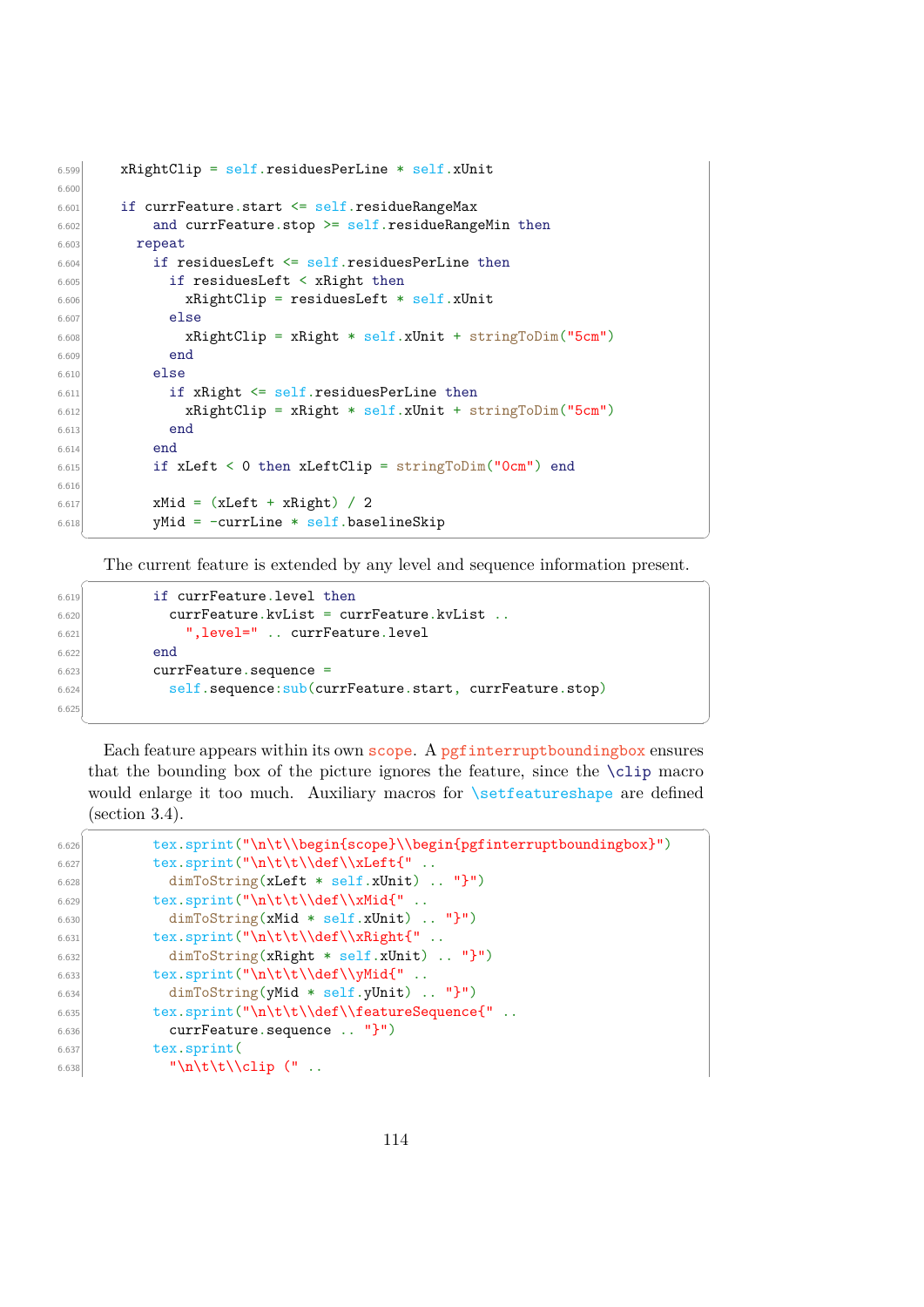```
6.639 dimToString(xLeftClip) ..
6.640 \blacksquare, \\vMid + " ..
6.641 dimToString(stringToDim("10cm")) ..
6.642 ") rectangle (" ..
6.643 dimToString(xRightClip) ..
6.644 \blacksquare, \\yMid - " ..
6.645 dimToString(stringToDim("10cm")) ..
6.646 \vert ");"
6.647 )
6.648 tex.sprint(
\left| \begin{array}{c} \n \text{``\n \end{array} \right| \left| \begin{array}{c} \n \text{``\n \end{array} \right|6.650 currFeature.kvList ..
6.651 '' ''6.652 )
```
We invoke either the print function associated with the current feature or directly call \pmbdomdrawfeature. Afterwards, we close both surrounding environments.

✝ ✆

✝ ✆

```
\overline{a} \overline{a} \overline{a} \overline{a} \overline{a} \overline{a} \overline{a} \overline{a} \overline{a} \overline{a} \overline{a} \overline{a} \overline{a} \overline{a} \overline{a} \overline{a} \overline{a} \overline{a} \overline{a} \overline{a} \overline{a} \overline{a} \overline{a} \overline{a} \overline{6.653 if self.specialKeys.printFunctions[currFeature.key] then
6.654 self.specialKeys.printFunctions[currFeature.key](
6.655 currFeature, xLeft, xRight, yMid, self.xUnit, self.yUnit)
6.656 else
6.657 tex.sprint("\n\t\t\\pmbdomdrawfeature{" ..
6.658 currFeature.key .. "}")
6.659 end
6.660 tex.sprint("\n\t\\end{pgfinterruptboundingbox}\\end{scope}")
6.661
```
Calculate coordinates for the next line of the feature.

```
✞ ☎
6.662 currLine = currLine + 1
6.663 xLeft = xLeft - self.residuesPerLine
6.664 xRight = xRight - self.residuesPerLine
6.665 residuesLeft = residuesLeft - self.residuesPerLine
6.666 until xRight < 1 or residuesLeft < 1
6.667 end
6.668 end
6.66
```
**(2) Feature other/ruler** The ruler requires special treatment, buth the algorithm is actually simple: For each marker, calculate its coordinates, select its style and print it.

✞ ☎

```
6.670 if self.showRuler then
6.671 currStyle = 1
6.672 tex.sprint("\n\t\\begin{scope}")
6.673 for _, currRuler in ipairs(self.rulerRange) do
```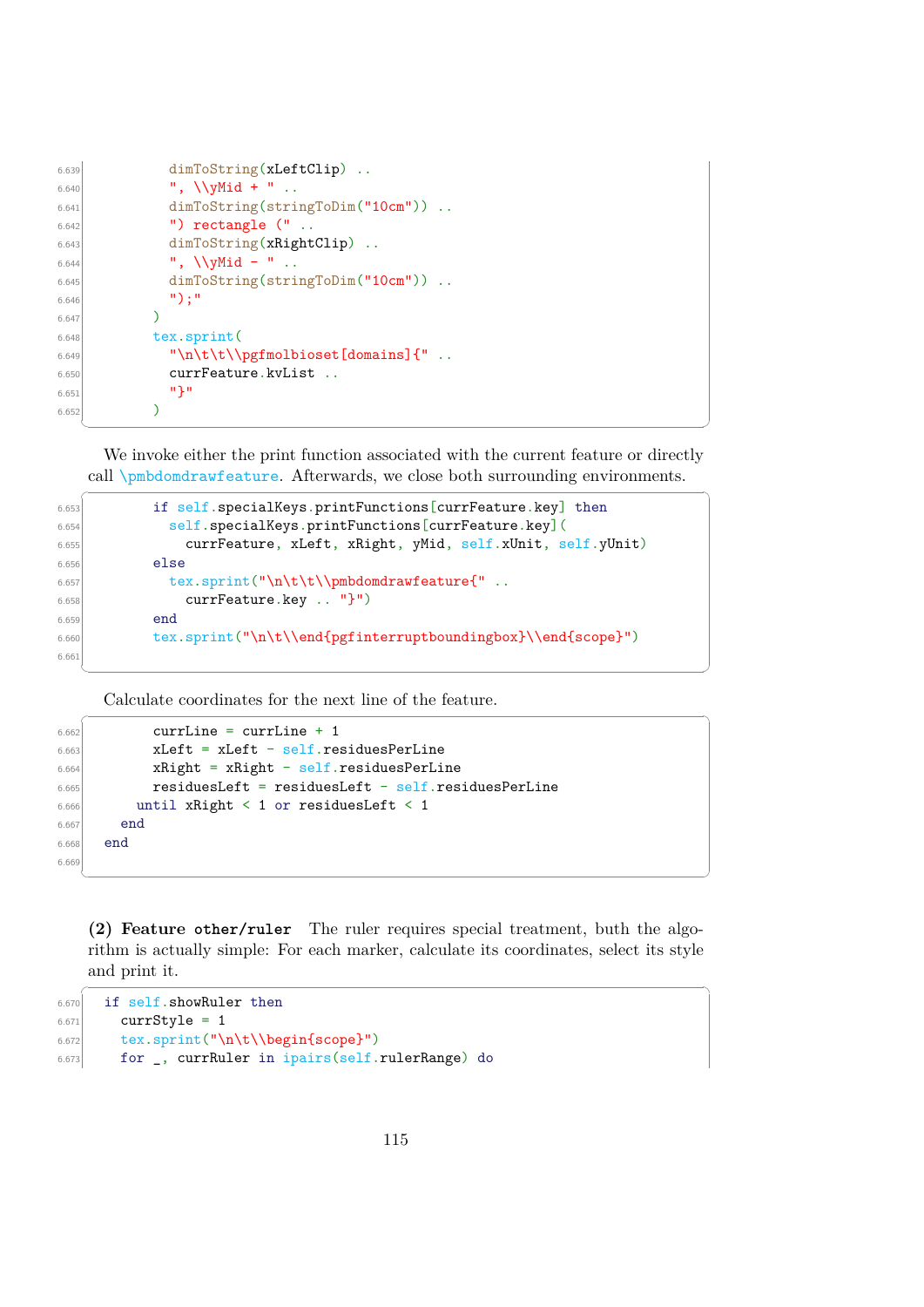```
6.674 currLine = 0
6.675 xMid = currRuler.pos - self.residueRangeMin -
6.676 currLine * self.residuesPerLine + 1
6.677 while xMid > self.residuesPerLine do
6.678 xMid = xMid - self.residuesPerLine
6.679 currLine = currLine + 1
6.680 end
6.681 xMid = xMid - 0.56.682 yMid = -currLine * self.baselineSkip
6.683 tex.sprint(
6.684 "\n\t\t\\pgfmolbioset[domains]{current style/.style={" ..
6.685 self.specialKeys:selectStyleFromList("other/ruler", currStyle) ..
6.686 "}}"
6.687 )
6.688 tex.sprint("\n\t\t\t\\def\\xMid{" ..
6.689 dimToString(xMid * self.xUnit) .. "}")
\label{thm:conv} $$\text{C} $$\text{C} $$\text{C} $$\int ("\nt\t\t\let\xLeft\\xMid\left\}\xRight\xMid" \, \text{C} $$6.691 tex.sprint("\n\t\t\t\\def\\yMid{" ..
6.692 dimToString(yMid * self.yUnit) .. "}")
\left\{\cos\theta\right\} tex.sprint("\n\t\t\t\\def\\residueNumber{"..
6.694 currRuler.number .. "}")
\begin{array}{c|c} 6.695 & \text{text\_sprint}(\texttt\t\t\t\mathbb\pmb{\phi} ) \end{array}6.696 currStyle = currStyle + 1
6.697 end
6.698 tex.sprint("\n\t\\end{scope}")
6.699 end
6.70
```
**(3) Feature other/name** Similarly, we calculate the coordinates of the name and print it.

 $\frac{1}{\sqrt{2}}$   $\frac{1}{\sqrt{2}}$   $\frac{1}{\sqrt{2}}$   $\frac{1}{\sqrt{2}}$   $\frac{1}{\sqrt{2}}$   $\frac{1}{\sqrt{2}}$   $\frac{1}{\sqrt{2}}$   $\frac{1}{\sqrt{2}}$   $\frac{1}{\sqrt{2}}$   $\frac{1}{\sqrt{2}}$   $\frac{1}{\sqrt{2}}$   $\frac{1}{\sqrt{2}}$   $\frac{1}{\sqrt{2}}$   $\frac{1}{\sqrt{2}}$   $\frac{1}{\sqrt{2}}$   $\frac{1}{\sqrt{2}}$   $\frac{1}{\sqrt{2}}$ 

```
6.701 xMid =6.702 math.min(
6.703 self.residuesPerLine,
6.704 self.residueRangeMax - self.residueRangeMin + 1
6.705 ) / 2
6.706 tex.sprint("\n\t\\begin{scope}")
6.707 tex.sprint(
6.708 "\n\t\t\\pgfmolbioset[domains]{current style/.style={"..
6.709 self.specialKeys:selectStyleFromList("other/name", 1) ..
6.710 "}}"
6.711 )
6.712 tex.sprint("\n\t\t\\def\\xLeft{0mm}")
6.713 tex.sprint("\n\t\t\\def\\xMid{" .. dimToString(xMid * self.xUnit) .. "}")
6.714 tex.sprint("\n\t\t\\def\\xRight{" ..
6.715 dimToString(self.residuesPerLine * self.xUnit) .. "}")
6.716 tex.sprint("\n\t\t\\def\\yMid{0mm}")
6.717 tex.sprint("\n\t\t\\pmbdomdrawfeature{other/name}")
```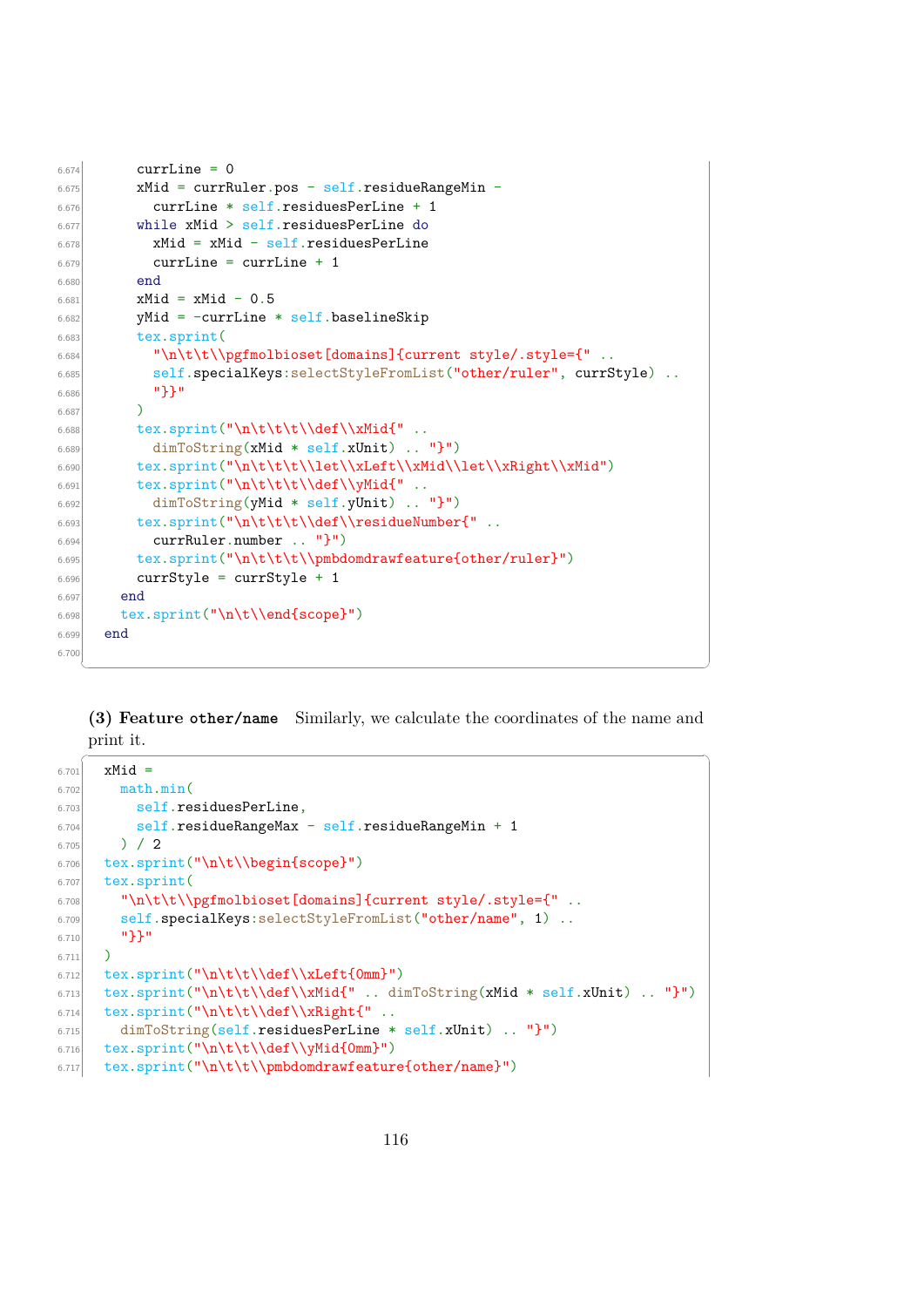```
6.718 tex.sprint("\n\t\\end{scope}")
6.719
```
**(4) Set bounding box** The bounding box is determined manually in order to prevent excessive enlargement due to clipping. The top left corner of the bounding box is the coordinate (enlarge left, enlarge top).

 $\sqrt{2}$   $\sqrt{2}$   $\sqrt{2}$   $\sqrt{2}$   $\sqrt{2}$   $\sqrt{2}$   $\sqrt{2}$   $\sqrt{2}$   $\sqrt{2}$   $\sqrt{2}$   $\sqrt{2}$   $\sqrt{2}$   $\sqrt{2}$   $\sqrt{2}$   $\sqrt{2}$   $\sqrt{2}$   $\sqrt{2}$   $\sqrt{2}$   $\sqrt{2}$   $\sqrt{2}$   $\sqrt{2}$   $\sqrt{2}$   $\sqrt{2}$   $\sqrt{2}$   $\sqrt{2}$   $\sqrt{2}$   $\sqrt{2}$   $\sqrt{2$ 

✝ ✆

```
6.720 tex.sprint(
6.721 "\n\t\\pmbprotocolsizes{"..
6.722 "\\pmbdomvalueof{enlarge left}}{\\pmbdomvalueof{enlarge top}}"
6.723 )
```
The x-coordinate of its right border is the largest line width plus the value of enlarge right. The y-coordinate of its bottom border is that of the lowermost line plus the value of enlarge bottom.

✝ ✆

```
\sqrt{2} \sqrt{2} \sqrt{2} \sqrt{2} \sqrt{2} \sqrt{2} \sqrt{2} \sqrt{2} \sqrt{2} \sqrt{2} \sqrt{2} \sqrt{2} \sqrt{2} \sqrt{2} \sqrt{2} \sqrt{2} \sqrt{2} \sqrt{2} \sqrt{2} \sqrt{2} \sqrt{2} \sqrt{2} \sqrt{2} \sqrt{2} \sqrt{2} \sqrt{2} \sqrt{2} \sqrt{26.724 currLine =
6.725 math.ceil(
\overline{6.726} (self.residueRangeMax - self.residueRangeMin + 1) /
6.727 self.residuesPerLine
6.728 ) - 1
6.729 xRight =
6.730 math.min(
6.731 self.residuesPerLine,
6.732 self.residueRangeMax - self.residueRangeMin + 1
6.733 )
6.734 tex.sprint(
6.735 "\n\t\\pmbprotocolsizes{"..
6.736 dimToString(xRight * self.xUnit) ..
6.737 " + \\pmbdomvalueof{enlarge right}}{"..
6.738 dimToString(-currLine * self.baselineSkip * self.yUnit) ..
6.739 " + \\pmbdomvalueof{enlarge bottom}}"
6.740 \big)6.741 end
6.742
   ✝ ✆
```
# **5.6.9 Converting a Protein to a String**

Protein: \_\_tostring is required by the convert module and returns a pmbdomains environment that contains all the information stored in the Protein object (section [4.3\)](#page-48-0). Firstly, we start the environment.

 $\overline{a}$   $\overline{a}$   $\overline{a}$   $\overline{a}$   $\overline{a}$   $\overline{a}$   $\overline{a}$   $\overline{a}$   $\overline{a}$   $\overline{a}$   $\overline{a}$   $\overline{a}$   $\overline{a}$   $\overline{a}$   $\overline{a}$   $\overline{a}$   $\overline{a}$   $\overline{a}$   $\overline{a}$   $\overline{a}$   $\overline{a}$   $\overline{a}$   $\overline{a}$   $\overline{a}$   $\overline{$ 

```
6.743 function Protein:__tostring()
6.744 local result = {}
6.745 local currLine
6.746
```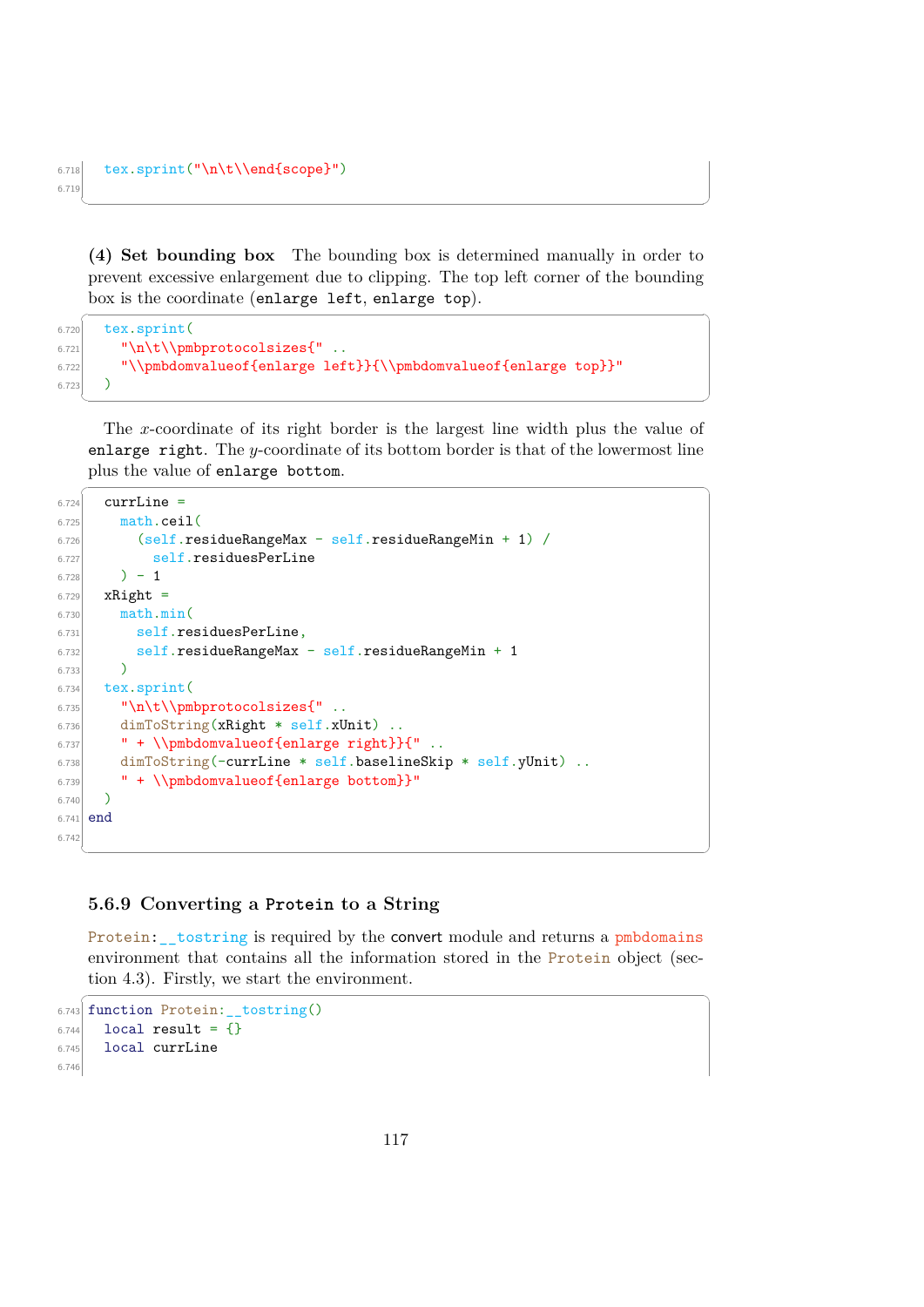```
6.747 currLine = "\\begin{pmbdomains}\n\t\t[name={"...
6.748 self.name ..
6.749 \mathbf{12}6.750 if self.sequence \sim= "" then
6.751 currLine = currLine ..
6.752 \mathbb{R} ", \n\t\tsequence=" ..
6.753 self.sequence
6.754 end
6.755 currLine = currLine ..
6.756 "]\{".
6.757 self.sequenceLength ..
6.758 "}"
6.759 table.insert(result, currLine)
6.760
```
Afterwards, each feature in the feature table is converted to an \addfeature macro. Note the use of the includeDescription field (described in section [5.6.3\)](#page-104-0).

✝ ✆

```
\dddot{\hspace{1cm}} \dddot{\hspace{1cm}} \dddot{\hspace{1cm}} \dddot{\hspace{1cm}} \ddot{\hspace{1cm}} \ddot{\hspace{1cm}} \ddot{\hspace{1cm}} \dddot{\hspace{1cm}} \ddot{\hspace{1cm}} \ddot{\hspace{1cm}} \ddot{\hspace{1cm}} \ddot{\hspace{1cm}} \ddot{\hspace{1cm}} \ddot{\hspace{1cm}} \ddot{\hspace{1cm}} \ddot{\hspace{1cm}} \ddot{\hspace{1cm}} 
6.761 for i, v in ipairs(self.ft) do
6.762 if v.key \sim= "other/main chain" then
6.763 currLine = "\t\\addfeature"
6.764 if self.includeDescription and v.description then
6.765 currLine =
6.766 currLine ..
6.767 "[description={" . .6.768 v.description ..
6.769 "}
6.770 end
6.771 currLine =
6.772 currLine ..
6.773 "6.774 v.key.6.775 " " "6.776 v.start ..
6.777 " "6.778 v.stop..
6.779 ''}
6.780 table.insert(result, currLine)
6.781 end
6.782 end
```
Finally, we close the environment.

```
\overline{\phantom{a}} \overline{\phantom{a}} \overline{\phantom{a}} \overline{\phantom{a}} \overline{\phantom{a}} \overline{\phantom{a}} \overline{\phantom{a}} \overline{\phantom{a}} \overline{\phantom{a}} \overline{\phantom{a}} \overline{\phantom{a}} \overline{\phantom{a}} \overline{\phantom{a}} \overline{\phantom{a}} \overline{\phantom{a}} \overline{\phantom{a}} \overline{\phantom{a}} \overline{\phantom{a}} \overline{\6.783 table.insert(result,
6.784 "\\end{pmbdomains}"
6.785 \big)6.786 return table.concat(result, "\n")
6.787 end
      ✝ ✆
```